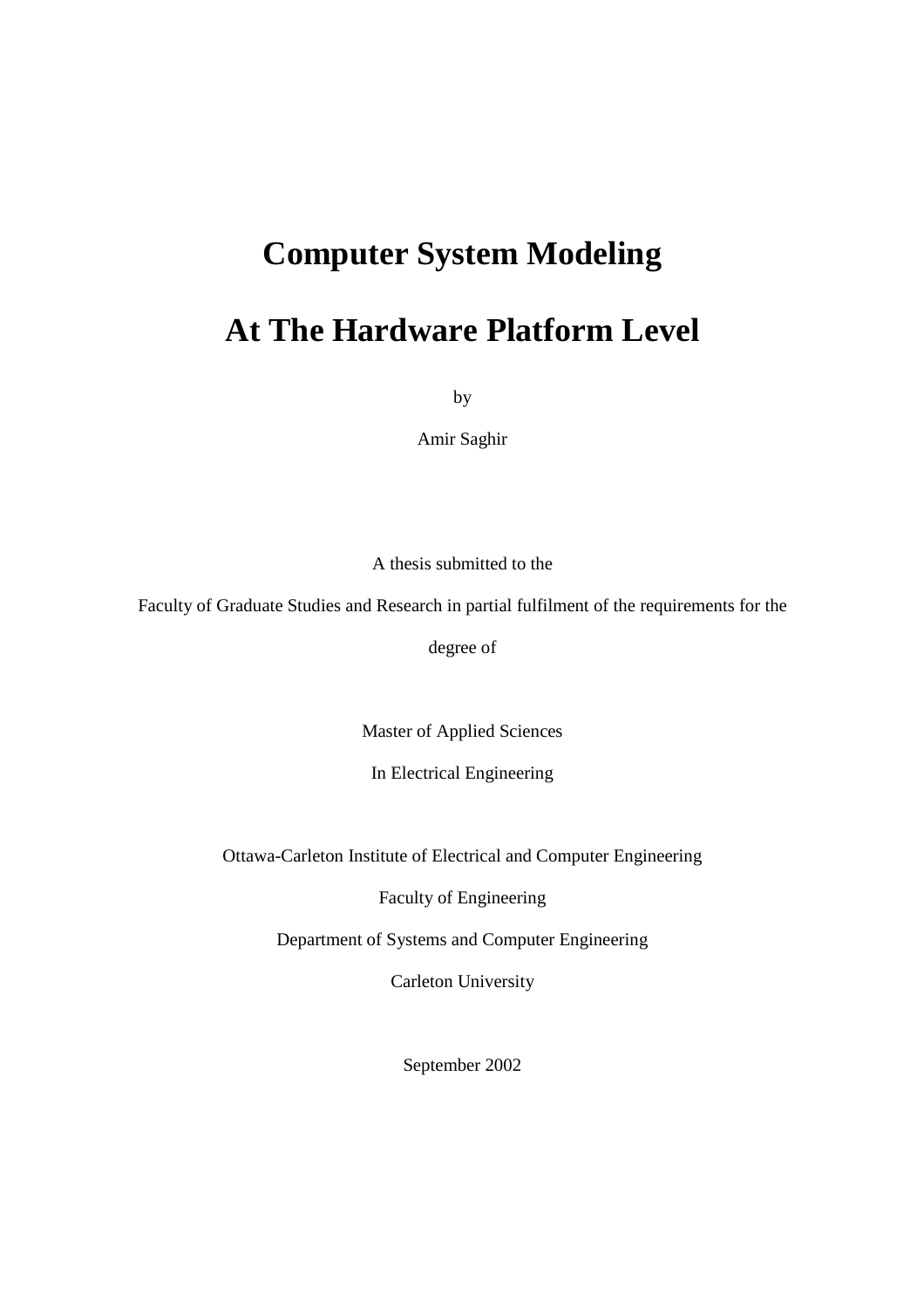The undersigned hereby recommend to the Faculty of Graduate Studies and Research the acceptance of the thesis

# **"Computer System Modeling At The Hardware Platform Level"**

Submitted By

#### **Amir Saghir**

In Partial Fulfillment of the Requirements for the Degree of Master of Applied Science

\_\_\_\_\_\_\_\_\_\_\_\_\_\_\_\_\_\_\_\_\_\_\_\_\_ \_\_\_\_\_\_\_\_\_\_\_\_\_\_\_\_\_\_\_\_\_\_\_\_\_

**(Thesis Co-supervisor) (Thesis Co-supervisor)** 

**Dr. Gabriel Wainer Community Community Community Community Community Community Community Community Community Community Community Community Community Community Community Community Community Community Community Community Co** 

*\_\_\_\_\_\_\_\_\_\_\_\_\_\_\_\_\_\_\_\_\_\_\_\_\_\_\_\_\_\_\_\_\_\_\_\_\_\_\_\_\_\_\_\_\_\_\_\_\_\_\_* **Dr. Rafik Goubran (Department Chair, Systems and Computer Engineering)** 

> Department of Systems and Computer Engineering Faculty of Engineering, Carleton University

> > September 2002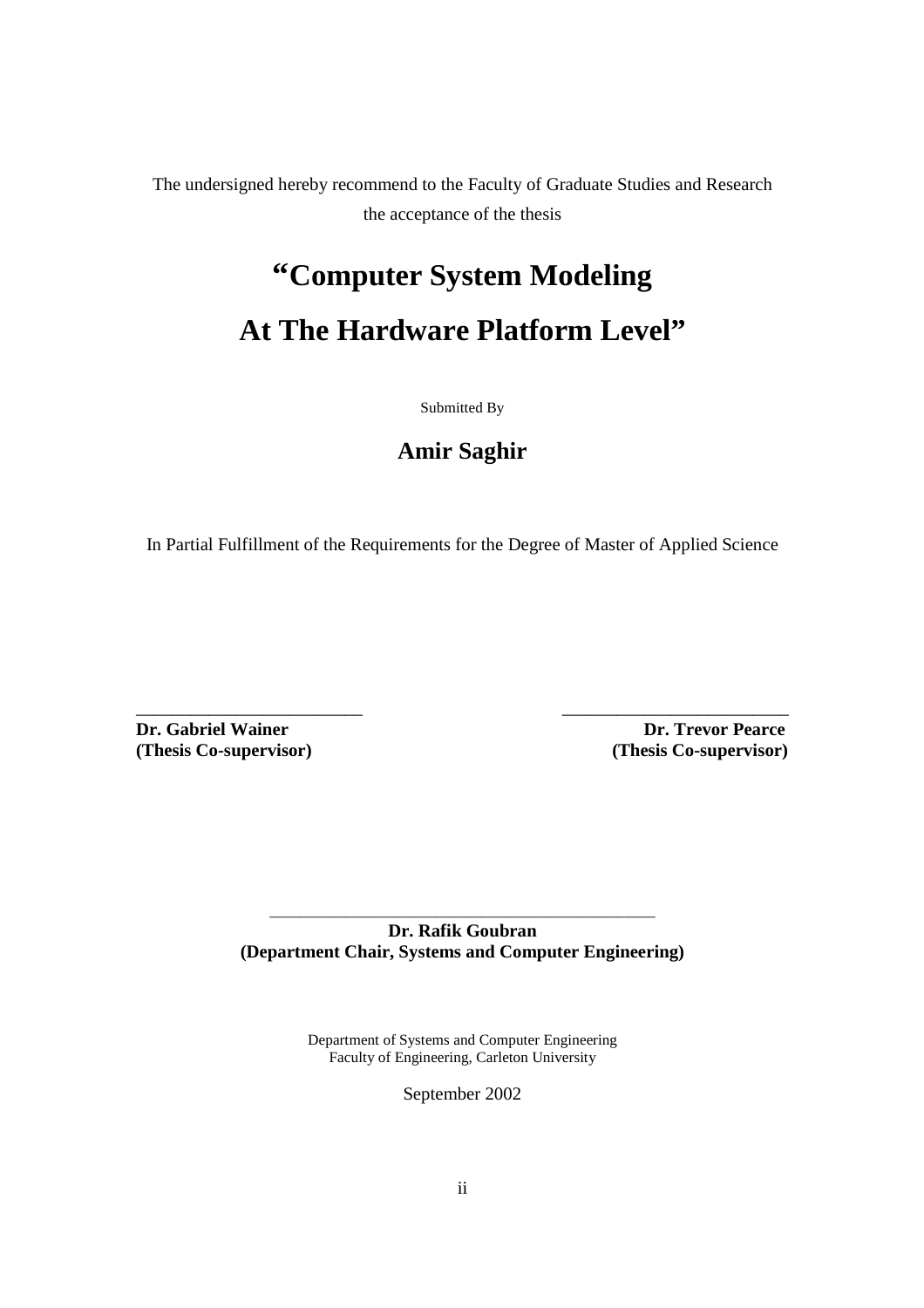# **Abstract**

Modeling and simulation plays an important role in the development of computer systems. This research work focuses on modeling general computer hardware platforms using the Discrete Event system Specification (DEVS) modeling formalism, and mapping these models onto the High Level Architecture (HLA) for simulation interoperability.

An HLA-based system level framework for a general hardware platform is proposed, in which hardware component details are modeled using DEVS atomic models. To verify the proposed framework, a case study is presented for a simplified Intel 8088 processor based platform. The components modeled in this case study are a processor, a memory module, an interrupt controller, a bus controller and a timer.

This research has developed an approach that flattens the modeling hierarchy by using only DEVS atomic models mapped onto the HLA. As a result, the simulation support layer normally present to handle coupled models is not needed. The general hardware platform framework influences aspects of component models, and these aspects are identified and related to their implications to the HLA. This work has laid some groundwork leading towards a simulation tool for hardware platform modeling and simulation that can be used by system designers during the product development phase.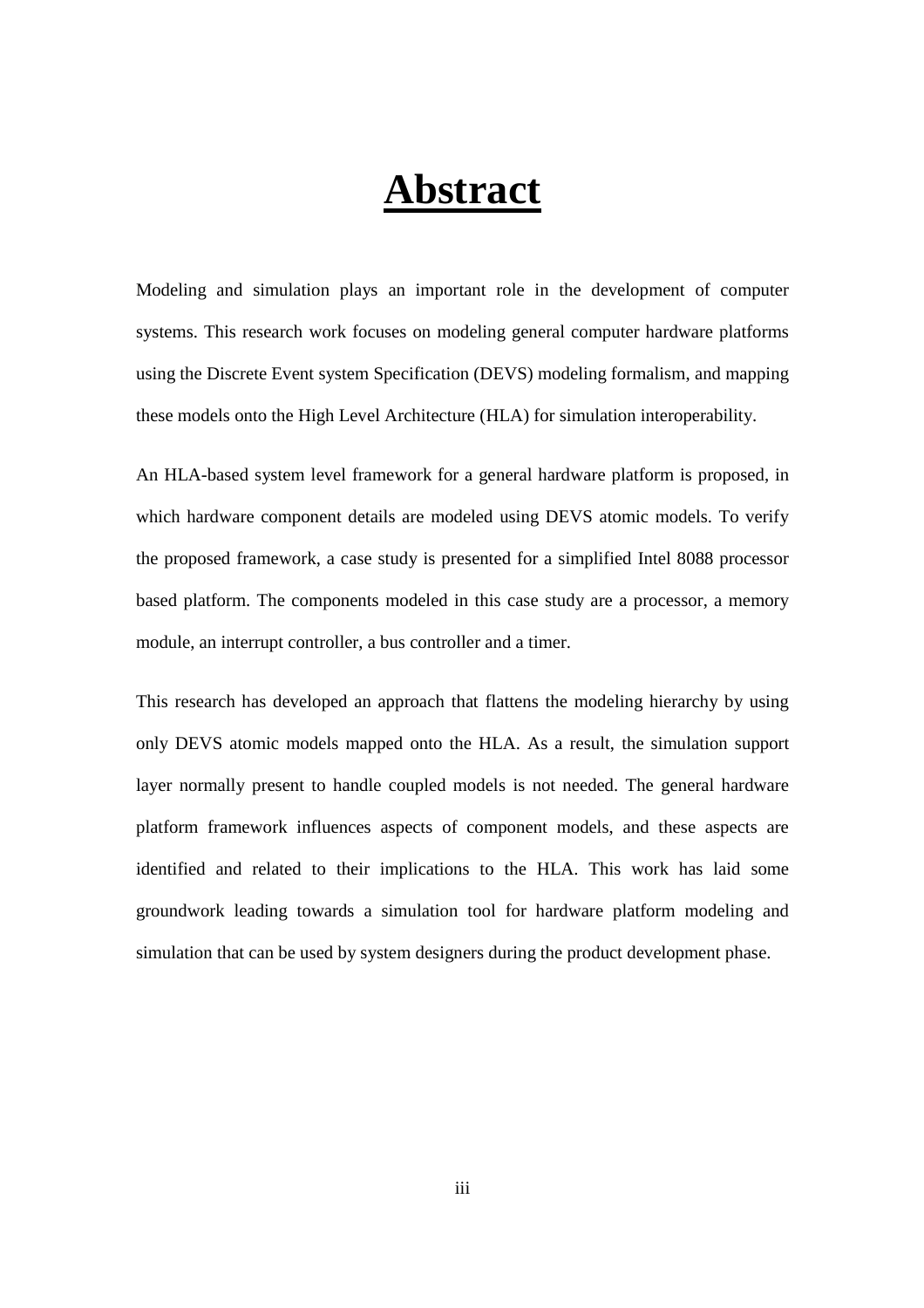#### **Acknowledgements**

I express my heartiest and most sincere gratitude to my supervisors Dr. Trevor Pearce and Dr. Gabriel Wainer for their help, supervision, and full support towards the completion of this thesis.

Needless to say, I am grateful to my parents and my dear wife for providing me all the emotional support and encouragement.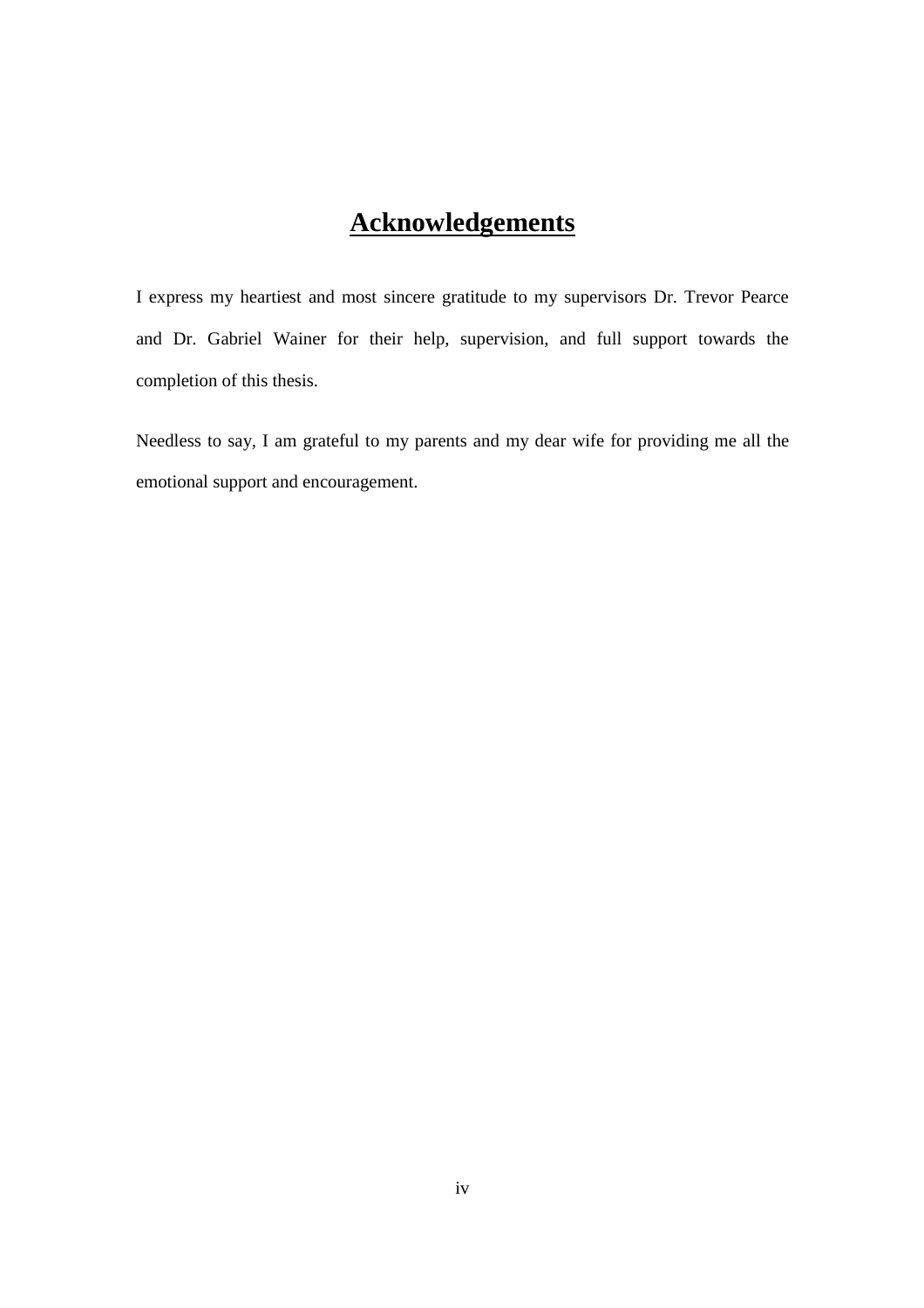## **TABLE OF CONTENTS**

| <b>CHAPTER 1</b> |
|------------------|
|                  |
| <b>CHAPTER 2</b> |
|                  |
|                  |
|                  |
|                  |
|                  |
|                  |
|                  |
|                  |
|                  |
| <b>CHAPTER 3</b> |
|                  |
|                  |
|                  |
|                  |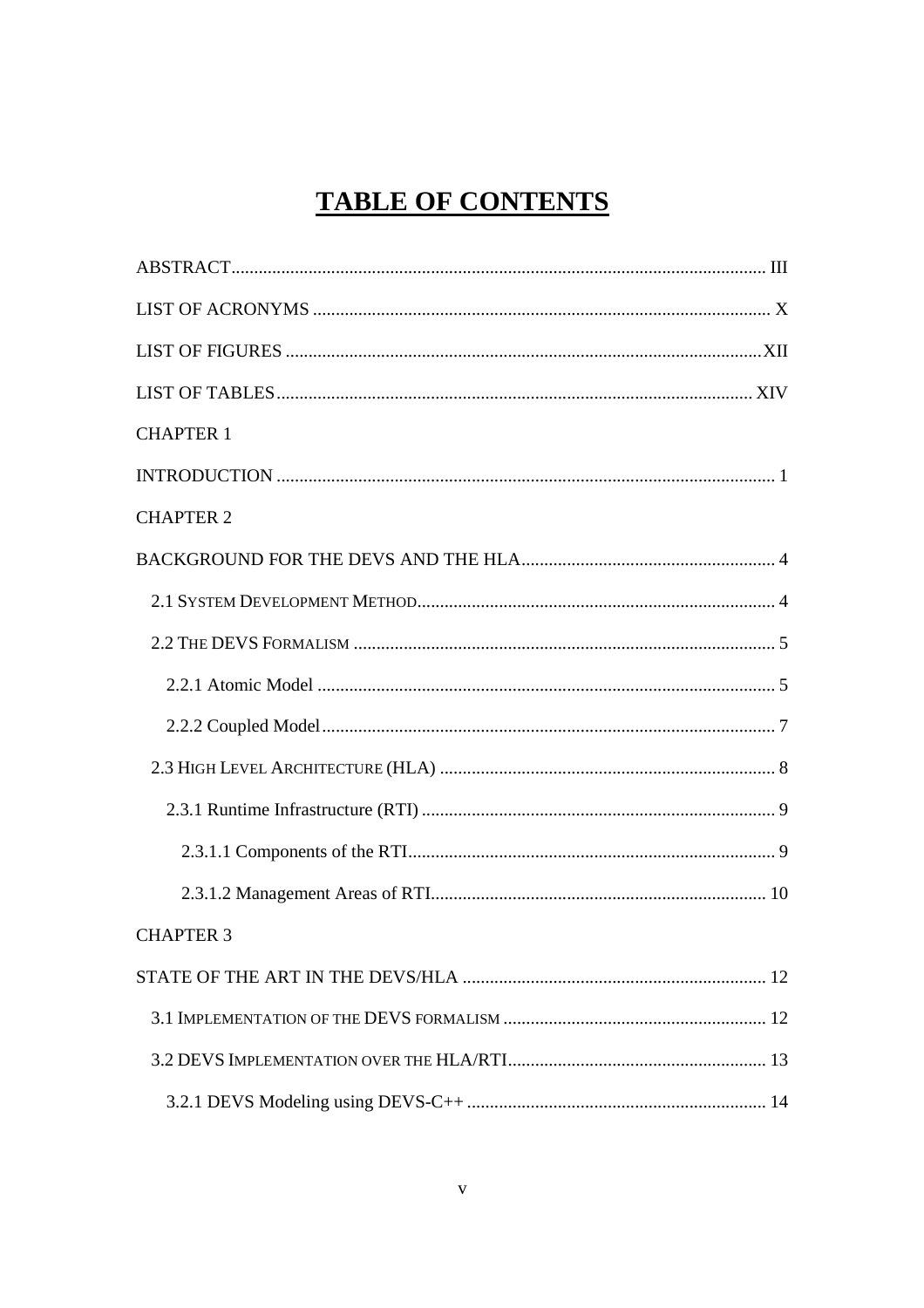| <b>CHAPTER 4</b>                                |  |
|-------------------------------------------------|--|
|                                                 |  |
| <b>CHAPTER 5</b>                                |  |
| SIMULATION FRAMEWORK AND DEVS ATOMIC MODELS  23 |  |
|                                                 |  |
|                                                 |  |
|                                                 |  |
|                                                 |  |
|                                                 |  |
|                                                 |  |
|                                                 |  |
|                                                 |  |
|                                                 |  |
|                                                 |  |
|                                                 |  |
| <b>CHAPTER 6</b>                                |  |
|                                                 |  |
|                                                 |  |
|                                                 |  |
|                                                 |  |
|                                                 |  |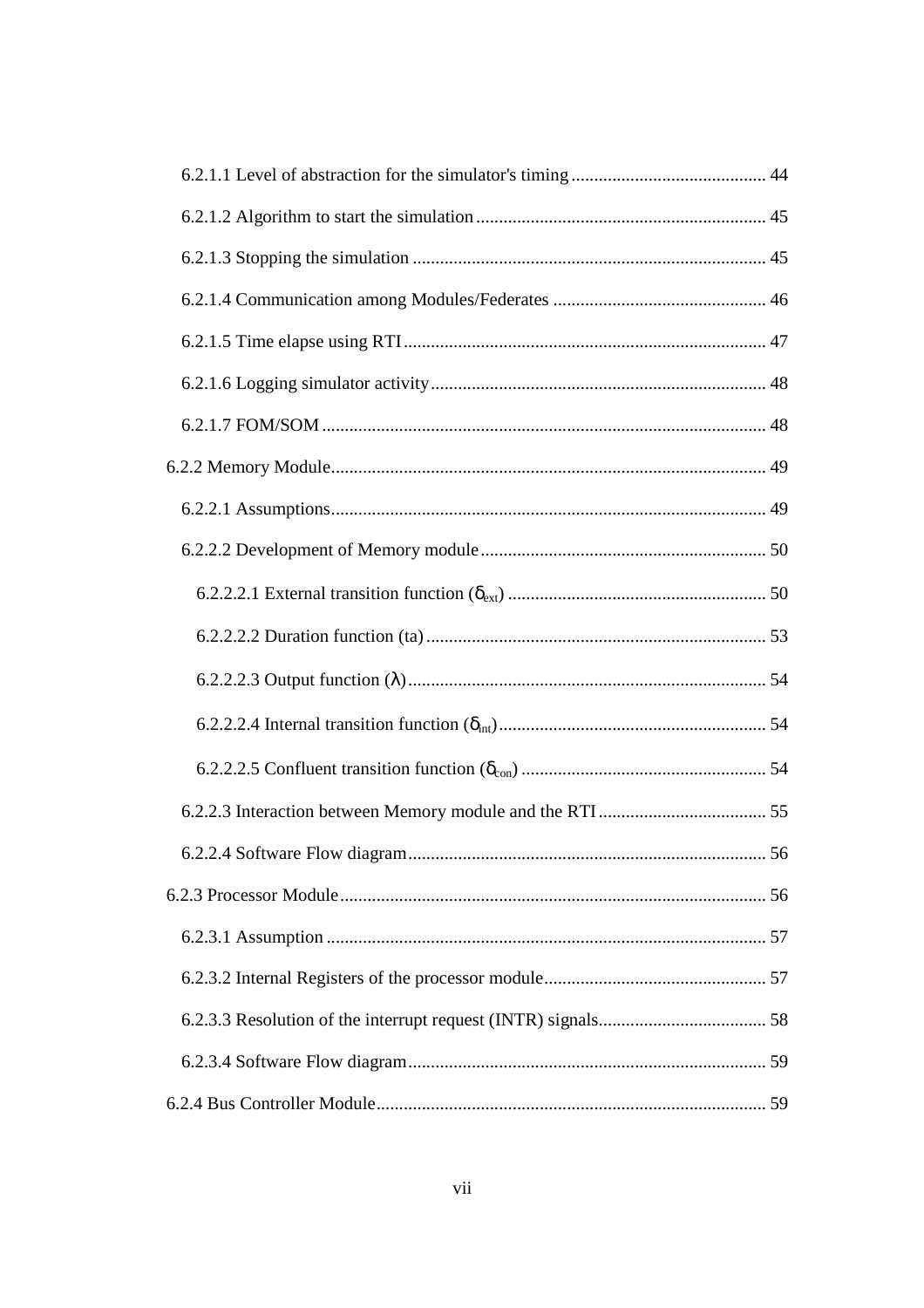| <b>CHAPTER 7</b> |  |
|------------------|--|
|                  |  |
|                  |  |
|                  |  |
|                  |  |
|                  |  |
|                  |  |
|                  |  |
|                  |  |
|                  |  |
|                  |  |
|                  |  |
|                  |  |
| <b>CHAPTER 8</b> |  |
|                  |  |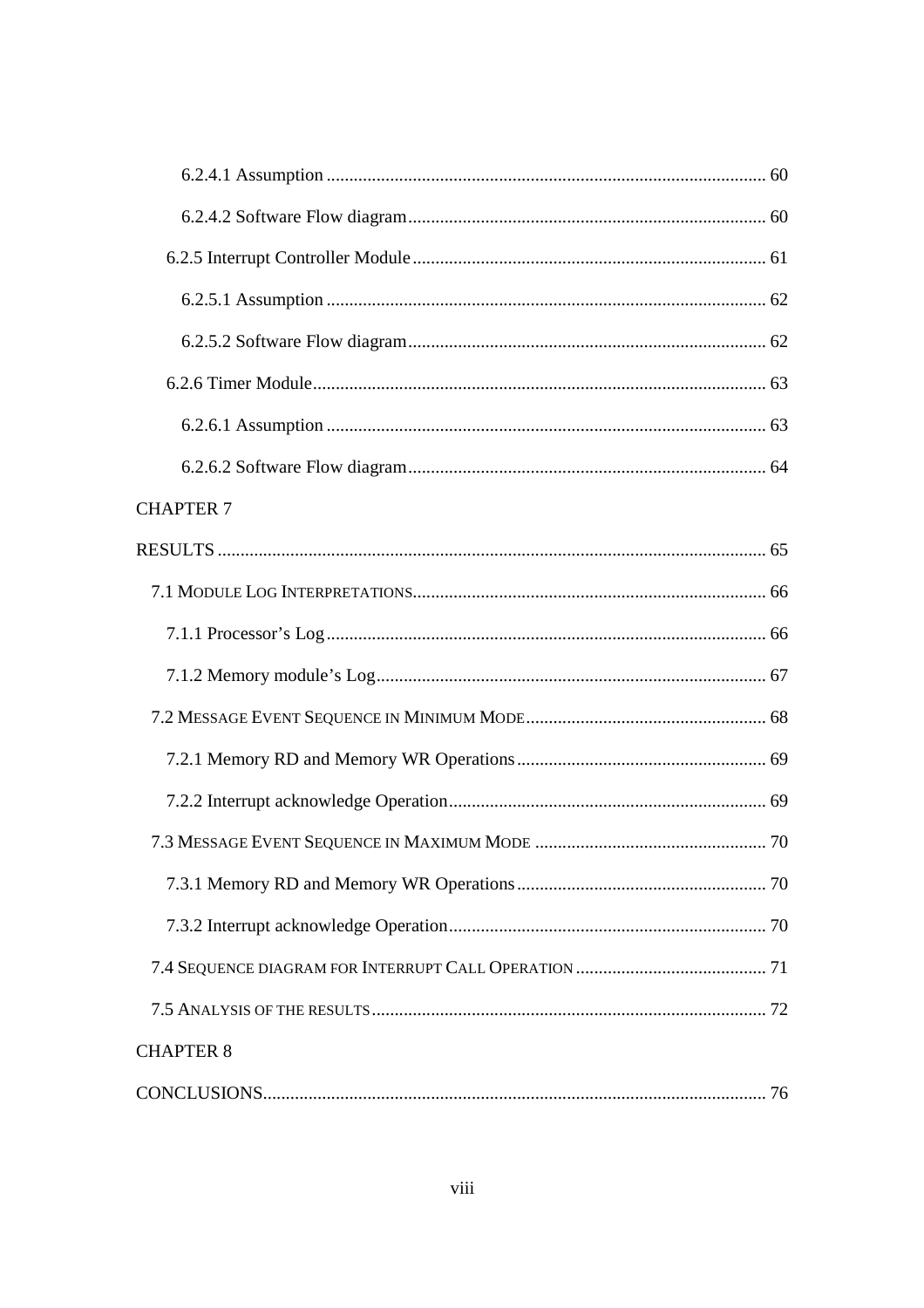| SIMULATOR'S DIRECTORY STRUCTURE & SOFTWARE CODE IN C++  82 |  |
|------------------------------------------------------------|--|
|                                                            |  |
|                                                            |  |
|                                                            |  |
|                                                            |  |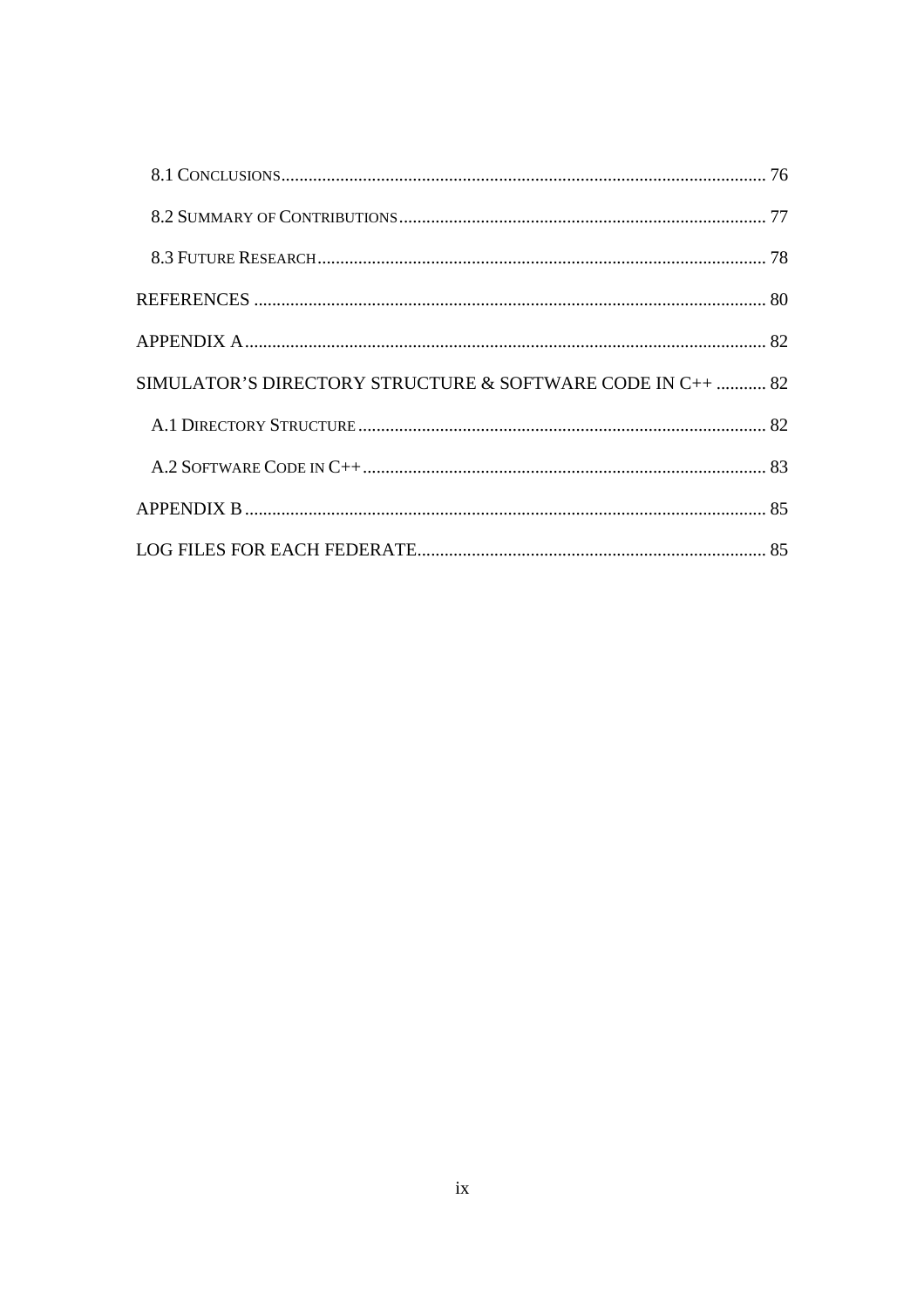## **List of Acronyms**

| <b>BIU</b>  | <b>Bus Interface Unit</b>           |
|-------------|-------------------------------------|
| <b>CU</b>   | Control Unit                        |
| CS          | Code Segment                        |
| <b>DEVS</b> | Discrete Event System Specification |
| DS          | Data Segment                        |
| EA          | <b>Effective Address</b>            |
| EU          | <b>Execution Unit</b>               |
| <b>FED</b>  | <b>Federation Execution Data</b>    |
| FedExec     | The Federation Executive            |
| <b>FOM</b>  | <b>Federation Object Model</b>      |
| <b>HLA</b>  | <b>High level Architecture</b>      |
| IF          | <b>Internal Flags</b>               |
| <b>INTA</b> | Interrupt Acknowledge               |
| <b>INTR</b> | <b>Interrupt Request</b>            |
| IP          | <b>Instruction Pointer</b>          |
| <b>LBTS</b> | Lower Bound Time Stamp              |
| LibRTI      | The RTI library                     |
| <b>LSB</b>  | Least Significant Byte              |
| <b>MSB</b>  | <b>Most Significant Byte</b>        |
| <b>OMDT</b> | Object Model Development Tool       |
| <b>RO</b>   | Receive Order                       |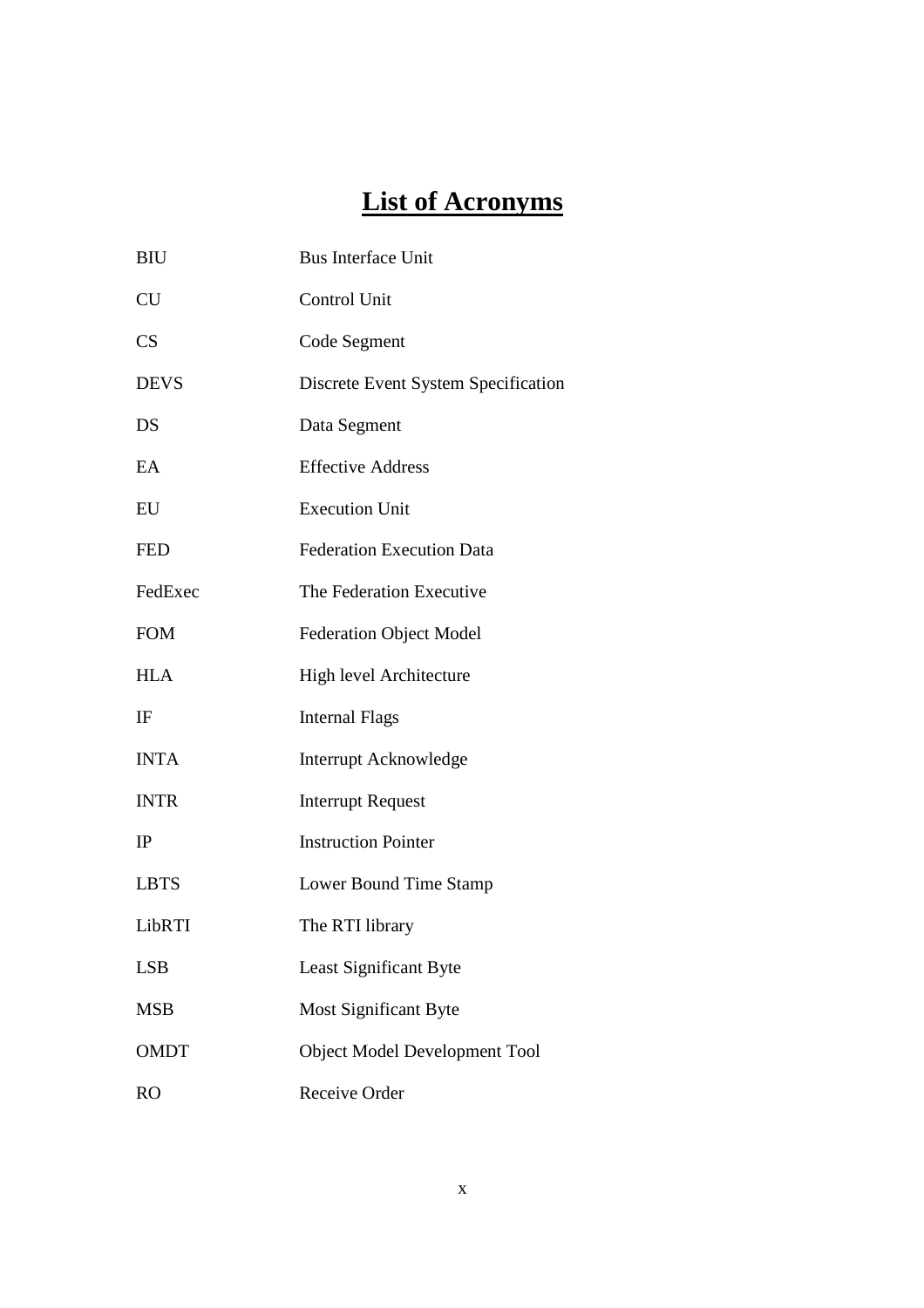| <b>RTI</b> | Run time Infrastructure        |
|------------|--------------------------------|
| RtiExec    | The RTI Executive              |
| <b>SOM</b> | <b>Simulation Object Model</b> |
| <b>SP</b>  | <b>Stack Pointer</b>           |
| <b>SS</b>  | <b>Stack Segment</b>           |
| <b>TSO</b> | <b>Time Stamped Order</b>      |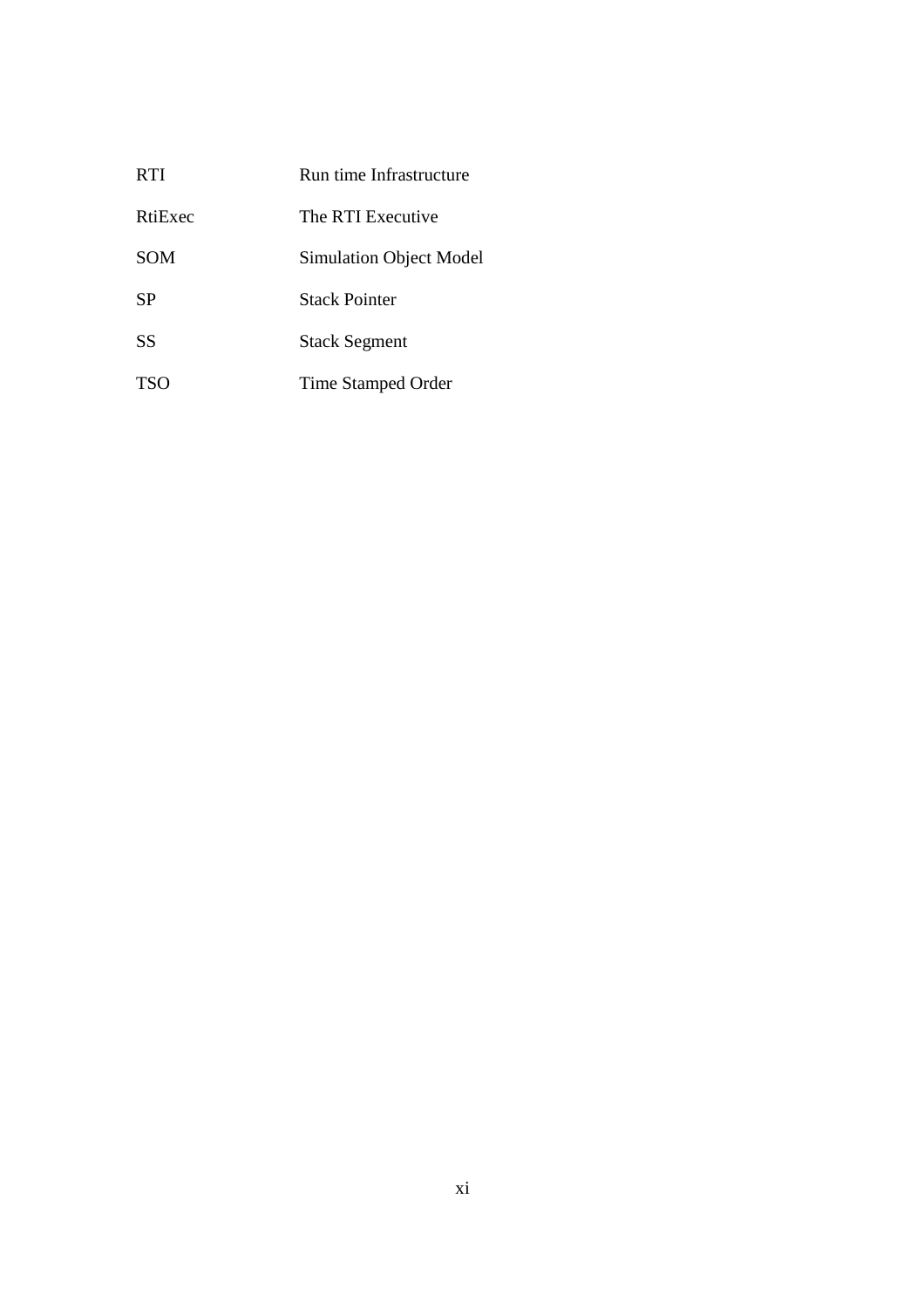## **List of Figures**

| Figure 5: Coordinator as a Federate (the PDES protocol mapping into the HLA) [2]  17    |
|-----------------------------------------------------------------------------------------|
|                                                                                         |
|                                                                                         |
| Figure 8: System-level block diagram for Hardware platform simulator 24                 |
|                                                                                         |
| Figure 10: State diagram for memory read and write for minimum operation mode 31        |
|                                                                                         |
| Figure 12: System level block diagram implemented for the case study.  44               |
| Figure 13: Creating an AHVPS for communication among Module/Federates 46                |
| Figure 14: Time elapse requested by a Federate using the RTI service methods 47         |
| Figure 15: Block diagram containing time management and attribute information 49        |
|                                                                                         |
| Figure 17: Implementation of the external transition function in the simulation code 53 |
|                                                                                         |
| Figure 19: Implementation of the output function in the simulation code.  54            |
|                                                                                         |
|                                                                                         |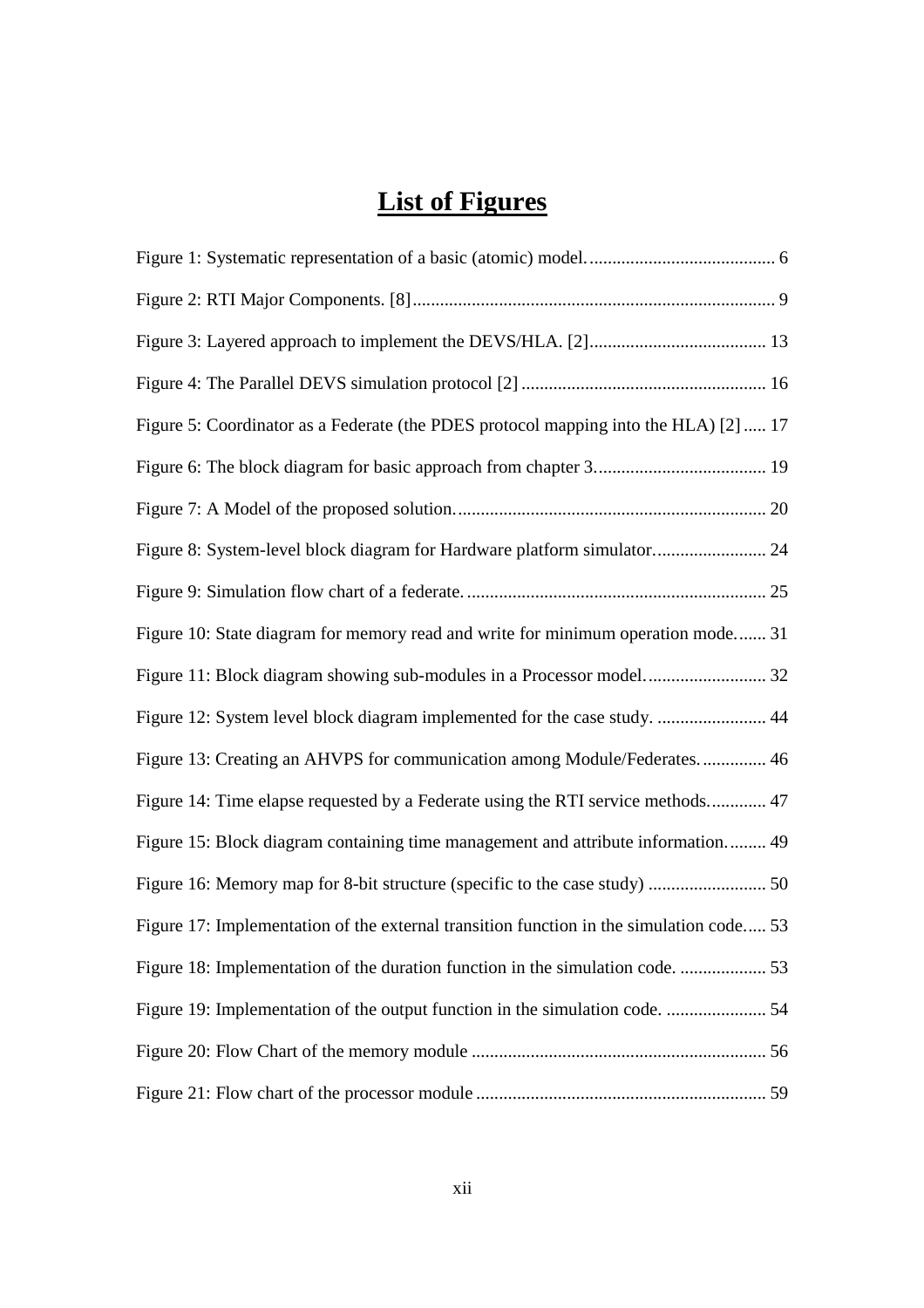| Figure 27: (a) Memory Write (b) Memory Read operation in minimum mode  69                  |
|--------------------------------------------------------------------------------------------|
|                                                                                            |
| Figure 29: (a) Memory Write (b) Memory Read operation in maximum mode 70                   |
|                                                                                            |
| Figure 31: Interaction flow between different modules during Interrupt operation.  72      |
| Figure 32: Snap shot of the Processor's log for the analysis of the MOV [BX], CH           |
|                                                                                            |
| Figure 33: Snap shot of the Memory's log for the analysis of the MOV [BX], CH              |
|                                                                                            |
| Figure 34: Snap shot of the Processor's log, showing the start of the execution of the POP |
|                                                                                            |
| Figure 35: Snap shot of the Processor's log, showing the end of the execution of the POP   |
|                                                                                            |
| Figure 36: (a) Hierarchical models using the HLA framework (b) Flat models using the       |
|                                                                                            |
| Figure 37: Combination of Flat and Hierarchical models using the HLA framework  79         |
| Figure 38: Simulator's directory structure. (This is one of many possible configurations). |
|                                                                                            |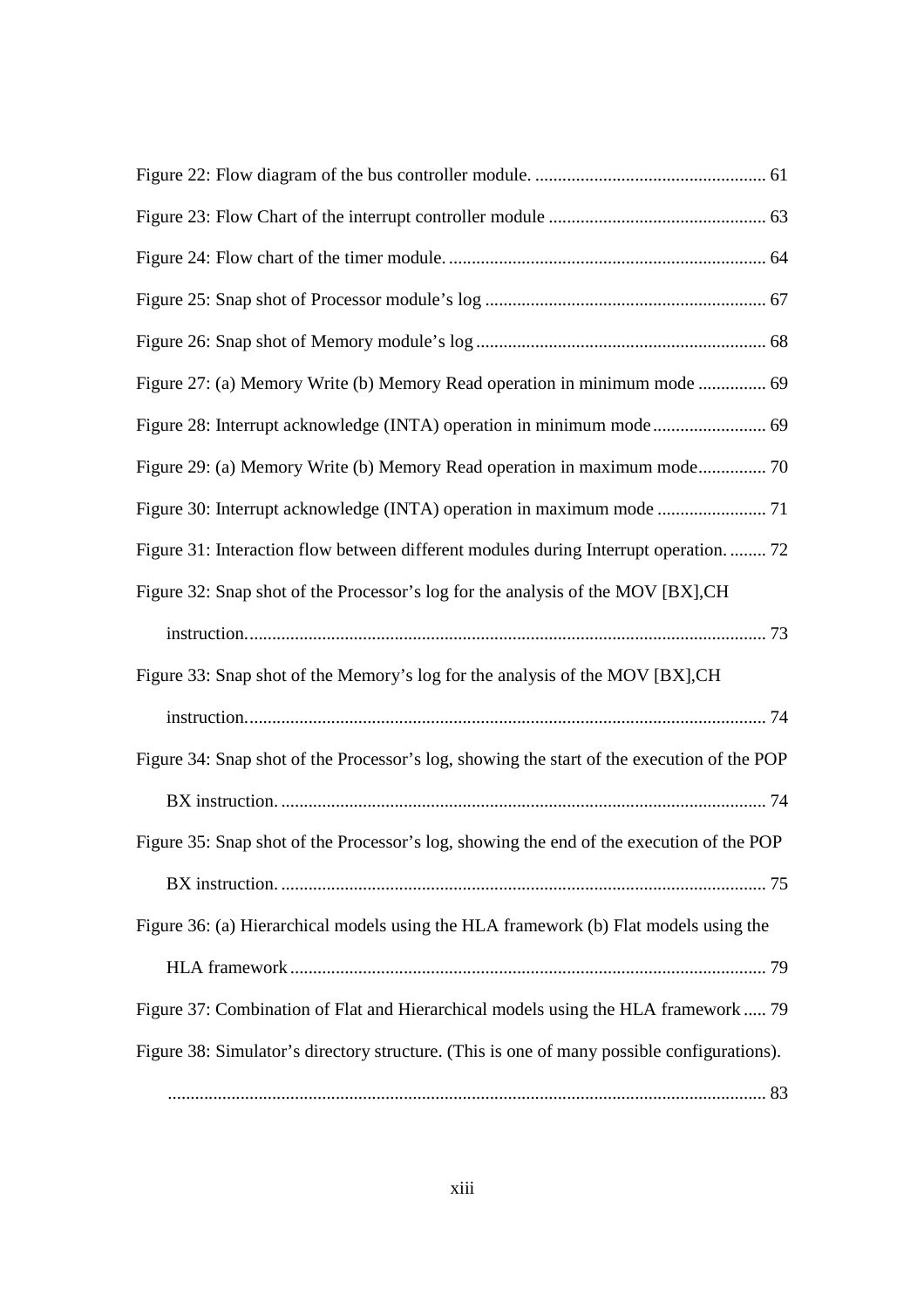### **List of Tables**

| Table 1: RTI Management Areas partitioned in FedExec life cycle [8] 11                  |  |
|-----------------------------------------------------------------------------------------|--|
|                                                                                         |  |
|                                                                                         |  |
| Table 4: Decoding of the status signals $(S_0 S_1 S_2)$ by the bus controller module 60 |  |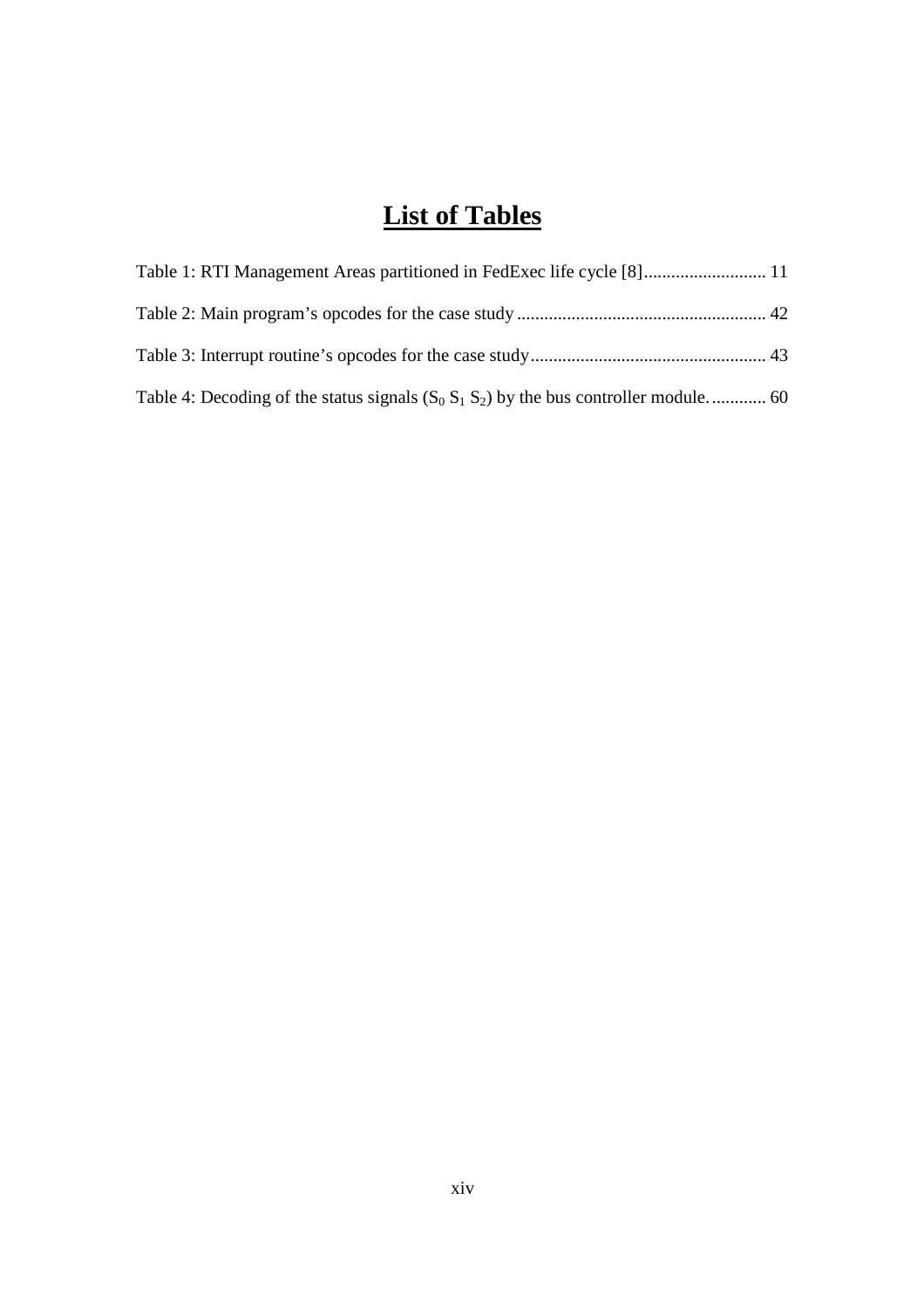## *CHAPTER 1*

# **Introduction**

The use of embedded computer systems to solve application problems requires an understanding of both the hardware platform involved and the software that customizes the hardware for the particular application. Modeling and simulation is used increasingly in developing the hardware and software of such systems. Modeling is required to represent a system for the purpose of studying the system. A simulation is the imitation of the operation of a system over time. The behavior of a system as it evolves over time is studied by developing a simulation model [3]. The models created by hardware engineers while developing hardware components often contain details that are irrelevant to software developers. Furthermore, the simulation of the hardware component models is often fine-grained and computationally intensive, since the states of all of the individual transistors in the components must be addressed. Software developers would prefer a programmer's model of the hardware platform, which would abstract away irrelevant hardware details and focus only on the information relevant to software development. Ideally, the more abstract programmer's models would have larger-grained simulations that are less computationally expensive than the hardware models.

The goal of this research is to develop a generic framework that can be extended to model and simulate specific computing platforms by introducing platform-specific details.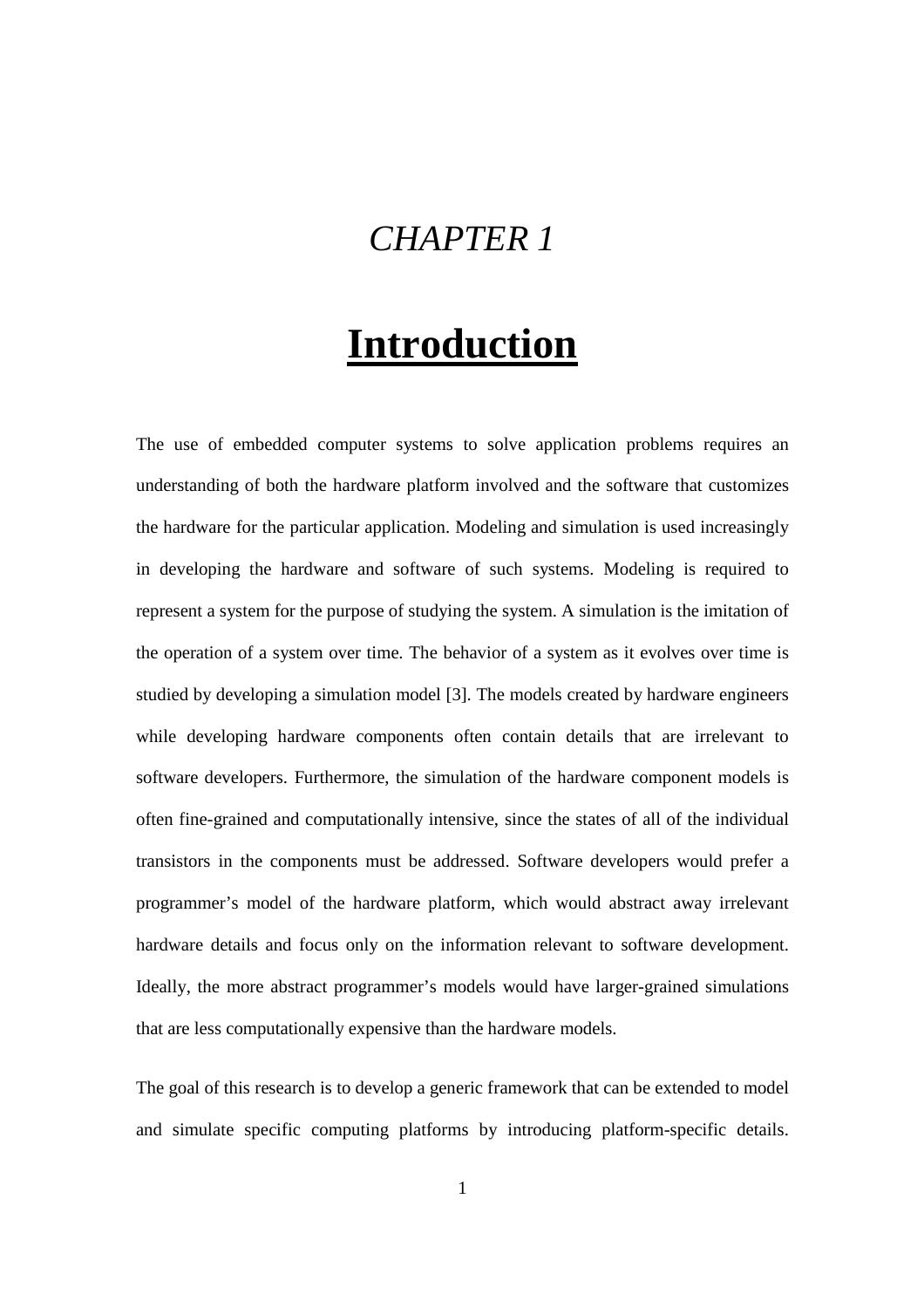Software developers can use these models to develop and test their software for computing platforms. For modeling platform components, the DEVS (Discrete event system specification) formalism is used. The simulation framework for these models is defined, following the specifications of the HLA (High-level architecture) standard. The rationale for adopting the DEVS/HLA approach is explained in chapter 4.

This research is seen as an initial step in a longer-term research project that will (later) include the development of tools to simplify the introduction of platform-specific details by handling the formal aspects associated with DEVS and the HLA (such tools would allow designers to focus more attention on the platform-specific details by relieving the designer of the unnecessary DEVS and HLA clutter).

A brief synopsis of the structure of the thesis document is as follows. Chapter 2 provides the background information about the DEVS formalism and the HLA. It briefly describes different classes of the DEVS formalism and key features of the HLA that are required to manage various aspects of the simulator. Chapter 3 reviews the latest ideas in the DEVS formalism and a subset of the tools developed to implement the DEVS formalism. It also describes a layered approach to use DEVS and the HLA for a simulator. Chapter 4 states the research motivation, a critical analysis of the facts of chapter 3, the research question under investigation, the approach adopted to answer the question and the scope of this research. Chapter 5 describes the proposed framework of the simulator and the general models of basic hardware platform components. These general models have a list of parameters, which can be used for defining the functionality of these components. Chapter 6 shows how this simulator can be used for a specific hardware platform. Execution of an example program (a few instructions of the 8088 processor) is simulated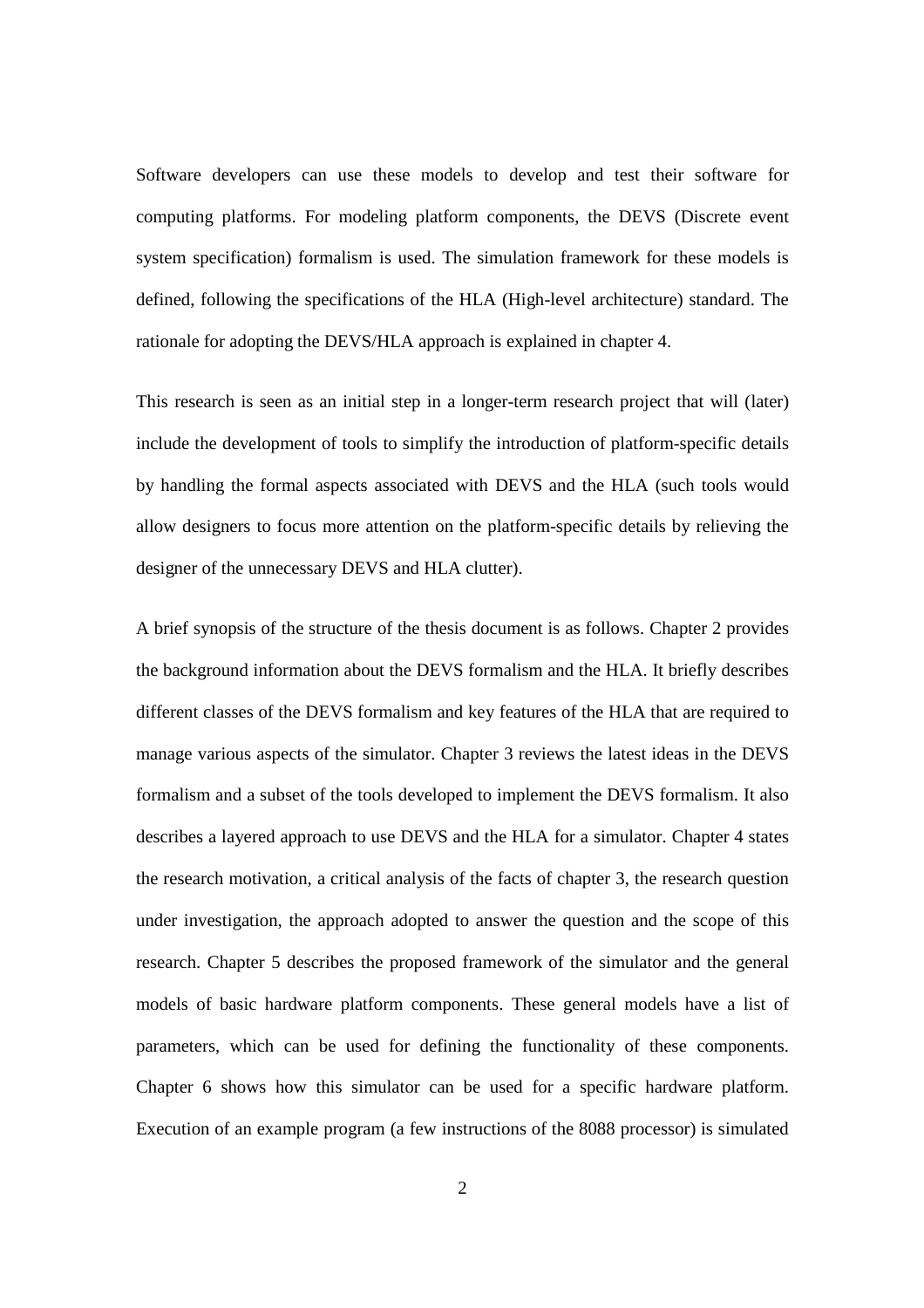in order to illustrate the proposed DEVS/HLA approach. It also describes the flow charts of each hardware component used in the case study. Chapter 7 shows the results of the case study. Excerpts of some component logs are discussed and the message flow between different components is explained. These logs and message flows are helpful in verifying the simulator. Chapter 8 concludes the research. It discusses the contributions and suggests some future research topics. The conclusion is followed by the references and two appendices. Appendix A refers to the software code for each hardware component involved in the case study. Appendix B refers to each component's log in the case study.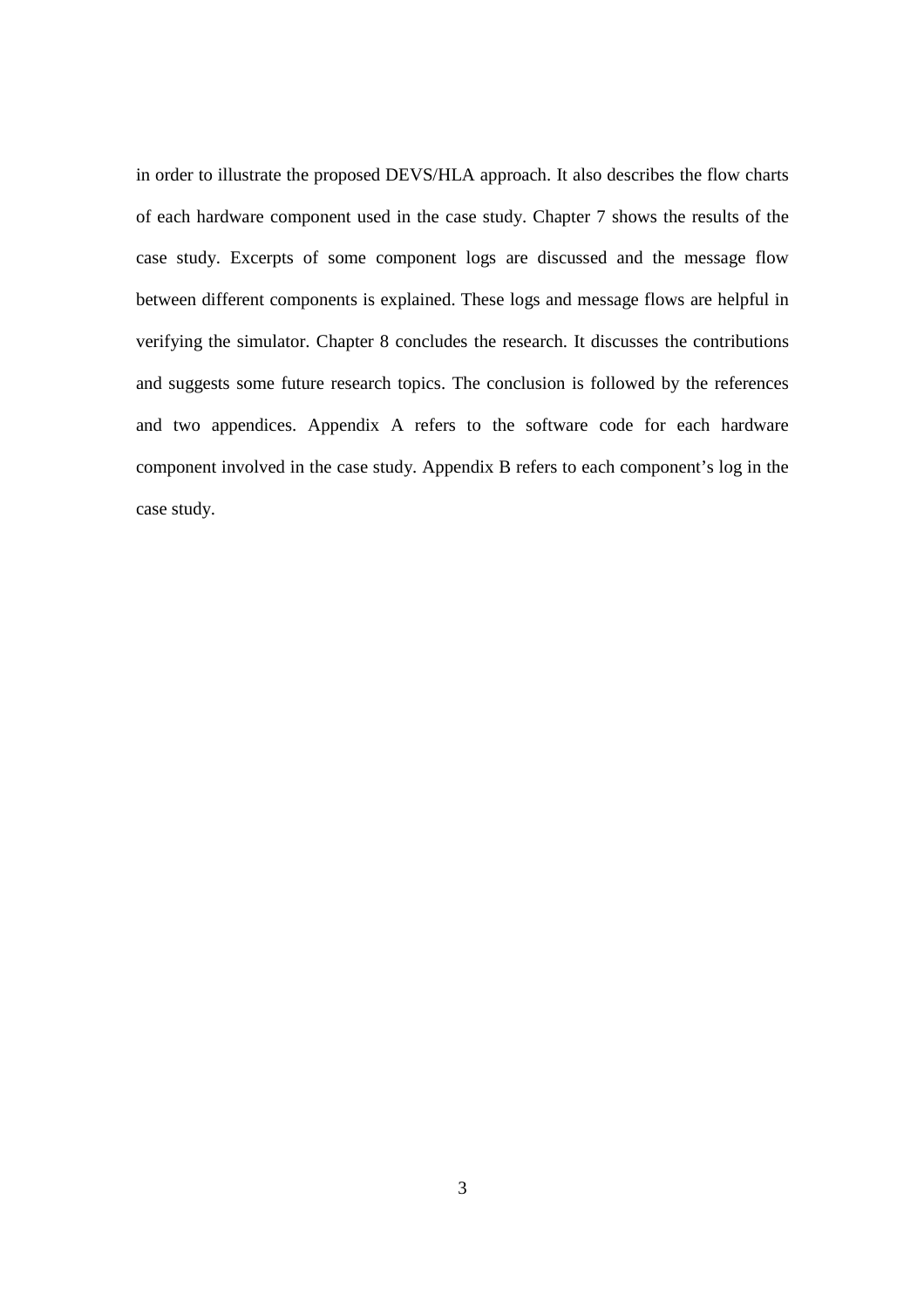## *CHAPTER 2*

# **Background for the DEVS and the HLA**

In this section a system development process is discussed with emphasis on the need for modeling as an initial step in development. Computer systems being discrete in nature require an appropriate modeling formalism and a simulation framework to get the system analyzed. This section describes the Discrete Event System Specification (DEVS) formalism to model various components of a computer system and the High-level architecture (HLA) as a simulation framework standard.

#### **2.1 System Development Method**

The products based on computer systems are increasing tremendously. In order to verify the required features of these computer systems, modeling is becoming an important part of product development. Modeling has various levels of abstraction and complexity that are normally used during the development cycle of a system.

Computer systems are discrete in nature. Much research effort has been made in order to find the most appropriate modeling formalism for such systems. One of the current approaches is the use of computer simulation to analyze these models and explore the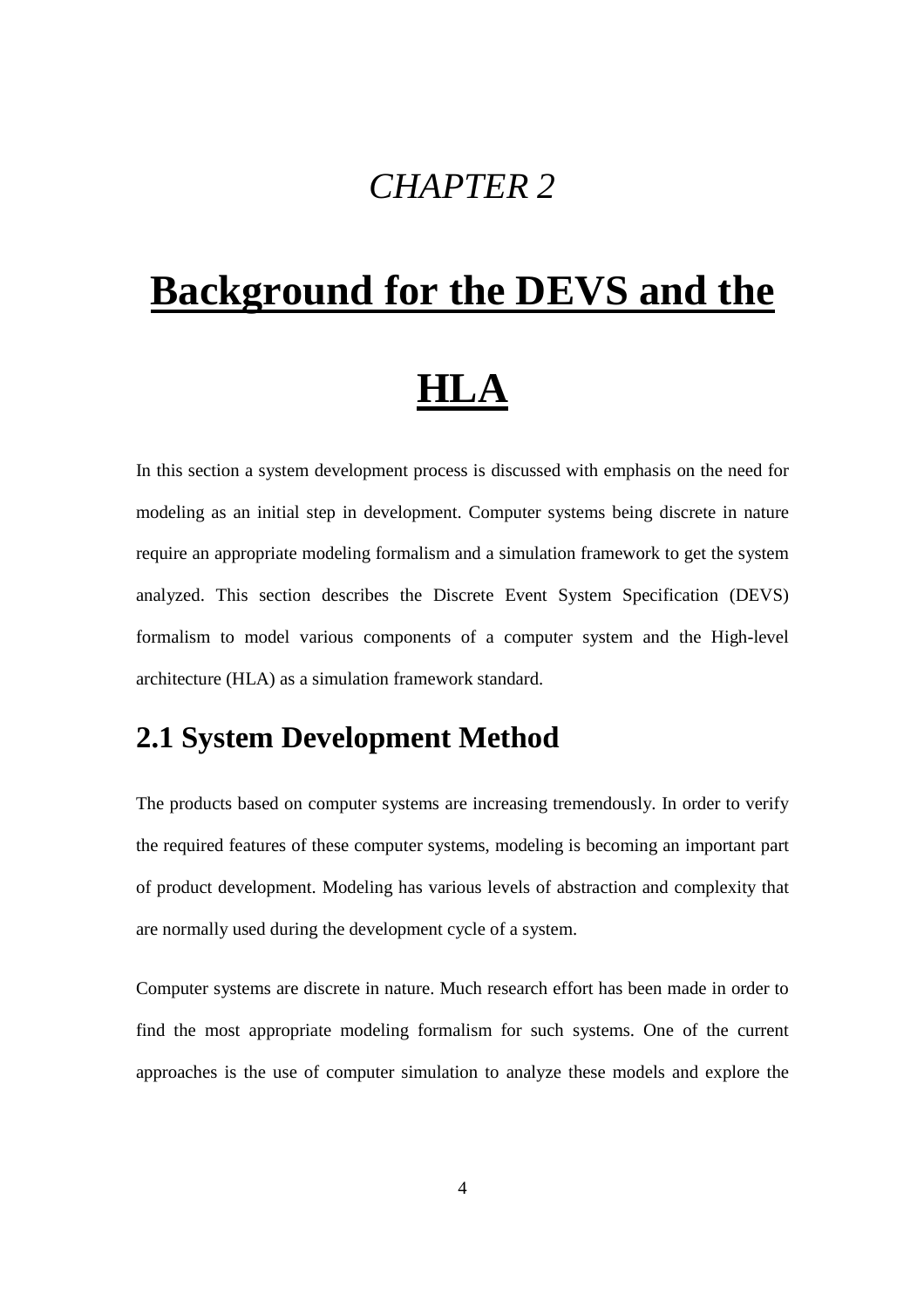properties of these systems. This modeling and simulation methodology is playing an important role in the development of computer platforms and systems.

#### **2.2 The DEVS Formalism**

The DEVS (Discrete Event System Specification) is a system's formalism, with a welldefined concept of modularity and coupling of components. The DEVS formalism focuses on the changes of variable values and generates time segments that are piecewise constant. In essence the formalism defines how to generate new values for variables and the times the new values should take effect. An important aspect of the formalism is that the time intervals are continuous. There are two major classes from which all the userdefined models can be developed – atomic and coupled.

A brief description of the DEVS Atomic model and Coupled model is as below. [4]

#### **2.2.1 Atomic Model**

An atomic model directly specifies the system's response to events on its input ports, state transitions, and the generation of events on its output ports. It is defined as [4]:

AM = < IO, X, S, Y,  $\delta_{\text{int}}$ ,  $\delta_{\text{ext}}$ ,  $\delta_{\text{con}}$ ,  $\lambda$ , ta >

Where

**IO** is the model's interface (input/output ports).

**X** is the input events set.

**S** is the state set.

**Y** is the output events set.

**δint** is the internal transition function.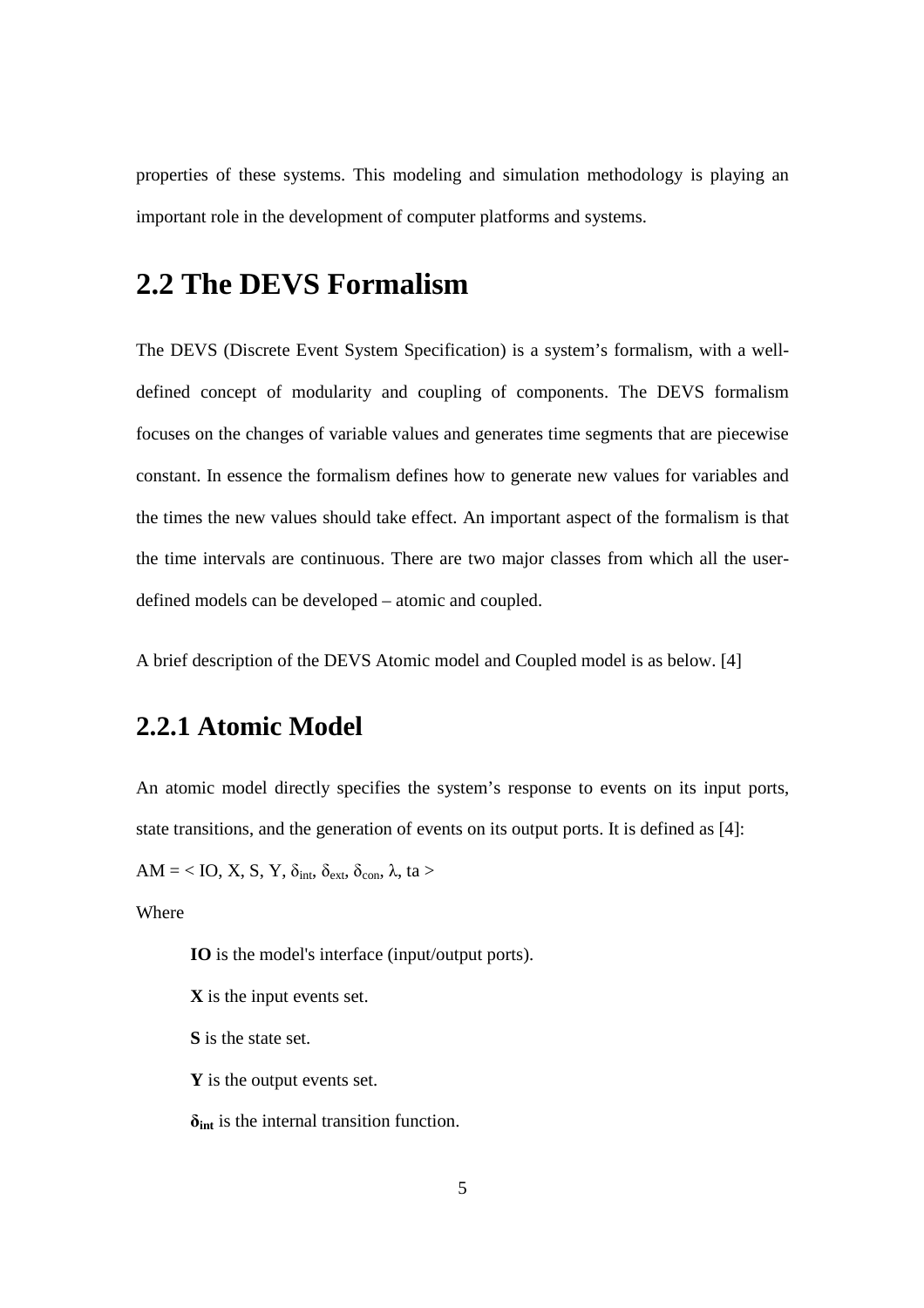**δex**<sup>t</sup> is the external transition function. **δcon** is the confluent transition function

**λ** is the output function.

**ta** is the time advance function.



**Figure 1:** Systematic representation of a basic (atomic) model.

Figure 1 shows a graphical representation of an atomic model. Each model is provided with an interface consisting of input and output ports to communicate with other models. When an input arrives the instance variable S is updated. The  $\delta_{ext}$  function accepts the input and changes the instance variable. After an elapsed time, given by the ta function, the system checks the internal variables and makes internal changes to bring the system to the next state. The function that performs all this is the  $\delta_{int}$  function. The  $\delta_{con}$  function decides what to do when both external and internal events occur together. It might, for example, decide the order between the  $\delta_{ext}$  and the  $\delta_{int}$  functions. The  $\lambda$  function produces the output Y from the instance variables. The ta function returns the time to the next internal event.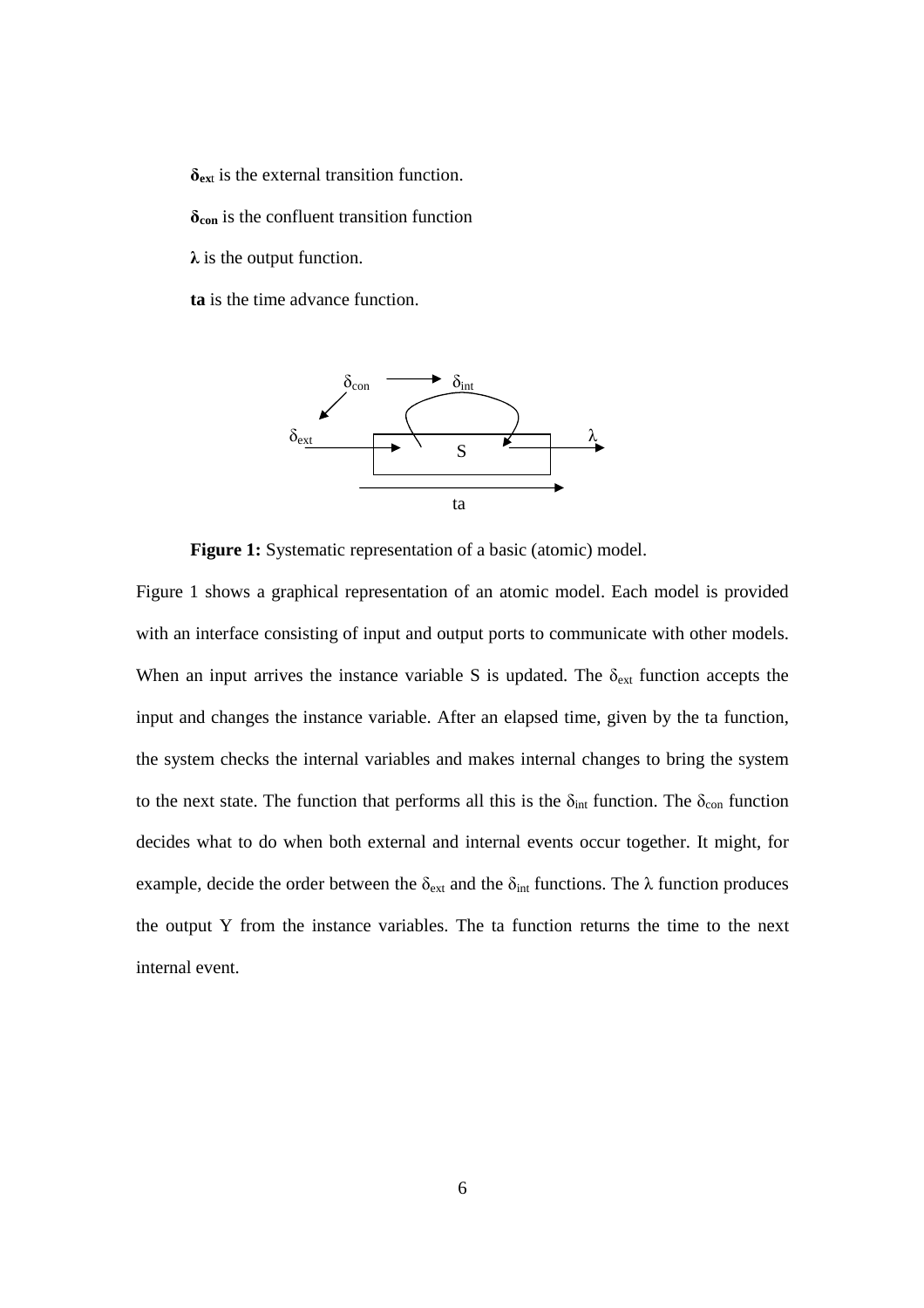#### **2.2.2 Coupled Model**

A DEVS coupled model is composed of several atomic or coupled sub-models. It is defined as [4]:

 $CM = < IO$ , X, Y, D, {Mi}, {Ii}, {Zij} >

Where

**IO** is the model's interface (input/output ports).

**X** is the set of input events.

**Y** is the set of output events.

**D** is an index for the components of the coupled model.

**Mi** is a basic DEVS (that is, an atomic or coupled model).

**Ii** is the set of influencees of model i (that is, the models that can be influenced by outputs of model i).

**Zij:**  $Yi \rightarrow Xj$  is i to j translation function.

We can see that coupled models are defined as a set of basic components (atomic or coupled), which are interconnected through the models' interfaces. The influencees of a model define the models to which outputs must be sent. The translation function is in charge of converting the outputs of a model into inputs for the others. To do so, an index of influencees is created for each model (Ii). This index defines that the outputs of the model Mi are connected to the inputs in the model Mj, where j is an element of the set Ii.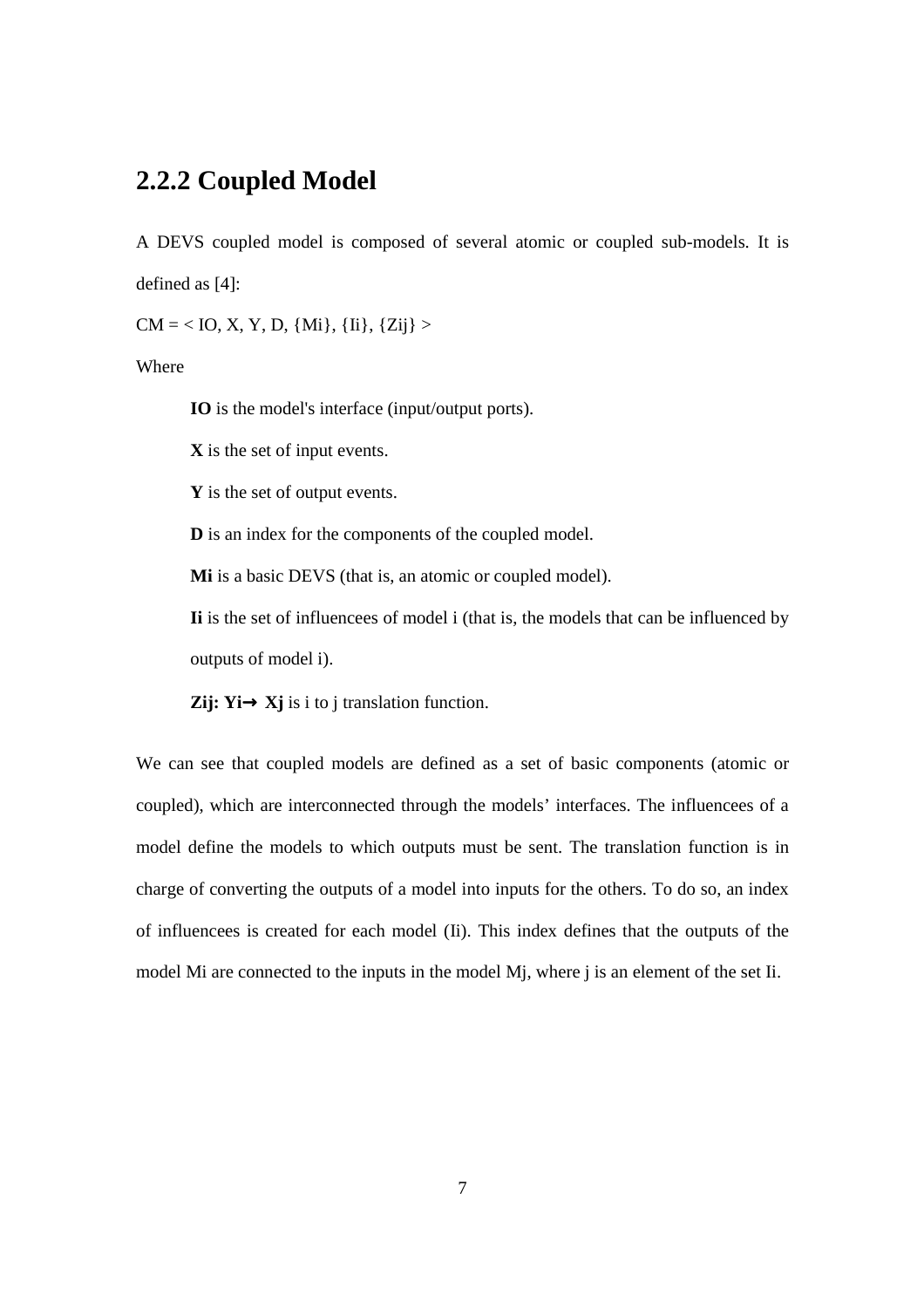#### **2.3 High Level Architecture (HLA)**

The HLA was developed by the US Department of Defense (DoD) based on a process involving government, industry and academia. The High Level Architecture (HLA) provides a general framework within which simulation developers can structure and describe their simulation application. In particular, the HLA addresses two key issues: promoting interoperability between simulations and aiding the reuse of models. In the terminology of the HLA [1]

- The combined simulation system created from the constituent simulation is a federation.
- Each simulation that is combined to form a federation is a federate.

The baseline of the HLA, defined in IEEE Standard 1516, includes the following:

- The HLA Rules define the responsibilities and relationships among the components of an HLA federation. [5]
- The HLA Interface Specification provides a specification of the functional interface between the HLA federates and the HLA Runtime Infrastructure (RTI) (RTI is discussed in section 2.3.1). This specification defines all the RTI services and identifies "callback" functions that must be provided by each federate. [6]
- The HLA Object Model Template (OMT) provides a common presentation format for HLA Simulation and Federation Object Models (SOM/FOM) [7]. A SOM defines the objects and interactions within a federate, while a FOM defines object models, communication between federates, condition for data updates and other information for interoperability purposes. The Federation Execution Data (FED), which is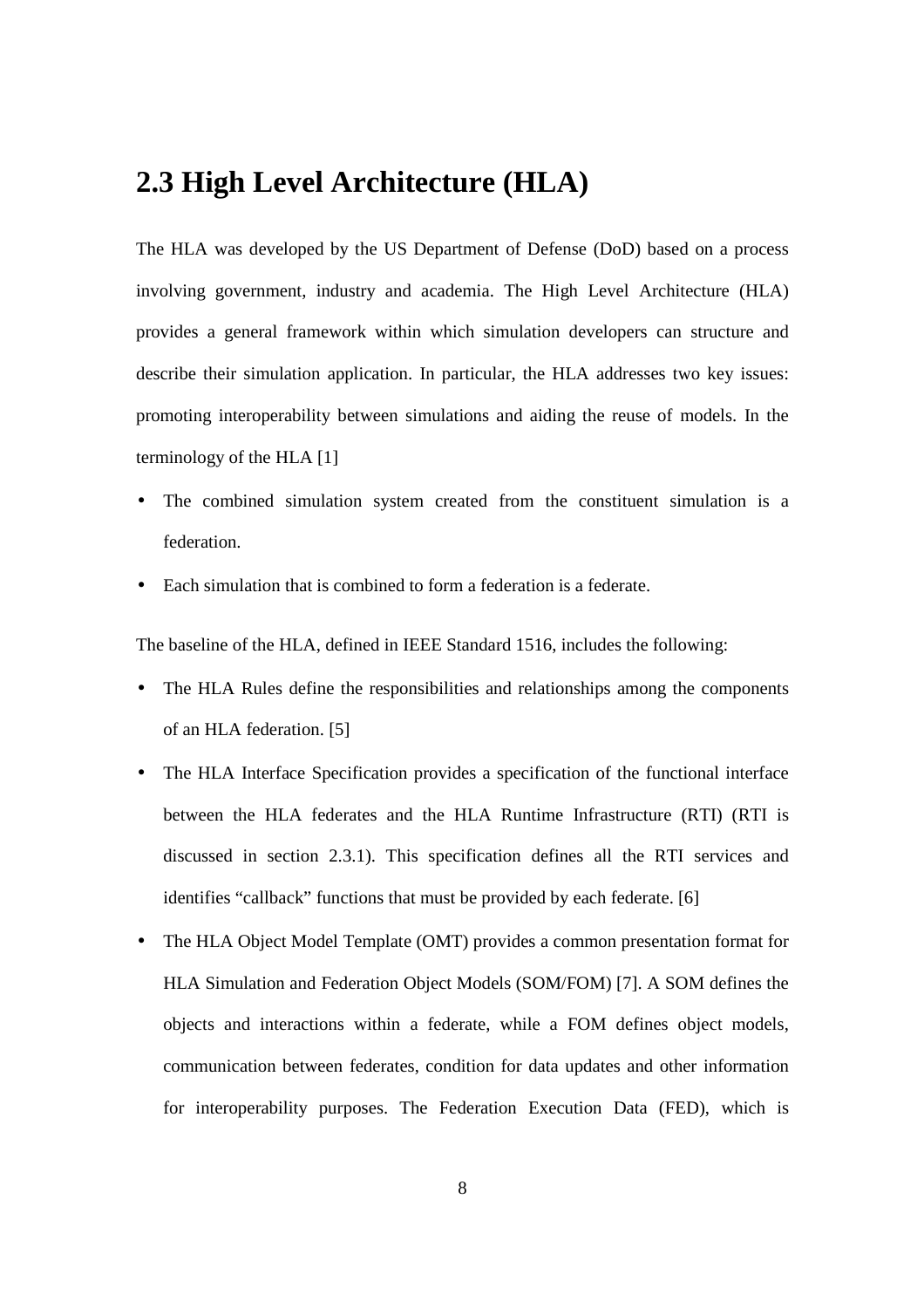required as an input to the RTI, is a subset of a FOM along with the specification of some default values for transport properties of data. In brief, the OMT provides an interface between the models and the RTI/HLA.

#### **2.3.1 Runtime Infrastructure (RTI)**

The RTI is a middleware that provides common services to federates and/or federations. It is an implementation of the HLA Interface Specification. The RTI software can be executed on a standalone computer or distributed over a network.

#### 2.3.1.1 Components of the RTI

Figure 2 shows the major components of the RTI and each component is briefly discussed after the figure.



**Figure 2:** RTI Major Components. [8]

*The federation executive (FedExec)* manages multiple federates within a federation. It allows federates to join and to resign, and facilitates data exchange between participating federates. Each federate joining the federation is assigned a federation wide unique handle.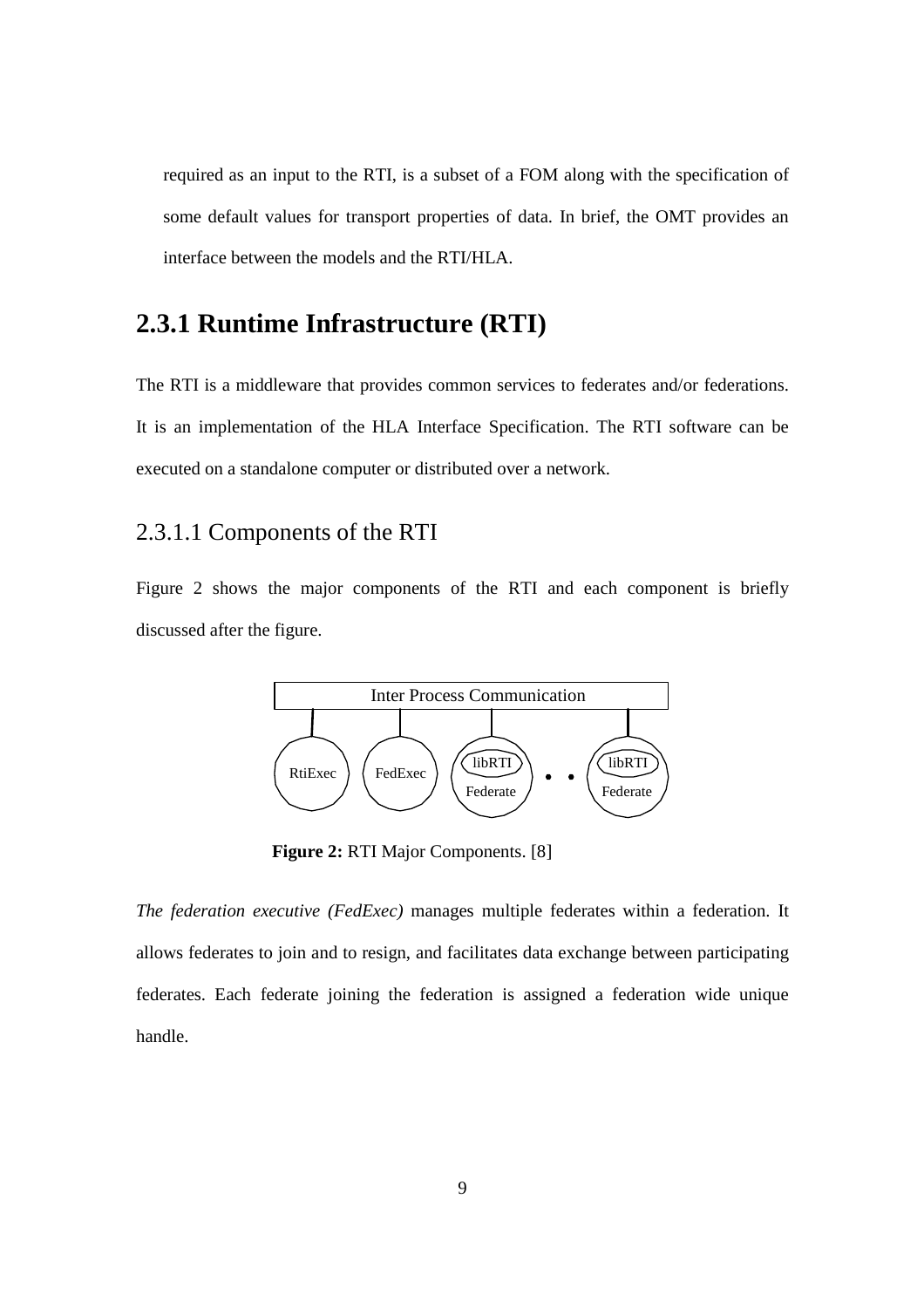*The RTI Executive (RtiExec)* manages multiple federation executions in a network. It helps in initializing RTI components for each federation executive (FedExec). It also ensures that each FedExec has a unique name.

*The RTI library (libRTI)* provides the RTI services specified in the HLA Interface Specification to federate developers.

#### 2.3.1.2 Management Areas of RTI

The HLA Interface Specification divides the services provided by the RTI into six management areas. Table 1 summarizes the objectives of each of the management areas:

| <b>Management Area</b>        | <b>Activities Supported</b>                                                                                                                                                                                                        |
|-------------------------------|------------------------------------------------------------------------------------------------------------------------------------------------------------------------------------------------------------------------------------|
| <b>Federation Management</b>  | Manages federation execution. Initializes name space,<br>transportation, routing spaces etc.                                                                                                                                       |
| <b>Declaration Management</b> | Specifies the data a federate sends and/or receives.                                                                                                                                                                               |
| <b>Object Management</b>      | Creates, modifies and deletes objects and interactions.<br>Facilitates object registration and distribution. Coordinates<br>attribute updates among federates. Accommodates various<br>transportation and time management schemes. |
| <b>Ownership Management</b>   | Supports transfer of ownership for individual object<br>Offers both "push" and "pull" based<br>attributes.<br>transactions.                                                                                                        |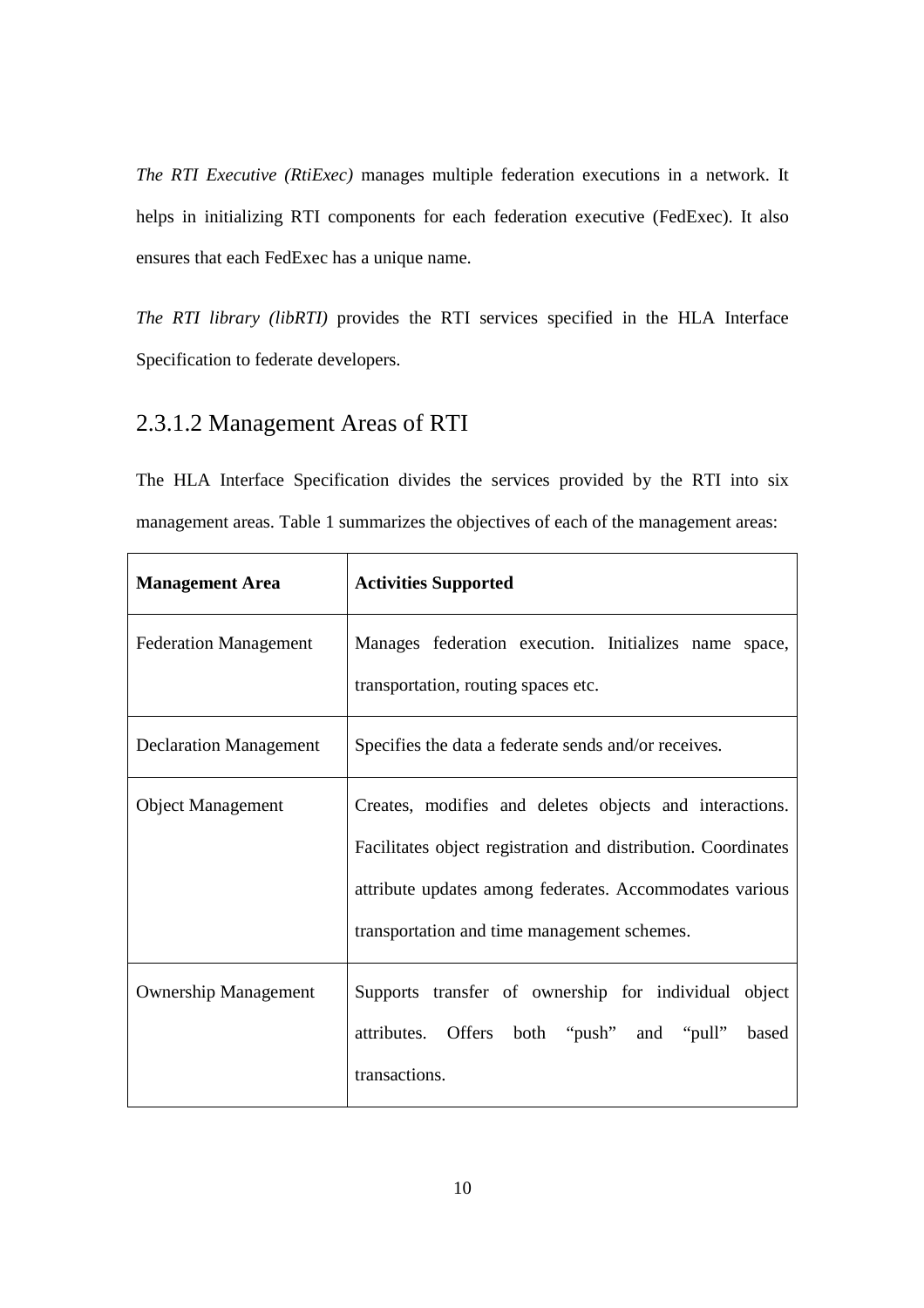| Time Management   | Establishes or associates events with federate time.         |
|-------------------|--------------------------------------------------------------|
|                   | Regulates interactions, attribute updates, object reflection |
|                   | or object deletion by federate time scheme. Supports         |
|                   | interaction between federates having different<br>time       |
|                   | schemes.                                                     |
| Data Distribution | Supports efficient routing of data.                          |
| Management        |                                                              |

**Table 1:** RTI Management Areas partitioned in FedExec life cycle [8]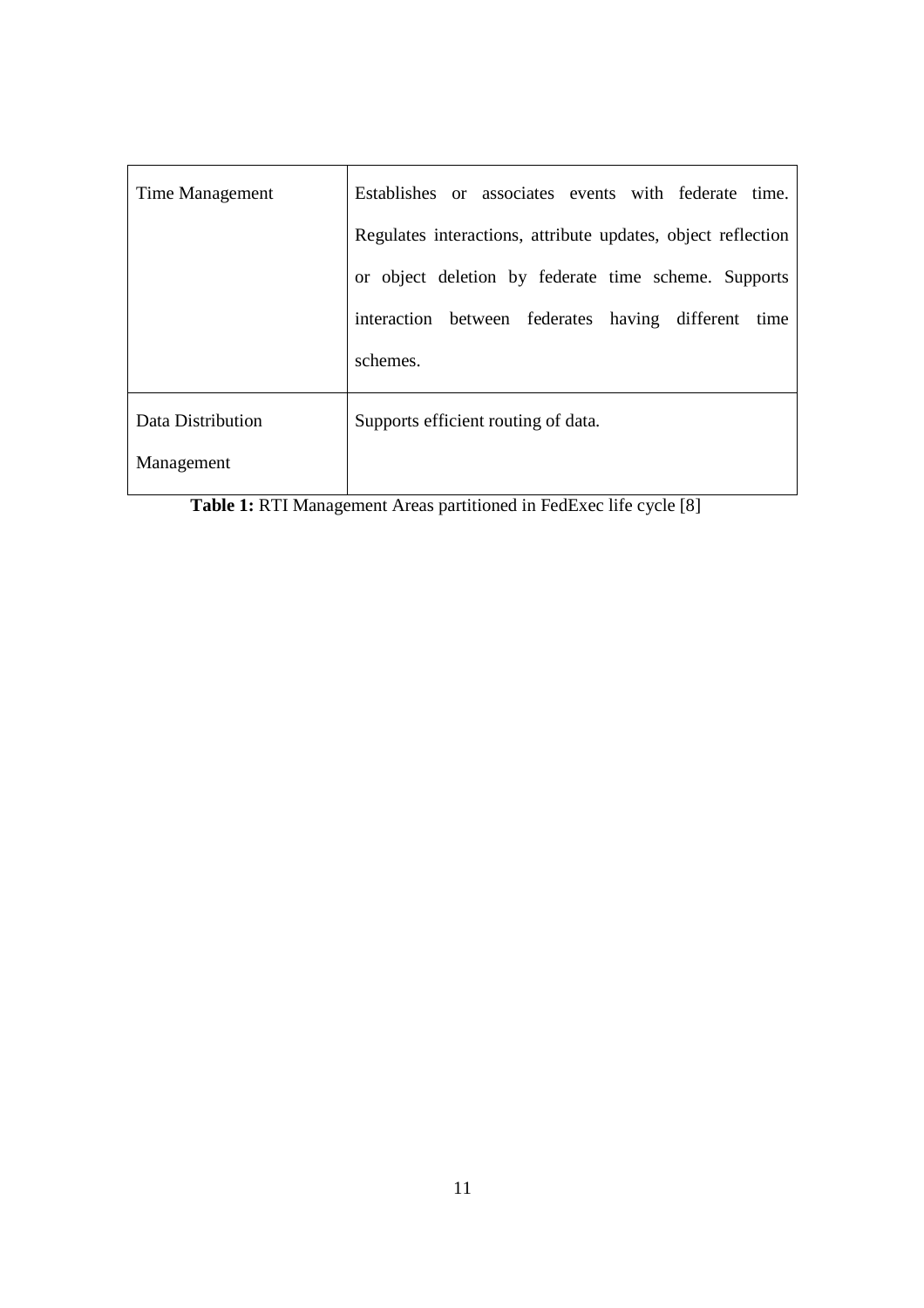## *CHAPTER 3*

## **State of the Art in the DEVS/HLA**

This section briefly describes the research work in the area of the DEVS formalism and a technique used to map the DEVS model formalism onto the HLA simulation framework.

#### **3.1 Implementation of the DEVS formalism**

The DEVS formalism is a well-defined means of expressing hierarchical, modular models in discrete event simulation. A DEVS model is a state machine, and the state of the model is changed by external or internal events with elapsed time. The following is a subset of the tools developed to map the DEVS formalism to simulation engines.

The *DEVS-C++* tool is based on the DEVS formalism. It is a modular hierarchical discrete event simulation environment implemented in the object-oriented C++ language [9]. The DEVS-C++ contains three libraries: container, devs and devsHLA. The container library provides methods, which are used to organize the interacting objects (e.g. atomic models). The devs library provides methods to implement the functions as  $\delta_{\rm ext}$ ,  $\delta_{\rm int}$ ,  $\lambda$ , ta and port information to be defined by the user. The devsHLA library provides easy access to the DEVS/HLA environment and is discussed in section 3.2.1.

The *CD++* toolkit is developed with the goal of developing and simulating models based on the DEVS and Cell-DEVS [11] paradigms. The core of the toolkit is the CD++ environment [11], which implements the DEVS and Cell-DEVS theories.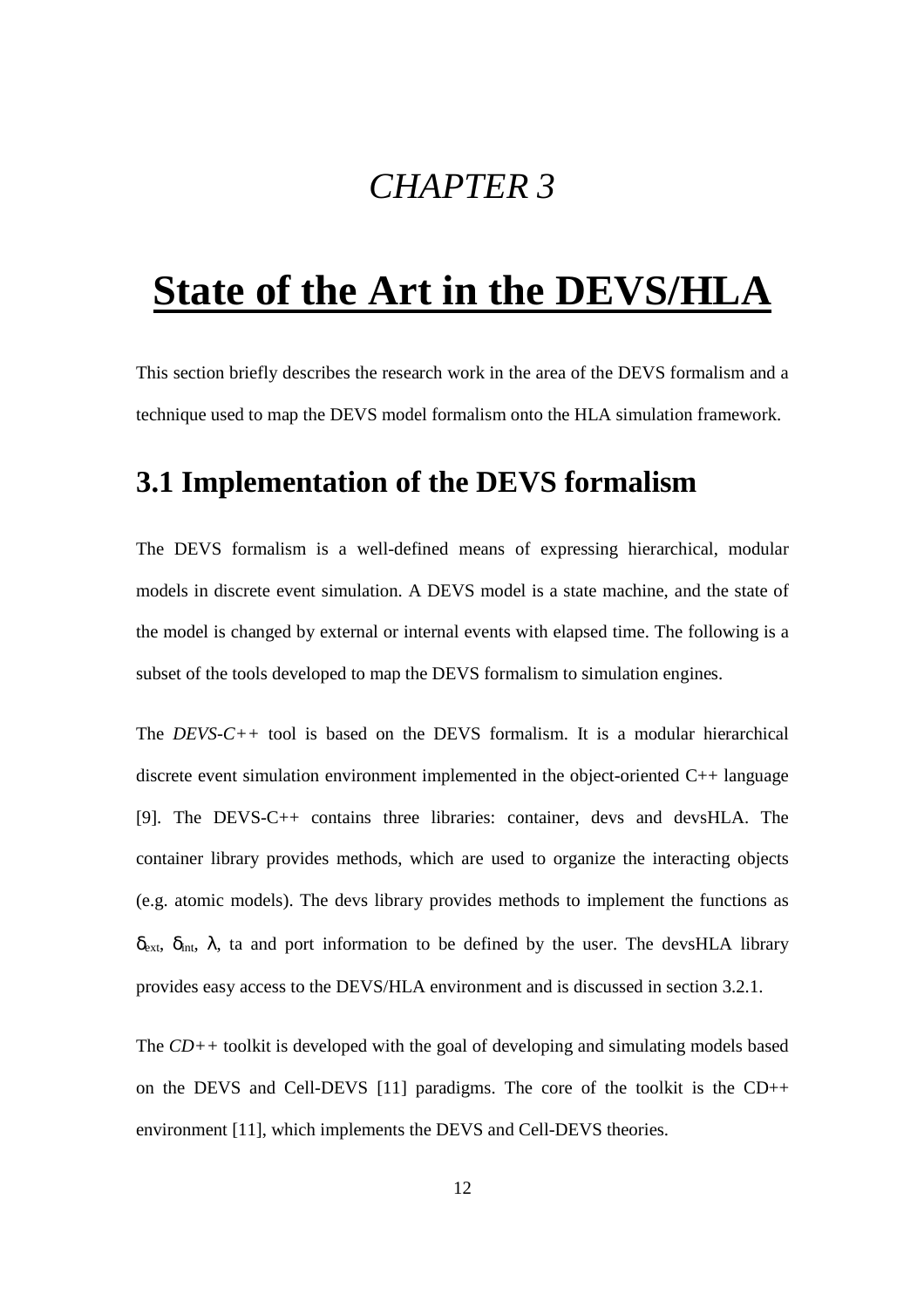The *DEVSim++* is another tool that provides the ability to develop discrete event models using the hierarchical composition technology within the DEVS framework [12]. For simulation, DEVSim++ implements hierarchical scheduling in abstract simulators of atomic and coupled models.

#### **3.2 DEVS Implementation over the HLA/RTI**

B.P.Zeigler [2] has designed and developed an HLA compliant simulation environment using DEVS as a modeling tool and a way to map the DEVS models to the HLA as shown in figure 3. The strategy underlying the mapping of the DEVS to the HLA is to exploit the information contained within the DEVS models to automate as much as possible of the programming work required for constructing the HLA compliant simulations [9]. The final goal is to facilitate a bi-directional transfer of information between the OMT Development Tool (OMDT) that captures OMT information and the DEVS model description. Figure 3 shows the layered approach and each layer is discussed in the sub-sections below.



**Figure 3:** Layered approach to implement the DEVS/HLA. [2]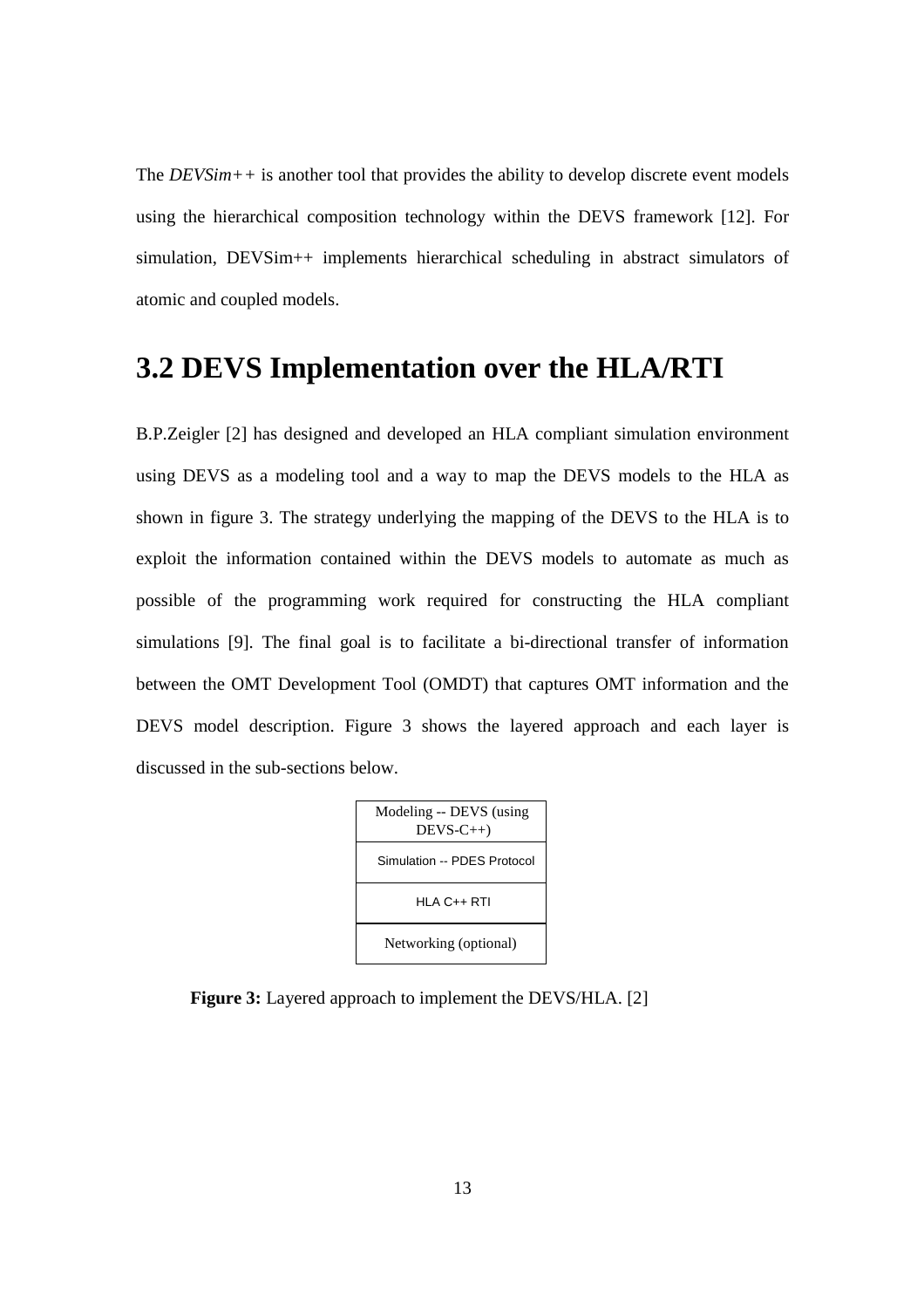#### **3.2.1 DEVS Modeling using DEVS-C++**

The top most DEVS layer of figure 3 is used for defining the models. The DEVS-C++ tool [9], as discussed in section 3.1, has a devsHLA library required for interfacing between DEVS and the HLA/RTI in a C++ environment. The devsHLA library contains methods for attribute updates, attribute reflections, interaction updates, interaction receive, object discovery and quantizers. A quantizer object is associated with each attribute that the modeler would like to publish. A quantizer is a demon that checks for the attribute value crossing the threshold. Quantizers are used to reduce message update traffic and the size of the quantizers is directly related to the accuracy and the speed of computation required.

#### **3.2.2 The Parallel DEVS (PDES) Protocol**

The Parallel and Distributed Discrete Event Simulation (PDES) protocol layer of figure 3 introduces a simulation engine, which takes care of all the time and data interactions within the DEVS models. It also acts as a message translator between the DEVS models and the HLA/RTI.

There are three approaches to mapping the DEVS formalism into the PDES protocols: Conservative, Optimistic and the Parallel DEVS. Each approach is briefly discussed below.

The *conservative scheme* [9] processes events in strict time stamped order. Conservative schemes must somehow arrange for the potential for input events with earlier time stamps to be conveyed to affected models. This can be done through "lookahead" in which each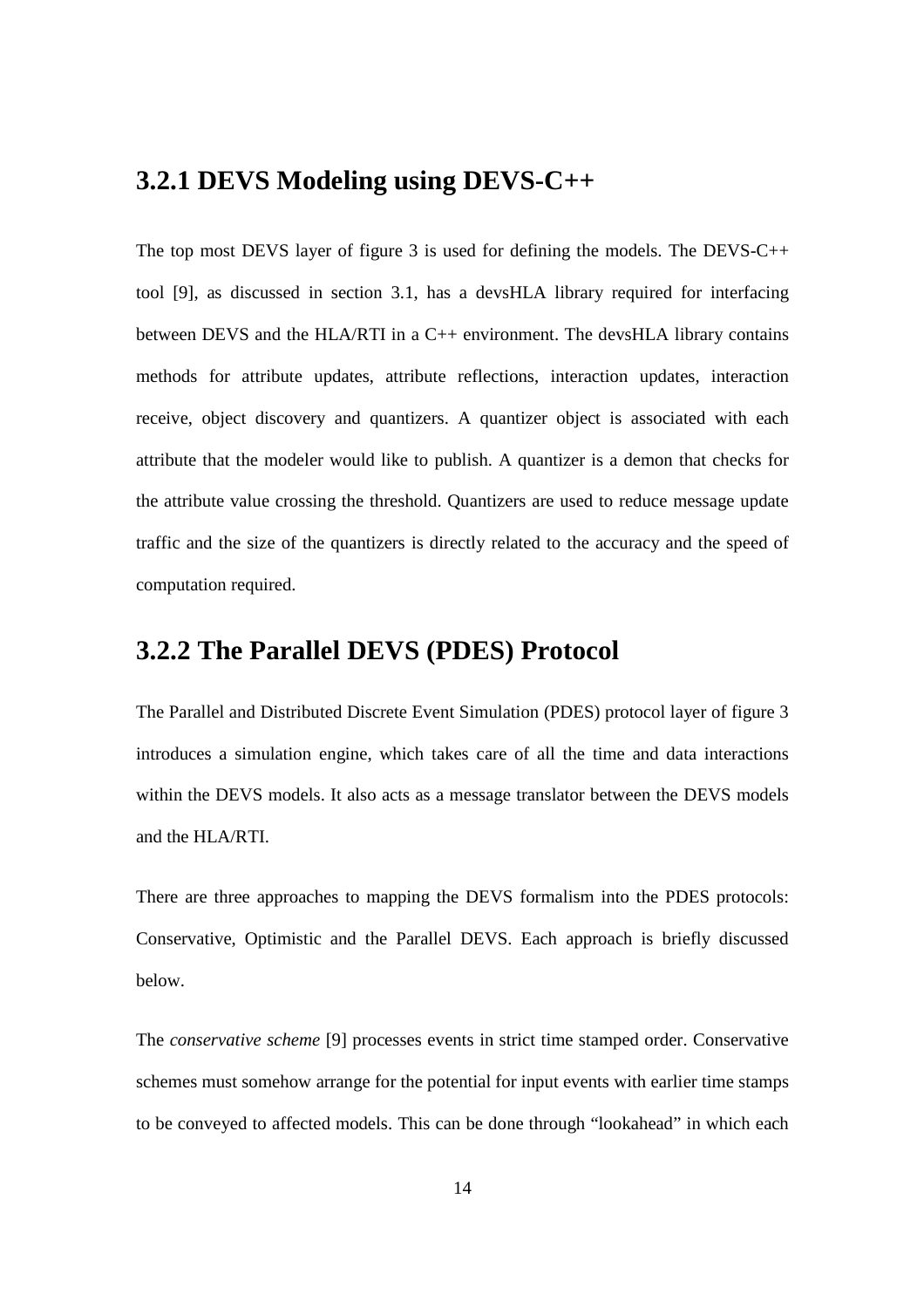model provides a time in the immediate future up to which it promises not to send input events. The minimum of such blackout times at any model/component, called the Lower bound time stamp (LBTS), is the time up to which it can safely process its time-stamped inputs. Thus simulation proceeds incrementally governed by the lookahead, which is the interval that a model/component adds to its current LBTS to obtain the blackout time sent to other models/components.

The *optimistic scheme* [9] permits temporary time-stamped order violation that must be repaired before the final simulation output is presented. It allows models/components to march forward in local time and process their input and output queues as fast as they can. But from time to time a model/component can receive order messages with old timestamps. To rectify this situation, queues of already processed inputs and their outputs are maintained so that the situation can be restored to what it was just before the arrival of the old time-stamped message. This scheme has an extensive apparatus of overheads.

The *Parallel DEVS scheme* [9] differs from the other schemes in that there is a coordinator to synchronize the simulation cycle through its steps (see Figure 4). Unlike other schemes it does not have overheads of lookahead and local time rollbacks. In parallel DEVS, the coordinator collects all times of next events from the component simulators. It sends the minimum of these times back to the components, thereby allowing them to determine whether they are imminent (component with the least time for next event), and if so to generate output. More than one component may be imminent, and the outputs of all imminent components are sorted and distributed to others according to the coupling rules. The transition functions of the imminent components, as well as all other recipients of inputs, are then applied. Which transition is applied, depends on the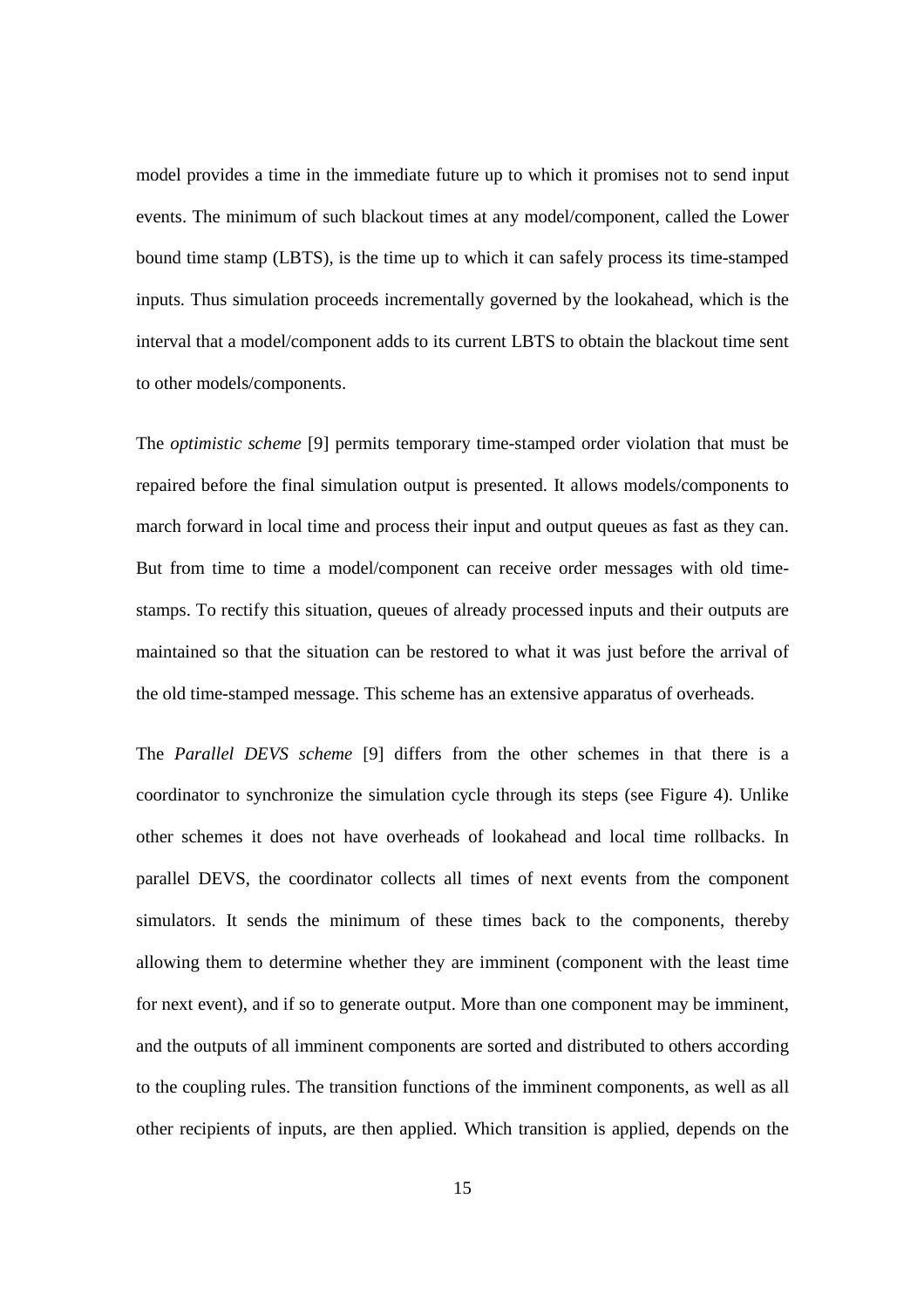state and input of a component. The resulting changes in states may cause new values for time advances and these are sent to the coordinator. The cycle then repeats.



**Figure 4:** The Parallel DEVS simulation protocol [2]

#### **3.2.3 Mapping of the PDES Protocol to the HLA/RTI**

As shown in figure 3, B.P.Zeigler's approach to implement the PDES protocol in the HLA is as follows.

The DEVS simulation protocol is implemented with an explicit coordinator in the DEVS/HLA approach as illustrated in figure 5. Here, a separate Time Manager federate is allocated to the coordinator. This technique exploits quantizers (defined in section 3.2.1) to efficiently share the times of next events among DEVS federate and the coordinator. Only changes in local or global tN (minimum of local tNs) greater than the quantizer threshold are sent from one federate to the other using the RTI.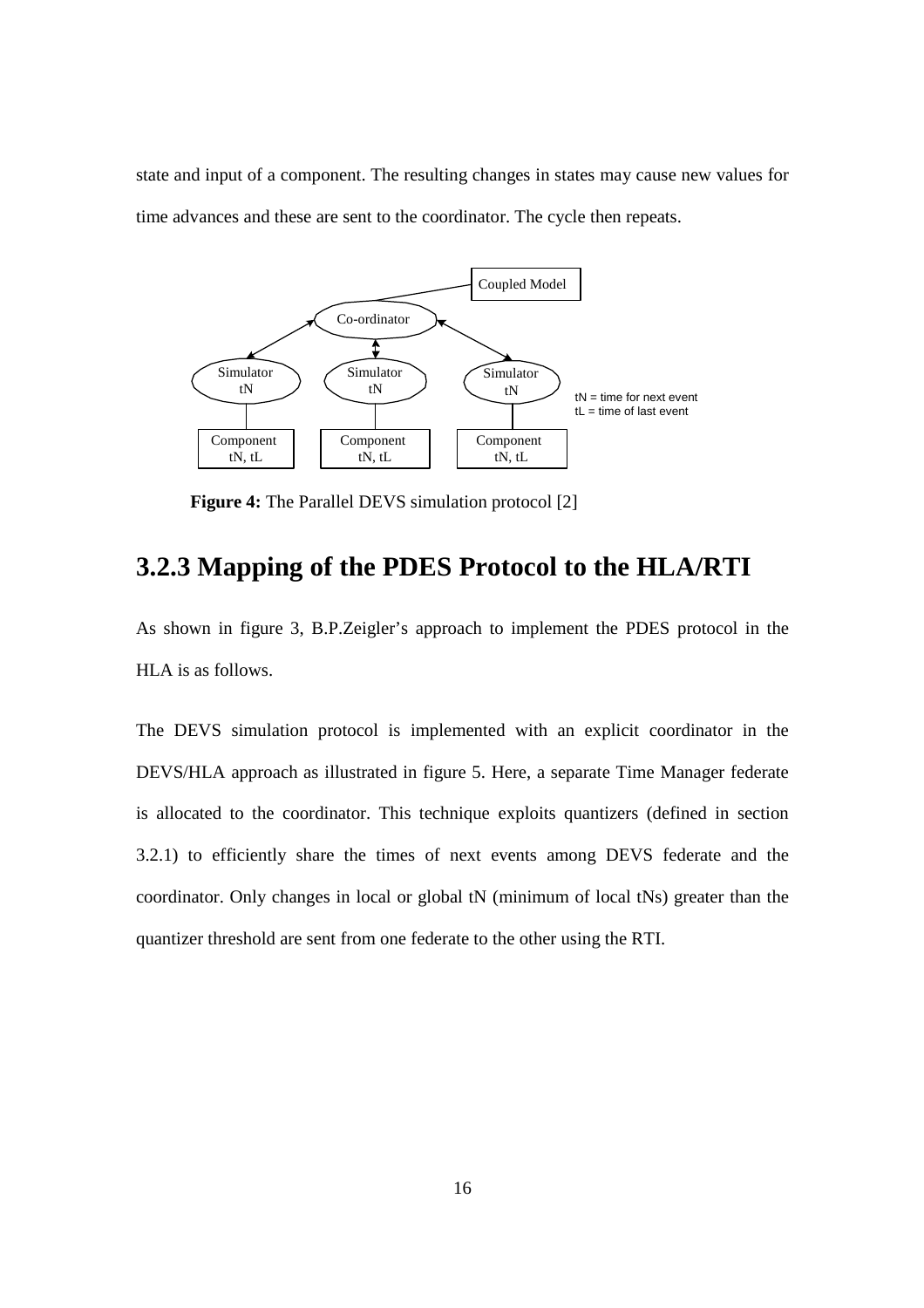

Figure 5: Coordinator as a Federate (the PDES protocol mapping into the HLA) [2]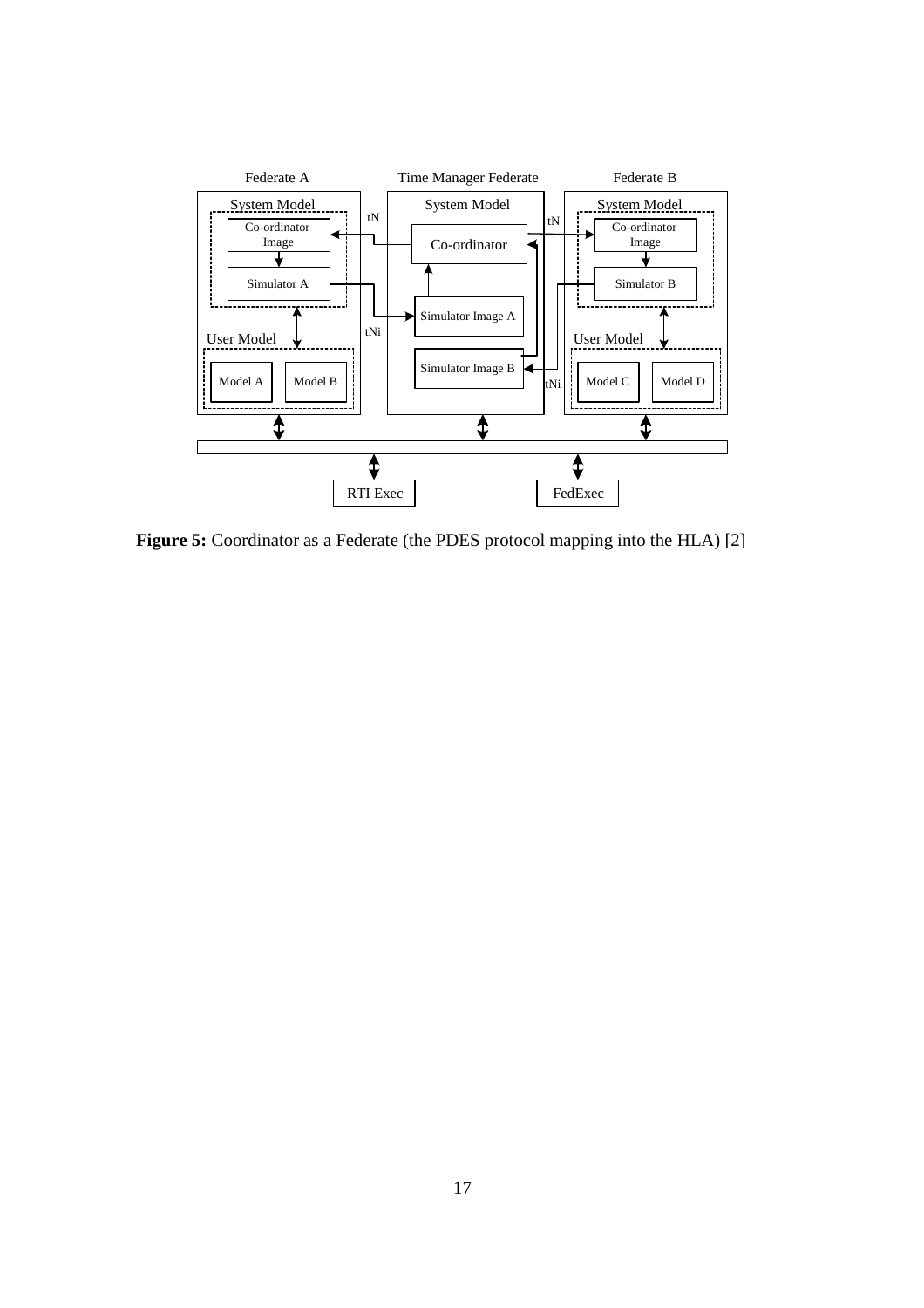## *CHAPTER 4*

# **Modeling Hardware Platforms**

In this chapter research motivation is discussed followed by a brief research statement and a critical analysis of the current solution to the problem as stated in chapter 3. Later, in this chapter, a solution to the research problem is proposed along with the scope of work, the contributions that are made and the presentation of the solution are discussed.

The development of systems involving computer/hardware platforms has increased tremendously. An important step during the development phase is the modeling and simulation at various levels of abstraction [10]. Simulation results play an important role in assessing the properties of the systems at various levels of abstraction.

Chapter 3 discusses a general approach to model and simulate different systems using the DEVS and the HLA/RTI. This approach can also be used in modeling and simulating computer systems and hardware platforms. A critical analysis of the technique/approach discussed in chapter 3 is as follows.

• The software tools for the DEVS implementations (section 3.1) are focused for hierarchical models (the DEVS coupled class). Hence they have complicated simulation and coordination engines in order to manage/synchronize different components. These engines perform well in the DEVS environment, but require additional message translation functionality to work with the HLA/RTI layer.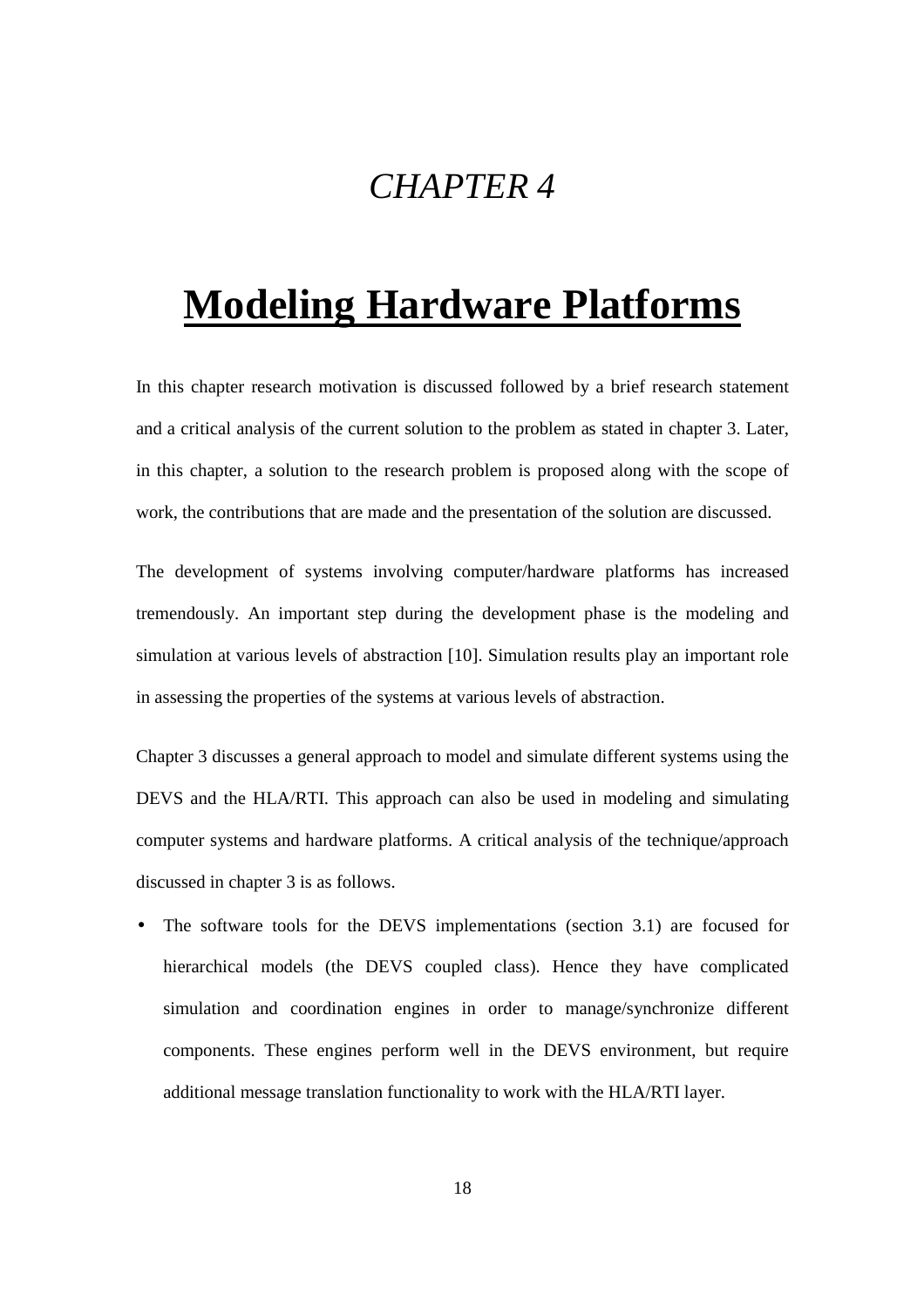• The DEVS/HLA layered approach, discussed in section 3.2, is shown in figure 6. The two layers of simulator middleware (i.e., the RTI and the DEVS) are on top of each other. The DEVS layer is required to support the DEVS coupled models.



**Figure 6:** The block diagram for basic approach from chapter 3.

• B.P.Zeigler's work (chapter 3) adapts the DEVS-C++ tool to the HLA/RTI structure. This is quite useful to reuse old simulations developed under the DEVS-C++ tool but suffers from the extra layer of DEVS middleware.

The motivation of this research work is to model various components of computer systems and define a simulation framework so that these components can interact with each other and give some useful results at various levels of abstractions. Another motivation is that the components could be reused in other simulations.

The research problem is to define a framework for a general hardware platform model, of a single master computer system, and to map the model onto the High Level Architecture (HLA) simulation guideline.

To address the above research problem, the DEVS formalism is used to model a hardware platform. This formalism is used, as the DEVS is an increasingly accepted paradigm for understanding and supporting the activities of modeling and simulation. In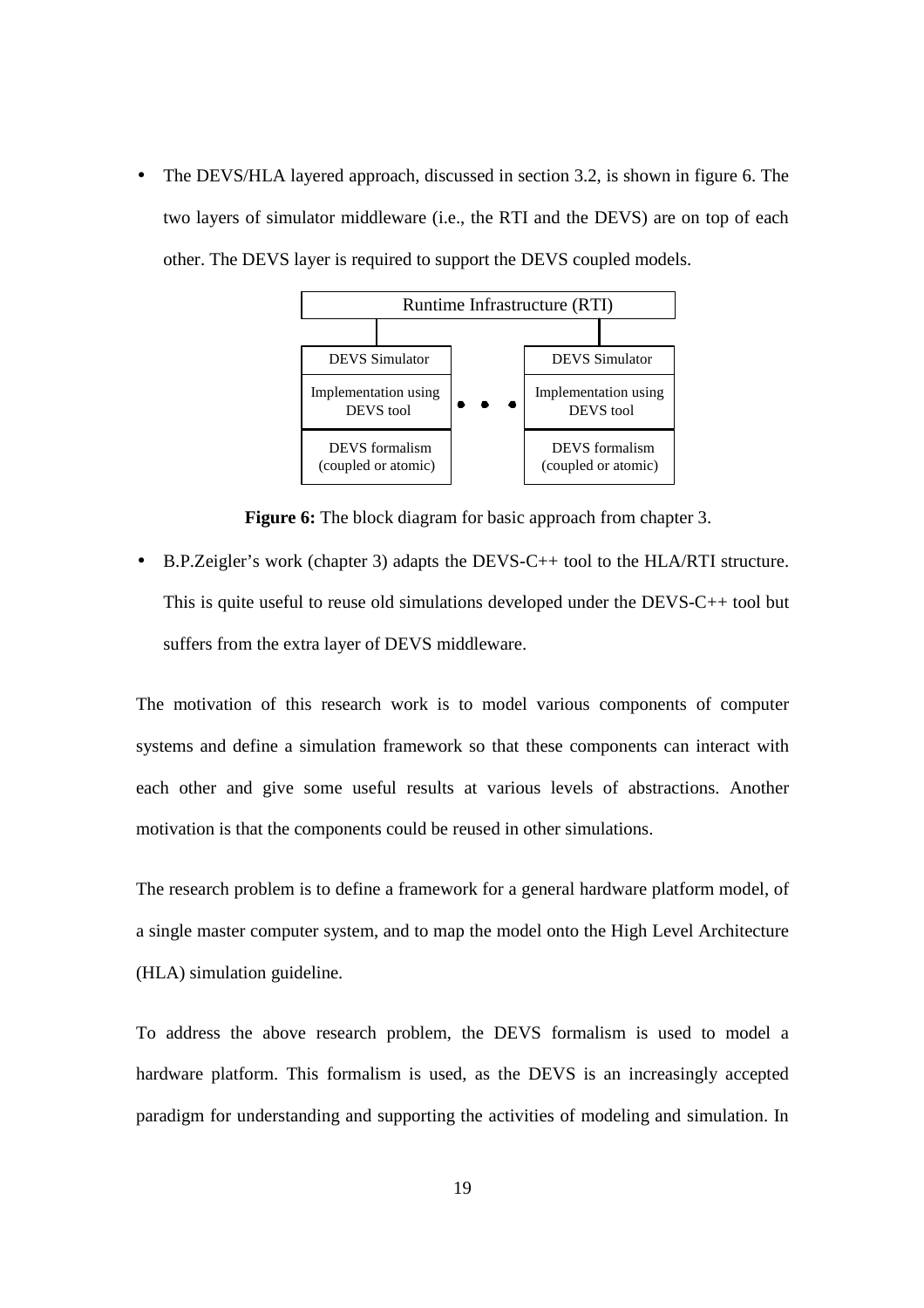order to provide a simple solution to the research question, only the DEVS atomic class is used to model components. The rationale behind this approach is as follows.

- Atomic models can be controlled directly from the RTI, therefore an extra layer of DEVS middleware to support coupled models is not required. This approach effectively flattens the DEVS modeling hierarchy.
- Atomic models are a simple concept, and easily reusable for future developments.

The suggested layered approach to address the research problem is shown in Figure 7.



**Figure 7:** A Model of the proposed solution.

The scope of this research is to

• Define a simulation framework for a general hardware platform. The general hardware components to be modeled are a Processor module, a Memory module, a Bus controller module, an Interrupt module and a Timer module. Being a single master (Processor) platform, a bus arbiter is not modeled. The Processor module is further divided into three units. An Execution Unit (EU) that is responsible for decoding and executing all instructions, a Bus Interface Unit (BIU) that is responsible for performing all external bus operations and a Control Unit (CU) that is responsible for minimum/maximum mode and interrupt signals from other devices. Any required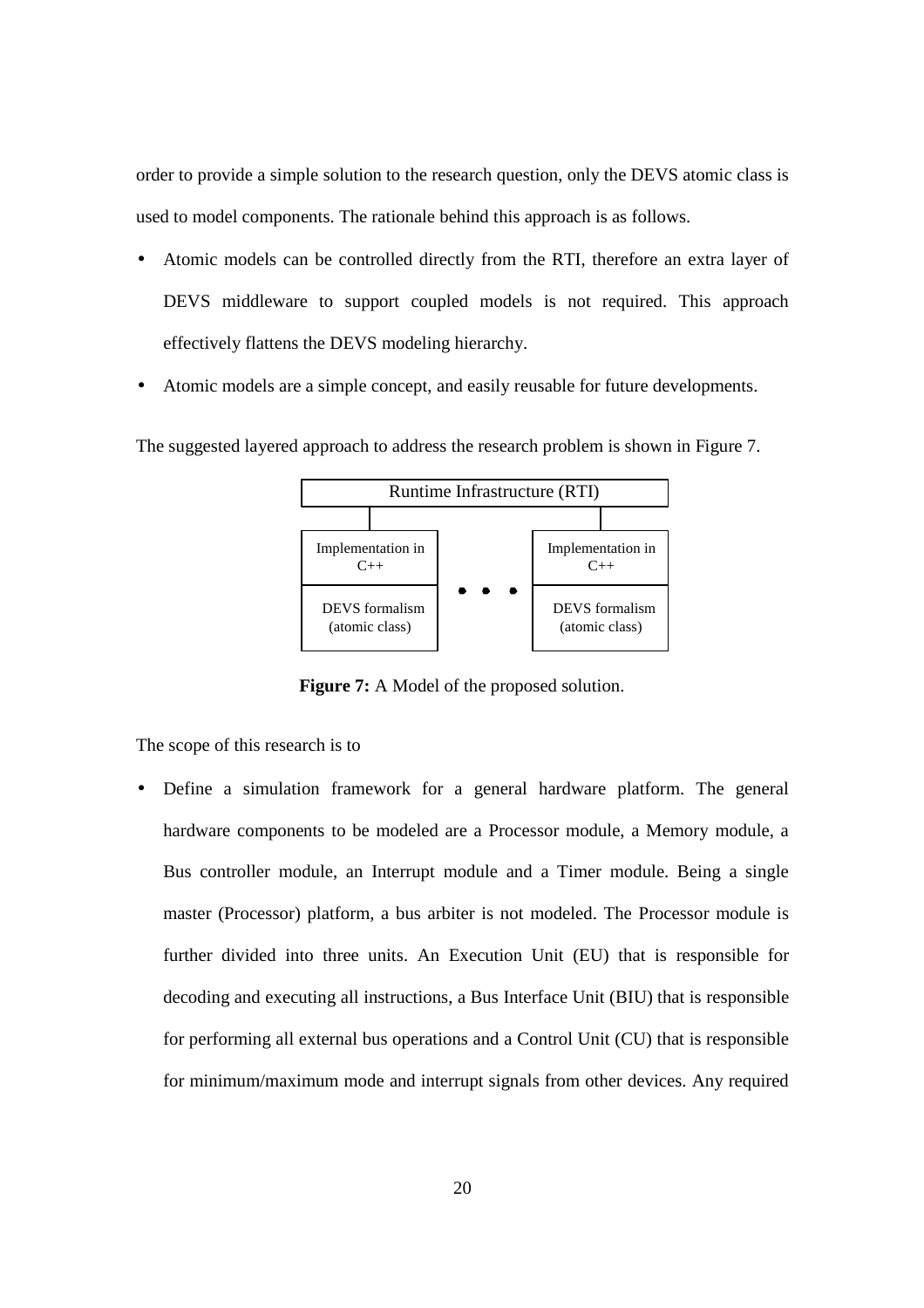hardware component can be modeled and added, as a future work, below the simulation (RTI) layer.

- Identify the general attributes of each hardware component in order to use these models in the initial development phase of the computer systems. The level of abstraction for these components is in the unit of bus cycles. More detailed time breakdown within a bus cycle and detailed bus level signal implementation are outside the scope of this work and may not be modeled accurately. For the execution unit (EU) of the processor the timing details are implemented up to a clock cycle.
- Use the DEVS formalism to apply the modeling and mapping results to a case study involving hardware platform components. For this case study, a Processor (a simplified version of Intel 8088), a basic Memory unit, a bus controller (a simplified version of Intel 8288), a basic Interrupt controller and a basic Timer unit are modeled.
- Execute simple operational codes as a main program and an interrupt routine on this simulator for the case study and obtain results to verify the operation of the simulator.
- Draw conclusions for the proposed solution's (discussed above) implementation in the case study.
- Summarize the contributions made by this research and the case study.
- Identify possible future research topics.

The following paragraphs identify the contributions that are made, and the approach to presenting the proposed solution.

As a contribution, a mapping of computer/hardware platforms to the HLA/RTI is developed. An approach is defined for the DEVS atomic models to work under the HLA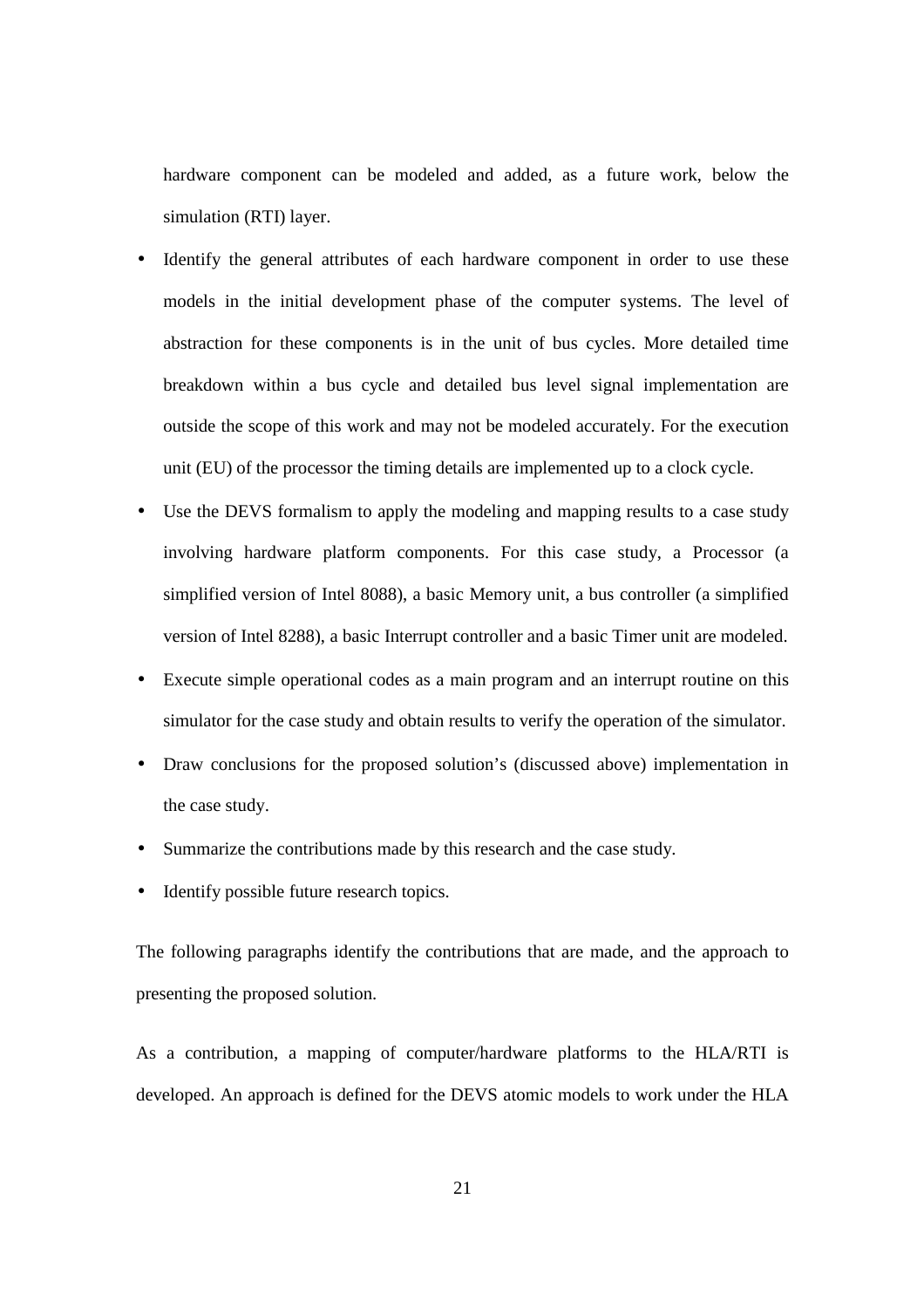framework without using any additional DEVS simulators. A simulator is developed, as a case study, by modeling the hardware platform components (as discussed above in the scope of the research) using the DEVS formalism and making all the interactions between these components using the HLA framework.

In order to present the solution, the body of the thesis is organized in chapters starting from the system level discussion of hardware platform modeling using the HLA, defining the DEVS models for each hardware component, implementing the design as a case study for a simple (Intel 8088 based) platform by developing a simulator and analyzing the simulator's results to verify the proposed solution/design.

As discussed in the scope of the research, chapter 4, several modules are modeled for the platform. To reduce the amount of low-level detail only the memory module is presented in depth. For the complete implementation of all modules, appendix A.2 refers to the software code attached with the thesis. The reason for selecting the memory module, as a reference is that it is a simple module and also an important part of hardware platforms.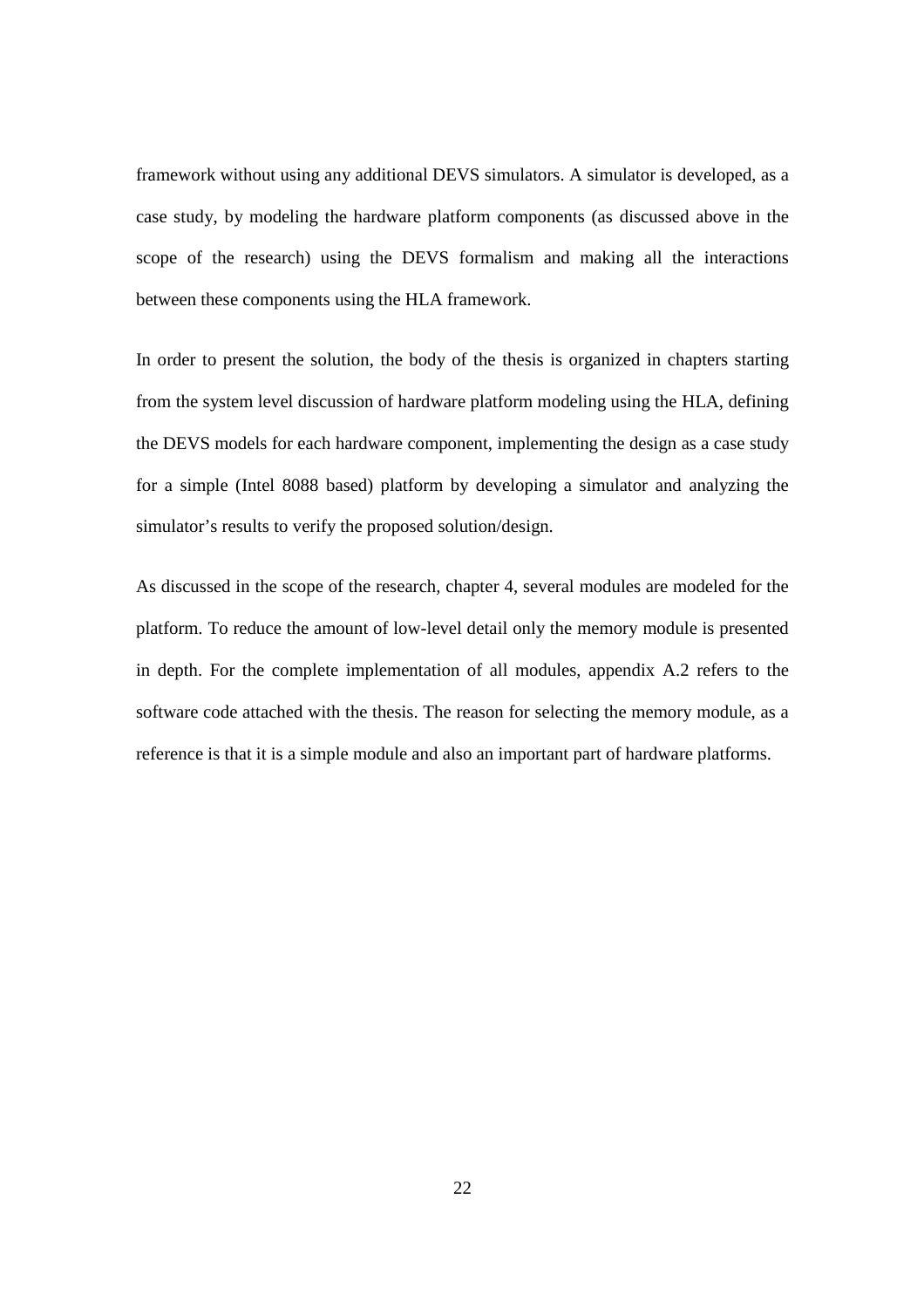# *CHAPTER 5*

# **Simulation Framework and DEVS**

# **Atomic models**

This chapter includes the system level framework suggested to approach the solution. The discussion below starts from a system level block diagram and is later divided into two parts. In the first part the simulation flow of a Federate is described, and in the second part the DEVS atomic model for each federate is explained.

# **5.1 System Level Block diagram**

Figure 8 shows a system level block diagram for a simple hardware platform simulator. It contains the following basic hardware components: Processor module, Bus controller module, Memory module, Interrupt controller module and Timer module. The Processor module is further divided into three units: BIU, EU and CU. For modeling a single master hardware platform (chapter 4), a bus arbiter module is not required. All these components/modules are modeled using DEVS atomic models and are discussed in detail later in this chapter. In terms of the HLA, each individual component is a federate, and all federates collectively form a federation. The Runtime Infrastructure (RTI) provides the simulation platform for this federation.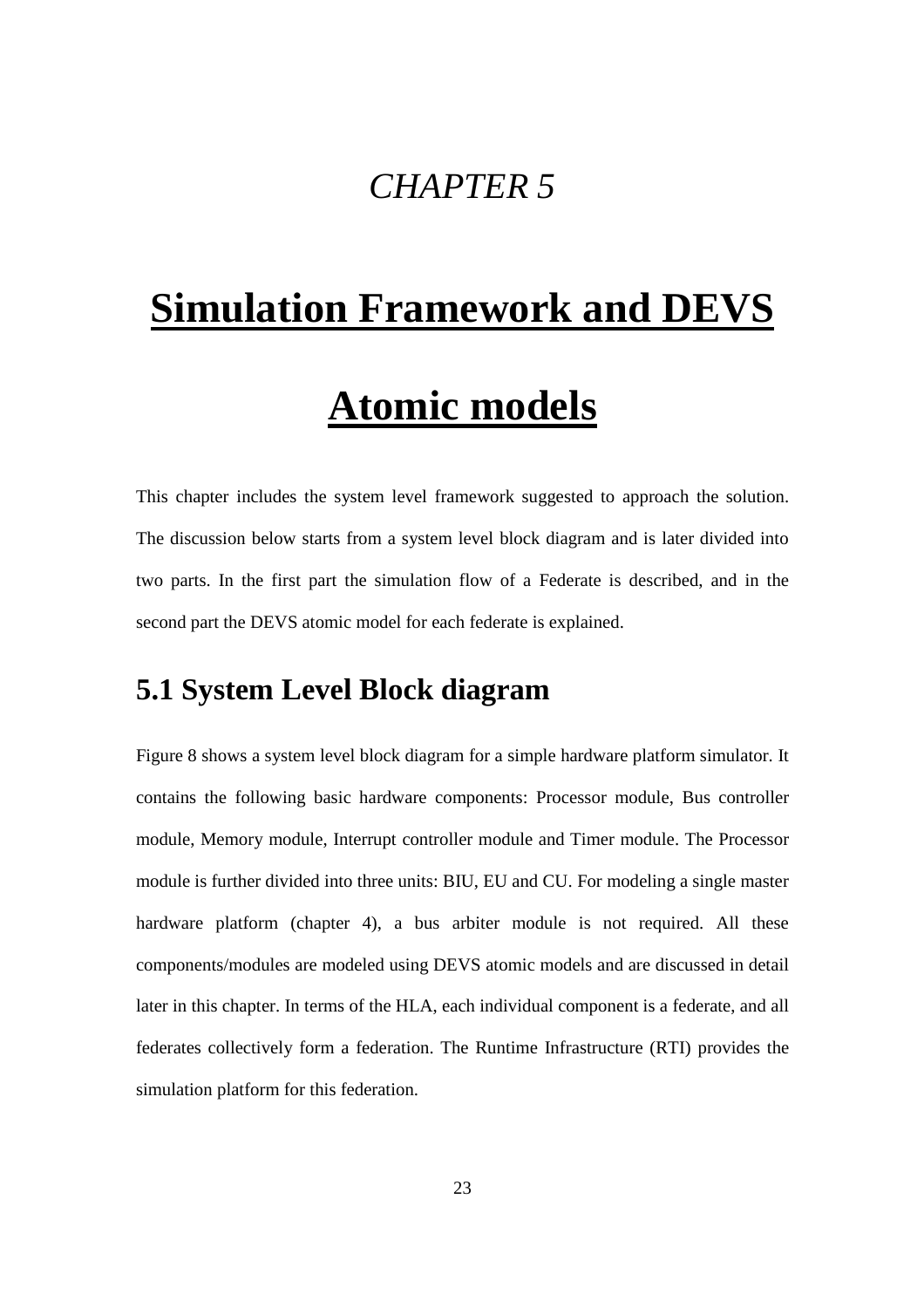

**Figure 8:** System-level block diagram for Hardware platform simulator.

# **5.1.1 System Level Flow Diagram for a Federate**

Figure 9 shows a basic simulation flow of a federate. On the left side, the figure is labeled with numbers, which correspond to the steps in the flow chart in that row. Each step is discussed in this section by using the label references.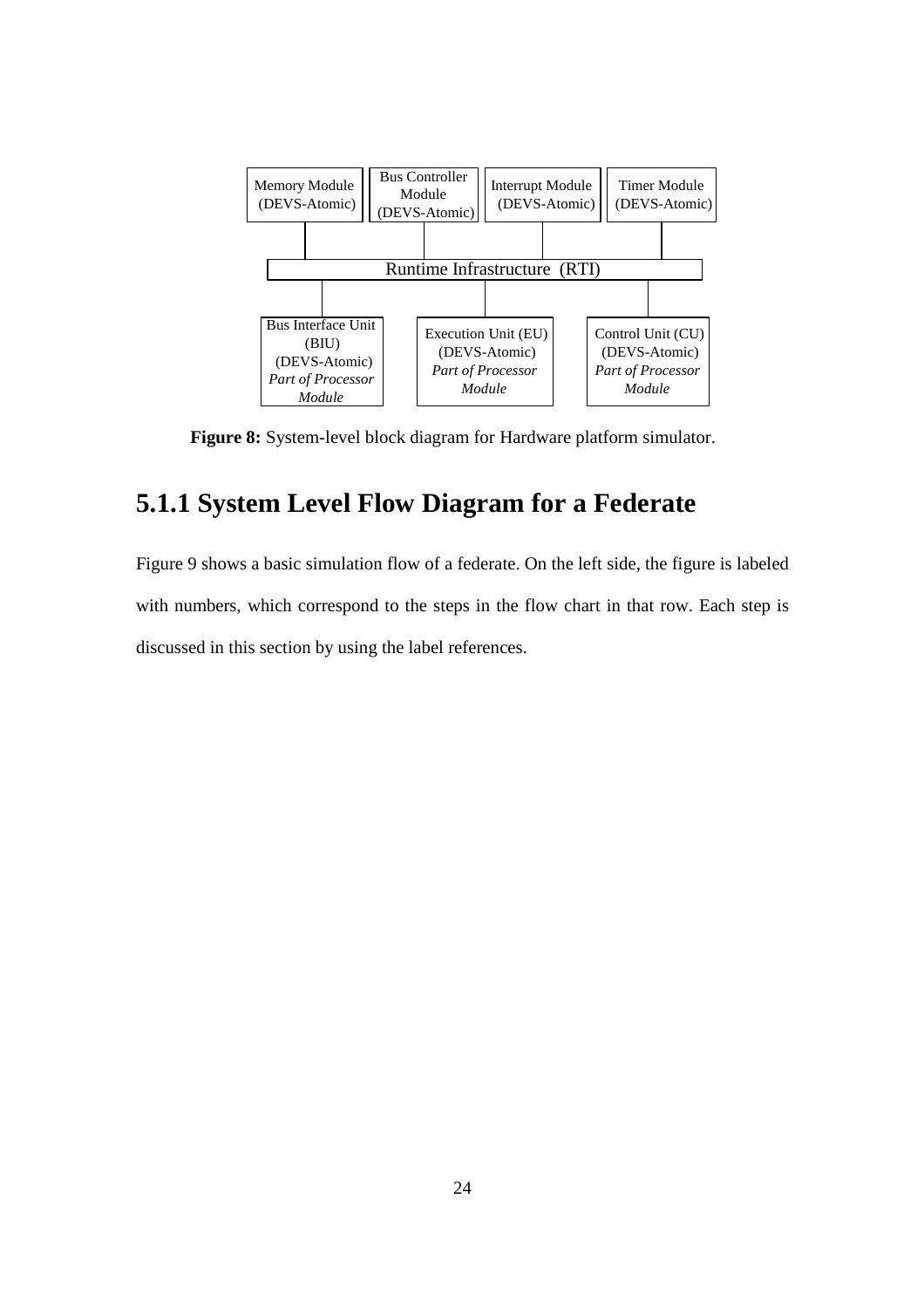

**Figure 9:** Simulation flow chart of a federate.

Step 1 is the initial step of the simulation in which a federate creates or joins a federation. If the federation does not exist, a new one is first created and then the federate is added to it. If a federation already exists, then the federate joins that federation.

At step 2, the federate is initialized. Initialization consists of the Object/Model construction, defining the attributes or/and parameters as to be published or/and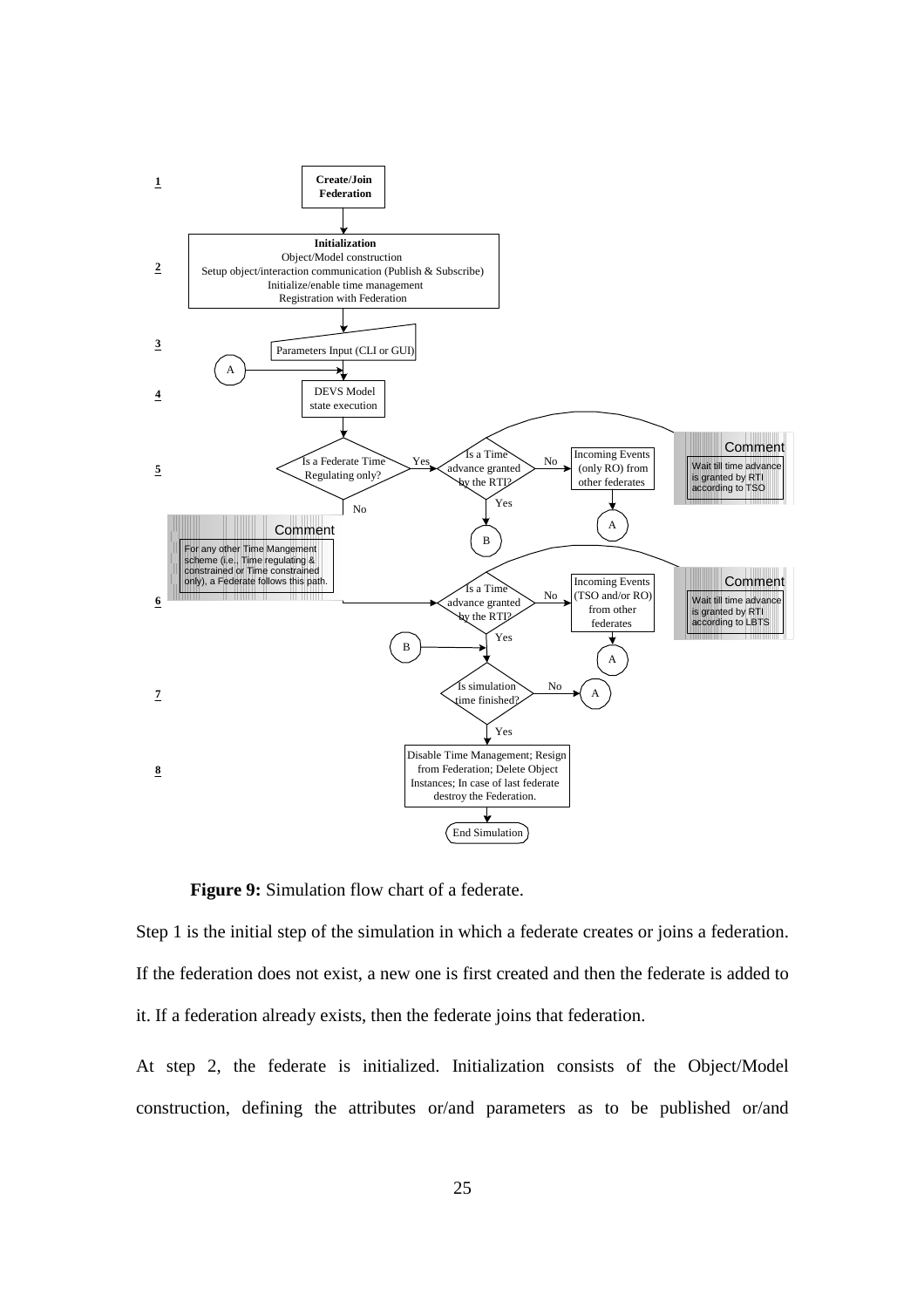subscribed (can be re-defined during simulation), defining the federate as time regulating or/and time constrained (can be re-defined during simulation) and the registration of the federate with the federation executive. The SOM/FOM (defined in section 2.3) of each federate must also contain these published and/or subscribed attributes and/or parameters. The registration process registers the object with the federation execution, which returns an HLA object handle – an identifier for all interactions within the federation.

Step 3 allows a user to input parameters for a federate before starting the simulation loop. This step is optional, as some federates do not need any user input.

Step 4 is the first step in the simulation loop. In this step, a federate executes state transition functions according to its DEVS atomic model. The DEVS atomic models are discussed later in this chapter.

Following step 4, a federate will perform one of steps 5 or 6, depending upon its time management scheme. Step 5 is performed if a federate is time regulating (capable of sending Time Stamped Order (TSO) messages) only. The RTI grants a time advance according to the TSO message time. On the other hand if there is some incoming Receive Order (RO) message, a message with no time stamps, from another federate then the RTI delivers this message to the federate without granting a time advance. Either a time advance is granted or not, the simulation proceeds and the DEVS model transitions from one state to another.

Step 6 is performed if a federate is using either the time regulating  $\&$  time constrained (capable of receiving TSO messages) both or the time constrained only scheme. The RTI grants a time advance according to the Lower Bound Time Stamp (LBTS). The LBTS is the maximum time to which a time constrained federate may advance. The LBTS is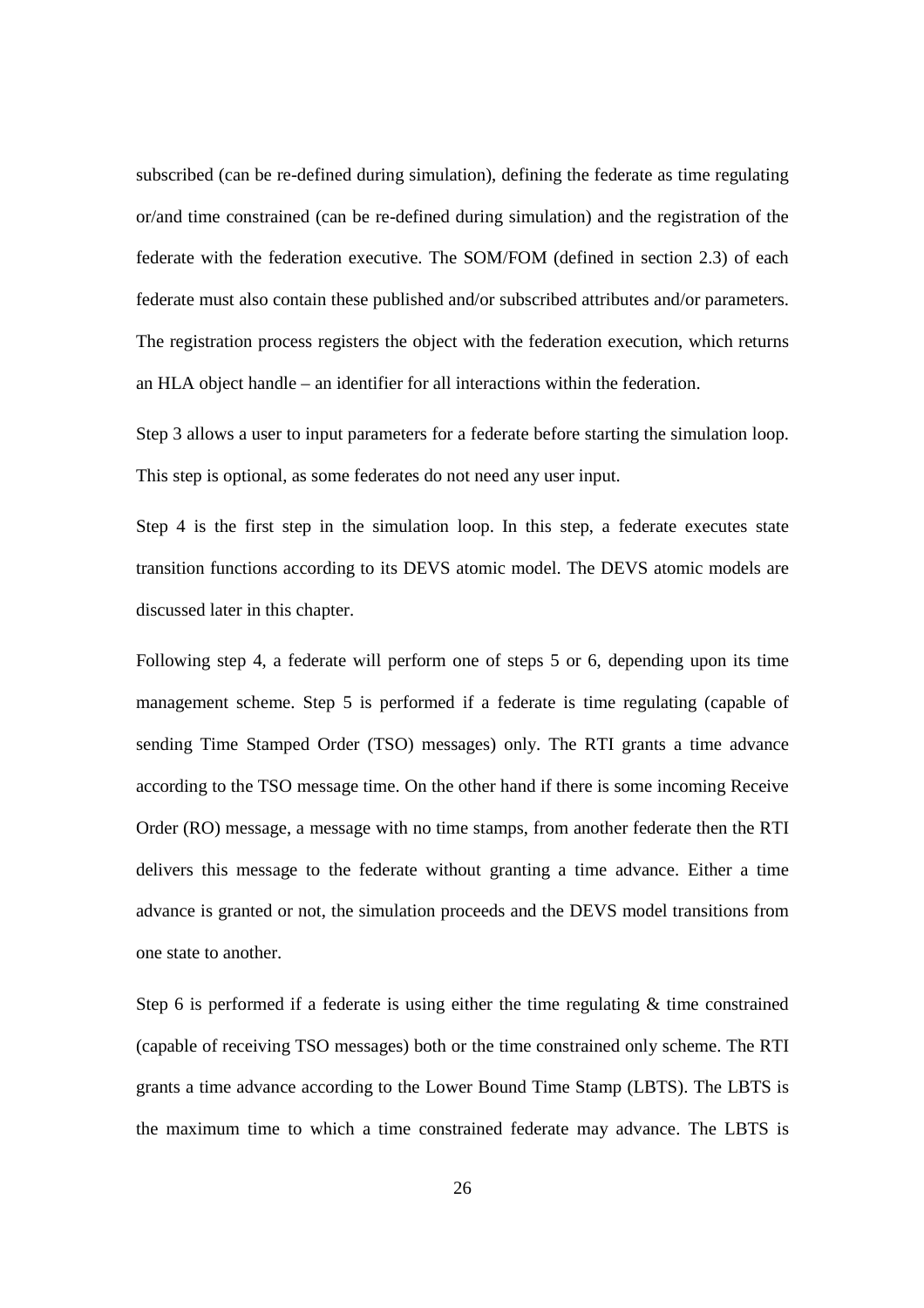determined by the RTI after getting the lookahead (a time period during which a federate does not send out any message) values for each federate and TSO messages from all the time regulating federates. On the other hand if there is some incoming message (either TSO or RO) from another federate then the RTI delivers this message to the federate without granting a time advance. If a time advance is granted, the federate proceeds to step 7. If a time advance is not granted, the federate returns to the top of the simulation loop for another DEVS model state transition.

At step 7, the federate checks whether the simulation loop will continue or stop. At step 8, a federate removes itself from the federation by disabling time management, resigning from the federation, deleting object instances, and, in the case where it is the last federate, destroys the federation.

# **5.1.2 DEVS Atomic Models for each Federate**

Here, DEVS atomic models for each module in Figure 8 are discussed. The memory module is discussed in detail with external/internal transition functions, time advance function and the output function. In the following sub-sections, input and output ports refer to the DEVS models as discussed in section 2.2 should not be confused with similar hardware terminology.

# **5.1.2.1 MEMORY MODULE**

The level of abstraction, as discussed in the scope of work chapter 4, can be achieved at bus cycles level. So all of the detailed signals within a bus cycle are not discussed in the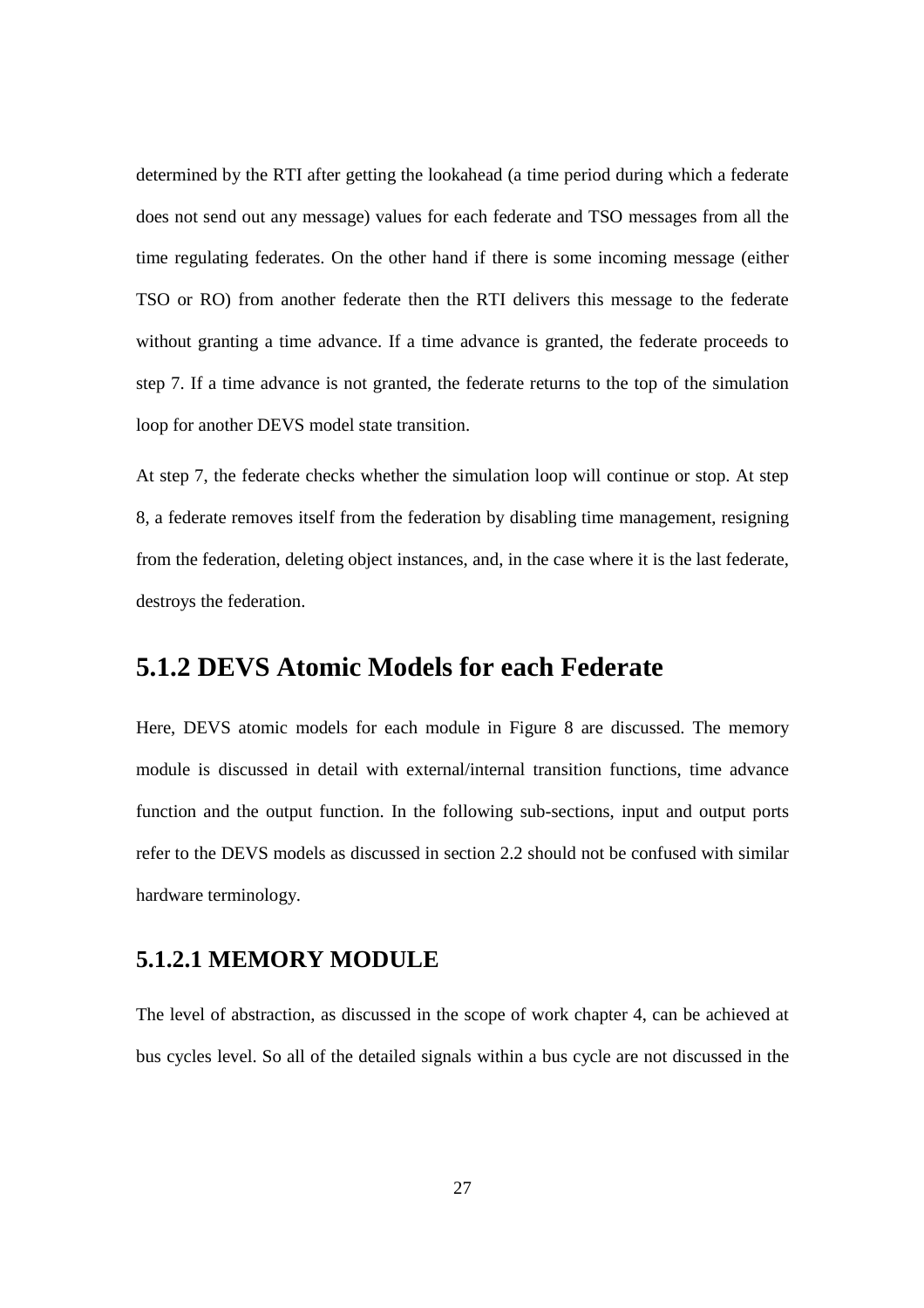model. The parameter that a user can set, as discussed in step 3 of Figure 9, is the following.

#### Parameter

• Memory size (MS). This parameter has an integer value (MS  $>$  0) and is defined in terms of bytes.

#### Model

Memory = < IO X S Y  $\delta_{\text{int}} \delta_{\text{ext}} \delta_{\text{con}} \lambda$  ta >

#### IO – Input and output ports

- Input ports:
	- o Address bus: The size of address bus (AB Size) is an integer (AB Size  $> 0$ ) and is defined in the processor module's parameters section 5.1.2.2. To support access to all memory locations,  $MS \leq 2^{AB\_Size}$ .
	- o Data bus: The size of the data bus (DB Size) is an integer (DB Size  $> 0$ ) and is defined in the processor module's parameters section 5.1.2.2.
	- o Read control signal: This is a single bit signal.  $1 =$  Read,  $0 =$  no operation specified.
	- o Write control signal: This is a single bit signal.  $1 =$  Write,  $0 =$  no operation specified.
- Output port:
	- o Data bus: The size of the data bus is DB\_Size as above.
	- o Data acknowledge signal (for Motorola 68000 series): This is a single bit signal.  $1 = Acknowledge$ ,  $0 = no$  operation specified.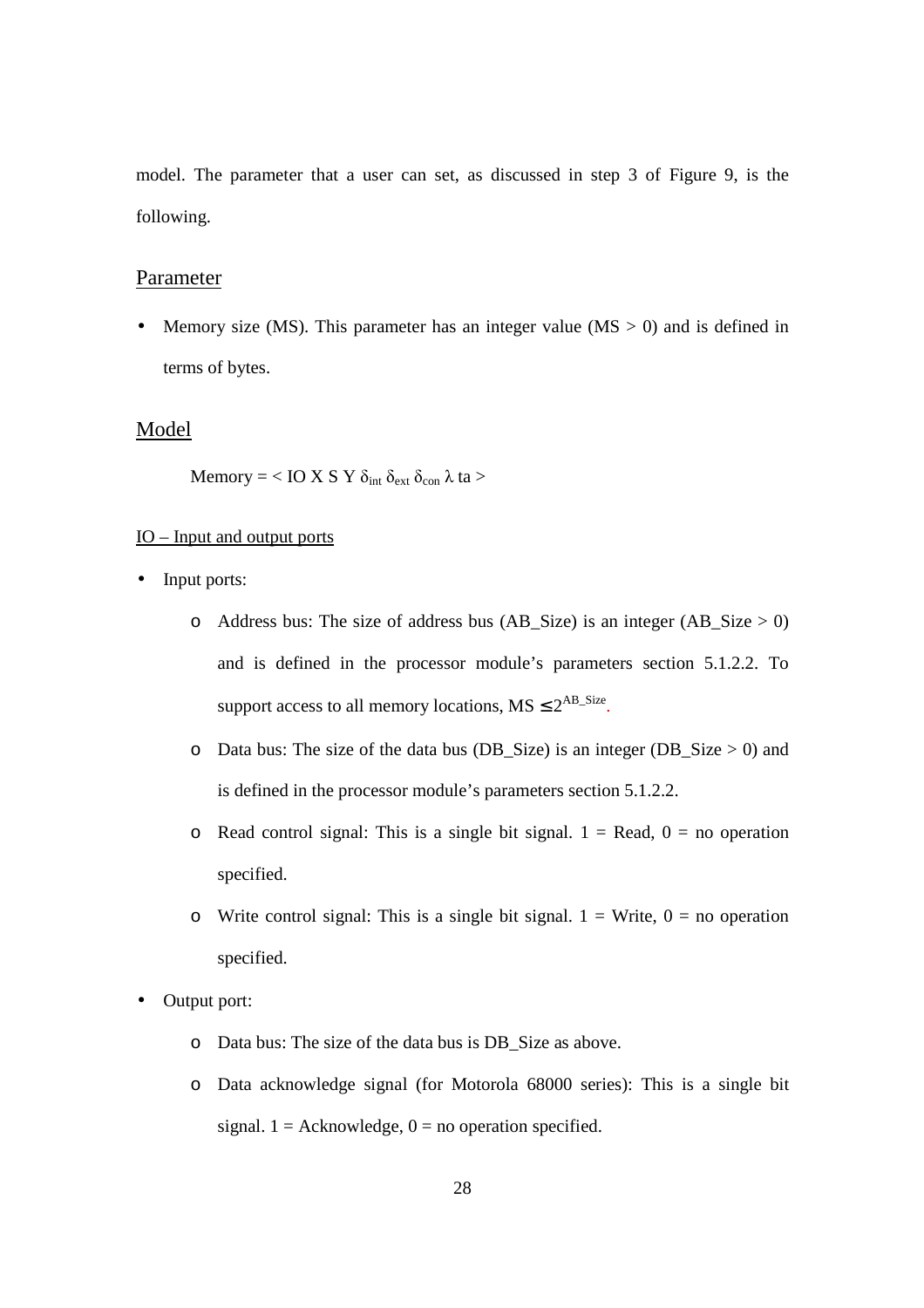#### $X$  – Input event set

- Address on address bus: A binary value, in the range of  $\{0, \ldots, 2^{AB\_Size} 1\}$ . In order to point to a memory location, the address must be < MS.
- Data on data bus: A binary value in the range of  $\{0, \ldots, 2^{DB\_Size-1}\}.$
- Read control signal  $\in \{0,1\}$ .
- Write control signal  $\in \{0,1\}$ .

#### Y – Output event set

- Data to data bus: A binary value as above.
- Data acknowledge signal (DTACK) informs the processor that the bus cycle has ended during an asynchronous processor's mode e.g., Motorola 68000 series processors. DTACK  $\in \{0,1\}$ .

#### S – State set

- Read state: In this state the memory module waits until it sends out data on the data bus acquired from the memory location as addressed by the address bus. At this level of abstraction (chapter 4), the delay function associated with this state is one bus cycle.
- Write state: In this state the memory module writes data, provided by the data bus, to a memory location which is addressed by the address bus. The module then waits until the time delay associated with this state is elapsed. At this level of abstraction (chapter 4), the delay function associated with this state is one bus cycle.
- Wait state till next  $\delta_{ext}$ . The delay function associated with this state  $\in R^+$ .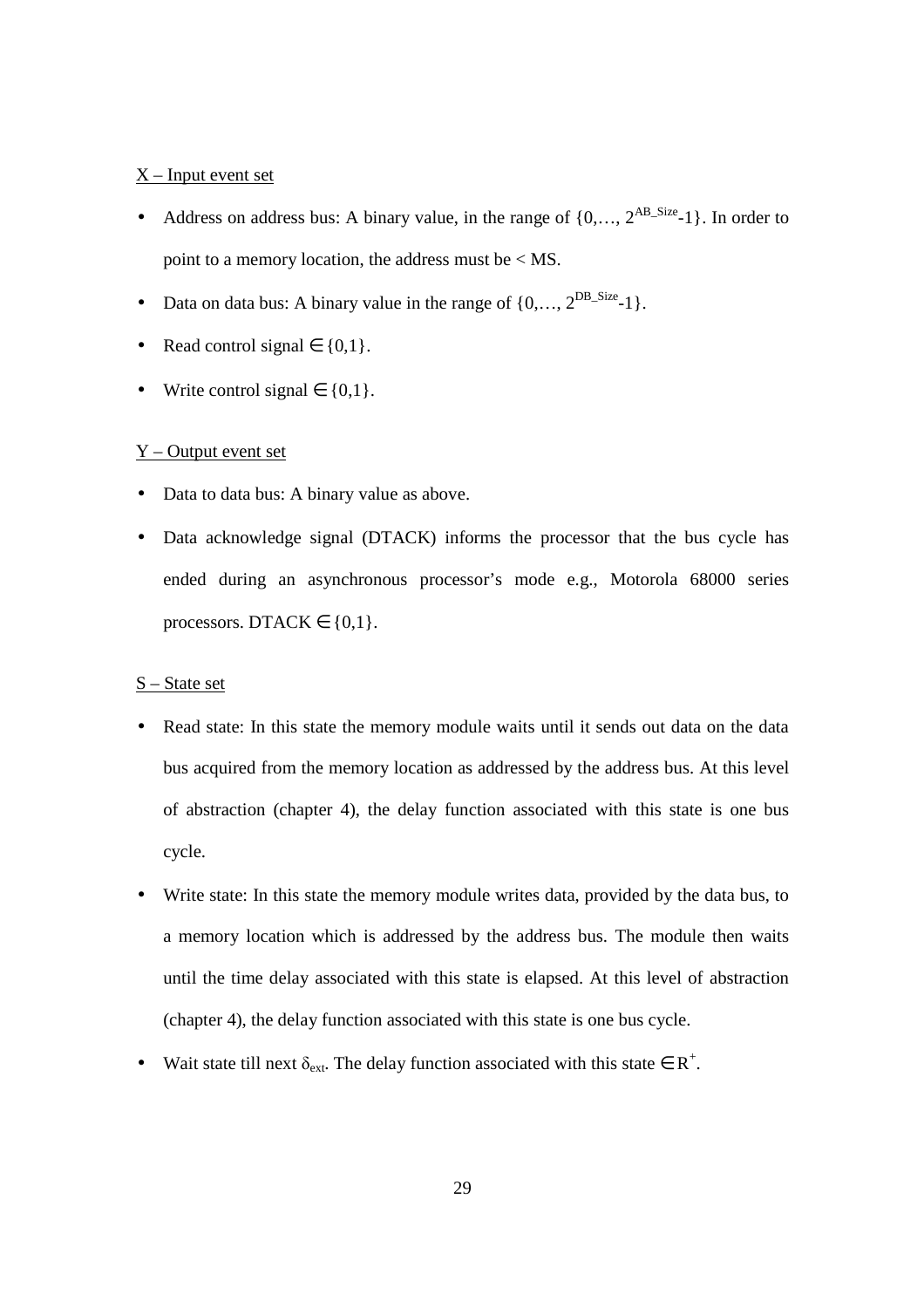#### $\delta_{\text{ext}}$  – External transition function

- The  $\delta_{\text{ext}}$  starts with the arrival of read/write signal on the input port of the module. In case of write signal the  $\delta_{ext}$  acquires the information from the address and data input ports. In case of read signal the  $\delta_{ext}$  only acquires the information from the address input port. As an example the state diagram for memory read and memory write during a minimum operation mode is shown in
- Figure 10.

#### ta – Time advance function

- The ta function introduces the time delay before scheduling the next output function λ.
- Figure  $10$  shows an example where the ta function is introduced in the read state before carrying out the  $\lambda$  function.

#### $\lambda$  – Output function

- The  $\lambda$  outputs the data on the output port (data bus) during the read cycle. For the case of Motorola 68000 series processors the DTACK signal is also sent out on the output port. As an example see
- Figure 10.

#### $\delta_{int}$  – Internal transition function

- The  $\delta_{int}$  changes the internal state from read/write to the wait state. In the wait state the module stays until the next  $\delta_{ext}$ . As an example see
- Figure 10.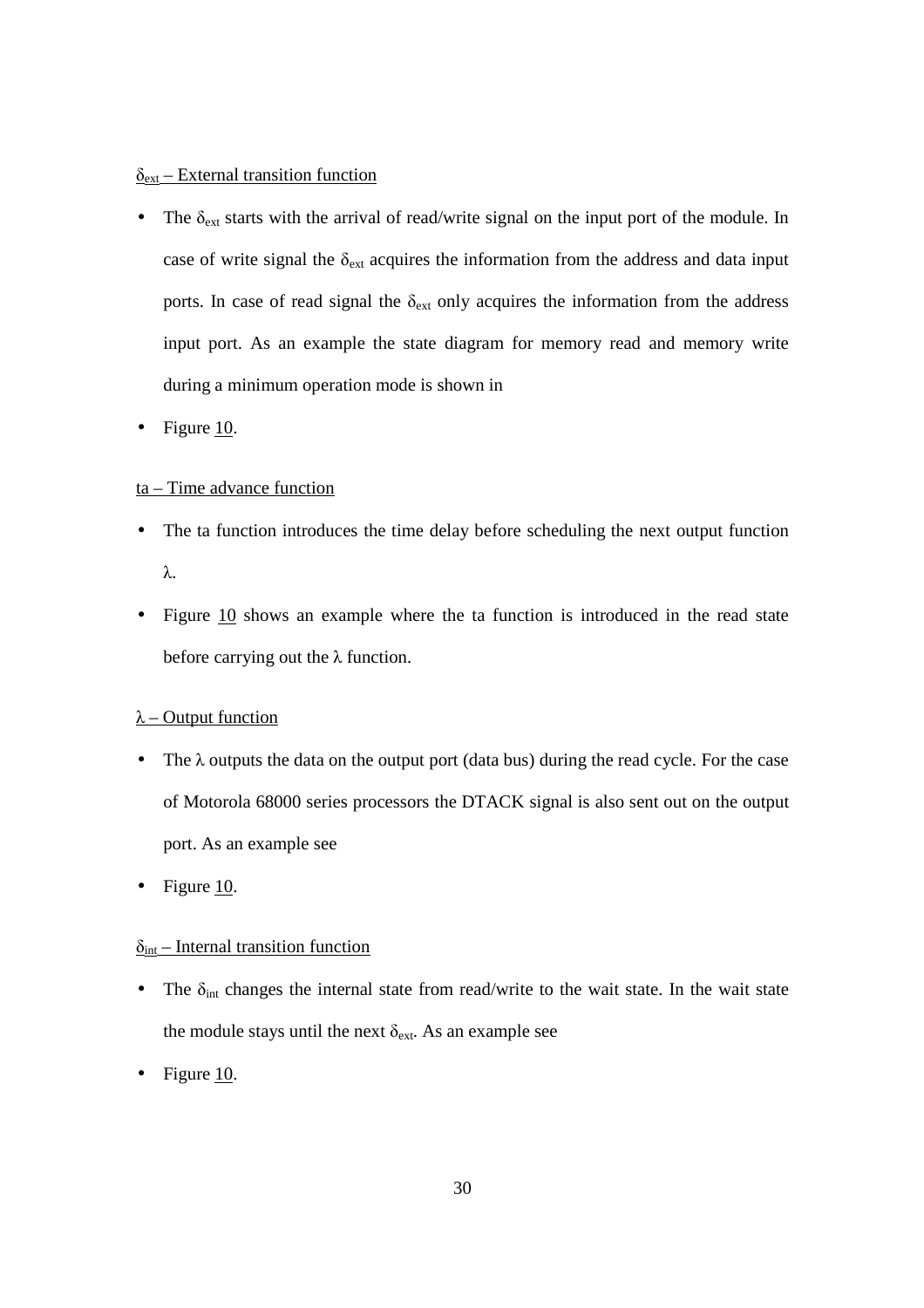#### $\delta_{\text{con}}$  – Confluent transition function

• The  $\delta_{\text{int}}$  has higher priority than the  $\delta_{\text{ext}}$ 

#### State Diagram for minimum operation mode

Figure 10 shows a state machine diagram for the memory module. Being simpler, the minimum operation mode is used to show the transitions between different states of the module for memory read and memory write operations.



**Figure 10:** State diagram for memory read and write for minimum operation mode.

## **5.1.2.2 PROCESSOR MODULE**

A general-purpose processor module is further divided into three sub-modules. Each submodule can become a separate DEVS atomic model and communicate with the other modules using RTI services. Figure 11 shows a block diagram of the processor module.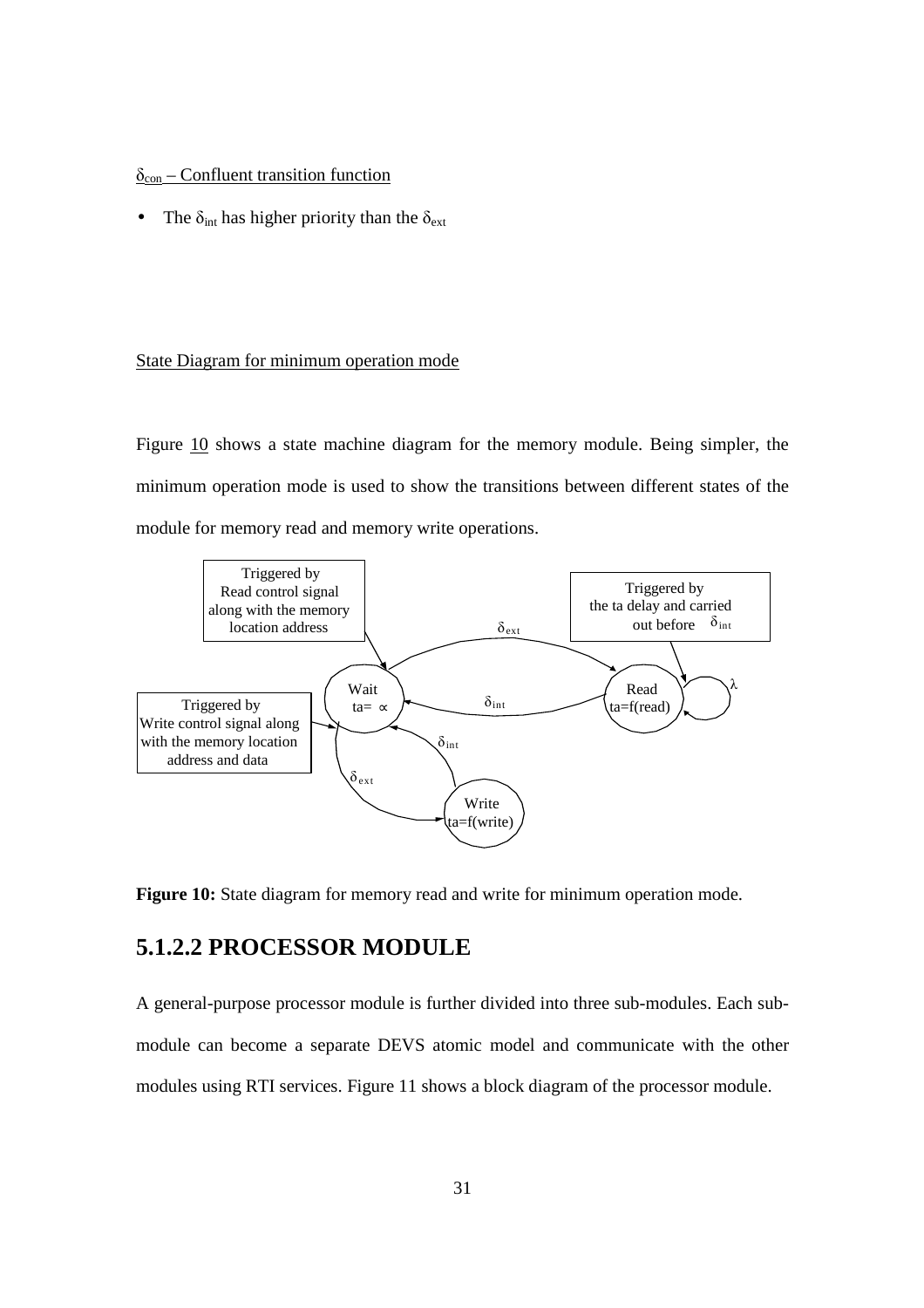

**Figure 11:** Block diagram showing sub-modules in a Processor model.

#### Processor's Parameters

As discussed in step 3 of Figure 9, a user can define the following processor's parameters.

- Duration of Bus/Machine cycle (e.g.,  $8086 \approx 4$  clock cycles).
- Instruction Queue size for Bus Interface Unit (if present).
- Size of External Data (DB\_Size) and Address (AB\_Size) buses.
- External data/address buses are multiplexed or separate (for multiplexed buses external de-multiplexing circuitry is compulsory).
- Internal size of buses and registers.
- Minimum/Maximum mode (this feature is Intel specific).
- Built in cache memory if yes, cache size?

Each sub-module is modeled as follows.

## **5.1.2.2.1 Bus Interface Unit (BIU)**

The BIU contains an instruction queue (first in first out), segment registers, instruction pointer and address/data/control buses. The main purposes of the BIU are to keep the instruction queue filled with instructions, to generate and accept the system control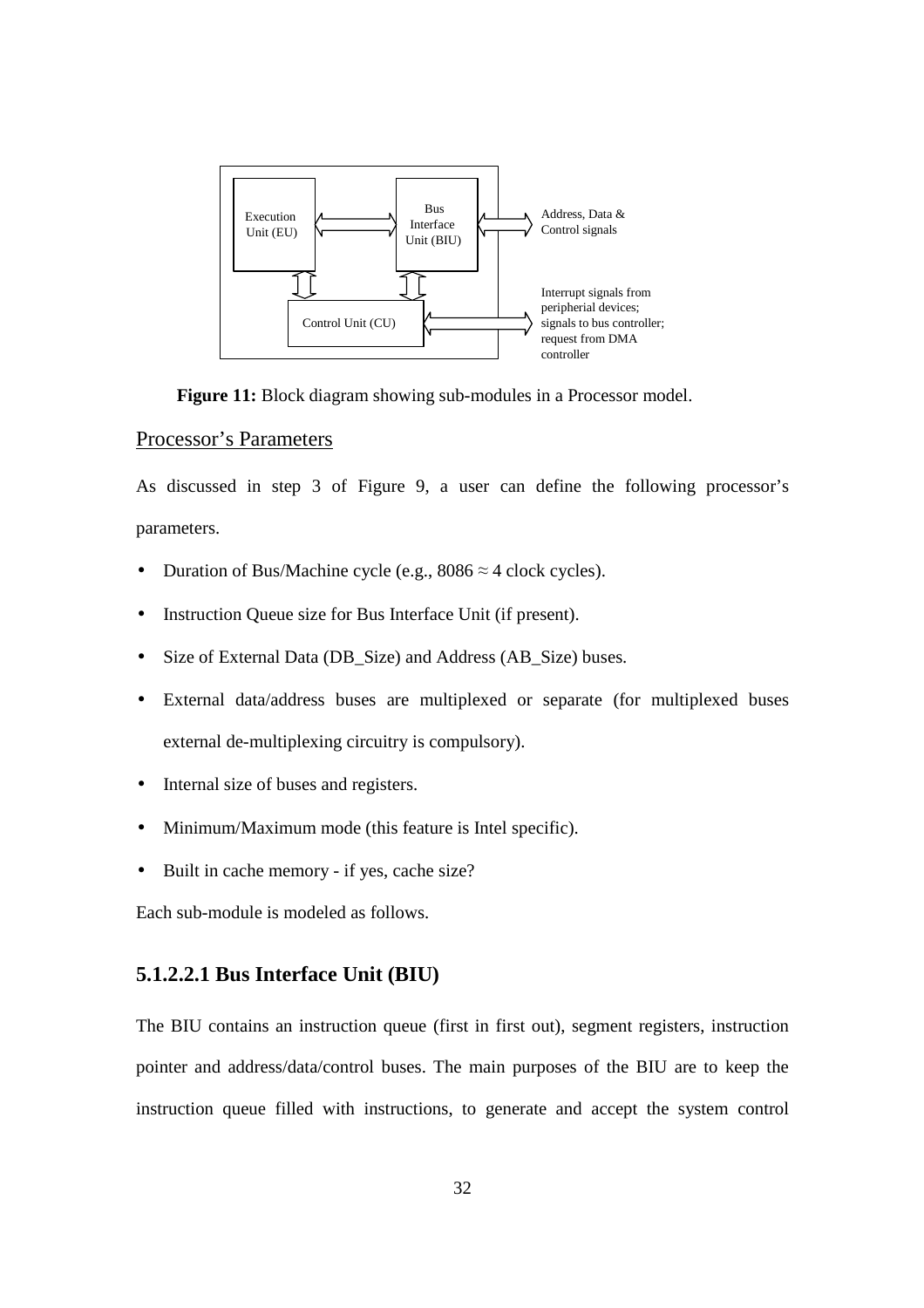signals and to act as a window between the execution unit (EU) and the memory/inputoutput (IO) devices. The DEVS atomic model for the BIU is as follows.

$$
BIU =
$$

#### $X$  – Input event set

- Data on external data bus.
- Signal to indicate that the bus cycle has ended from the peripheral devices. This signal is required if a processor is operating in asynchronous mode e.g., Motorola 68000 series processor.
- Signals from the EU for data read/write (RD/WR) from memory or the IO devices.
- Address and Data from the EU via an internal bus.
- Signal from the EU to update instruction queue status/pointer.
- Signal from the control unit at the end of each instruction cycle indicating whether there is an interrupt request.
- In case of interrupt and jump, the execution unit shall indicate to the BIU to reset the instruction queue.
- Signal from control unit at the end of each bus cycle to indicate whether the system buses have been given under the control of DMA.
- Processor's parameters set by the user.

#### $Y$  – Output event set

- Internal and external Address/data buses.
- Control signals to peripheral devices.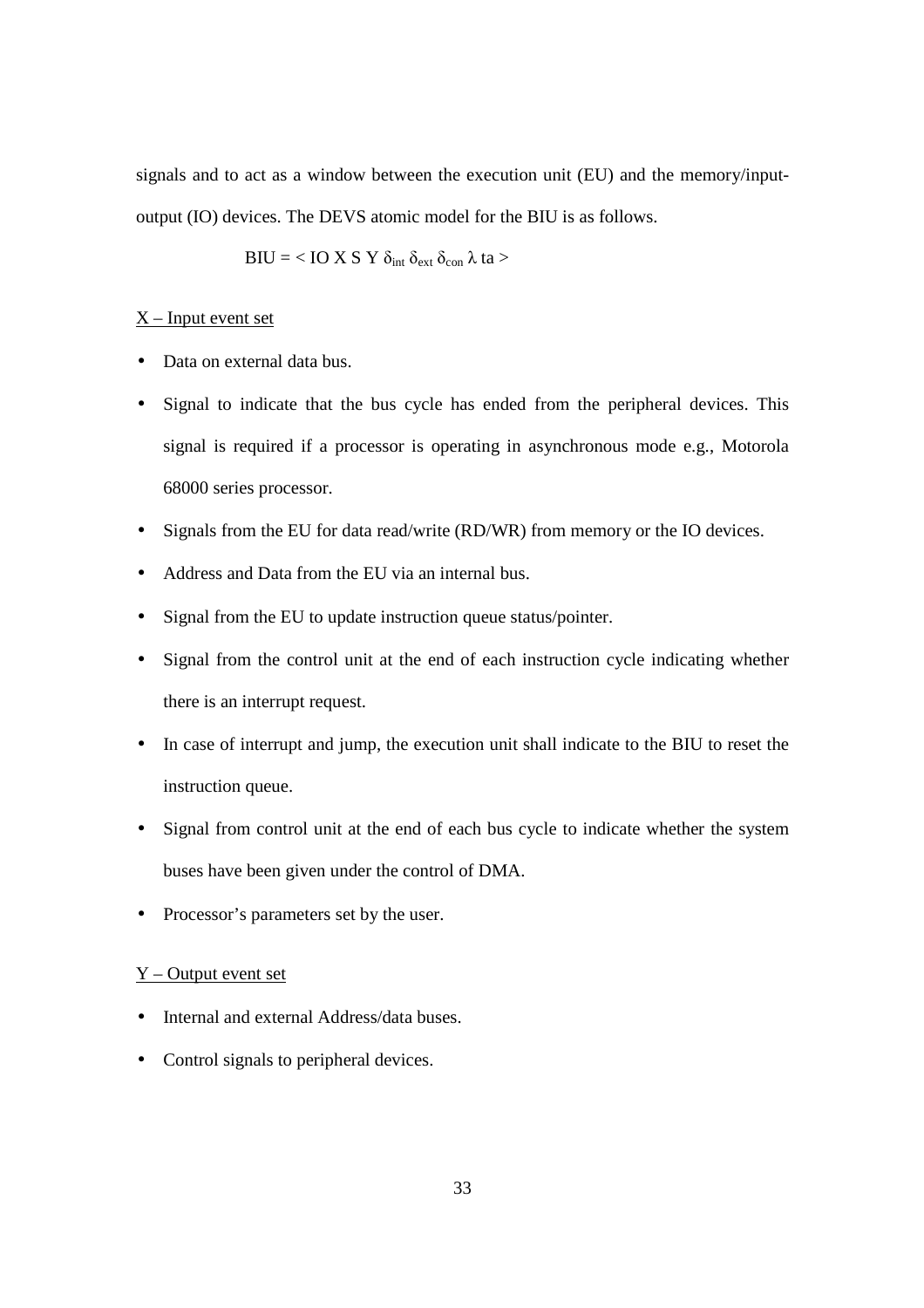• Signal to control unit at the end of each bus cycle (this signal helps the control unit to act on the DMA's request).

#### S – State set

- Opcode fetching state.
	- o Making physical address using code segment (CS) & instruction pointer (IP). This is Intel specific.
	- o Read data.
	- o Increment IP register.
	- o Increment instruction queue status/pointer.
- Data read state from the memory/IO device.
- Data write state to the memory/IO devices.
- Interrupt state.
- Wait state until the processor gets control of the system buses.
- Wait state until next external transition function.

### **5.1.2.2.2 Execution Unit (EU)**

The purpose of the EU is to decode and execute the instructions that are fetched from the instruction queue. The EU contains an arithmetic and logic unit (ALU) and a register array. The ALU performs arithmetic and logic operation on memory or register data. It also contains pointer or index registers used to address operand data located in the memory. The DEVS atomic model for the EU is as follows.

$$
EU =
$$

#### $X$  – Input event set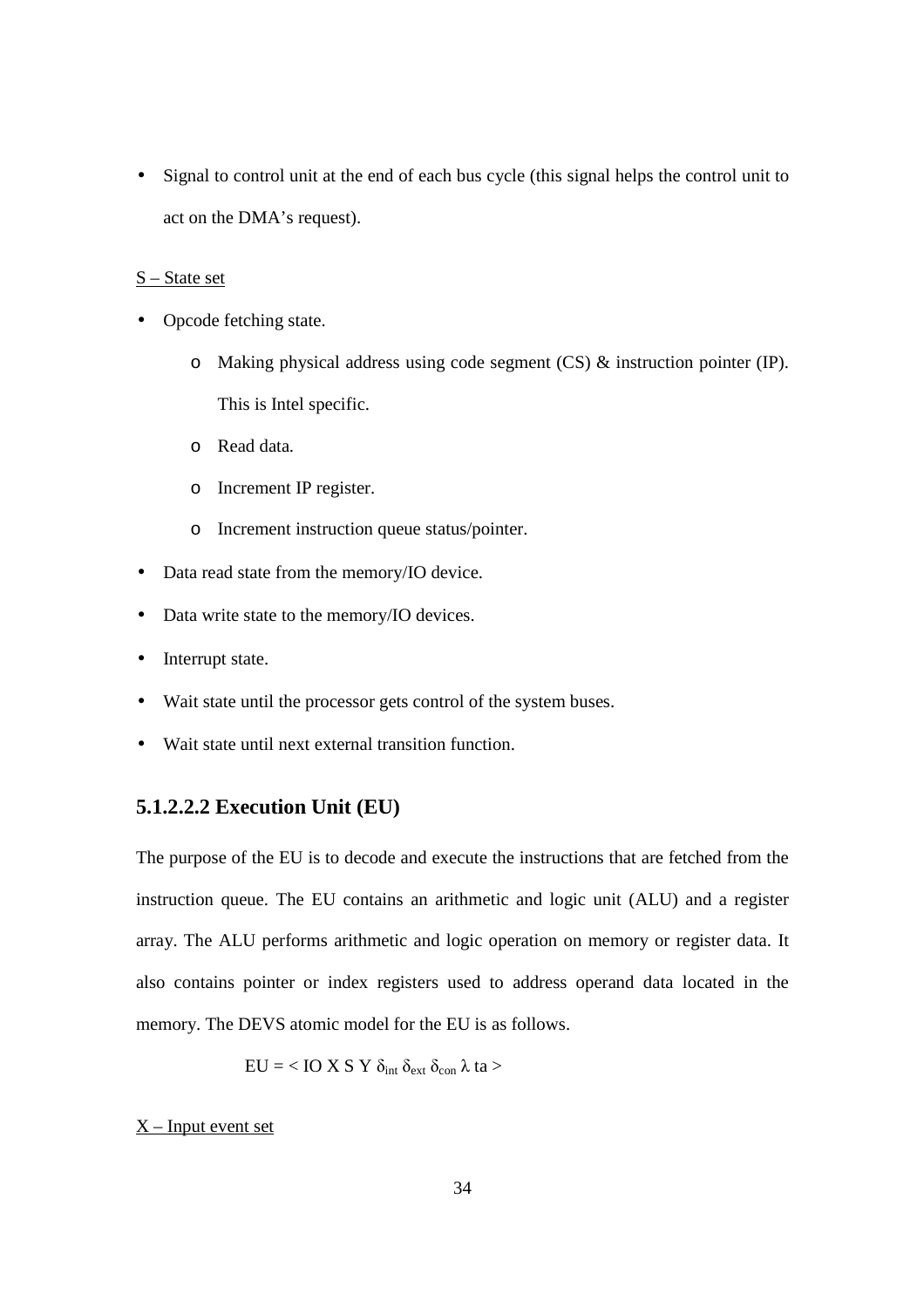- Signal from the BIU:
	- o Arrival of an opcode in the queue.
	- o A signal at the completion of each request.
- Signals from the control unit:
	- o Interrupt request signal at the end of each instruction cycle.
	- o A signal at the end of each bus cycle to indicate whether the control of system buses is given over to a DMA.
- Processor's parameters set by the user.

#### Y – Output event set

- Signal to the BIU to execute RD/WR operation according to the decoded instruction.
- Signal to the BIU to reset the instruction queue in the case of jump and interrupt statements.
- Signal to the control unit at the end of each instruction cycle (The control unit can only respond to an interrupt request signal at the end of an instruction cycle).

#### S – State set

- Opcode exection state. This state has following functionality.
	- o Read the opcode from the instruction queue.
	- o Decode the opcode.
	- o Execute the opcode. During this stage the EU has a time elapse until the BIU finishes the read or write cycle.
	- o Updates instruction queue pointer.
	- o Maintains the status of flag register.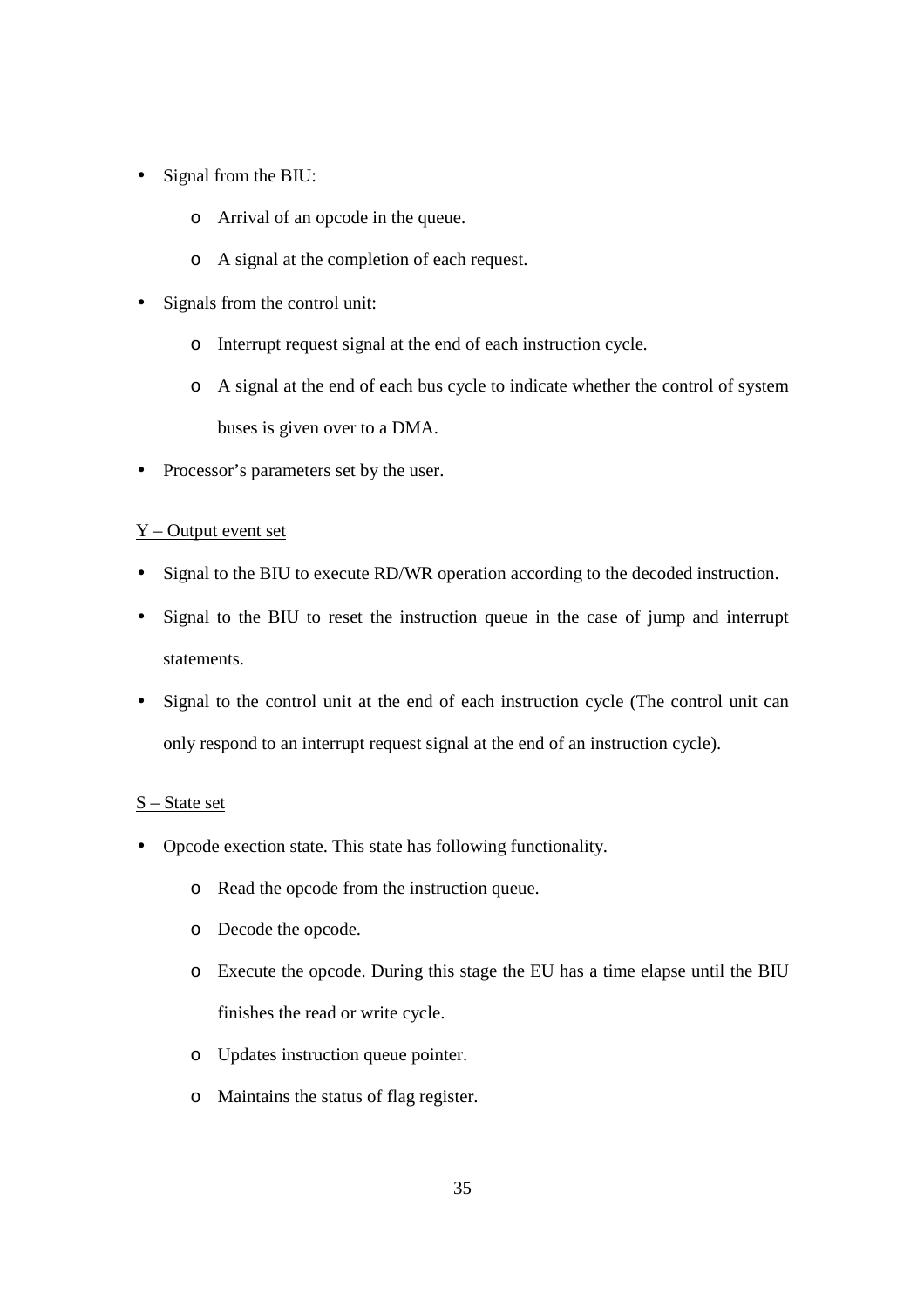• Wait state until next external transition function.

## **5.1.2.2.3 Control Unit (CU)**

The main function of the CU is to take care of the maskable interrupt request signal, to check the non-maskable interrupt (NMI), to generate signals for the bus controller and execution unit and to check any request from the DMA/controllers to control the external bus. The DEVS atomic model for the CU is as follows.

$$
CU = < IO~X~S~Y~\delta_{int}~\delta_{ext}~\delta_{con}~\lambda~ta>
$$

#### $X$  – Input event set

- Signal from the BIU at the end of each bus cycle.
- Signal from the EU at the end of each instruction cycle.
- Signals from peripheral devices e.g., the DMA and the interrupt controller.
- Processor's parameters set by the user.

#### Y – Output event set

- Signal to the EU for the interrupt request and DMA access to the buses.
- Signal to the BIU for the interrupt request and DMA access to the buses.
- Status signal to bus controller, prior to the initiation of bus cycle. These status signals  $S_0 S_1 S_2$  are required for Intel specific maximum operation mode. These three bits are decoded by the bus controller, which then (instead of the processor) generates the appropriate control signals to the peripheral devices e.g., memory RD/WR, IO port RD/WR, interrupt acknowledge and instruction fetch signals.

#### S – State set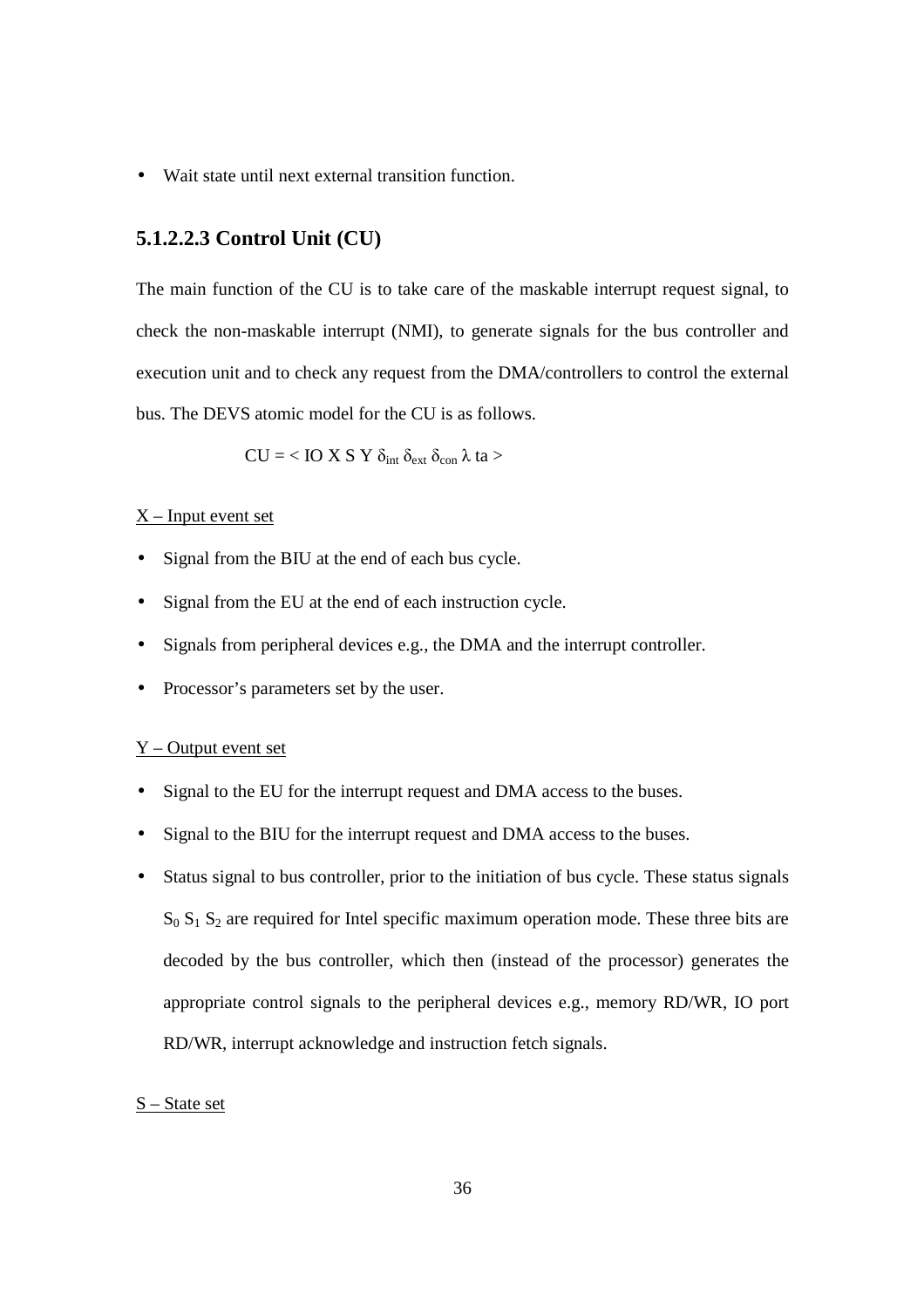- The state of an interrupt request. (It checks the signal from the interrupt controller, the state of the instruction cycle of the processor and the status of the interrupt flag. If all the conditions are in favor of executing the interrupt routine, it generates appropriate signals to the EU and the BIU).
- The state of an external bus control request. (It checks for a signal from the DMA controller and the state of machine/bus cycle of the processor. If the conditions are satisfied it generates appropriate signals to the EU and the BIU in order to accomplish the DMA request).
- Wait state until next external transition function.

## **5.1.2.3 BUS CONTROLLER MODULE**

The bus controller module generates the control signals for the memory RD/WR from memory/input output devices, interrupt acknowledge and instruction fetch depending upon the status signal  $(S_0 S_1 S_2)$  [14] provided by the CU of the processor module. This Intel specific bus controller module also generates some bus level control signals, which are not in the scope of this work. The DEVS model of the bus controller is as follows.

$$
BC =
$$

#### X – Input event set

• Status signals  $S_0 S_1 S_2$  from the processor module.

#### Y – Output event set

- Read/write control signals to the memory and input output devices.
- Interrupt acknowledge control signal.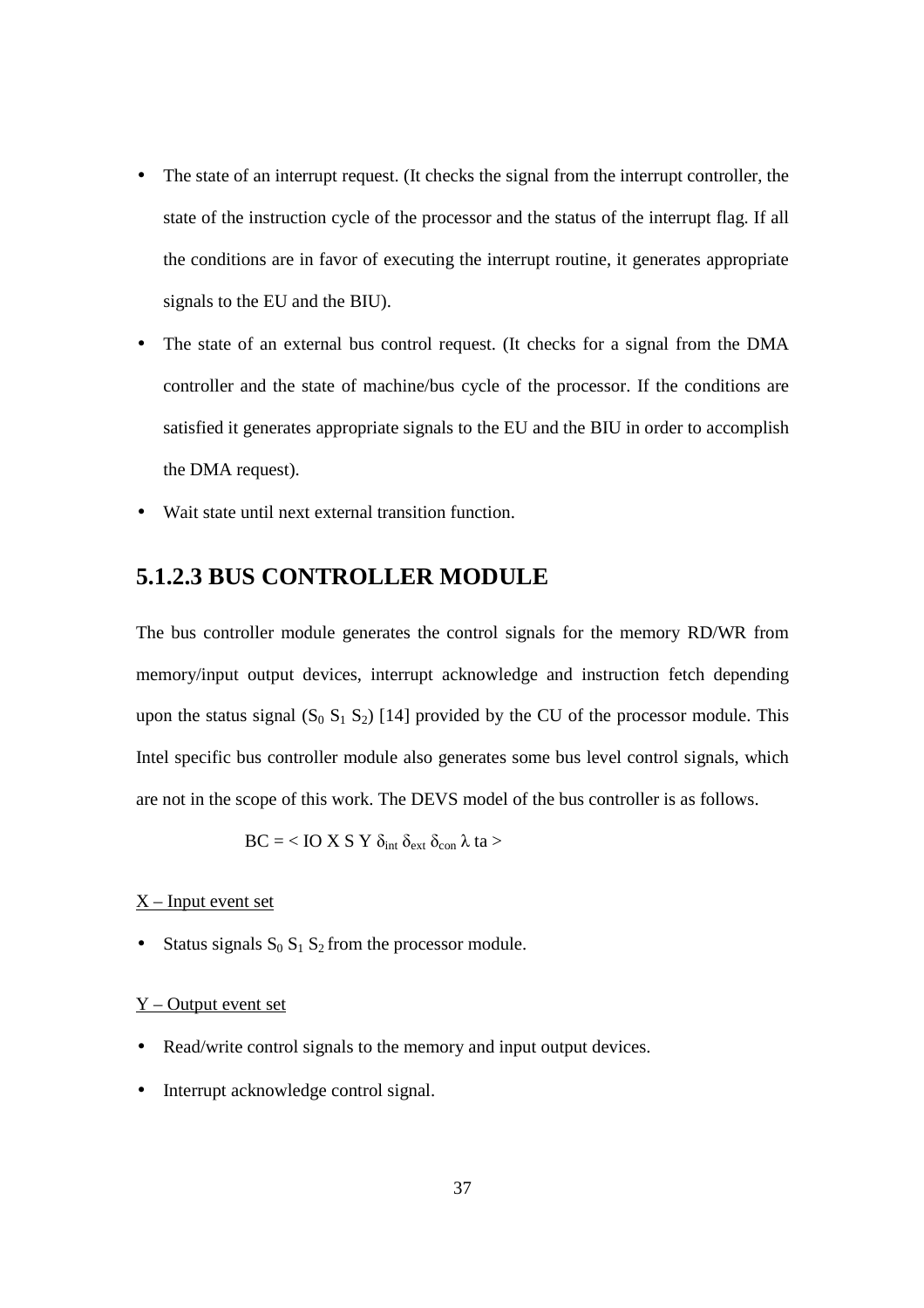#### S – State set

- Read state from the memory/input output devices.
- Write state to the memory/input output devices.
- Interrupt state. It sends out an interrupt acknowledge signal to the interrupt module.
- Wait state until next external transition function.

## **5.1.2.4 INTERRUPT CONTROLLER MODULE**

#### Function

The basic function of this module is to acquire interrupt signals from the peripheral devices connected to the input ports, prioritize these requests and send the highest priority signal to the processor. It also sends out the interrupt type number on the data lines after getting the interrupt acknowledge signal from the processor or the bus controller.

#### Model

$$
IM =
$$

#### X – Input event set

- Interrupt acknowledge signal from the processor and/or the bus controller.
- Interrupt from external devices.
- Input data on the external address and data buses.
- RD/WR signal from the processor and/or the bus controller.

#### $Y$  – Output event set

• Interrupt request (INTR) signal or priority signals (three signals for the case of Motorola 68000 series) to the processor.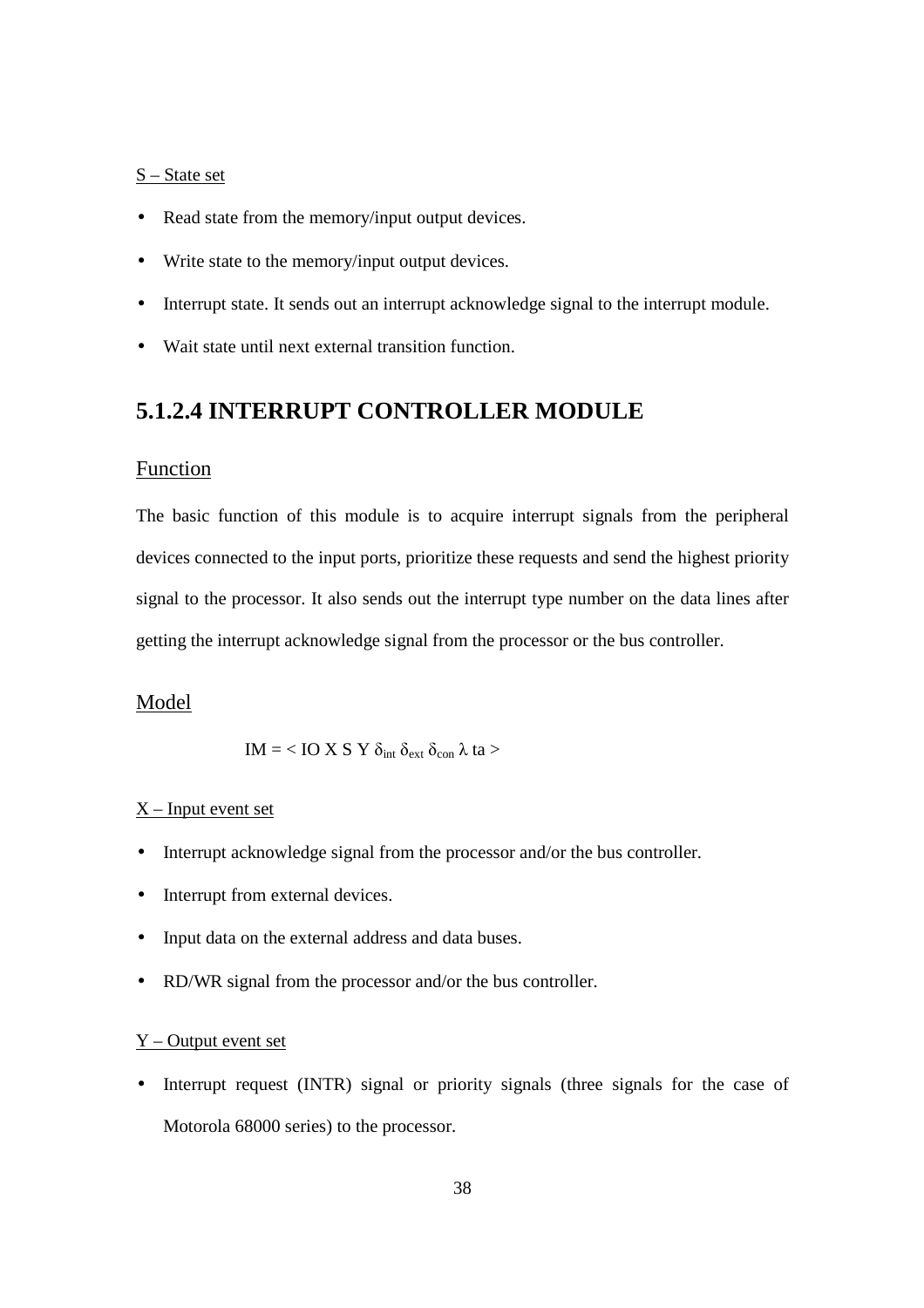- Data out to the system data bus (to output vector type).
- Data acknowledge signal (DTACK) informs an asynchronous processor that the bus cycle has ended e.g., Motorola 68000 series processors.

#### S – State set

- State of initiating an interrupt request. It prioritizes the incoming interrupt signals from the peripheral devices and sends out the interrupt request or the interrupt priority code to the processor (CU).
- State of sending vector type. The interrupt controller sends out the vector type on the data bus as a result of receiving the interrupt acknowledge signal.
- Wait state till next external transition function.

## **5.1.2.5 TIMER MODULE**

This module generates a periodic signal to act as an interrupt source for the interrupt controller. As discussed in step 3 of Figure 9, a user can define the following attributes/parameters.

#### Parameters

- Duty cycle of the periodic signal.
- Number of interrupts to be generated.

### Model

$$
TM =
$$

#### Y – Output event set

• Periodic signal sent to the interrupt controller.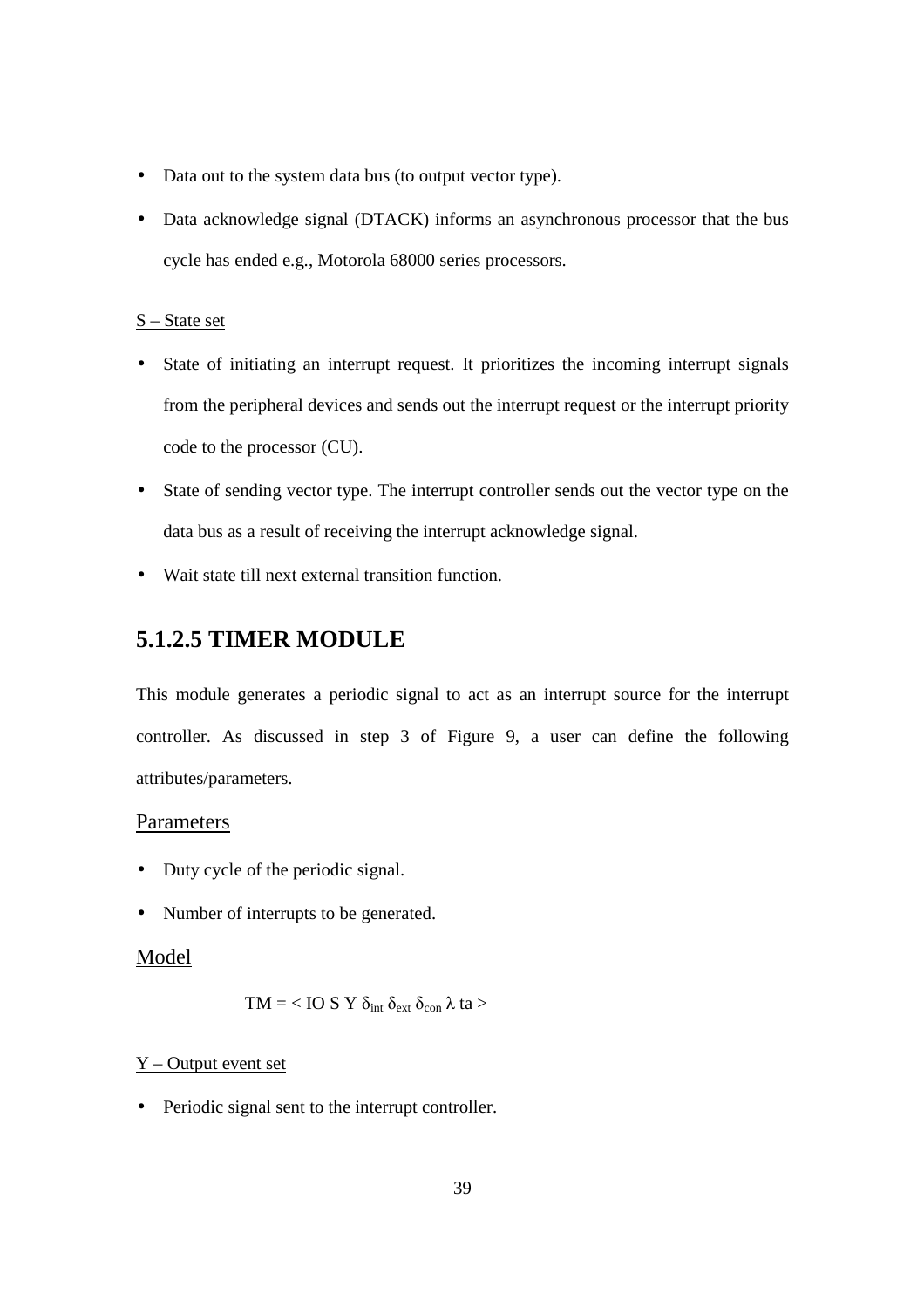# S – State set

- Signal generation state.
- Wait state for time elapse. The user can set this period.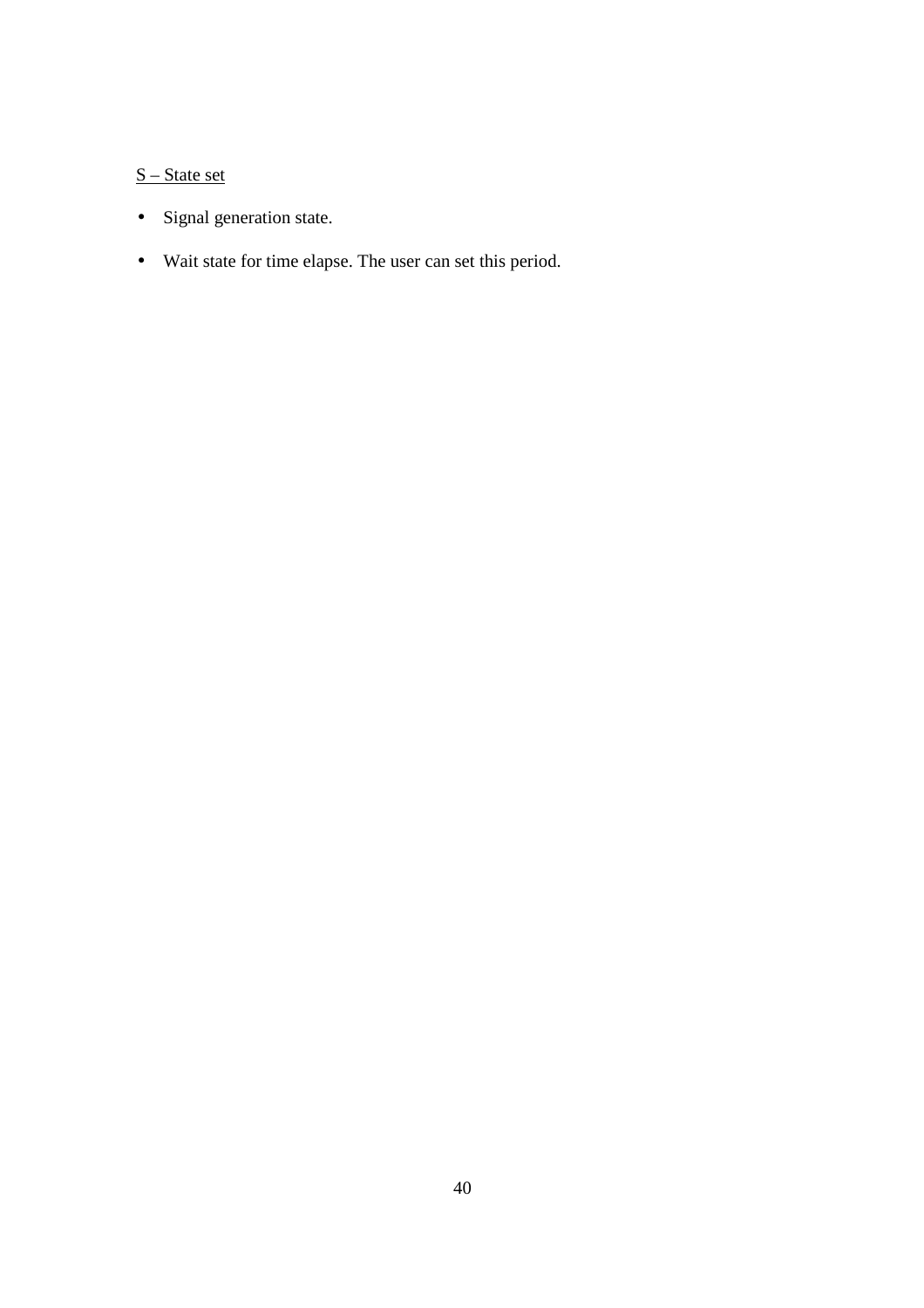# *CHAPTER 6*

# **Case Study**

# **6.1 Introduction**

A hardware platform containing a processor (a simplified version of Intel 8088), a basic memory unit, a bus controller (a simplified version of Intel 8288), a basic interrupt controller and a basic timer unit is modeled using DEVS formalism. These modules interact with each other under a framework that is HLA compliant. This case study is for a synchronous platform, but no clock module is modeled. Each module assumes synchronous interactions and requests to schedule the future bus events as an integral number of clock ticks in the future.

The proposed simulation framework, as discussed in chapter 5, for hardware platform modeling using the DEVS/HLA approach is verified by the case study. This case study is done for the minimum and maximum operating modes of the processor. The user makes the selection of the operation mode (input through the keyboard) at the beginning of the execution of the processor federate as discussed in step 3 of Figure 9. For this case study, a simple simulator is developed to run the instruction codes shown in Tables 2 and 3. Later in this chapter the development of the simulator along with the hardware components' implementation are discussed.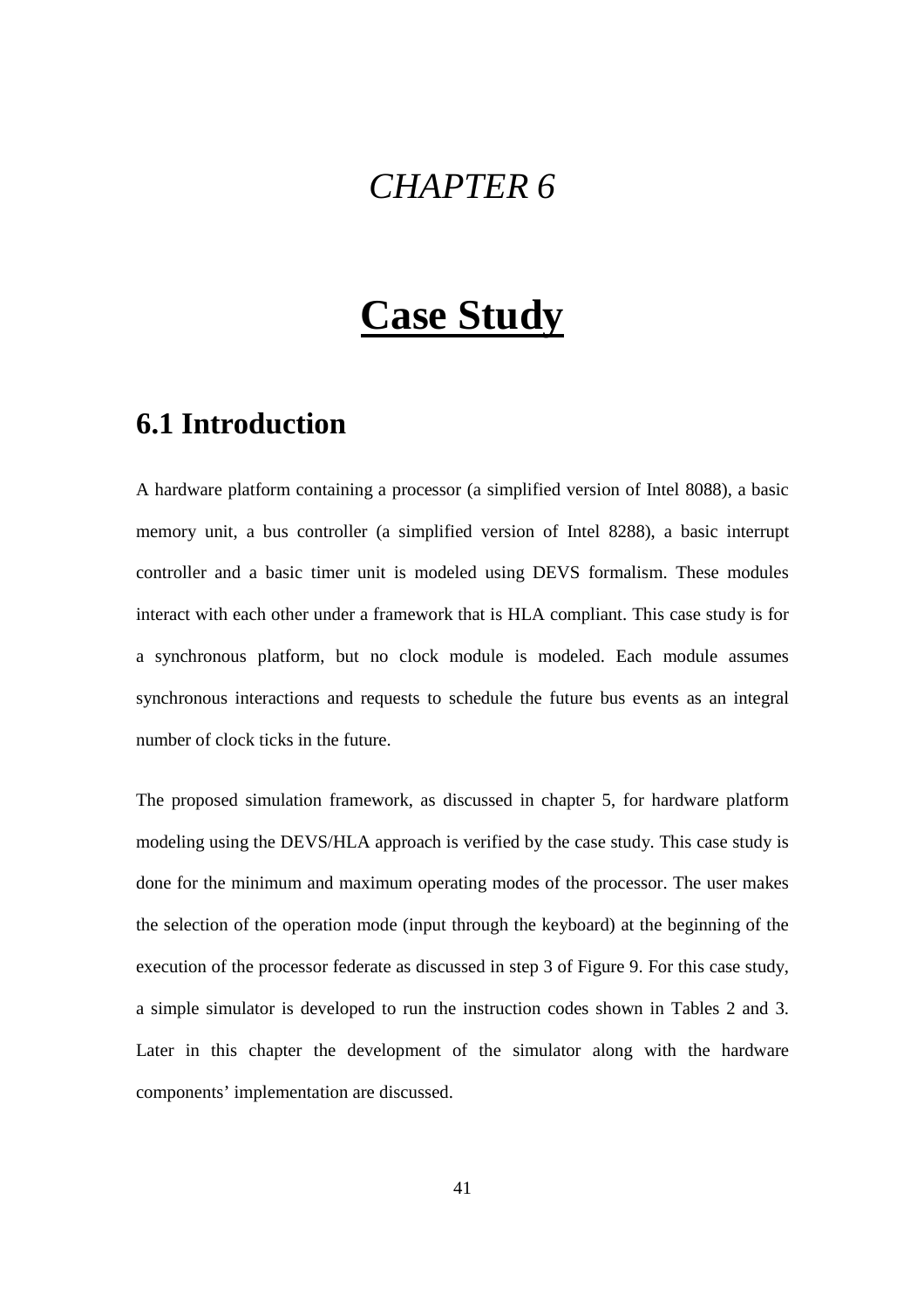# **6.1.1 Case study program**

The example program generates 10 even numbers, from 0 to 18, and stores them in the memory module. The opcodes are shown in Table 2 along with the opcode values and the clock timing information [13]. Instruction execution times are determined by taking the number of clocks required per instruction plus any effective address (EA) time required for the operand. The EA for the indexed operand in the MOV [BX],CH instruction is 5 clocks.

| <b>Opcode</b> (Hex) | <b>Program Instructions</b> | <b>Clock Cycle</b>      |
|---------------------|-----------------------------|-------------------------|
| <b>B500</b>         | MOV CH, 0                   | $\overline{4}$          |
| <b>BF0000</b>       | MOV DI, 0                   | $\overline{4}$          |
| <b>B102</b>         | MOV CL, 2                   | $\overline{4}$          |
| <b>BB0000</b>       | $xyz: text{MOV BX}$ , 00    | $\overline{4}$          |
| 03DF                | ADD BX, DI                  | $\overline{3}$          |
| 882F                | MOV [BX], CH                | $9 + EA = 9 + 5 = 14$   |
| 47                  | <b>INC DI</b>               | $\overline{2}$          |
| 02E9                | ADD CH, CL                  | $\overline{3}$          |
| 83C70A              | CMP 10, DI                  | $\overline{4}$          |
| 750D                | JNE xyz                     | 4 (when not executed)   |
|                     |                             | 16 (when jump executed) |
| F <sub>4</sub>      | <b>HLT</b>                  | $\overline{2}$          |

**Table 2:** Main program's opcodes for the case study

During the execution of the main program, the interrupt controller module sends interrupt signals to the processor, resulting in the execution of the interrupt routine (opcodes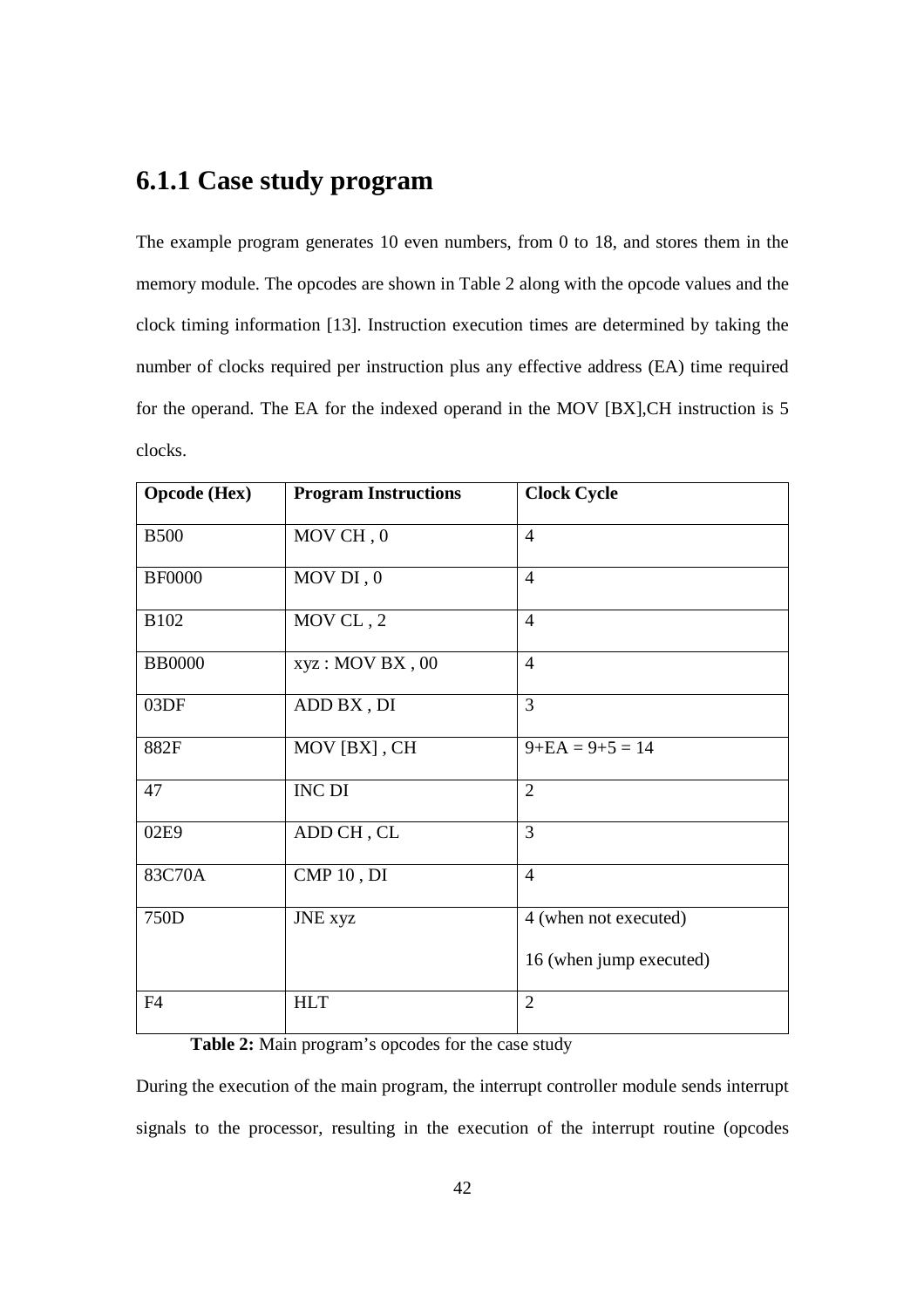shown in Table 3). The processor's interrupt behavior includes checking the interrupt flag; pushing the IP, CS and IF; sending the interrupt acknowledge to the interrupt controller; reading the vector type from the interrupt controller; calculating the starting address for the interrupt routine residing in the memory and clearing the instruction queue. The interrupt routine used in the case study increments a variable stored in memory. The opcodes for the interrupt routine along with the clock timing information are shown in Table 3 [13].

| <b>Op-code</b> (Hex) | <b>Program Instructions</b> | <b>Clocks</b>         |
|----------------------|-----------------------------|-----------------------|
|                      |                             |                       |
| 53                   | <b>PUSH BX</b>              | 15                    |
|                      |                             |                       |
| <b>BB0020</b>        | MOV BX, 32                  | 4                     |
| 8A07                 | MOV AL, [BX]                | $8 + EA = 8 + 5 = 13$ |
|                      |                             |                       |
| FEC <sub>0</sub>     | <b>INC AL</b>               | 3                     |
|                      |                             |                       |
| 8807                 | MOV [BX], AL                | $9 + EA = 9 + 5 = 14$ |
|                      |                             |                       |
| 5B                   | POP BX                      | 12                    |
|                      |                             |                       |
| CF                   | <b>IRET</b>                 | 32                    |
|                      |                             |                       |

Table 3: Interrupt routine's opcodes for the case study

# **6.2 Simulator Implementation**

This section briefly discusses the system level block diagram for the simulator required for the case study. Later in this section each module/component is discussed in terms of the assumptions made for the implementation and flow charts for the C++ code.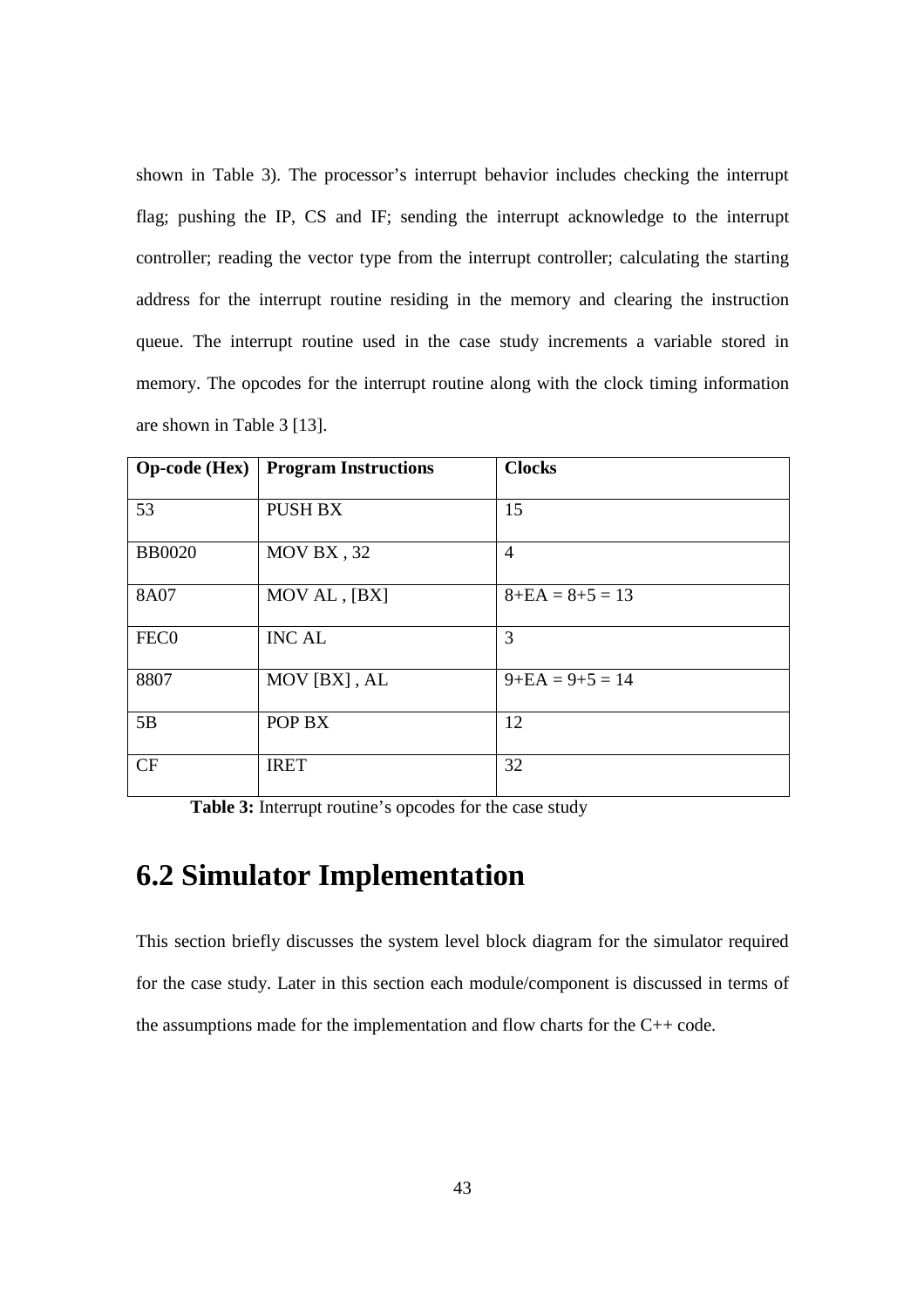# **6.2.1 System level Block diagram**

Here the Bus interface unit (BIU), execution unit (EU) and control unit (CU) are combined as a single processor module and implemented as a DEVS atomic class. A bus controller module, a basic memory module, a basic interrupt controller module and a basic timer module are implemented as defined in the scope of the research, chapter 4. The implementation details of each module are discussed later in this chapter. Figure 12 shows an overall system level block diagram implemented for the case study.



**Figure 12:** System level block diagram implemented for the case study.

# **6.2.1.1 Level of abstraction for the simulator's timing**

For this case study one bus cycle of the processor is assumed to be four time units of the simulator. Within a bus cycle the timing details are not implemented accurately (scope of the research, chapter 4). For the execution unit of the processor the timing details are implemented with one clock cycle accuracy.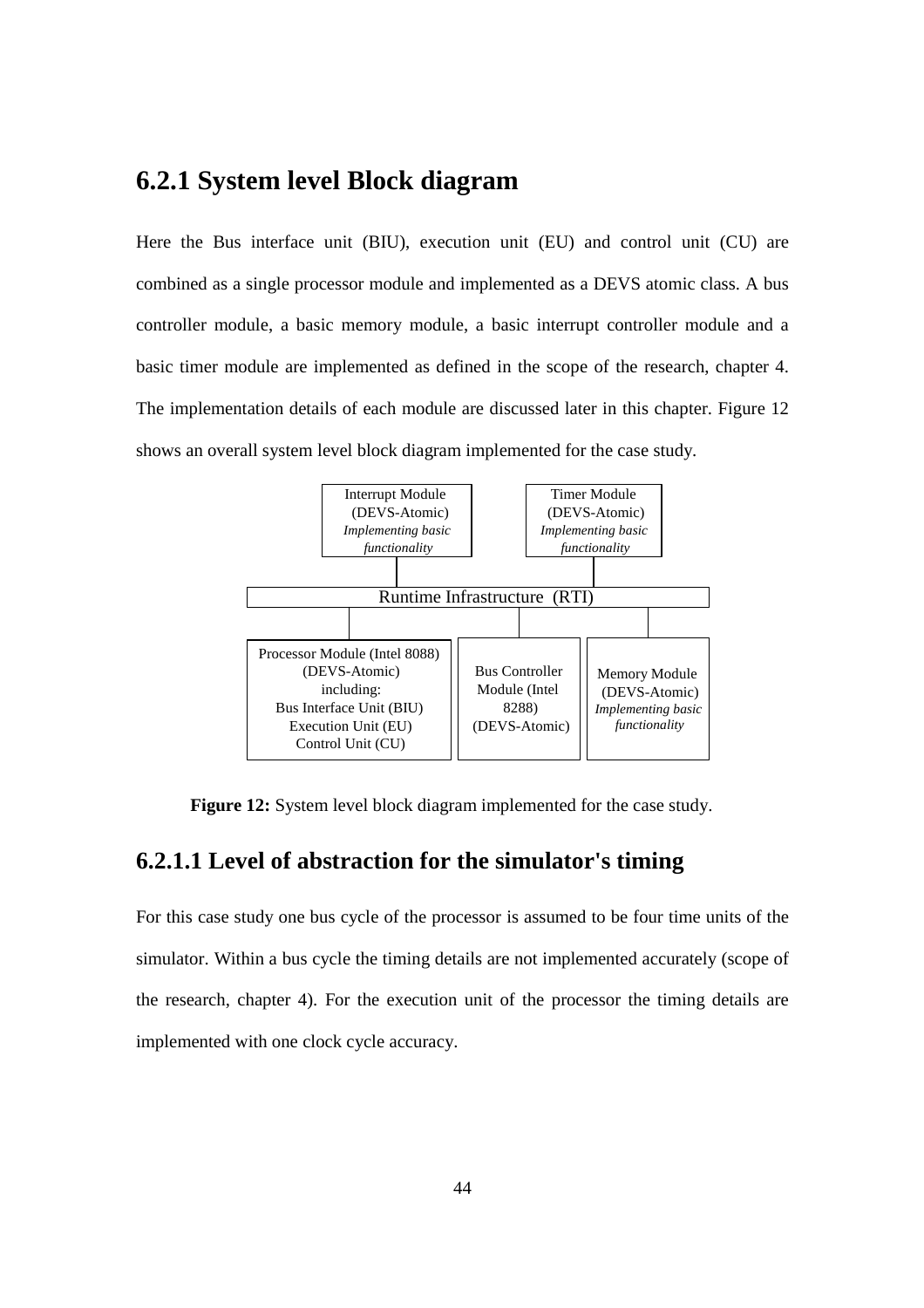### **6.2.1.2 Algorithm to start the simulation**

All federates in a federation should start the simulation simultaneously, as is the case for components in real hardware platforms. To achieve this objective, the following algorithm with two steps of signaling is defined.

The first step requires that the processor should wait until the other modules join and subscribe to the published attributes of the processor. This is achieved by executing the "enableAttributeRelevanceAdvisorySwitch()" RTI service so that the processor federate could receive the callbacks from the other federates.

The second step requires that all federates should wait for a signal from the processor federate to start the simulation. In this case study the attribute SimEnd\_Processor (see Figure 15) is the signal published by the processor module and subscribed by all the other modules. The value SimEnd\_Processor=0 indicates the starting of the simulation. The algorithm's second step addresses the scenario in which a federate has joined a federation and has no attributes to publish to a controlling federate (e.g., Processor) so the federate will not get any callbacks from the controlling federate.

# **6.2.1.3 Stopping the simulation**

If the attribute SimEnd\_Processor, as discussed in section 6.2.1.2, is set to 1 by the processor module then a signal is provided to the other modules (subscribers of the attribute) to stop the simulation.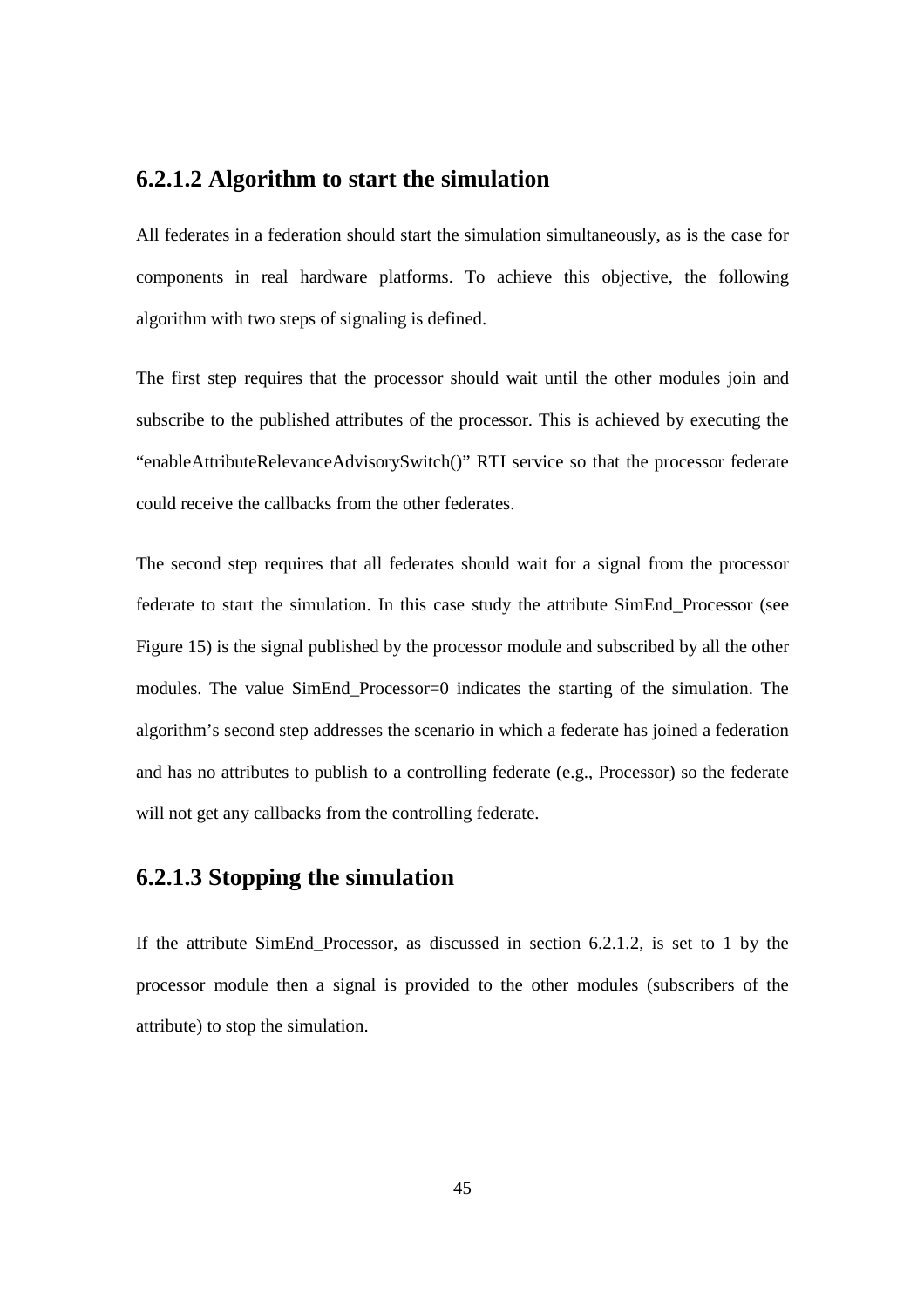## **6.2.1.4 Communication among Modules/Federates**

Attributes are sent, from one federate to the other, in the form of AttributeHandleValuePairSet (AHVPS). AHVPS is a set comprised of attribute handles, values and the size of the values. To create the AHVPS, a method CreateNVPSet(), extracted from the memory module's software code, is defined in Figure 13. In this example the RTI method "AttributeSetFactory::create(1)" creates the AHVPS for only one AHVP, as there is only one attribute to send out i.e., "DataFromMem". The following example also shows that the AHVPS is only created if the attribute "DataFromMem" is changed. Section 6.2.2.2.1 further explains how this AHVPS is received and the attributes are extracted by a federate.

\_\_\_\_\_\_\_\_\_\_\_\_\_\_\_\_\_\_\_\_\_\_\_\_\_\_\_\_\_\_\_\_\_\_\_\_\_\_\_\_\_\_\_\_\_\_\_\_\_\_\_\_\_\_\_\_\_\_\_\_\_\_\_\_\_\_\_\_\_\_

```
// Setting up the data structure required to send this object's state to the RTI. 
RTI::AttributeHandleValuePairSet* Memory::CreateNVPSet()
```

```
{ 
  RTI::AttributeHandleValuePairSet* pMemoryAttributes = NULL; 
  // Make sure the RTI Ambassador is set. 
  if ( ms_rtiAmb ) 
   { 
      //------------------------------------------------------ 
      // Set up the data structure required to send this object's state to the RTI. 
      //------------------------------------------------------ 
      pMemoryAttributes = RTI::AttributeSetFactory::create( 1 ); 
      if ( hasDataFromMemChanged == RTI::RTI_TRUE ) 
      { 
       pMemoryAttributes -> add( this -> GetDataFromMemRtiId(),(char*) &this -> GetDataFromMem(), 
                                                                               (sizeof(int)) );
       out2file << "Data From Memory = " << DataFromMem << endl; 
     } 
   } 
  return pMemoryAttributes; 
}
```
\_\_\_\_\_\_\_\_\_\_\_\_\_\_\_\_\_\_\_\_\_\_\_\_\_\_\_\_\_\_\_\_\_\_\_\_\_\_\_\_\_\_\_\_\_\_\_\_\_\_\_\_\_\_\_\_\_\_\_\_\_\_\_\_\_\_\_\_\_\_

**Figure 13:** Creating an AHVPS for communication among Module/Federates.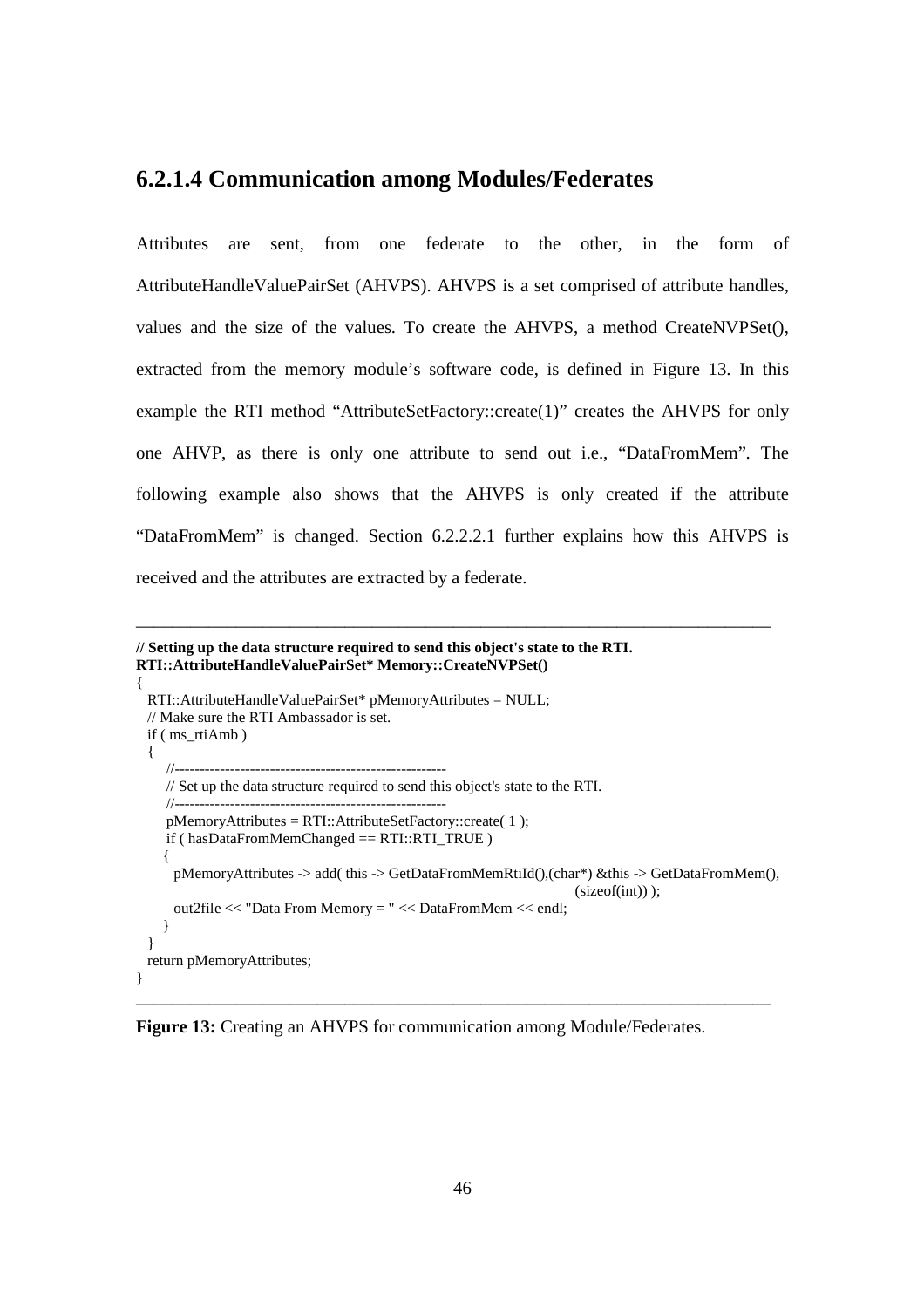# **6.2.1.5 Time elapse using RTI**

The software code, in Figure 14, shows that the module has sent a time elapse request to the RTI according to the time calculated (represented by the "requestTime") for the next event. The lookahead value (see step 6 Figure 9) is set to 0.5, means that the federate will not send any output until this period is elapsed. The time step value is set to 1.0, means that this is the maximum limit for the time elapse requested to the RTI. The final "requestTime" is calculated by adding the time step value of 1.0 and the "grantTime", which is the time granted in the previous time elapse request. In other words the "grantTime" is the current simulation time. The RTI method "nextEventRequest(requestTime)" requests for the time elapse until the "requestTime". In return, the RTI grants the time advance until the next event. The tick() function gives control to the RTI for processing the ongoing events/tasks.

```
______________________________________________________________________ 
//-------------------Setting the lookahead time 
        look ahead = RTIfedTime(0.5); //------------------- 
         RTIfedTime requestTime(1.0); // requestTime = timeStep = 1.0request Time \pm = grantTime; // grantTime is the time granted by the RTI during the last time elapse
         out2file << "\n\nRequest time = " << requestTime << endl;
         timeAdvGrant = RTI::RTI_FALSE;
          rtiAmb.nextEventRequest( requestTime ); 
 while(timeAdvGrant != RTI::RTI_TRUE)
   { 
          //------------------------------------------------------ 
         // Tick will turn control over to the RTI so that it can process an event. 
         //------------------------------------------------------ 
          rtiAmb.tick(); 
  }
```
\_\_\_\_\_\_\_\_\_\_\_\_\_\_\_\_\_\_\_\_\_\_\_\_\_\_\_\_\_\_\_\_\_\_\_\_\_\_\_\_\_\_\_\_\_\_\_\_\_\_\_\_\_\_\_\_\_\_\_\_\_\_\_\_\_\_\_\_\_\_

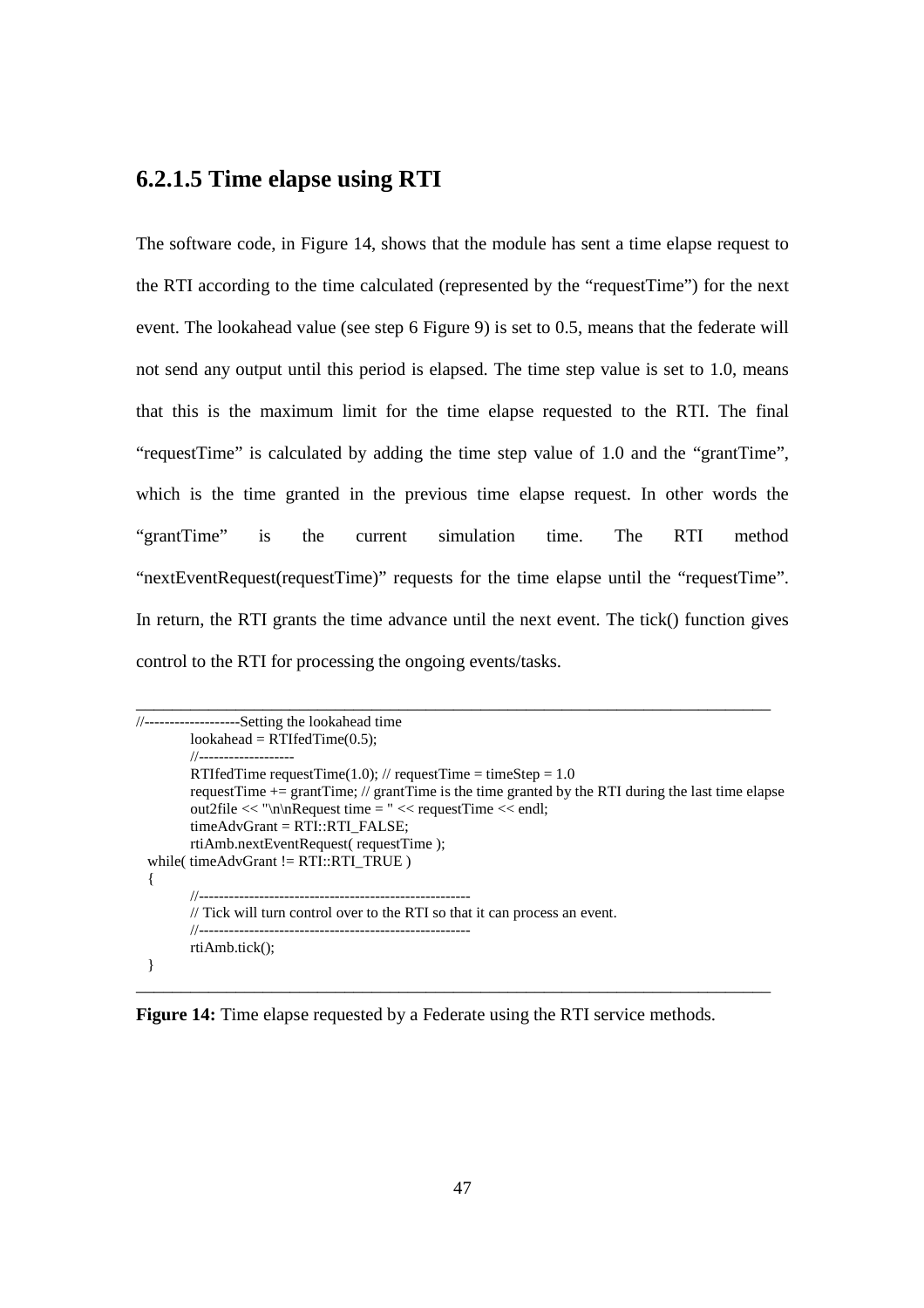# **6.2.1.6 Logging simulator activity**

The logging capability is developed for all the modules of the simulator. Each module has its own logging file. Whenever a module receives or updates an attribute it sends this information to a file to maintain the logs. The status of the internal registers (e.g., processor module) and the memory dumps are also stored in the file. All this information is logged with the simulator's time stamp. These logs are explained in chapter 7 and the message flow and timing information is extracted and analyzed. The "out2file" statement in Figure 14 is sending data to a log file.

## **6.2.1.7 FOM/SOM**

This section identifies the time management parameters and the interaction attributes used by each federate. This information is a part of a FED file (discussed in section 2.3) that provides an interface between the DEVS model and the RTI layer. Figure 15 shows the names of the attributes used in this case study. These attributes are the input output ports of the DEVS model of each component in the case study. As an example take the memory and the processor modules/federates. The processor's relevant published attributes (e.g., Address\_Processor) are included in the subscribed attributes of the memory federate and vice versa.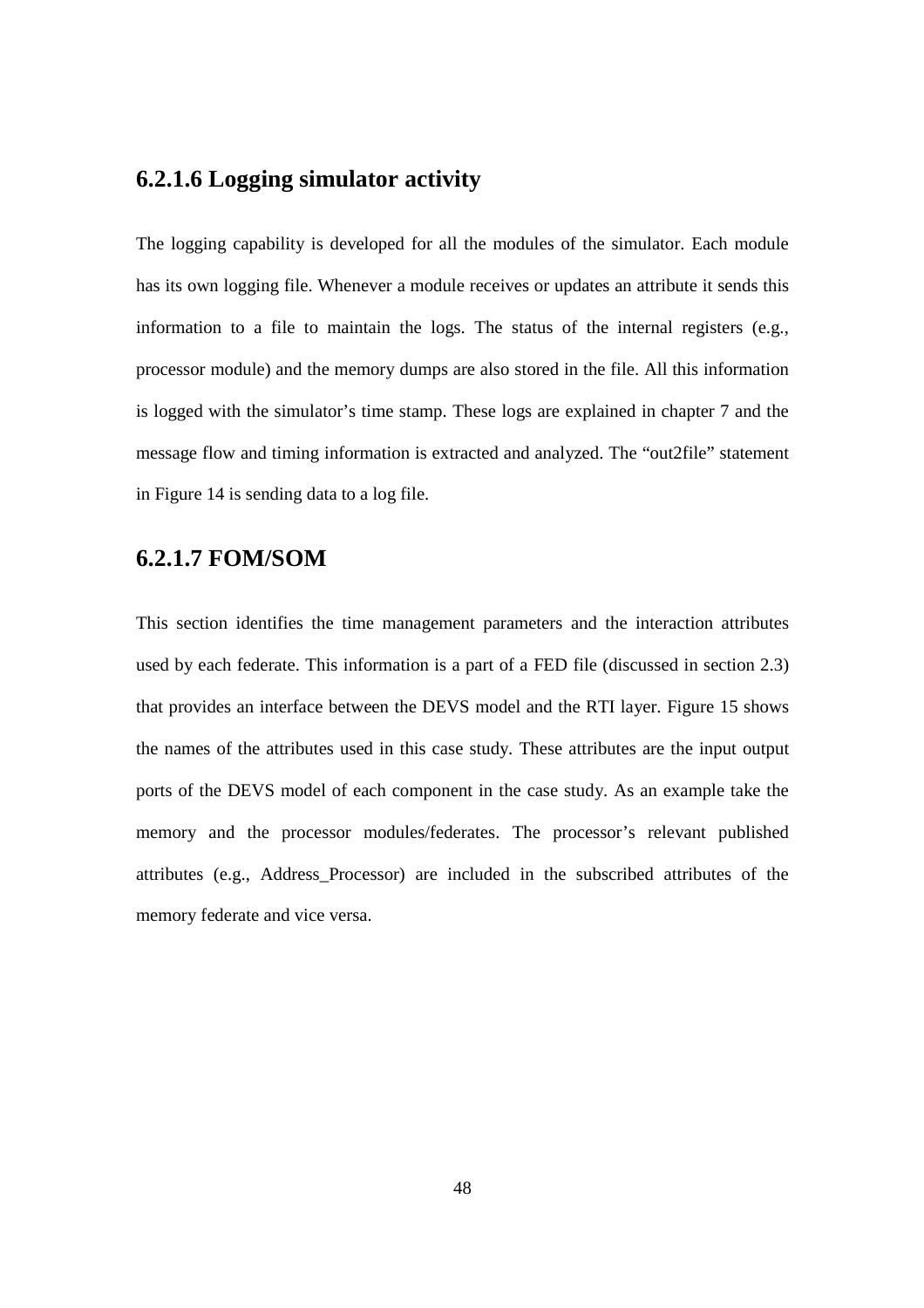

**Figure 15:** Block diagram containing time management and attribute information.

# **6.2.2 Memory Module**

In this section the assumptions made for the memory module, development of the module using the DEVS formalism along with the excerpts from the software code and the software flow chart are discussed.

# **6.2.2.1 Assumptions**

The Memory size is assumed to be 144 Bytes as it fulfils the requirement of the case study. It is assumed that this memory module does not introduce wait states. The processor has divided the memory module into logical segments as shown in Figure 16. Each number in this figure is a decimal value. An Extra segment is not implemented, as there is no string operation involved in this case study.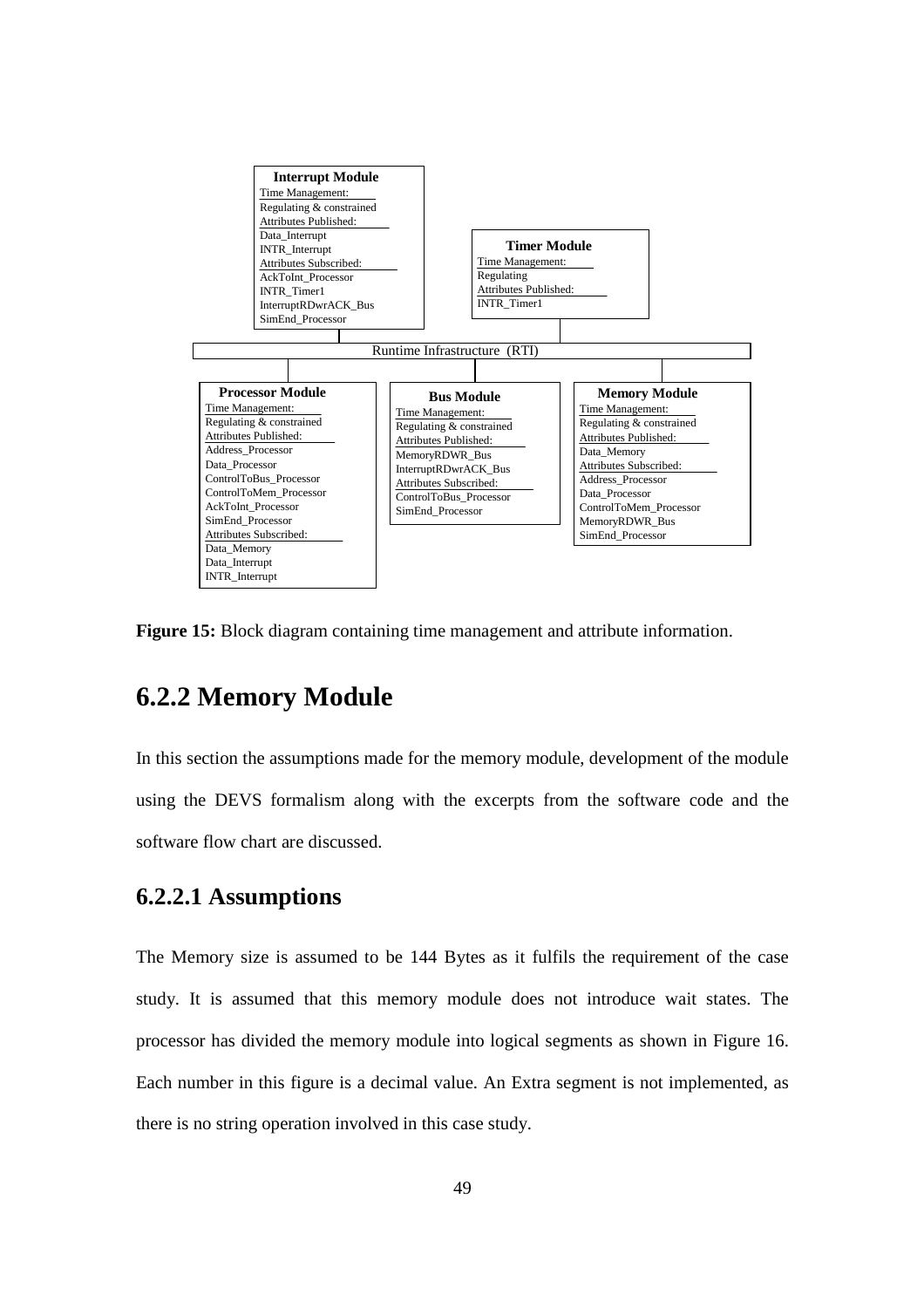

**Figure 16:** Memory map for 8-bit structure (specific to the case study)

# **6.2.2.2 Development of Memory module**

This section discusses the implementation of the memory module on the basis of the DEVS formalism. It explains the software development of the module's external transition function, duration function, output function, internal transition function and confluent transition function. For further details, the complete software code of this module along with the whole simulator is referred in Appendix A.2.

## **6.2.2.2.1 External transition function**  $(\delta_{ext})$

During the  $\delta_{ext}$  function, the control signal (read/write) from the processor or bus controller module arrives along with the address on the address bus. If the control signal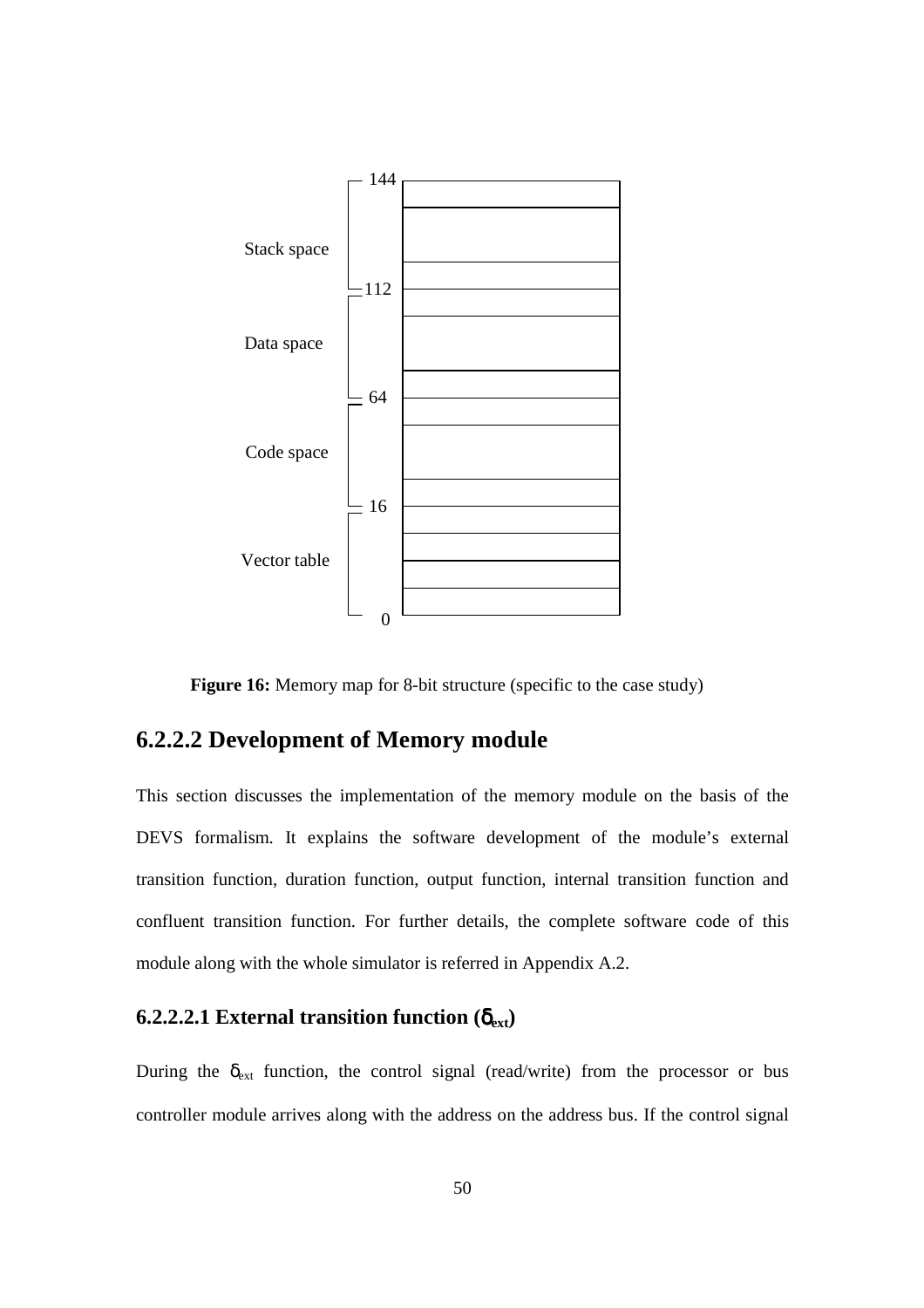is for a memory write operation, the data on the data bus is also required from the processor. The software implementation of the  $\delta_{ext}$  function is implemented as shown in Figure 17. The figure is further divided into sections to facilitate discussion.

As an example, following is a detailed discussion of the memory read operation. To initiate the memory read cycle, the federate ambassador is informed through the RTI that the "ControlSignalFromProToMem" and the "AddressFromPro" attributes have arrived through the input ports of the memory module (as discussed in section 6.2.1.6), each in the form of AHVPS. In order to update the attributes of the memory module, the federate ambassador then calls the "Update(const RTI::AttributeHandleValuePairSet&)" method, shown in Figure 17, section A. Due to the two incoming attributes, the value returned by the "theAttributes.size()" equals to 2 and the "for" loop is executed twice. The actual values of the incoming attributes are extracted and saved using the getHandle() and getValue() methods. The "Out2file" saves these attributes to a log file. The value of the "ControlSignalFromProToMem" attribute tells whether this is a memory read or memory write operation. Assuming this value is for a memory read operation, the "DataFromMem" variable is updated as shown in Figure 17, section B. A flag "hasDataFromMemChanged" is also set so that when UpdateFromMem(FederateTime) method (Figure 17, section D) is called this updated value is sent out to the RTI. Figure 17, section D shows that the state of the memory is updated in terms of time and the new AHVPS are created for the variables that are changed (e.g., "DataFromMem"). CreateNVPSet() method creates the AHVPS as discussed in section 6.2.1.4. These AHVPS are sent out to the RTI during the output function as discussed in section 6.2.2.2.3.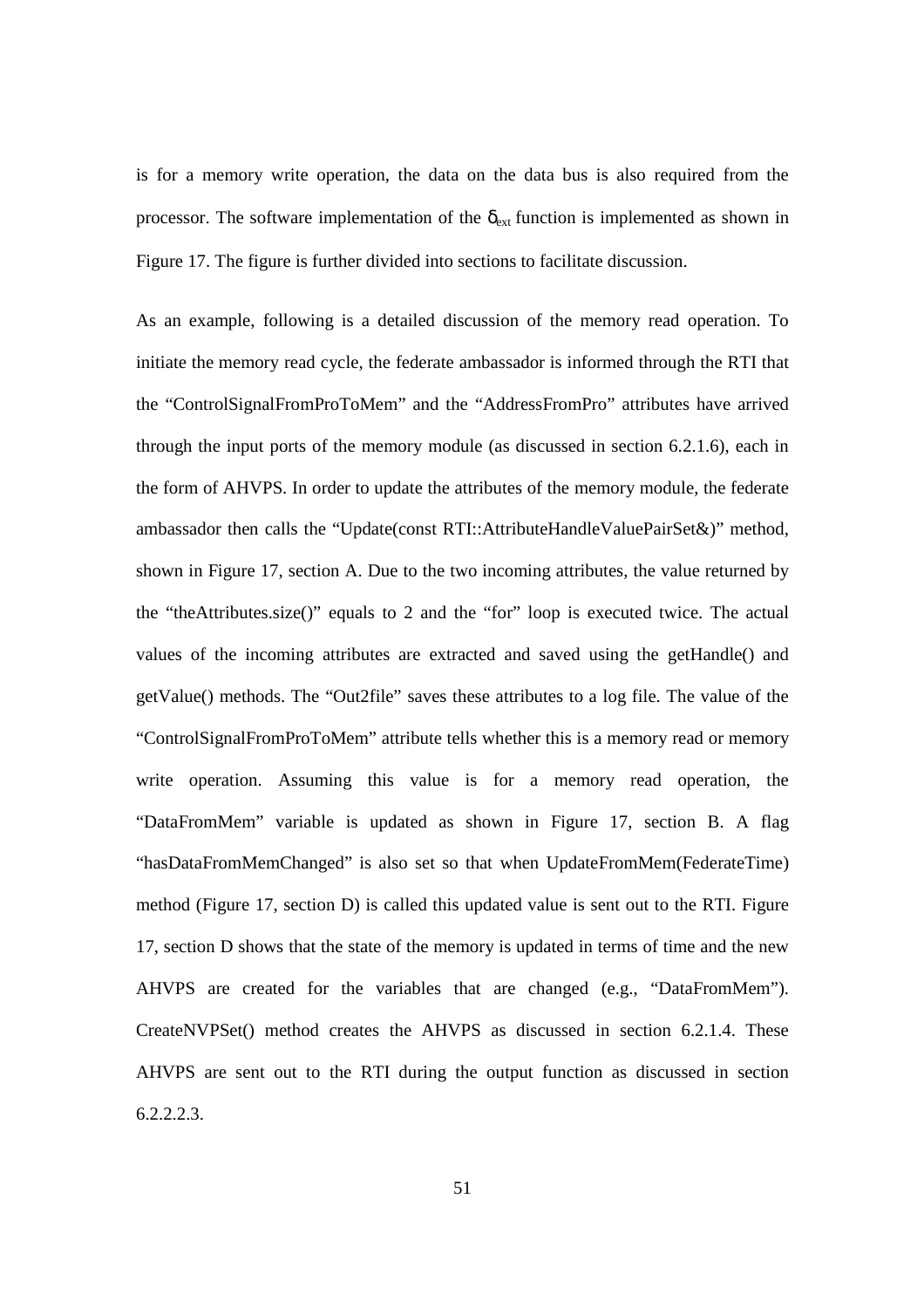```
------------- SECTION A ------------- 
void Memory::Update( const RTI::AttributeHandleValuePairSet& theAttributes ) 
{ 
  RTI::AttributeHandle attrHandle; 
  RTI::Ulong valueLength; 
  // We need to iterate through the AttributeHandleValuePairSet to extract each AttributeHandleValuePair. 
  // Based on the type specified ( the value returned by getHandle() ) we need to extract the data from the 
  // buffer that is returned by getValue(). 
 for ( unsigned int i = 0; i < the Attributes size(); i++)
 { 
     attrHandle = theAttributes.getHandle( i ); 
     if ( attrHandle == Memory::GetAddressFromProRtiId() ) 
\{ int AddressFromPro; 
        theAttributes.getValue( i, (char*)&AddressFromPro, valueLength ); 
       out2file << "Address from Processor = " << AddressFromPro << endl; 
 } 
    if ( attrHandle == Memory::GetDataFromProRtiId() ) 
    { 
        int DataFromPro; 
        theAttributes.getValue( i, (char*)&DataFromPro, valueLength ); 
       out2file << "Data from Processor = " << DataFromPro << endl; 
 } 
    if ( attrHandle == Memory::GetControlSignalFromProToMemRtiId() ) 
    { 
        int ControlSignalFromProToMem; 
        theAttributes.getValue( i, (char*)&ControlSignalFromProToMem, valueLength ); 
       out2file << "Control Signal From Pro To Mem = " << ControlSignalFromProToMem << endl; 
 } 
    if ( attrHandle == Memory::GetSimEndFromProRtiId() ) 
\left\{\right. int SimEndFromPro; 
        theAttributes.getValue( i, (char*)&SimEndFromPro, valueLength ); 
       out2file << "SimEndFromPro = " << SimEndFromPro << endl; 
 } 
    if ( attrHandle == Memory::GetMemRDWRSigFromBusRtiId() ) 
    { 
        int MemRDWRSigFromBus; 
        theAttributes.getValue( i, (char*)&MemRDWRSigFromBus, valueLength ); 
        out2file << "RD WR signal fro Bus (RD=1 WR=2) = " << MemRDWRSigFromBus << endl; 
     } 
  } 
} 
                                   ------------- SECTION B ------------- 
// Reading from the Memory 
// MemoryMap[ ] is an array of 150 bytes
```
\_\_\_\_\_\_\_\_\_\_\_\_\_\_\_\_\_\_\_\_\_\_\_\_\_\_\_\_\_\_\_\_\_\_\_\_\_\_\_\_\_\_\_\_\_\_\_\_\_\_\_\_\_\_\_\_\_\_\_\_\_\_\_\_\_\_\_\_\_\_

```
myMemory -> DataFromMem = MemoryMap[myMemory -> AddressFromPro];
```
 // Set flag so that when UpdateFromMem( FederateTime ) is called we send this new value to the RTI. hasDataFromMemChanged = RTI::RTI\_TRUE;

------------- SECTION C -------------

#### **// Writing to the Memory**

MemoryMap[myMemory -> AddressFromPro] = myMemory -> DataFromPro;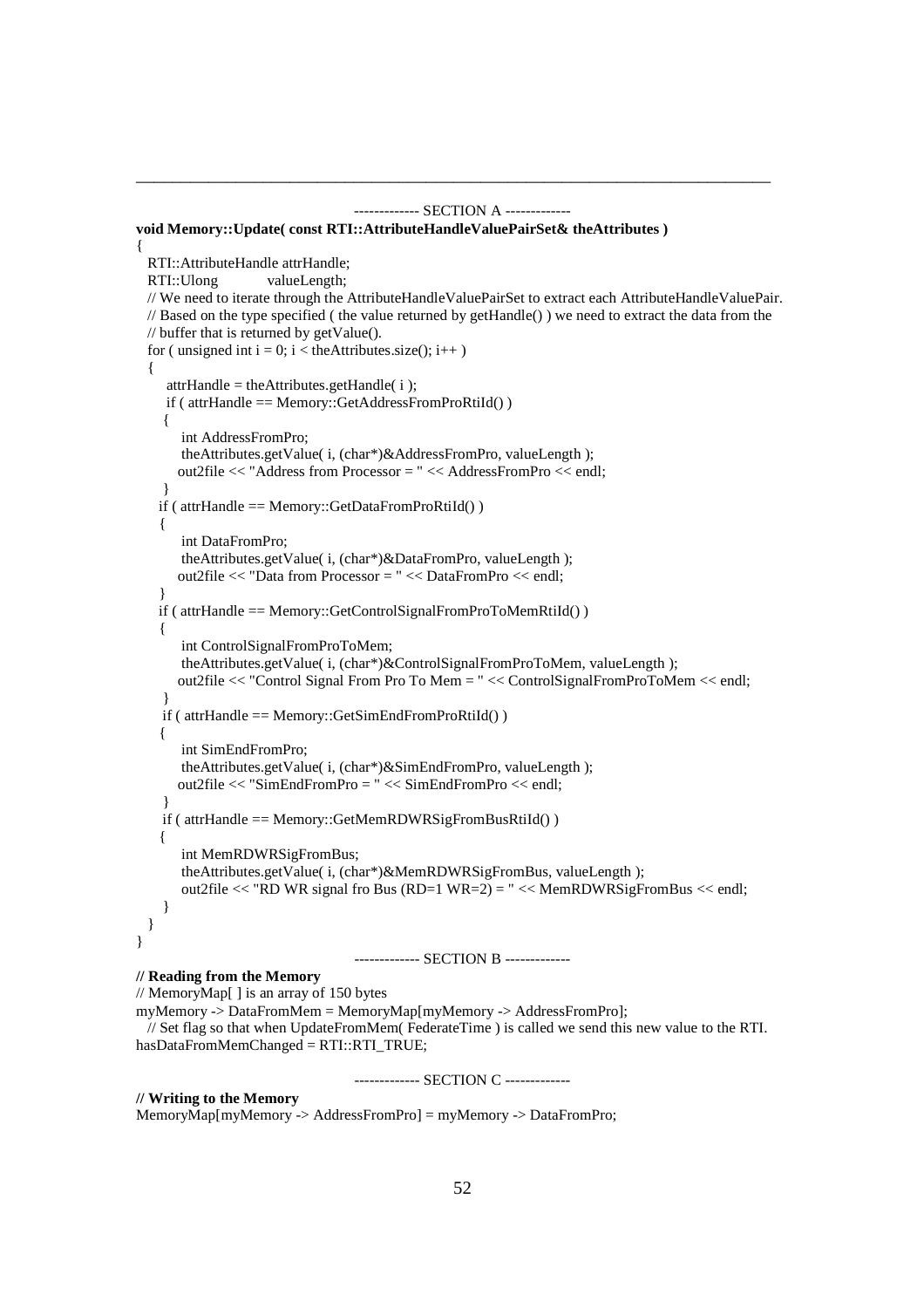```
------------- SECTION D ------------- 
// Updating the state of the Memory 
void Memory::UpdateFromMem( RTI::FedTime& newTime )
{ 
  // Set last time to new time 
  this -> SetLastTime( newTime ); 
    //------------------------------------------------------ 
    // Updating the state of memory 
    //------------------------------------------------------ 
      // In order to send the values of our attributes, we must construct an AttributeHandleValuePairSet 
      // (AHVPS) which is a set comprised of attribute handles, values, and the size of the values.
      // CreateNVPSet() is a method defined on the Memory class - it is not part of the RTI. Look inside 
      // the method to see how to construct an AHVPS 
    RTI::AttributeHandleValuePairSet* pNvpSet = this -> CreateNVPSet(); 
}
```
**Figure 17:** Implementation of the external transition function in the simulation code.

\_\_\_\_\_\_\_\_\_\_\_\_\_\_\_\_\_\_\_\_\_\_\_\_\_\_\_\_\_\_\_\_\_\_\_\_\_\_\_\_\_\_\_\_\_\_\_\_\_\_\_\_\_\_\_\_\_\_\_\_\_\_\_\_\_\_\_\_\_\_\_\_\_\_\_\_\_\_\_\_\_\_\_\_\_\_

#### **6.2.2.2.2 Duration function (ta)**

The ta function is used to elapse time until the arrival of the next event or the lookahead time which ever comes first. After the time is elapsed, the module executes the output function discussed in section 6.2.2.2.3 and sends out the AHVPS through the RTI. Figure 18 shows that if the module gets the time advance grant from the RTI, it gives control to the RTI by using tick() method. If there is no incoming event, the RTI waits until the elapse of lookahead period (the ta) and carried out the output function.

\_\_\_\_\_\_\_\_\_\_\_\_\_\_\_\_\_\_\_\_\_\_\_\_\_\_\_\_\_\_\_\_\_\_\_\_\_\_\_\_\_\_\_\_\_\_\_\_\_\_\_\_\_\_\_\_\_\_\_\_\_\_\_\_\_\_\_\_\_\_

\_\_\_\_\_\_\_\_\_\_\_\_\_\_\_\_\_\_\_\_\_\_\_\_\_\_\_\_\_\_\_\_\_\_\_\_\_\_\_\_\_\_\_\_\_\_\_\_\_\_\_\_\_\_\_\_\_\_\_\_\_\_\_\_\_\_\_\_\_\_

```
 while( timeAdvGrant != RTI::RTI_TRUE ) 
  { 
 //------------------------------------------------------ 
          // Tick will turn control over to the RTI so that it can process an event. 
          //------------------------------------------------------ 
          rtiAmb.tick(); 
  }
```
**Figure 18:** Implementation of the duration function in the simulation code.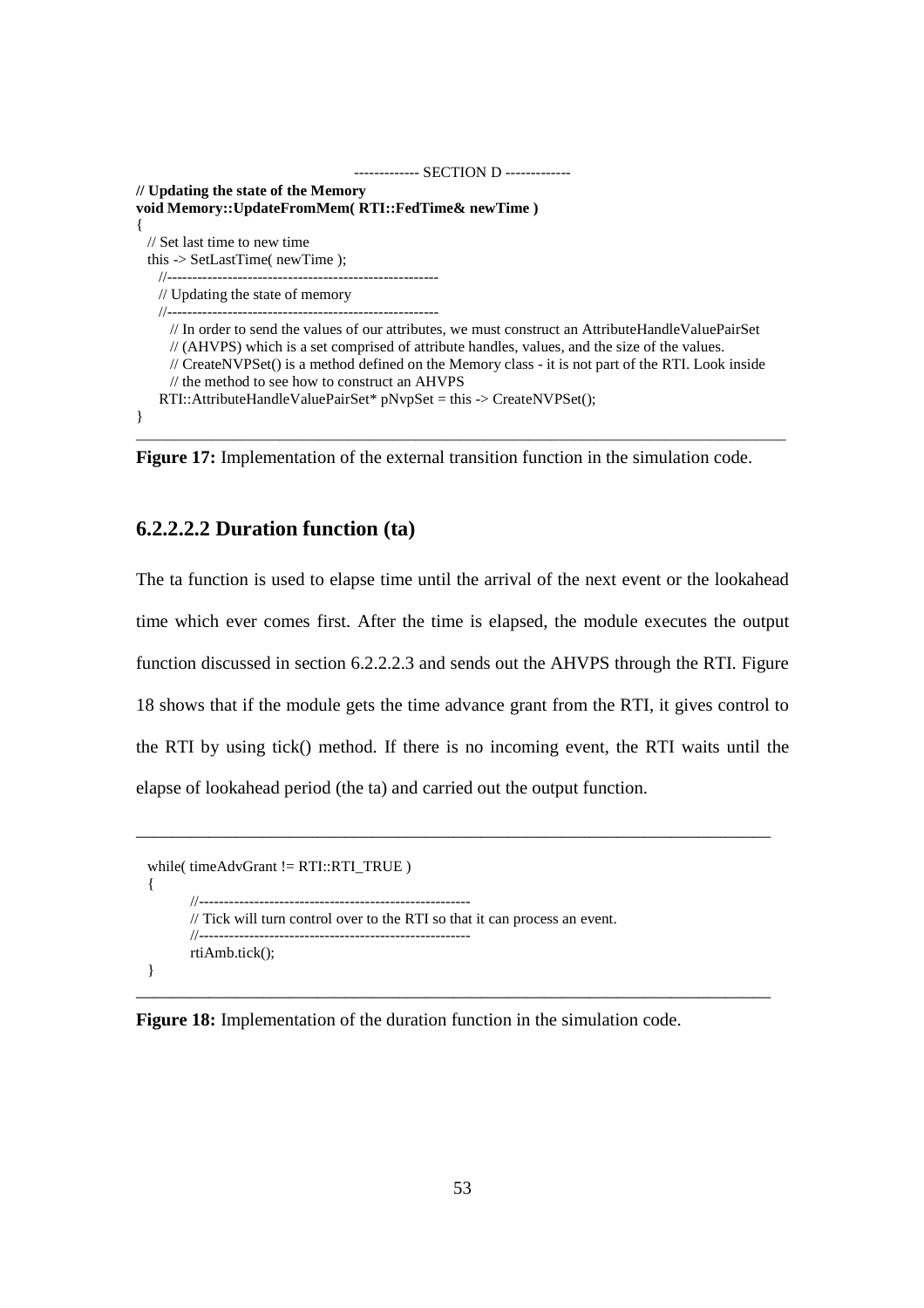#### **6.2.2.2.3 Output function (**λ**)**

The  $\lambda$  function sends out the module's output to the federation. Once the AHVPS are constructed, as discussed in section 6.2.1.4, a method (updateAttributeValues, see Figure 19) is called and the AHVPS along with the module's ID and time information is sent out to the federation. This method is a part of RTI ambassador code.

\_\_\_\_\_\_\_\_\_\_\_\_\_\_\_\_\_\_\_\_\_\_\_\_\_\_\_\_\_\_\_\_\_\_\_\_\_\_\_\_\_\_\_\_\_\_\_\_\_\_\_\_\_\_\_\_\_\_\_\_\_\_\_\_\_\_\_\_\_\_

\_\_\_\_\_\_\_\_\_\_\_\_\_\_\_\_\_\_\_\_\_\_\_\_\_\_\_\_\_\_\_\_\_\_\_\_\_\_\_\_\_\_\_\_\_\_\_\_\_\_\_\_\_\_\_\_\_\_\_\_\_\_\_\_\_\_\_\_\_\_\_\_\_\_\_\_\_\_\_\_\_\_\_\_\_

// Send the AHVPS to the federation. //---------------------------------------------

//---------------------------------------------

// this call sends out NVPSet(), at the current simulation time + loohahead.

 (void) ms\_rtiAmb->updateAttributeValues( this->GetInstanceId(), \*pNvpSet, this->GetLastTimePlusLookahead(), NULL );

**Figure 19:** Implementation of the output function in the simulation code.

#### **6.2.2.2.4 Internal transition function (** $\delta$ **<sub>int</sub>)**

During a memory read operation the  $\delta_{int}$  function changes the module's state from the read to the wait (see

Figure 10). The module stays there until it receives the  $\delta_{ext}$  function. During the execution of the tick() method, shown in Figure 18, the  $\delta_{int}$  function is realized once the  $\lambda$  function is carried out.

# **6.2.2.2.5 Confluent transition function (**δ**con)**

If there is a tie-break between the  $\delta_{int}$  function and the  $\delta_{ext}$  function, the module gives priority to the  $\delta_{int}$  function. For a memory read example, after executing the  $\delta_{int}$  function the memory module should go to a wait state until the  $\delta_{ext}$  function arrives. But in this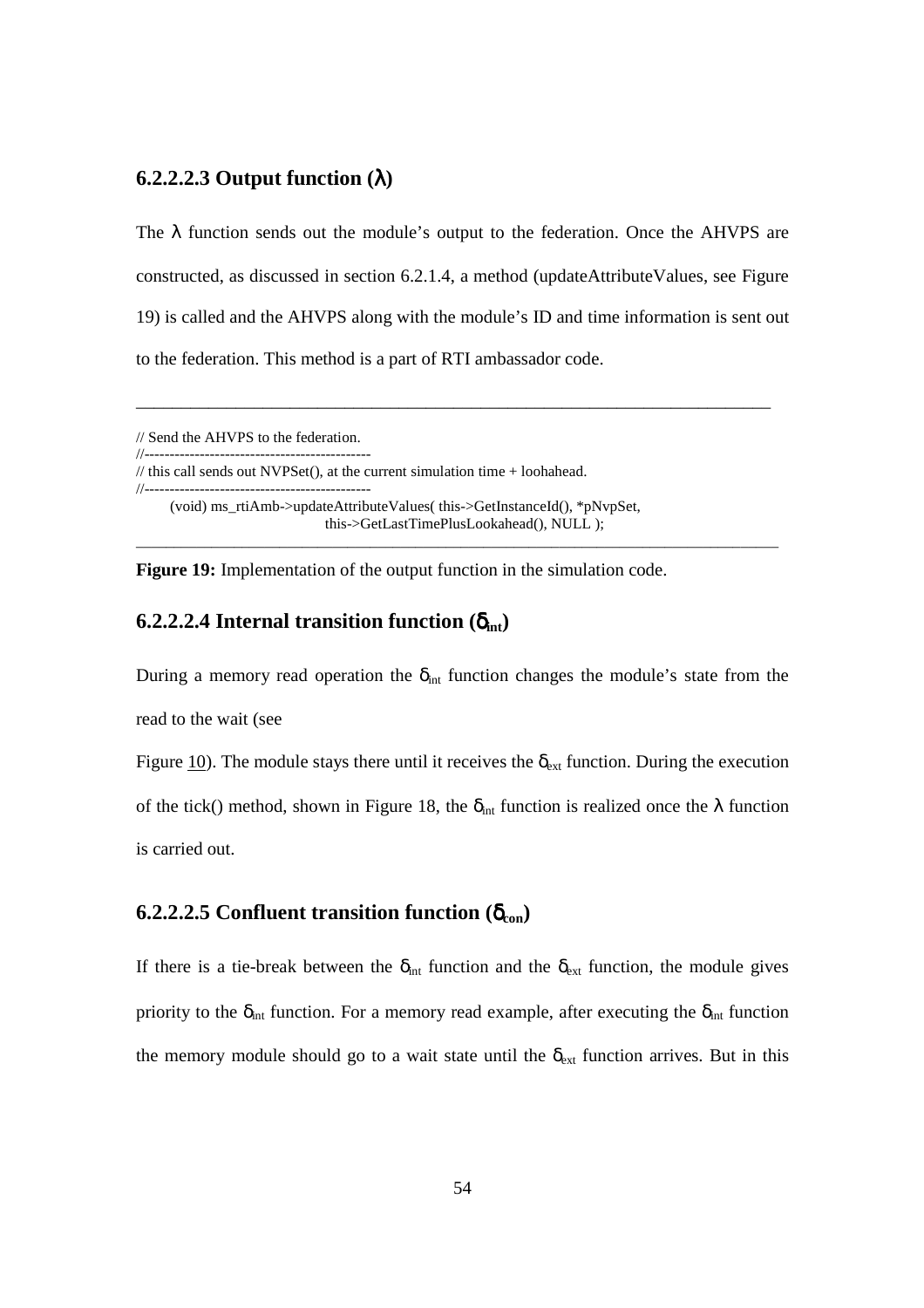scenario the  $\delta_{ext}$  function has already arrived so instead of going to the wait state, the module starts executing the  $\delta_{ext}$  function.

# **6.2.2.3 Interaction between Memory module and the RTI**

In this section the interaction between the memory module and the RTI is discussed and, as a future research work, this information is useful to develop a tool that could help in modeling hardware platform components. Each input output port of the DEVS memory model has an attribute associated with it and can be defined as the published (i.e., an output port) and/or subscribed (i.e., an input port). This port information for each federate is redefined in the FED file and the RTI uses this information to map the ports of different federates. During the initialization stage of the memory federate, time management is enabled/initialized and the module is registered as a federate to the RTI (see step 2 Figure 9). The  $\delta_{ext}$  function in the memory module is triggered by the RTI as soon as it receives the updated value(s) of the subscribed attribute(s) on the input port(s). Section 6.2.2.2.1 discusses in detail the use of the RTI built-in methods by the memory module's  $\delta_{ext}$  function during the attribute(s) extraction from incoming AHVPS and the creation of the new AHVPS to be sent out. For time elapse during the ta and the  $\delta_{int}$ function, the RTI services are used by the memory module and the definable parameters are the lookahead time and the time step. During the  $\lambda$  function, the memory module calls an RTI method "updateAttributeValues" and sends out the AHVPS values created during the  $\delta_{ext}$  function.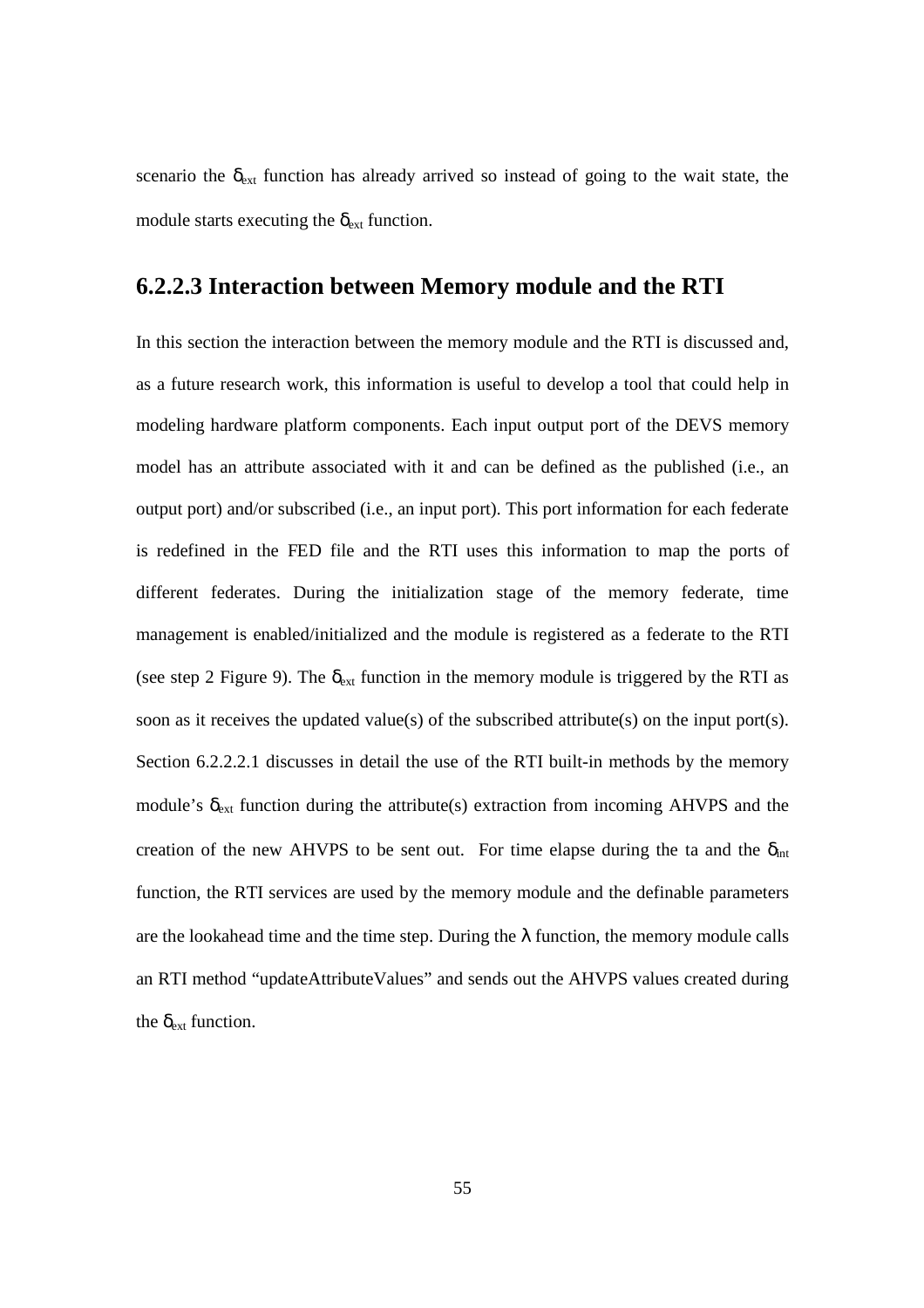# **6.2.2.4 Software Flow diagram**

After joining the federation, this module waits for all its attributes to be subscribed by other federations. Figure 20 shows a flow chart of this module.



**Figure 20:** Flow Chart of the memory module

# **6.2.3 Processor Module**

In this section the assumptions made for the processor module, the level of timing detail implemented, the resolution of the interrupt request signal when the interrupt flag is disabled and the software flow chart are discussed. The concept for the development of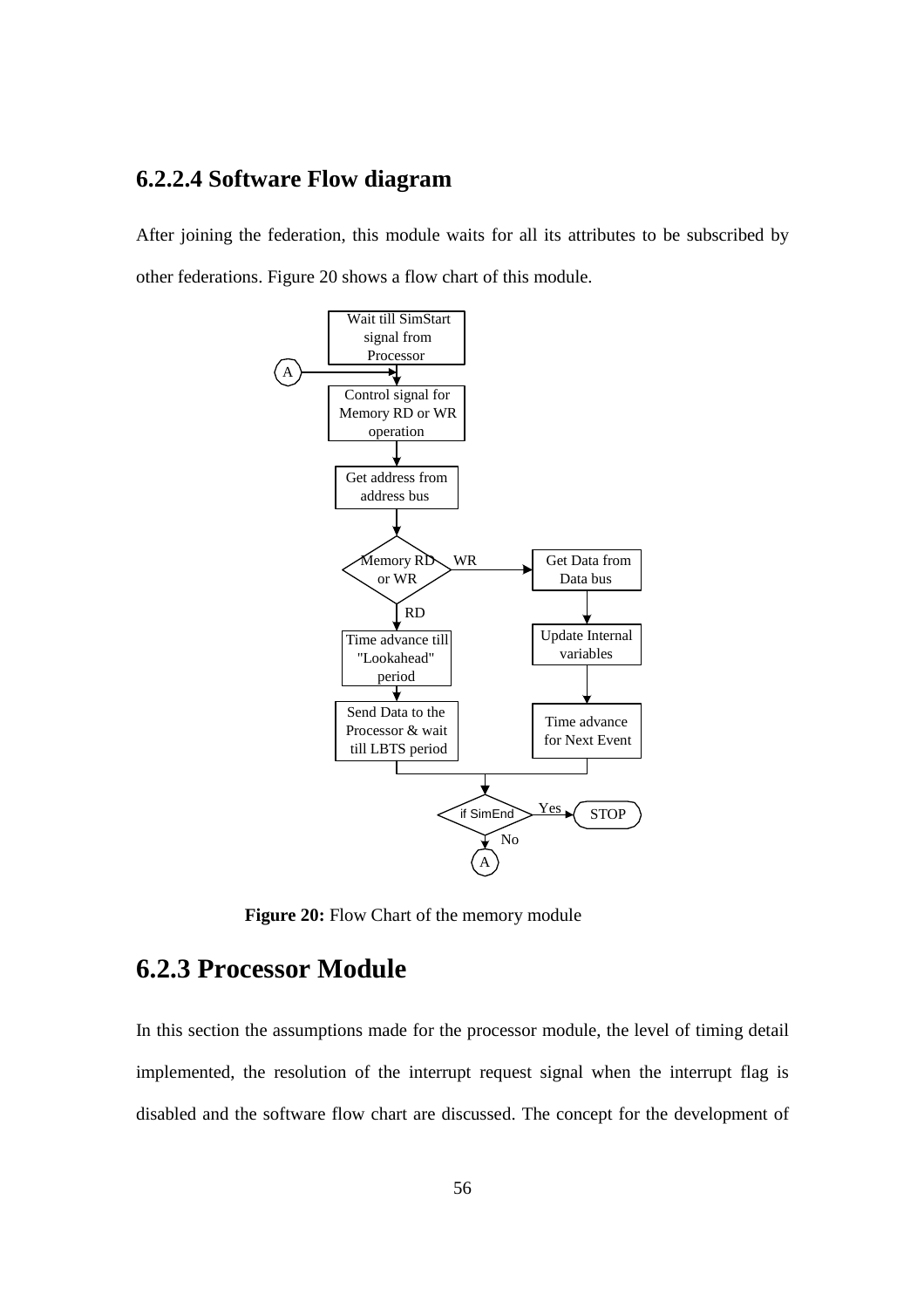the module using the DEVS formalism is the same as discussed for memory module in section 6.2.2.2. For further details, the software code of this module along with the whole simulator is referred in Appendix A.2.

## **6.2.3.1 Assumption**

For this case study, the feature/functionality implemented in the CU, EU and BIU is a subset of the features discussed in section 5.1.2.2. The detailed features/functionality of the CU, EU and BIU is left for a future work. A brief discussion of the CU, EU and BIU implemented is as follows.

The CU checks interrupt signals from Interrupt controller at the end of each op-code execution. The EU reads and decodes the op-code, updates the instruction queue and interacts with the CU and BIU as required during the execution of the op-code. The BIU performs RD/WR operations, sends control signals to the bus and interrupt controller, fetches opcode from memory and maintains the status of the instruction queue. Since the Intel 8088 micro-processor has an 8-bit data bus, the BIU automatically executes two read or write cycles for each 16-bit operand. The least significant byte of the word is stored in the lower valued address location of the Memory and the most significant byte in the next higher address location.

## **6.2.3.2 Internal Registers of the processor module**

The following registers are implemented and initialized in the processor module for this case study. The Code Segment (CS) register, the Data segment (DS) register and the Stack Segment (SS) register are initialized according to Figure 16. The values assigned are CS=1, DS=4 and SS=7. The Instruction Pointer (IP) register and Stack Pointer (SP)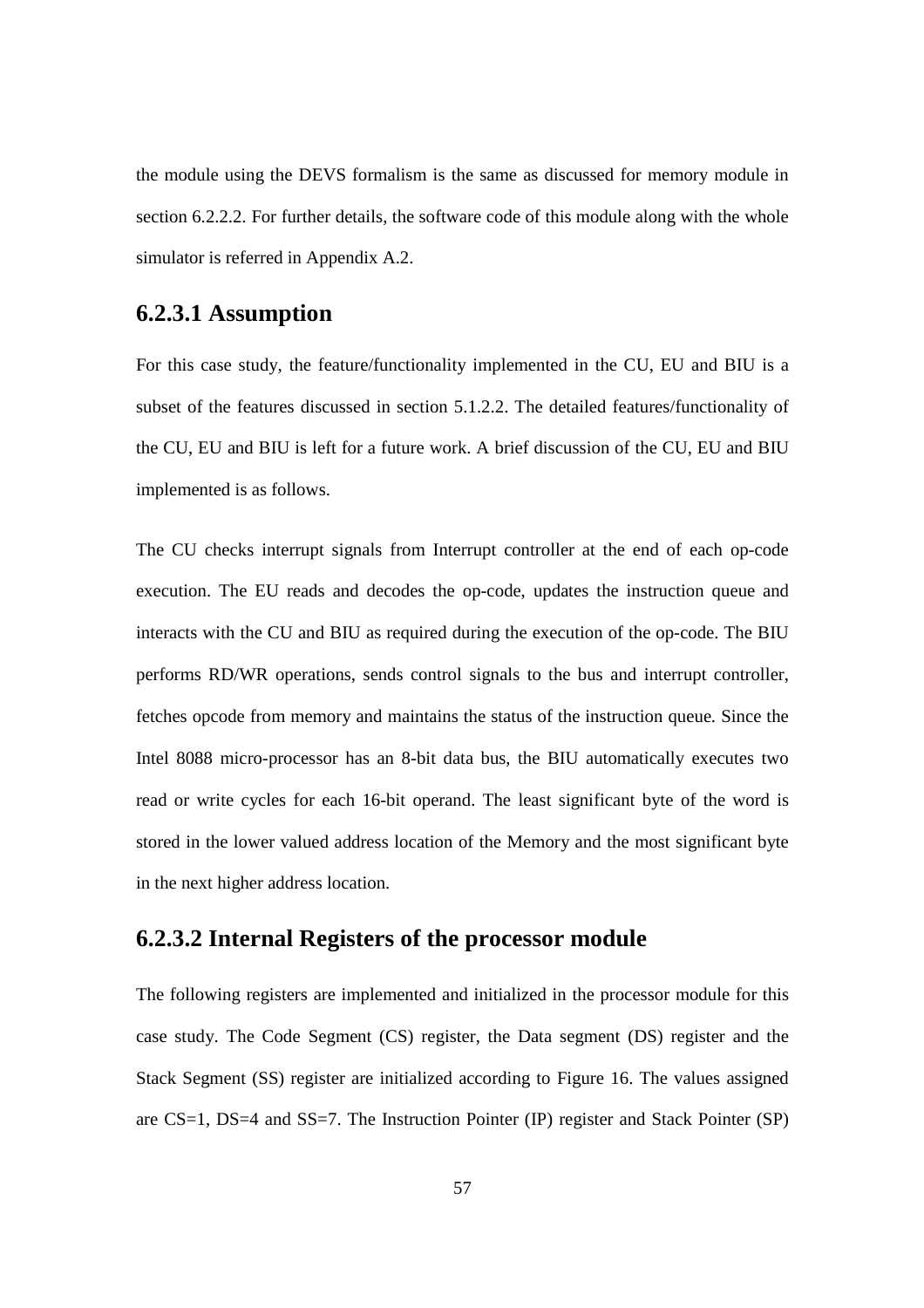register are also implemented with the initial values of IP=0 and SP=31. The SP register is pointing at the top of the empty stack. The Internal Flag (IF) register defined with the consideration of only the interrupt flag and the zero flag. During initialization the interrupt flag bit is enabled (ready for an interrupt) and the zero flag bit is set to 0. The Data Index (DI), AX, BX and CX registers are also implemented and given an initial value of zero.

The physical address to fetch the opcode is calculated as  $((CS \times 16) + IP)$ . The address calculation for the direct addressing mode (e.g., MOV [BX],CH instruction) is implemented as ((DS×16)+BX). The address calculation for PUSH and POP operations is implemented as ((SS×16)+SP).

## **6.2.3.3 Resolution of the interrupt request (INTR) signals**

If the processor module is already executing an interrupt request, the interrupt flag will be disabled and the processor will not acknowledge any new interrupt requests unless the execution of the current interrupt routine has finished and the interrupt flag is enabled. In the scenario where the interrupt flag is disabled, any interrupt request sent by the interrupt controller module will remain pending in the interrupt controller module. During this period, any new interrupt generated by the timer module will be lost as there is no buffer implemented in the Interrupt controller module. For future work a buffer or queue could be implemented in the interrupt controller module and a priority mechanism can also be implemented in the interrupt controller module.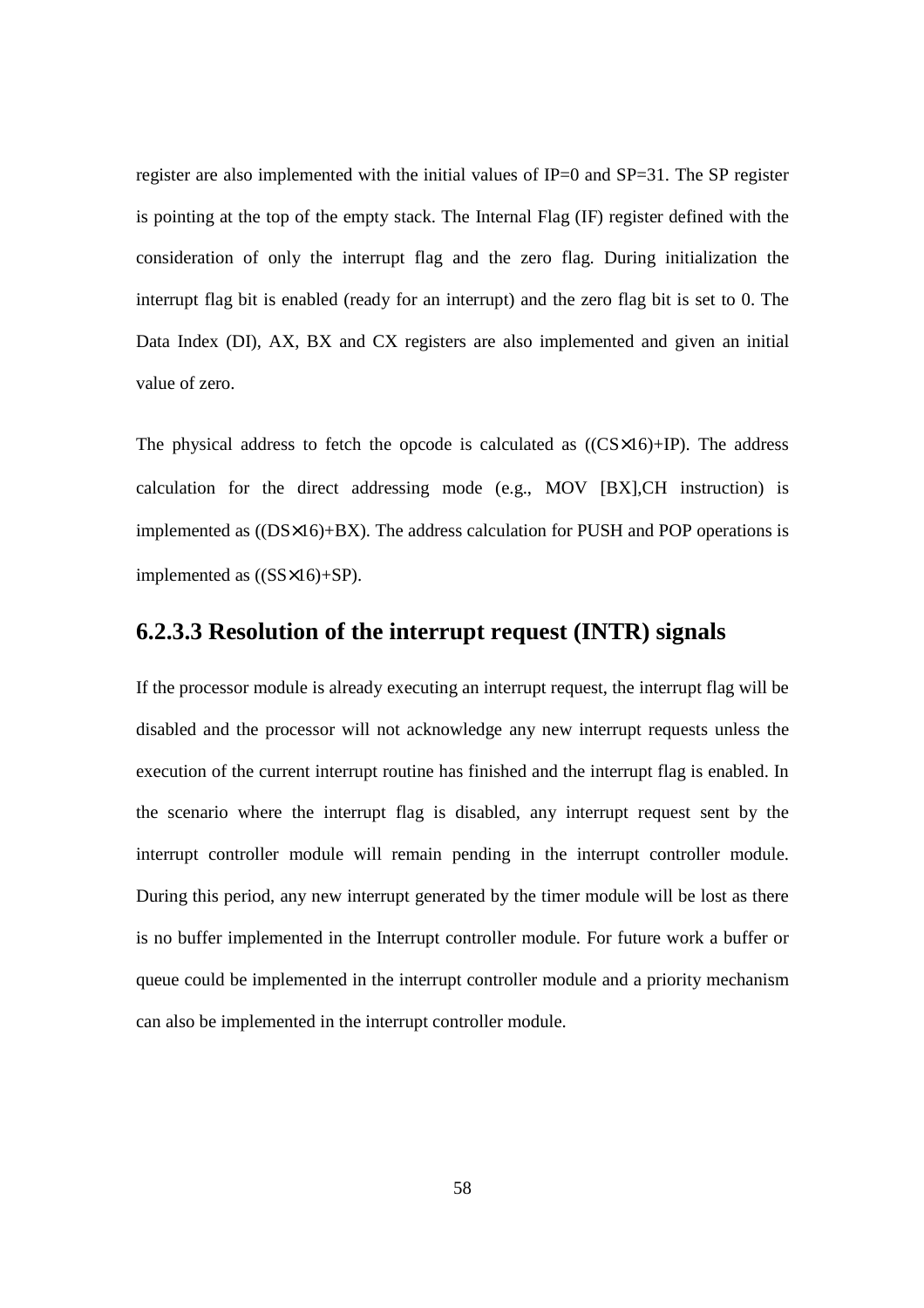#### **6.2.3.4 Software Flow diagram**

After joining the federation, this module waits for all its attributes to be subscribed by other federations. Figure 21 shows a flow chart of this module.



Figure 21: Flow chart of the processor module

#### **6.2.4 Bus Controller Module**

In this section the assumptions made for the bus controller module and the software flow chart are discussed. The concept for the development of the module using the DEVS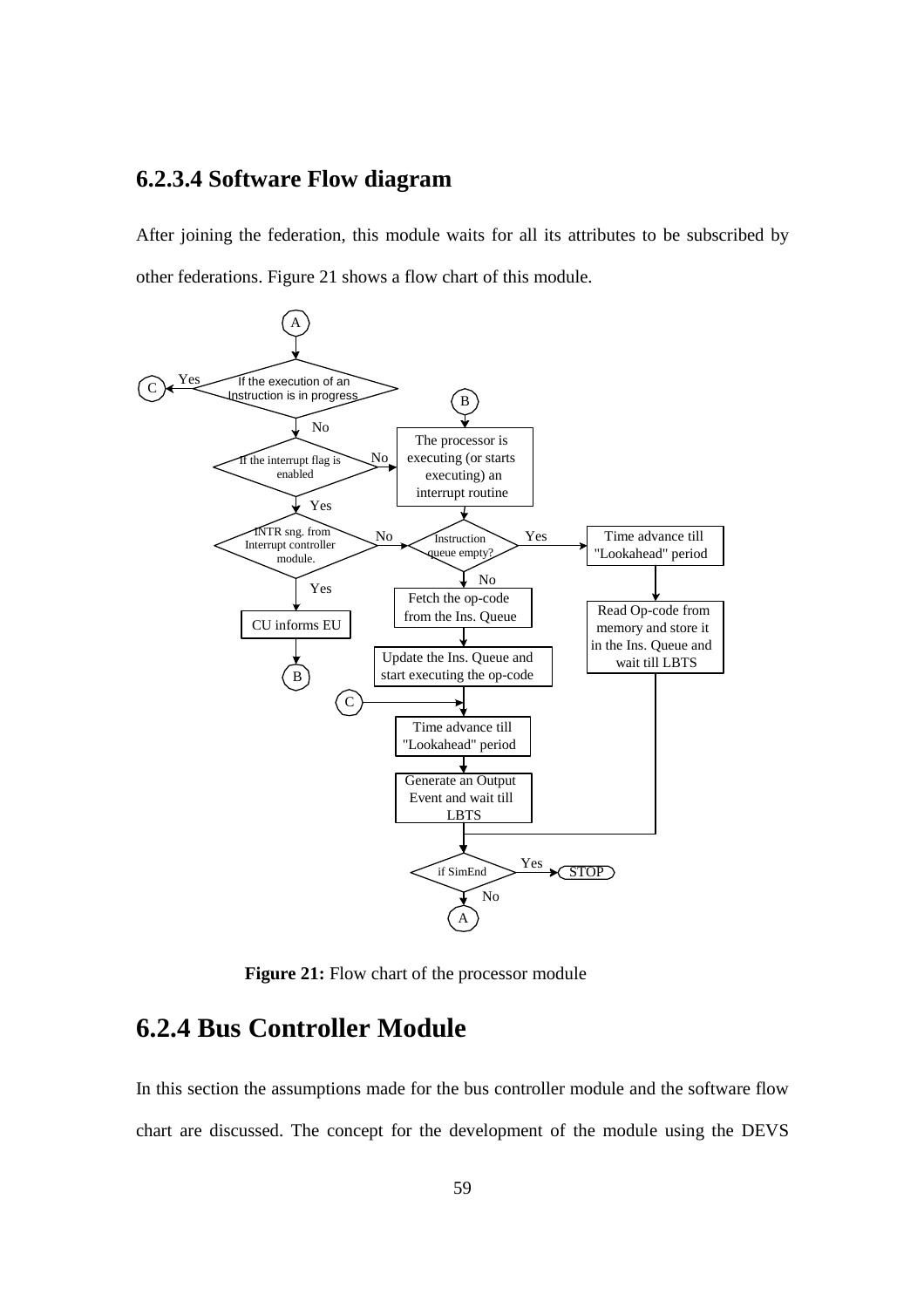formalism is the same as discussed for the memory module in section 6.2.2.2. For further details, the software code of this module along with the whole simulator is referred in Appendix A.2.

#### **6.2.4.1 Assumption**

The bus controller gets the status signals  $S_0 S_1 S_2$  (as discussed in section 5.1.2.2.3) from the processor module, decodes them and generates appropriate bus cycles/signals to the peripheral devices. The decoding of the status signals is assumed as shown in table 4.

| Status Signals $S_0 S_1 S_2$ | Bus cycles/signals generated by the bus controller module       |
|------------------------------|-----------------------------------------------------------------|
|                              | Memory read                                                     |
| 2                            | Memory write                                                    |
| 3                            | Interrupt acknowledge signal to the interrupt controller module |
| 4                            | Request to clear interrupt acknowledge signal.                  |

**Table 4:** Decoding of the status signals  $(S_0 S_1 S_2)$  by the bus controller module.

#### **6.2.4.2 Software Flow diagram**

After joining the federation, this module waits for all its attributes to be subscribed by other federations. Figure 22 shows a flow chart of this module.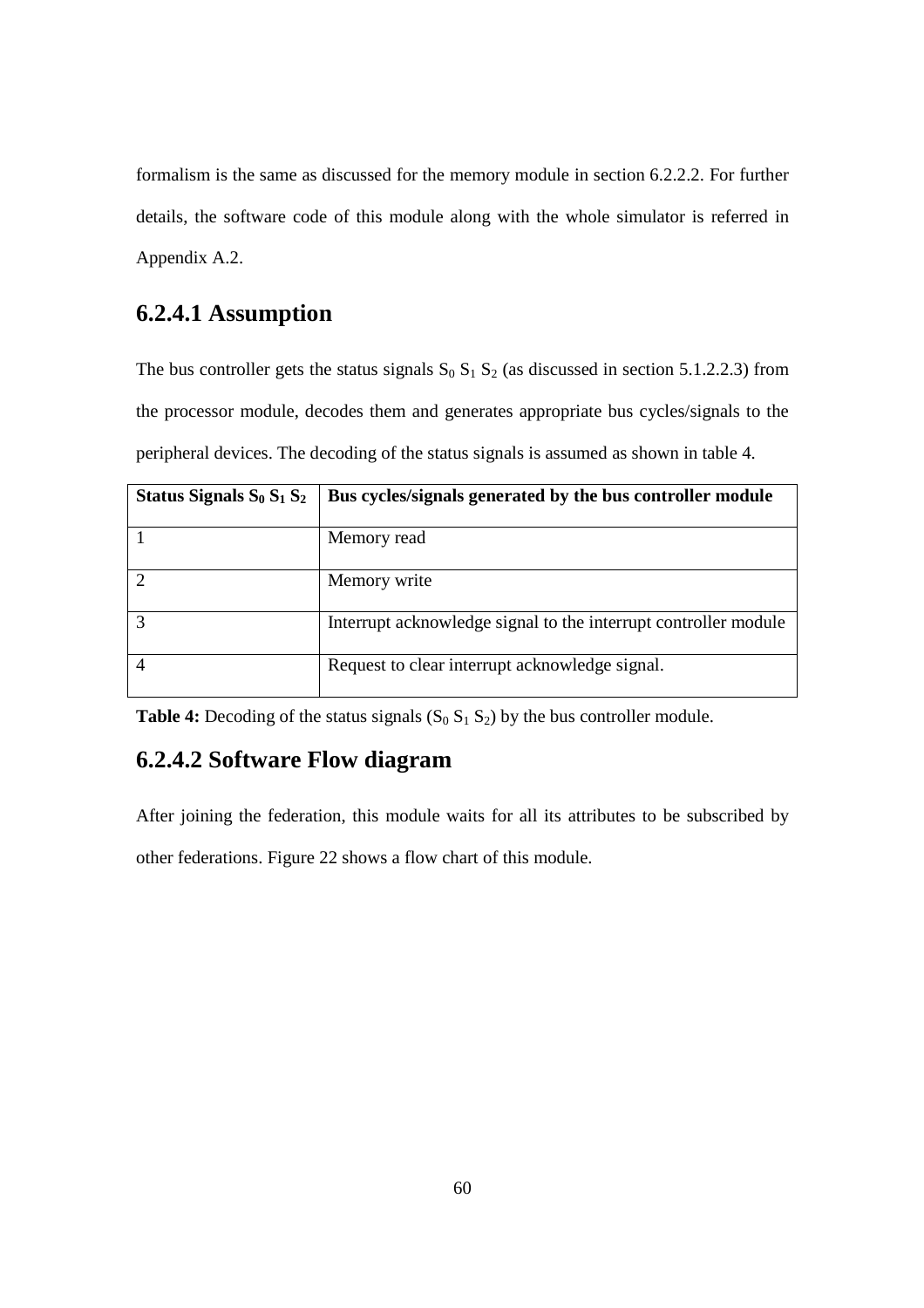

**Figure 22:** Flow diagram of the bus controller module.

#### **6.2.5 Interrupt Controller Module**

In this section the assumptions made for the interrupt controller module and the software flow chart are discussed. The concept for the development of the module using the DEVS formalism is the same as discussed for the memory module in section 6.2.2.2. For further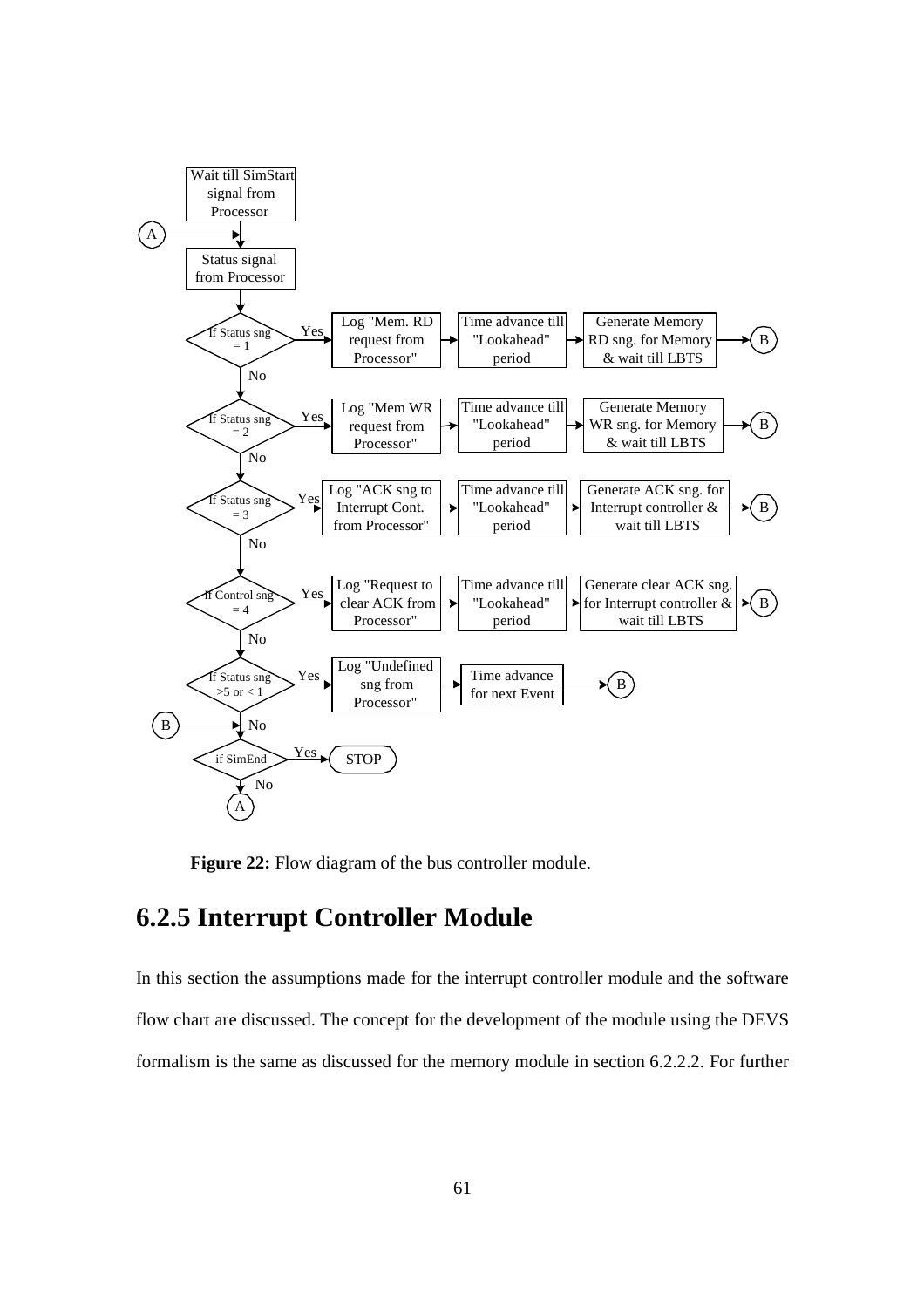details, the software code of this module along with the whole simulator is referred in Appendix A.2.

#### **6.2.5.1 Assumption**

It is assumed that, being a basic interrupt module, there is no priority-resolving algorithm implemented for the interrupt signals triggered by different peripheral devices. A buffer or queue for the output signal (the interrupt request) is not implemented and the effect of this is discussed in section 6.2.3.3. The interrupt controller module sends out the vector type after getting the interrupt acknowledge signal and it is assumed that the vector type for the timer interrupt is zero. More detailed functionality of the interrupt controller was discussed in section 5.1.2.4 and can be added in future work.

#### **6.2.5.2 Software Flow diagram**

After joining the federation, this module waits for all its attributes to be subscribed by other federations. Figure 23 shows a flow chart of this module.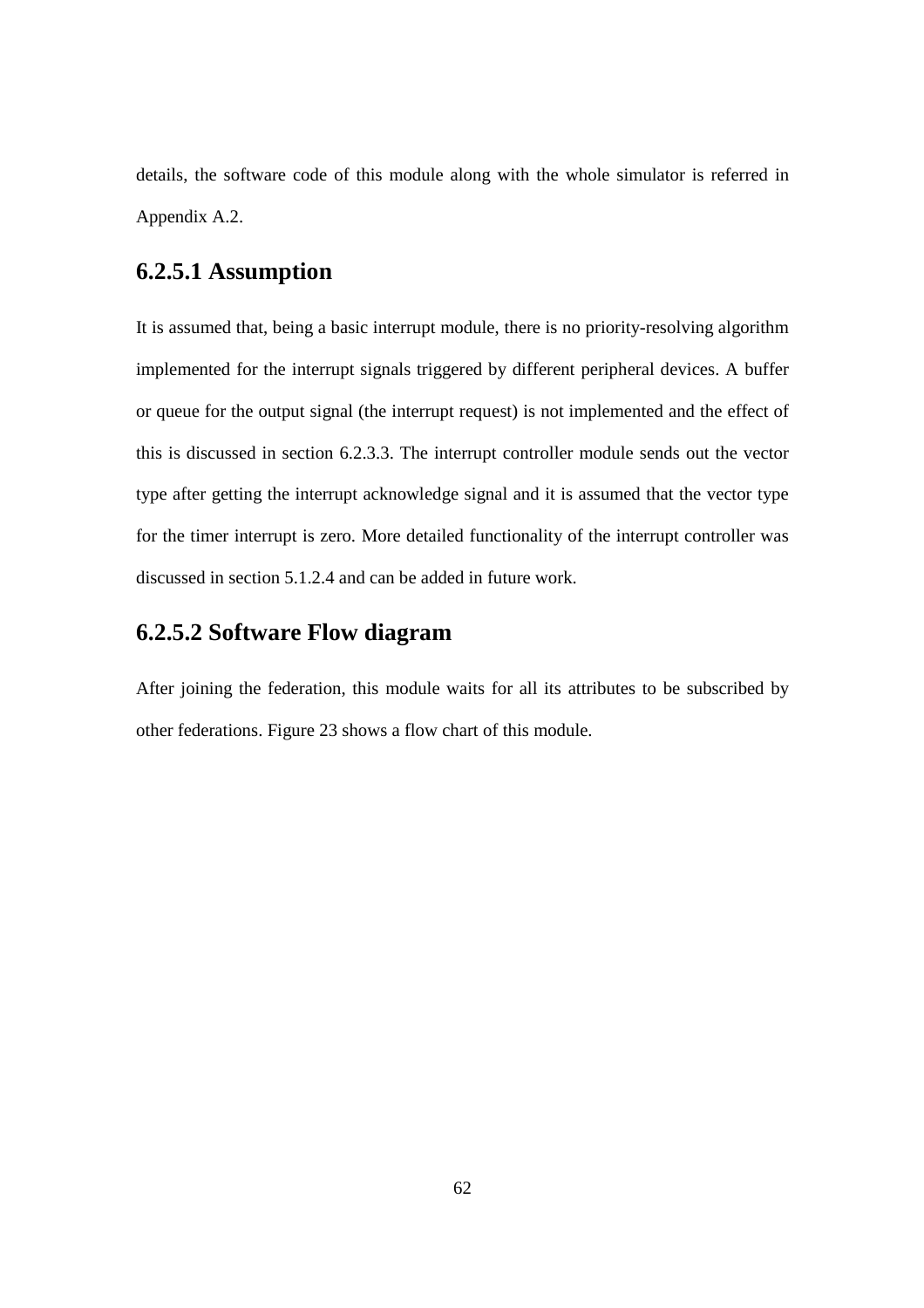

**Figure 23:** Flow Chart of the interrupt controller module

#### **6.2.6 Timer Module**

In this section the assumptions made for the timer module and the software flow chart are discussed. The concept for the development of the module using the DEVS formalism is the same as discussed for the memory module in section 6.2.2.2. For further details, the software code of this module along with the whole simulator is referred in Appendix A.2.

#### **6.2.6.1 Assumption**

This module only interacts with the Interrupt controller module. It sends out an INT signal after every 350 time units. The timer module does not wait for the simulation start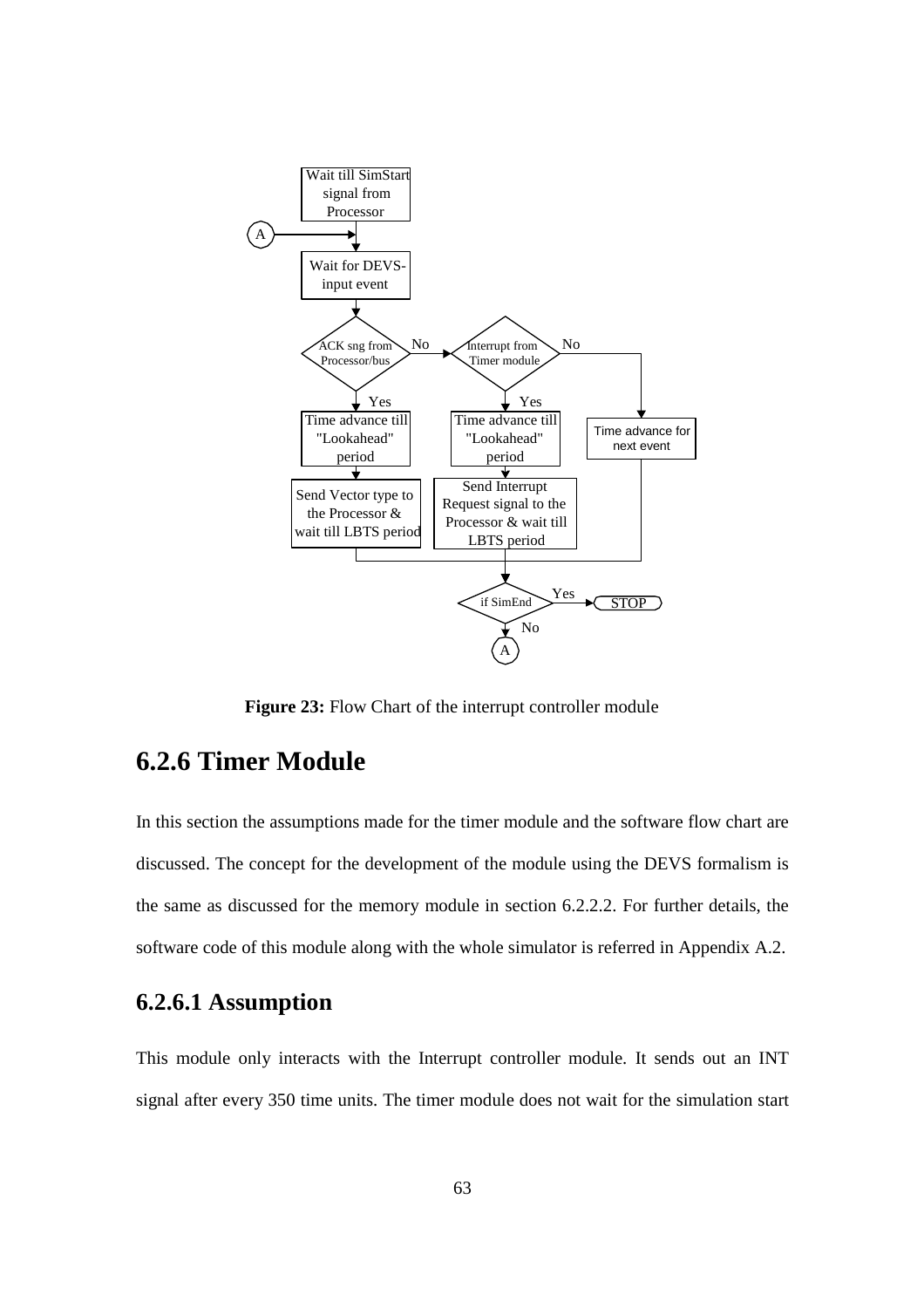signal from the processor. This module starts its function as soon as the interrupt controller joins the federation and subscribes to the interrupt (INT) request signal of the timer module. It generates 3 INT signals and then resigns the federation.

#### **6.2.6.2 Software Flow diagram**

Figure 24 shows a flow chart of this module.



Figure 24: Flow chart of the timer module.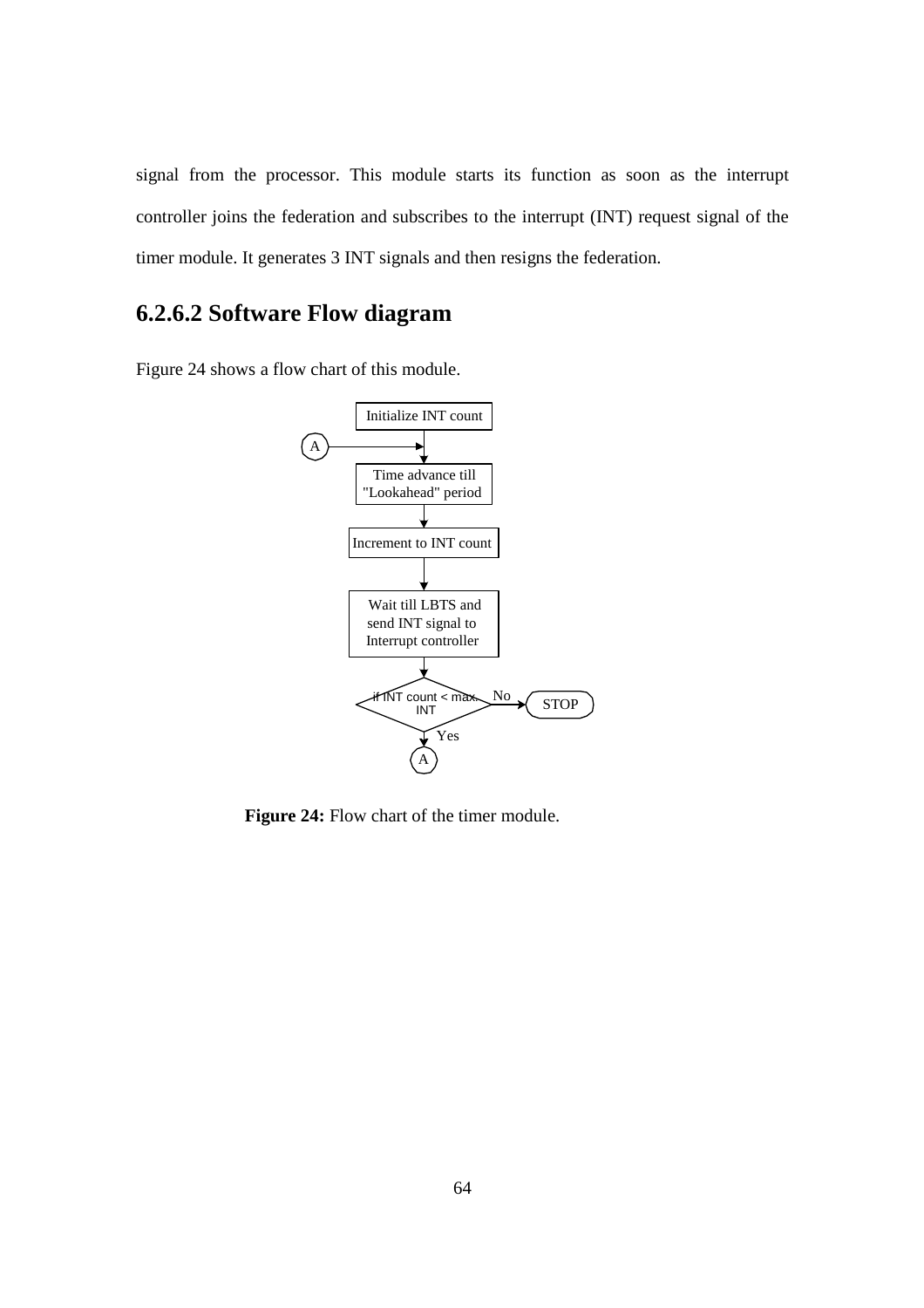## *CHAPTER 7*

# **Results**

In this chapter the results of the simulator (developed as a case study) are discussed. Each module in the simulator, logs the messages sent out or received from the other modules along with the timing information and the values of appropriate internal state variables. In this chapter, a detailed interpretation of the logs of the processor module and the memory module is shown as a reference and the logs of the other modules can be interpreted in a similar way. Later in the chapter the message event sequences, from each module's logs, are extracted and presented with respect to the simulation time. These message event sequence diagrams are drawn for the minimum and maximum operation modes of the case study processor. At the end of this chapter, an analysis of these results is given, and the acquired timing information for opcode executions is compared with the theoretical values of Table 2 and 3.

This simulator is developed using Visual C++ version 6.0, the DMSO RTI-NG version 1.3, and the Win98se operating system. A standalone computer (Intel Pentium-II processor 400MHz) is used for the simulations and the computer's execution time to run a simulation of 1600 clock cycles is about 4 minutes.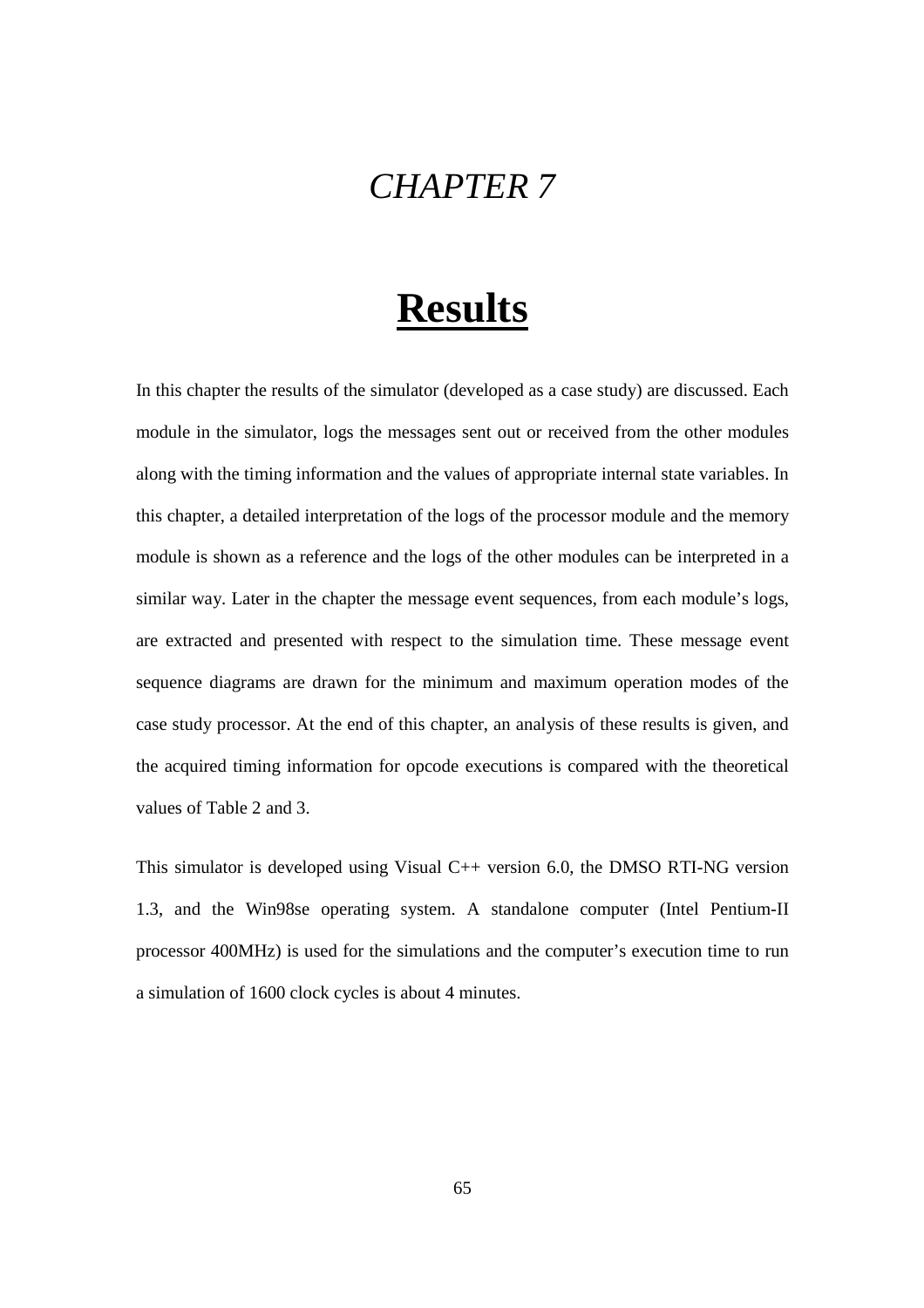## **7.1 Module Log Interpretations**

The log files for different modules are referred in appendix B. Below is the explanation/interpretation of snap shots taken from the logs of the process and the memory modules. Other modules' logs can be interpreted similarly.

#### **7.1.1 Processor's Log**

The following discussion explains each line of Figure 25. Each number in the log is a decimal value.

Line 1 of Figure 25 shows the time advance requested by the processor module to the RTI. In return the RTI calculates the LBTS for the federation and issues a time advance grant to the processor module. This message is shown in line 3. The reason for not granting (line 3) the requested time (line 1) by the RTI is the arrival of "Data From Memory" attribute as shown in line 2. Line 4, 5 and 6 show the contents of the internal registers of the processor and the contents of the instruction queue. Line 6 reflects that "2" has arrived in the processor from the memory module (line 2) and was added to the instruction queue. Line 7 shows the lookahead value for sending out the processor's attribute(s). Line 8 and 9 shows the messages sent out by the processor to other modules at time  $(29.0 + \text{look ahead})$  units.

-------------------------------------------------------**Processor log**------------------------------------------------------- Line 1 : Request time = 30.0000000000 Line 2 : Data from Memory = 2 Line 3 : FED\_HP: Time granted (timeAdvanceGrant) to: 29.0000000000 Line 4 : Zero Flag=0 INT Flag=1 AL=0 DI=0 BX=0 CL=0 CH=0 Line 5 : IP=7 CS=1 SS=7 SP=31 DS=4 Line 6 : Contents of the queue: 177 2 Line 7 : Lookahead = 3.0000000000 Line 8 : ControlSignalFromProToMem = 1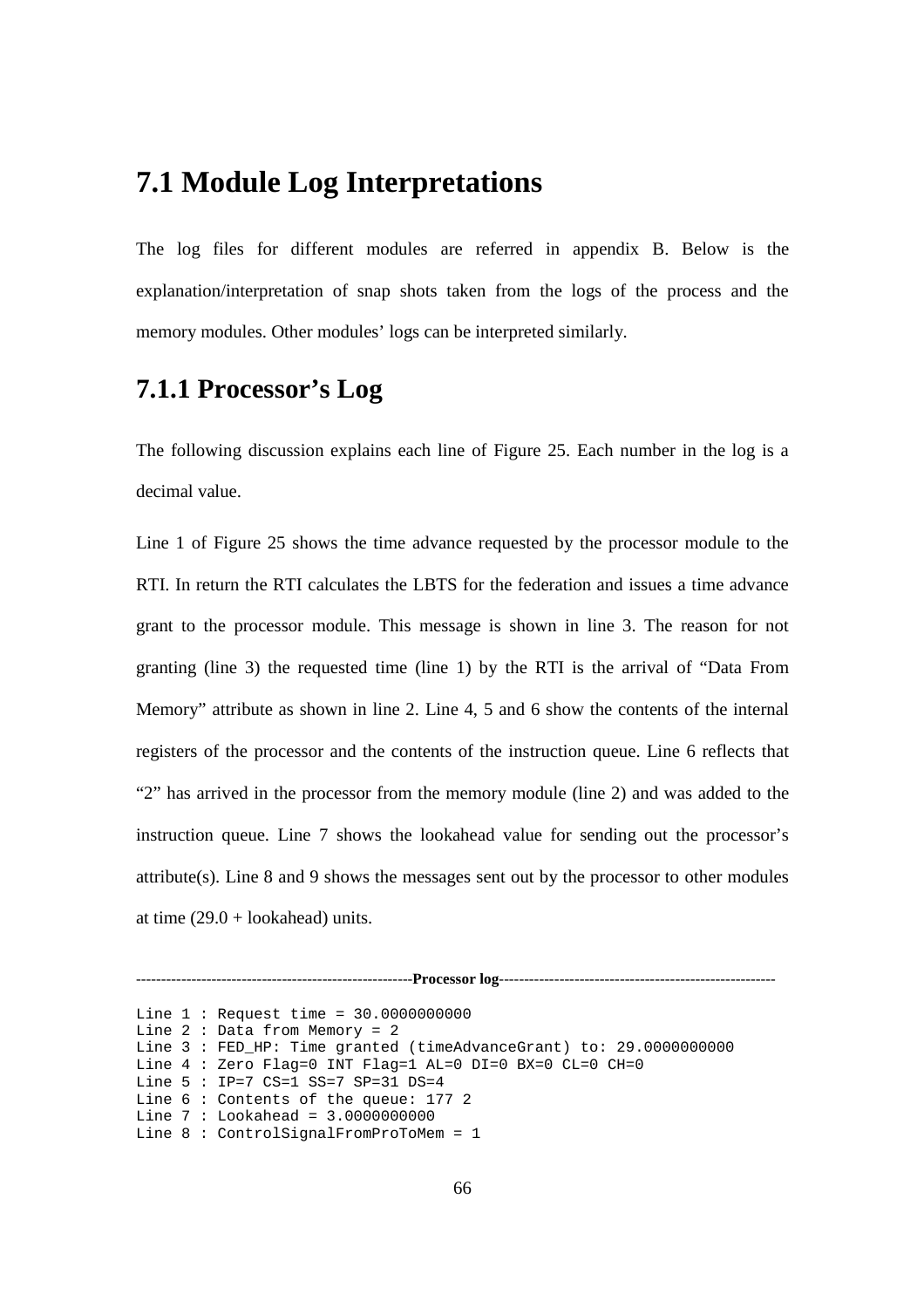**Figure 25:** Snap shot of Processor module's log

#### **7.1.2 Memory module's Log**

The following discussion explains each line of Figure 26. Line 1 and 4, the request time and time advance grant, are explained in section 7.1.1. Line 2 and 3 show the messages sent to the memory module via the RTI. Time 552.0 is the current time of the federation as shown in line 4. Line 5 shows the lookahead information used by the RTI simulation engine in order to calculate the LBTS for the federation. Lookahead of 1.0 indicates that the memory federate will not send any data until  $(543.0 + 1.0)$  units. "Data from memory" as shown on line 5 is actually sent out at  $(552.0 + 1.0)$  units. Lines 7 to 15 show the 144 byte contents of memory (16 bytes per line). Section 6.2.2.1 (Figure 16) discusses the logical memory segments along with each segment starting addresses assumed for this case study. Line 7 has 16 memory locations for the vector table of the interrupt vector types. First byte 30 is the least significant byte of the IP register. Next 0 is the most significant byte of the IP and next two locations 1 and 0, show the least and the most significant bytes of the CS. This (IP+(CS×16)) value points to a memory location where the interrupt routine resides. From line 8 and onwards, the code segment starts and it has all the opcodes for the main program, as stated in table 2. The last two bytes of line 9 and line 10 has the opcodes for the interrupt routine, as stated in table 3. From line 11 and onwards, the data segment starts and it has five even numbers generated. The main program actually generates ten even numbers, but due to an interrupt call execution control jumps from the main program to the interrupt routine. Once the interrupt routine

-----------------------------------------------------------------------------------------------------------------------------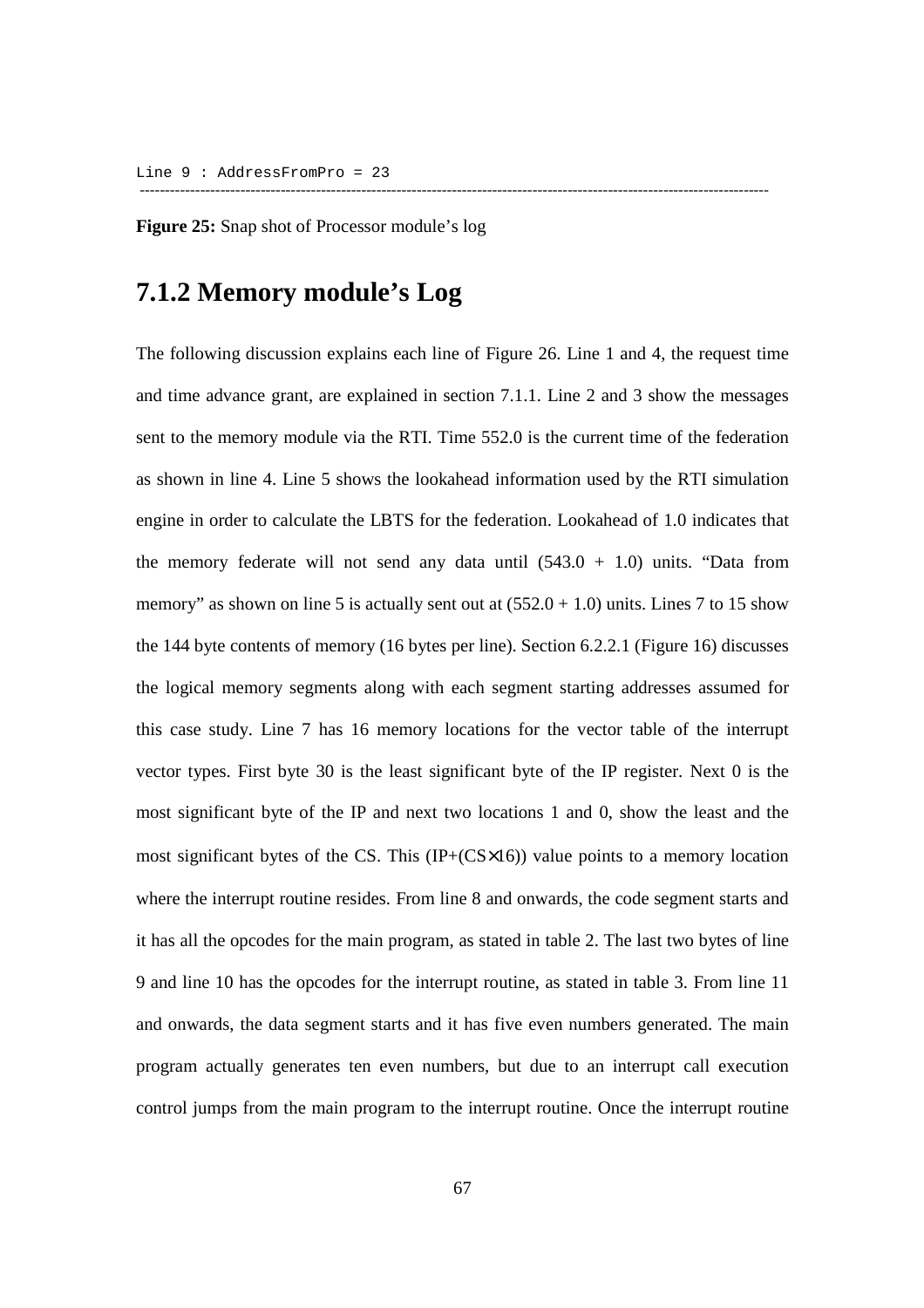is fully executed, the main program's execution continues until it generates ten even numbers. The first byte on line 13 shows the output of the interrupt routine. Being a simple counter, it increments this memory location on each interrupt call. Line 14 and 15 show the stack segment. Starting from the bottom of the stack, it contains the least and the most significant bytes of the flag register, the least and the most significant bytes of the CS and the least and the most significant bytes of the IP.

--------------------------------------------------------**Memory log**---------------------------------------------------------

```
Line 1 : Request time = 555.0000000000 
Line 2 : Control Signal From Pro To Mem = 1 
Line 3 : Address from Processor = 32 
Line 4 : FED_HP: Time granted (timeAdvanceGrant) to: 552.0000000000 
Line 5 : LOOKAHEAD = 1.0000000000 
Line 6 : Data From Memory = 233 
Line 7 : 30 0 1 0 0 0 0 0 0 0 0 0 0 0 0 0
Line 8 : 181 0 191 0 0 177 2 187 0 0 3 223 136 47 71 2 
Line 9 : 233 131 199 10 117 13 244 0 0 0 0 0 0 0 83 187 
Line 10 : 0 32 138 7 254 192 136 7 91 207 0 0 0 0 0 0
Line 11: 0 2 4 6 8 0 0 0 0 0 0 0 0 0 0 0
Line 12 : 0 0 0 0 0 0 0 0 0 0 0 0 0 0 0 0 
Line 13: 1000000000000000
Line 14 : 0 0 0 0 0 0 0 0 0 0 0 0 0 0 0 0 
Line 15 : 0 0 0 0 0 0 0 0 0 0 0 10 0 1 2 0 
 ------------------------------------------------------------------------------------------------------------------------------
```
**Figure 26:** Snap shot of Memory module's log

#### **7.2 Message Event Sequence in Minimum Mode**

Following results are taken from the log files, referred in appendix B, and presented in the form of message event sequence diagrams. As an example, the message event sequence of memory read (RD), memory write (WR) and interrupt acknowledge cycles are discussed in section 7.2.1 and 7.2.2. The vertical axis of these sequence diagrams shows the time in terms of clock cycles and the horizontal axis shows the interactions between different modules.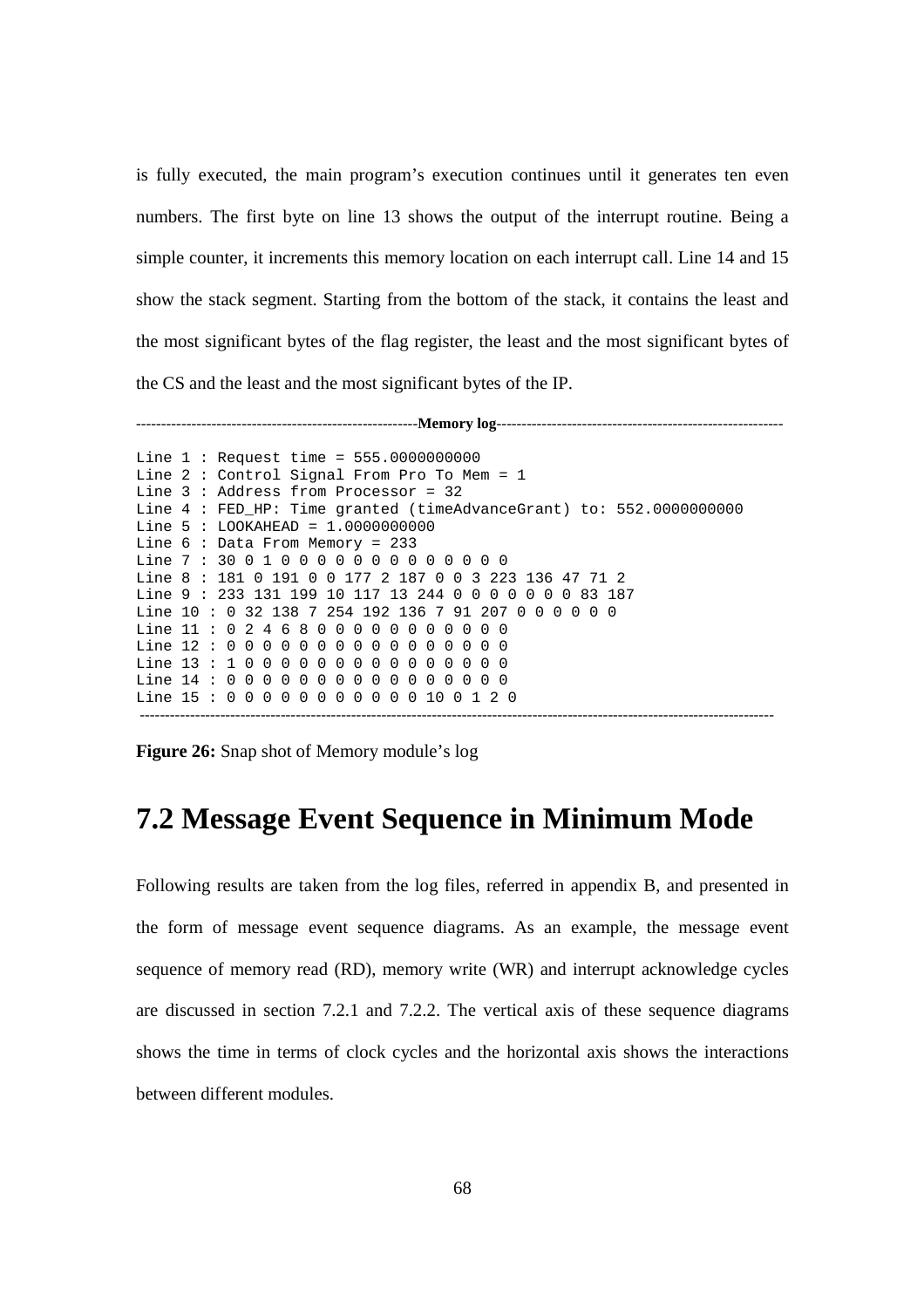#### **7.2.1 Memory RD and Memory WR Operations**

Figure 27 shows the level of abstraction in terms of the control signals and the timing information. The implementation of all the control signals and the detailed timing information is outside the scope of this research (chapter 4).



**Figure 27:** (a) Memory Write (b) Memory Read operation in minimum mode

#### **7.2.2 Interrupt acknowledge Operation**

For an interrupt acknowledge (INTA) operation, the processor sends an acknowledge signal and the interrupt controller replies with the vector type. One bus cycle is required for the interrupt acknowledge signal and another for acquiring the vector type. This is shown in Figure 28.



**Figure 28:** Interrupt acknowledge (INTA) operation in minimum mode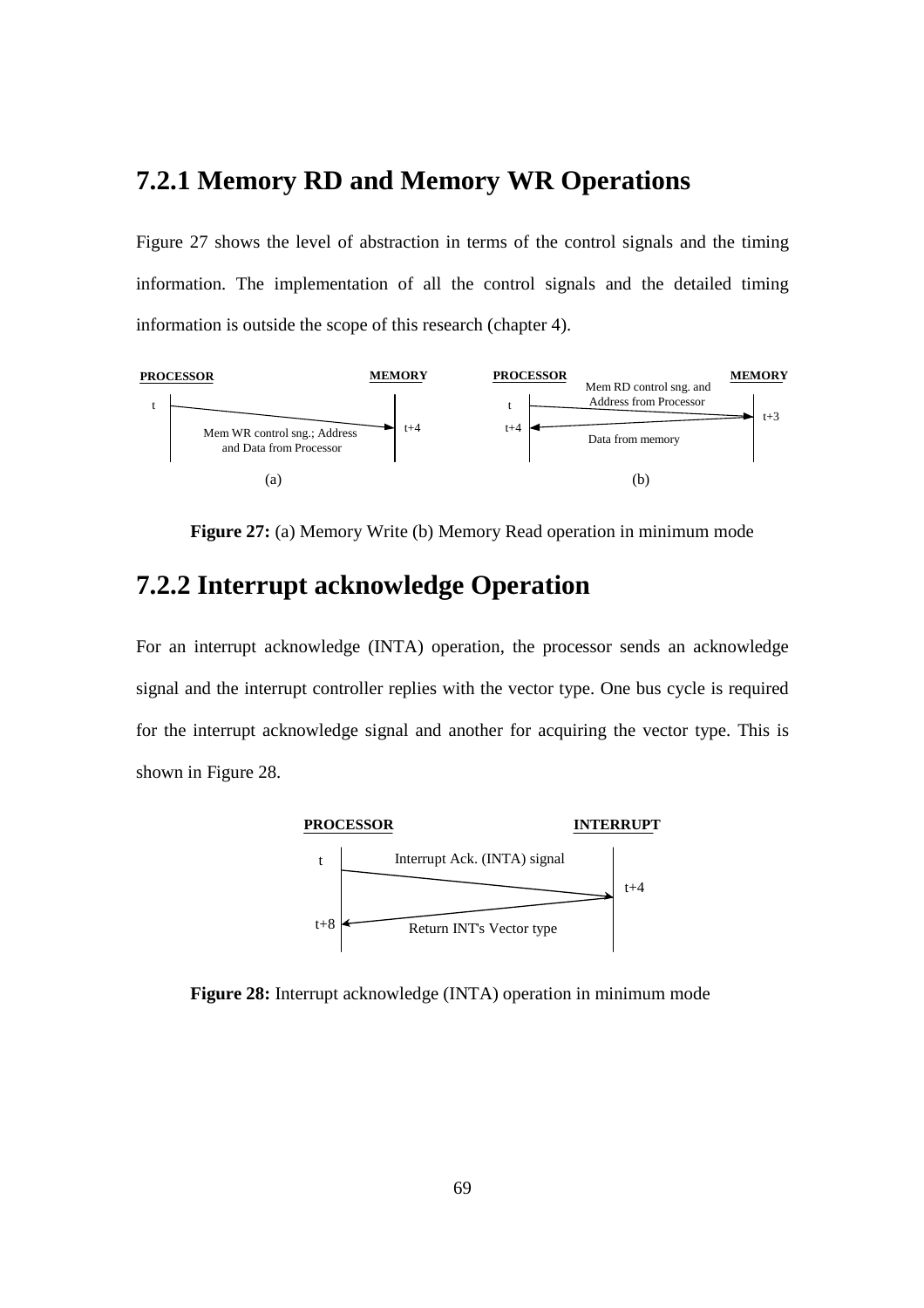## **7.3 Message Event Sequence in Maximum Mode**

Following results are extracted from the log files, referred in appendix B, and presented in the form of message event sequence diagrams. As an example, the message event sequence of memory read (RD), memory write (WR) and interrupt acknowledge cycles are discussed in section 7.3.1 and 7.3.2.

#### **7.3.1 Memory RD and Memory WR Operations**

The processor sends a memory read or memory write request to the bus module, and the bus module generates the appropriate control signals to the memory module. Figure 29 shows the level of abstraction in terms of the control signals and the timing information.



**Figure 29:** (a) Memory Write (b) Memory Read operation in maximum mode

#### **7.3.2 Interrupt acknowledge Operation**

For an interrupt acknowledge (INTA) operation in maximum mode, the processor sends a signal to the bus module to originate the interrupt acknowledge signal to the interrupt controller module. In response, the interrupt controller sends out the vector type to the processor. This operation is shown in Figure 30.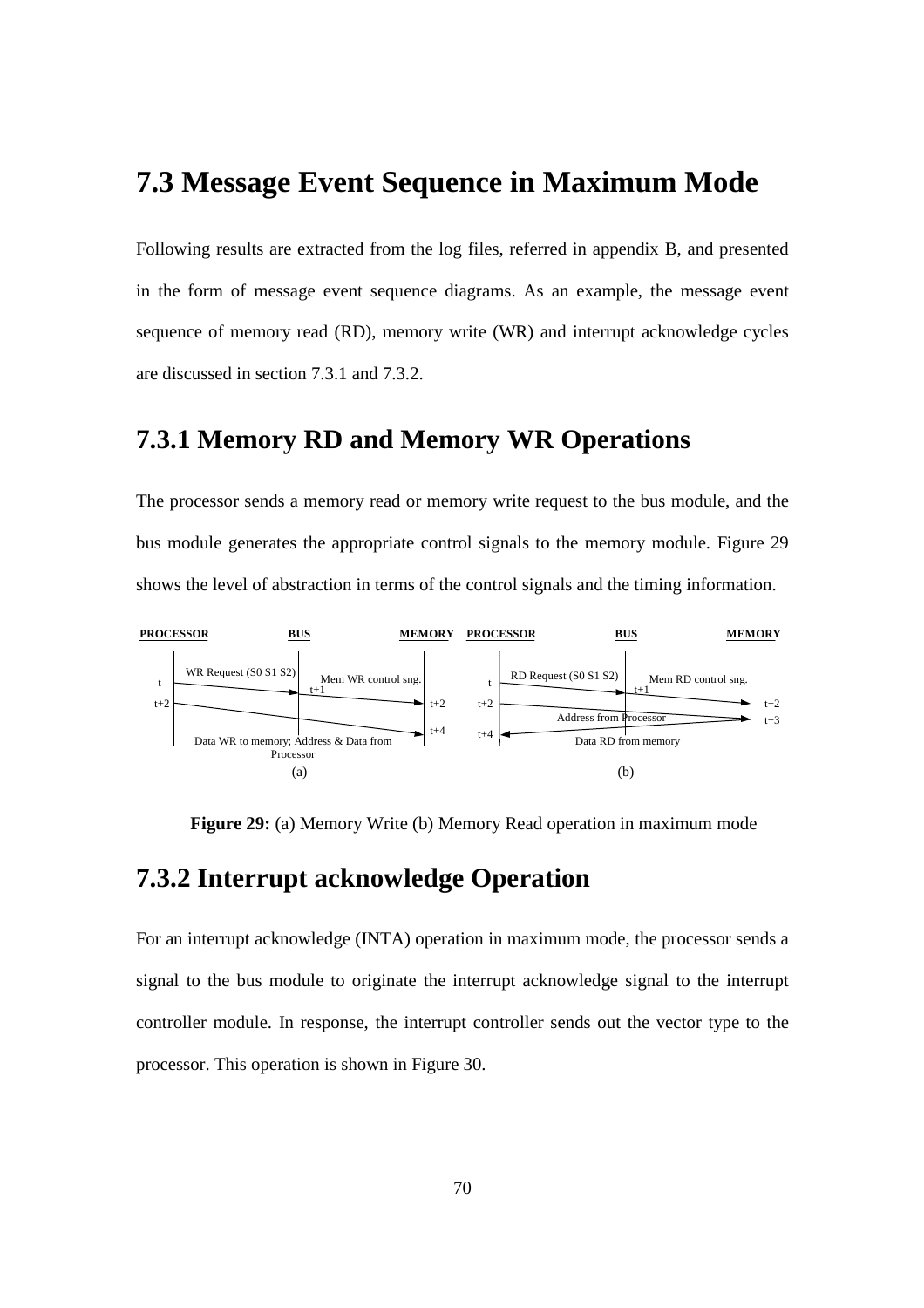

**Figure 30:** Interrupt acknowledge (INTA) operation in maximum mode

## **7.4 Sequence diagram for Interrupt Call Operation**

The sequence diagram, Figure 31, explains the interactions between different modules in terms of bus cycles during an interrupt call. The time x represents the total time elapsed between the generation of the interrupt signal (at time t) and the execution of the interrupt return (IRET) statement.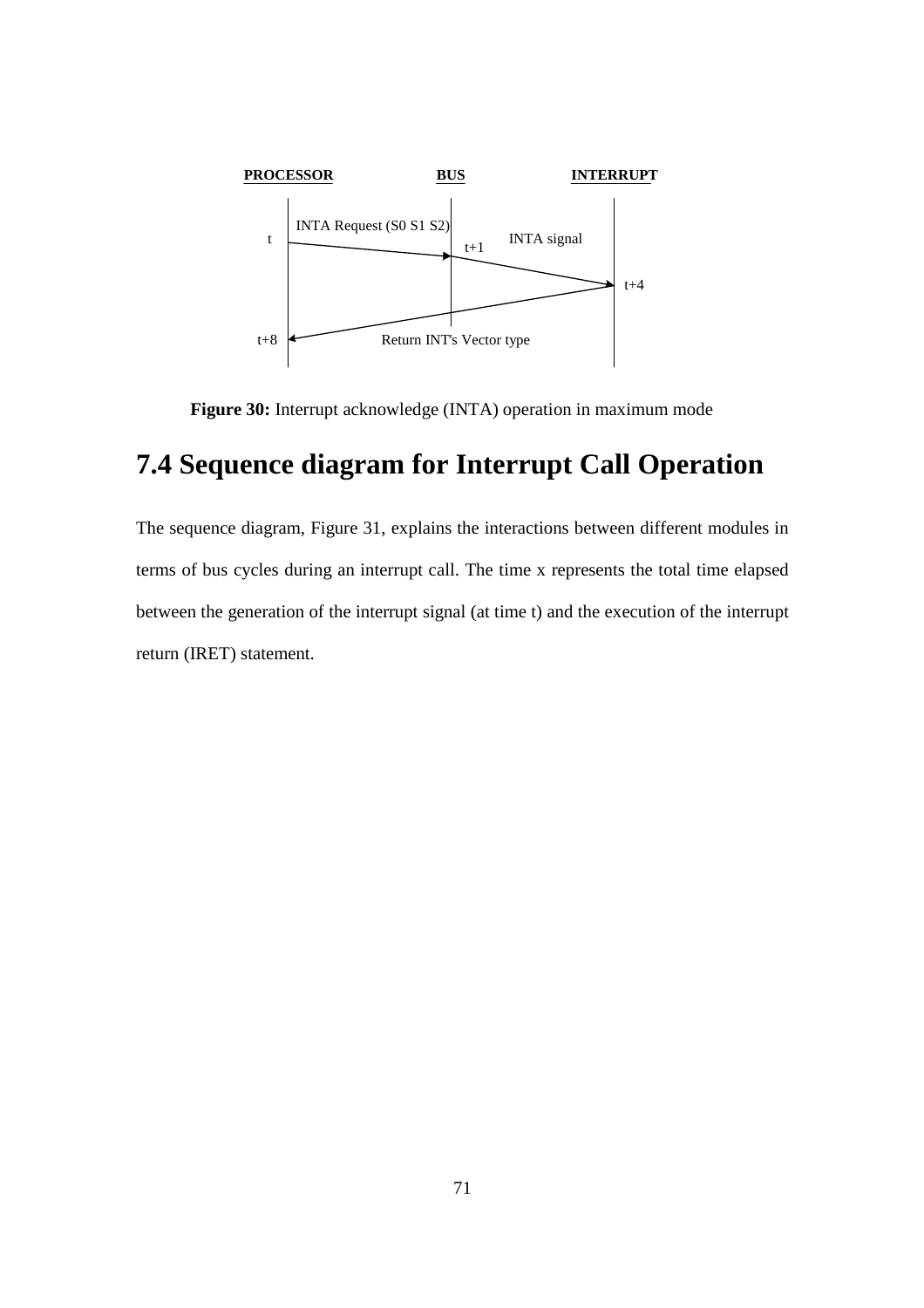

**Figure 31:** Interaction flow between different modules during Interrupt operation.

## **7.5 Analysis of the results**

As mentioned in chapter 4, the detailed bus level signals are not the scope of this research. But for implementing the interactions between different federates, the time breakdowns within a bus cycle (represented as 4 time units) are required. These time breakdowns (figure 27, 29 & 30) should not be compared with the real timing diagrams.

To analyze the case study's results the timing information gathered from the logs of different modules can be verified against the theoretical timing values given in Table 2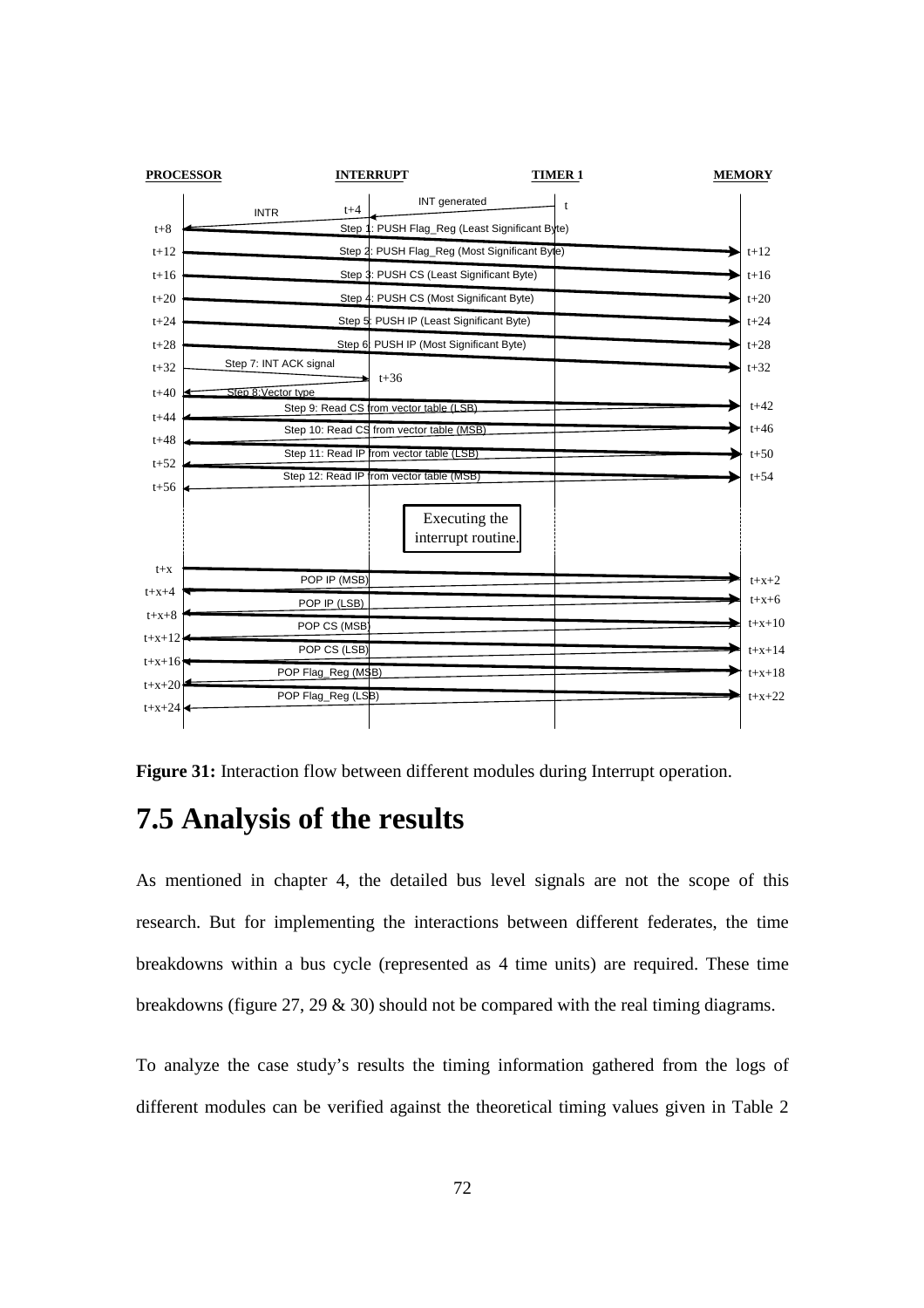and 3. The level of accuracy for the execution unit of the processor is up to one clock cycle. Hence the simulation results for the execution timing for each program instruction should match with the theoretical timing values of Table 2 and 3. Here two program instructions (opcodes) from the case study example are analyzed.

#### MOV [BX],CH

Table 3 shows that it requires 14 clock cycles for the EU and the BIU to execute this opcode. Figure 32 shows a snap shot of the processor module's log, when the MOV [BX],CH opcode is at the top of the Instruction queue. This opcode moves the value of CH register to the memory location calculated as  $($ (DS $\times$ 16)+BX $)$ . Lines 4 and 5 show the values of the BX, CH and DS registers. Hence as an execution result of this opcode the value 2 should be moved to a memory location of  $4\times16+1=65$ . Line 3 shows that 138.0 is the execution start time for this opcode.

```
---------------------------Processor log------------------------------ 
Request time = 139.0000000000 
Data from Memory = 47 
FED HP: Time granted (timeAdvanceGrant) to: 138.00000000000
Zero Flag=0 INT Flag=1 AL=0 DI=1 BX=1 CL=2 CH=2 
IP=14 CS=1 SS=7 SP=31 DS=4 
Contents of the queue: 136 47 
Lookahead = 3.0000000000 
ControlSignalFromProToMem = 1 
AddressFromPro = 30 
----------------------------------------------------------------------
```
**Figure 32:** Snap shot of the Processor's log for the analysis of the MOV [BX],CH instruction.

Figure 33 shows a snap shot of the memory module's log when the content of the CH register has been moved to the memory location of 65. This is shown in the second byte of line 10. Line 5 shows that 152.0 is the execution end time for this opcode.

-------------------------------**Memory log**------------------------------ Request time = 155.0000000000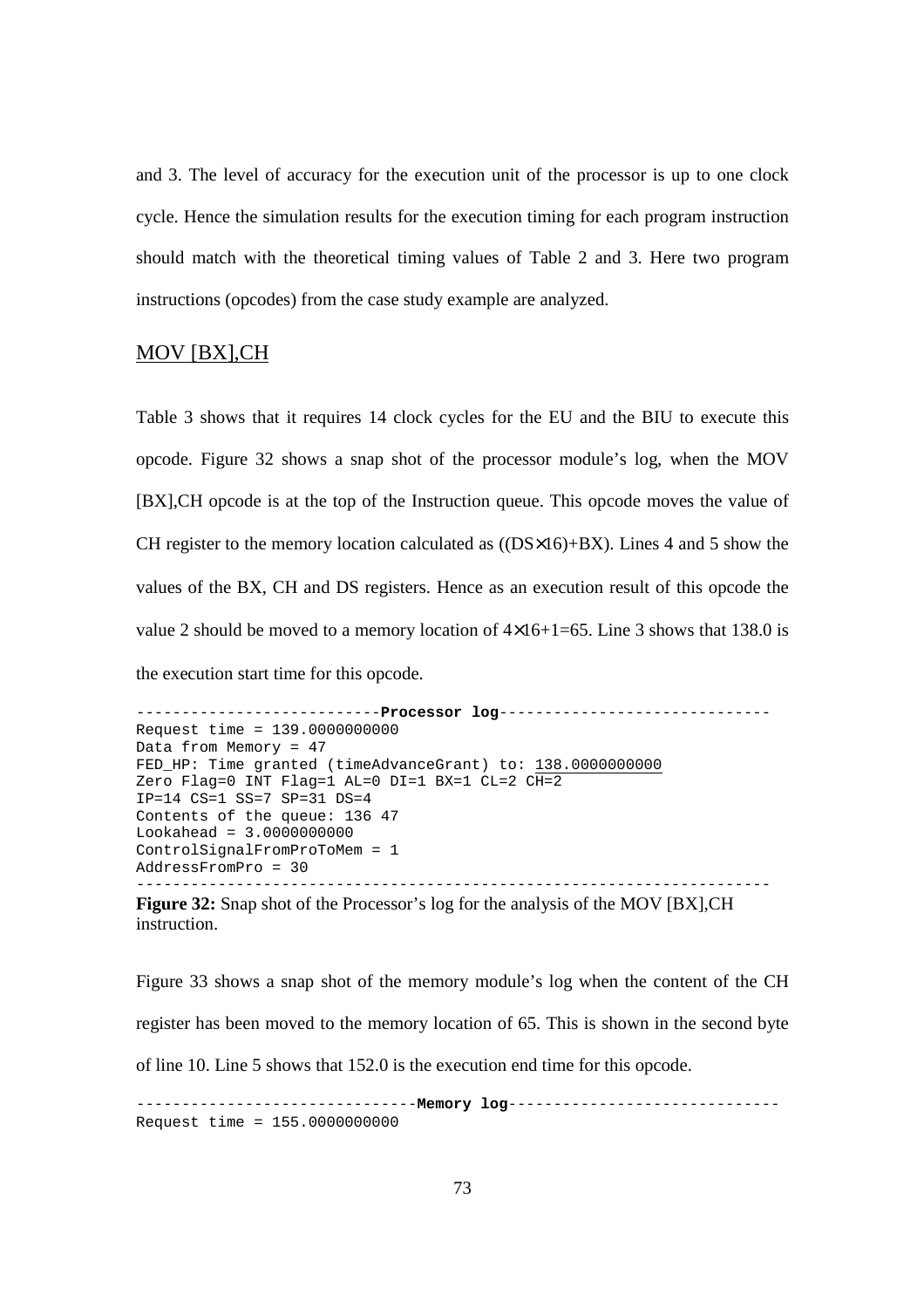Control Signal From Pro To Mem = 2 Address from Processor = 65 Data from Processor = 2 FED\_HP: Time granted (timeAdvanceGrant) to: 152.0000000000 30 0 1 0 0 0 0 0 0 0 0 0 0 0 0 0 181 0 191 0 0 177 2 187 0 0 3 223 136 47 71 2 233 131 199 10 117 13 244 0 0 0 0 0 0 0 83 187 0 32 138 7 254 192 136 7 91 207 0 0 0 0 0 0 0 2 0 0 0 0 0 0 0 0 0 0 0 0 0 0 0 0 0 0 0 0 0 0 0 0 0 0 0 0 0 0 0 0 0 0 0 0 0 0 0 0 0 0 0 0 0 0 0 0 0 0 0 0 0 0 0 0 0 0 0 0 0 0 0 0 0 0 0 0 0 0 0 0 0 0 0 0 0 0 -----------------------------------------------------------------------

**Figure 33:** Snap shot of the Memory's log for the analysis of the MOV [BX],CH

instruction.

The difference between the execution start and end time is 14 clock cycles. This result matches the theoretical clock cycle value (table 2) required for the execution of MOV [BX],CH instruction.

#### POP BX

Table 3 shows that it requires 12 clock cycles for the EU and the BIU to execute the POP BX opcode. Figure 34 shows a snap shot of the processor module's log, which can be interpreted as discussed in section 7.1.1. Line 5 shows that 91, the opcode of the POP BX, is at the top of the instruction queue and line 2 shows that the simulation time is 515.0 units.

---------------------------**Processor log**------------------------------ Request time = 515.0000000000 FED\_HP: Time granted (timeAdvanceGrant) to: 515.0000000000 Zero Flag=0 INT Flag=0 AL=1 DI=4 BX=32 CL=2 CH=8 IP=42 CS=1 SS=7 SP=23 DS=4 Contents of the queue: 91 207 Lookahead = 3.0000000000 ControlSignalFromProToMem = 1 AddressFromPro = 58 ----------------------------------------------------------------------

**Figure 34:** Snap shot of the Processor's log, showing the start of the execution of the

POP BX instruction.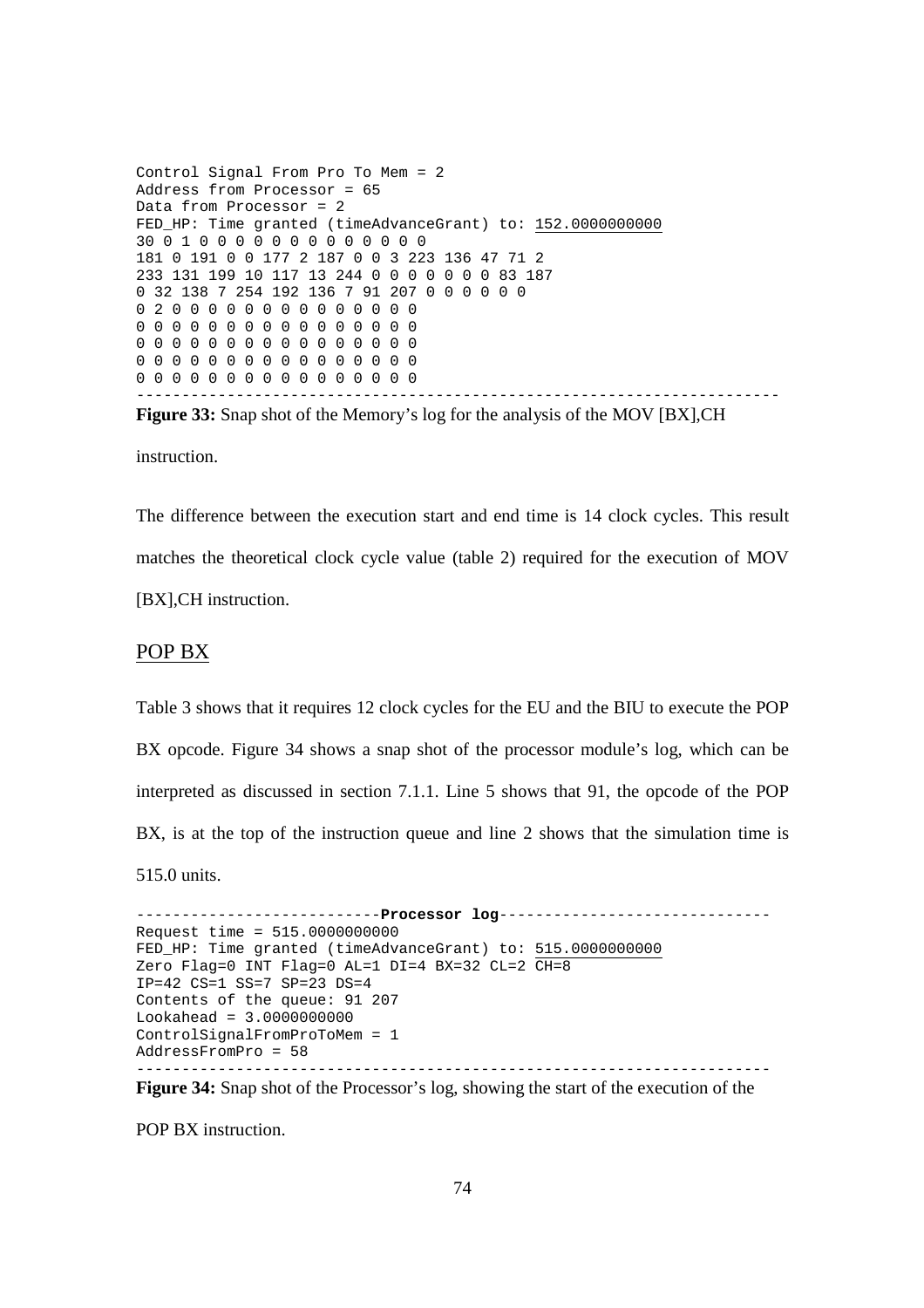Figure 35 shows a snap shot of the processor log when the contents of the BX register have been retrieved (pulled) from the memory location ((SS×16)+SP). BX is a 16 bit register, so the Intel 8088 processor requires two bus cycles to retrieve the register value. The first bus cycle retrieves the most significant byte and the second bus cycle retrieves the least significant byte. Figure 35 and line 2 shows the transfer of the least significant byte (4), line 4 and 7 show that the value of the BX register has been updated from 32 to 4. Line 3 shows the execution end time (527.0 units) for the POP BX instruction. Line 9 shows that the opcode of POP BX (91) has been removed from the instruction queue after the completion of this instruction.

---------------------------**Processor log**------------------------------ Request time = 527.0000000000 Data from Memory = 4 FED\_HP: Time granted (timeAdvanceGrant) to: 527.0000000000 Zero Flag=0 INT Flag=0 AL=1 DI=4 BX=32 CL=2 CH=8 IP=42 CS=1 SS=7 SP=25 DS=4 Contents of the queue: 91 207 Zero Flag=0 INT Flag=0 AL=1 DI=4 BX=4 CL=2 CH=8 IP=42 CS=1 SS=7 SP=25 DS=4 Contents of the queue: 207 Lookahead = 3.0000000000 ControlSignalFromProToMem = 1 AddressFromPro = 138 -----------------------------------------------------------------------

**Figure 35:** Snap shot of the Processor's log, showing the end of the execution of the POP

BX instruction.

The difference of the instruction fetch time and the end execution time is 12 clock cycles. This result matches with the theoretical value (Table 3) and hence the simulator's execution has been verified against the theoretical timing values.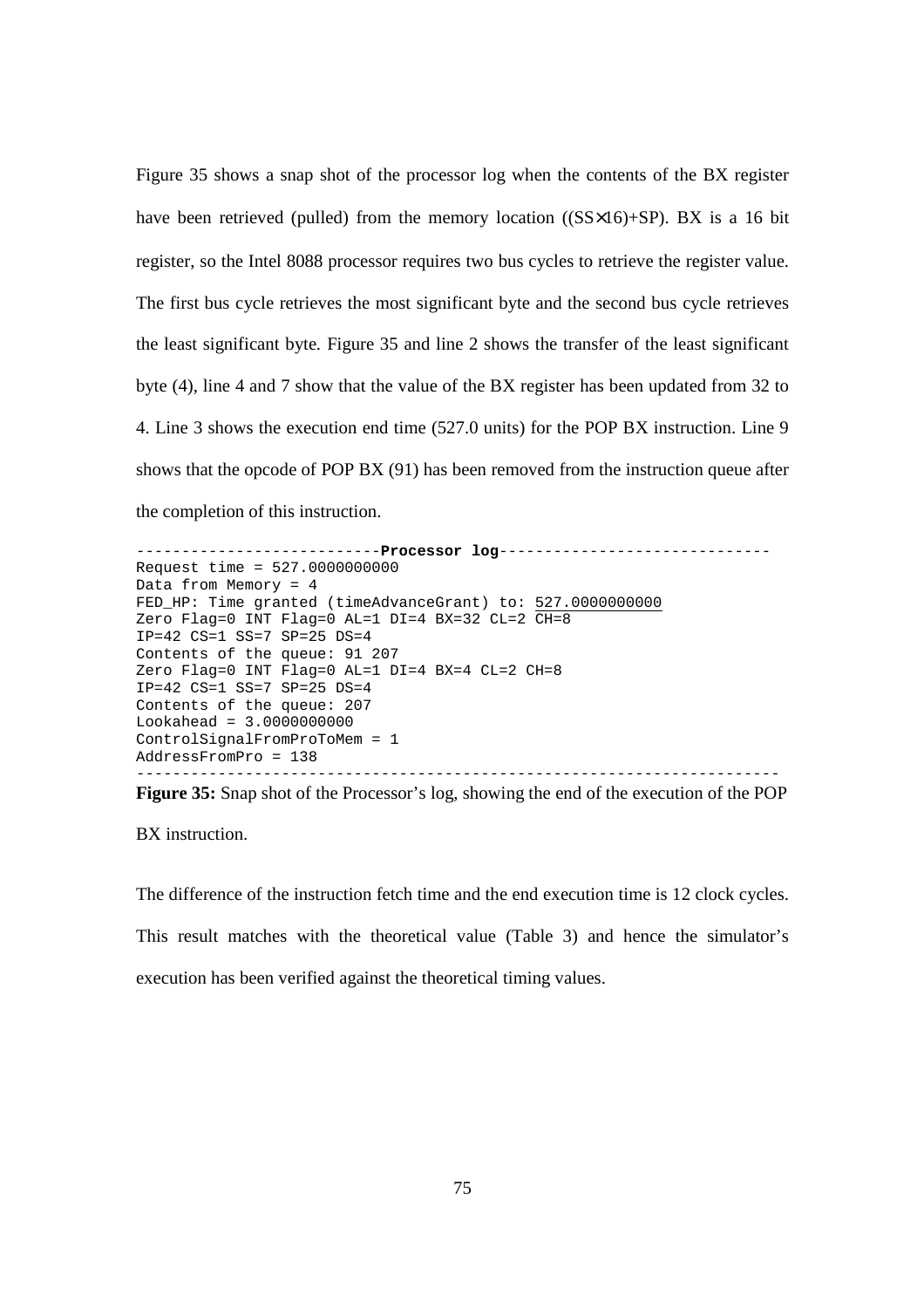# *CHAPTER 8*

# **Conclusions**

## **8.1 Conclusions**

The following conclusions are drawn from this research.

- Hardware platform components have been modeled by using the DEVS atomic formalism and simulated under the HLA framework.
- Conservative time advance approach has been used in the DEVS atomic model, as this is simple and HLA compliant.
- The level of details shown for each hardware component in chapter 5, addresses the requirements of the hardware designers to simulate their designs before physical implementation. The case study has proved that by implementing these models, accurate results can be gathered within a clock cycle (in section 7.5). For this case study, the implementation of all the features suggested (in chapter 5) for the hardware components were not required, as this study is focused for a specific hardware platform (Intel 8088 based).
- The HLA-specific details that should be visible in a component's model of a hardware platform are discussed in section 6.2.2.3 and concluded as follows.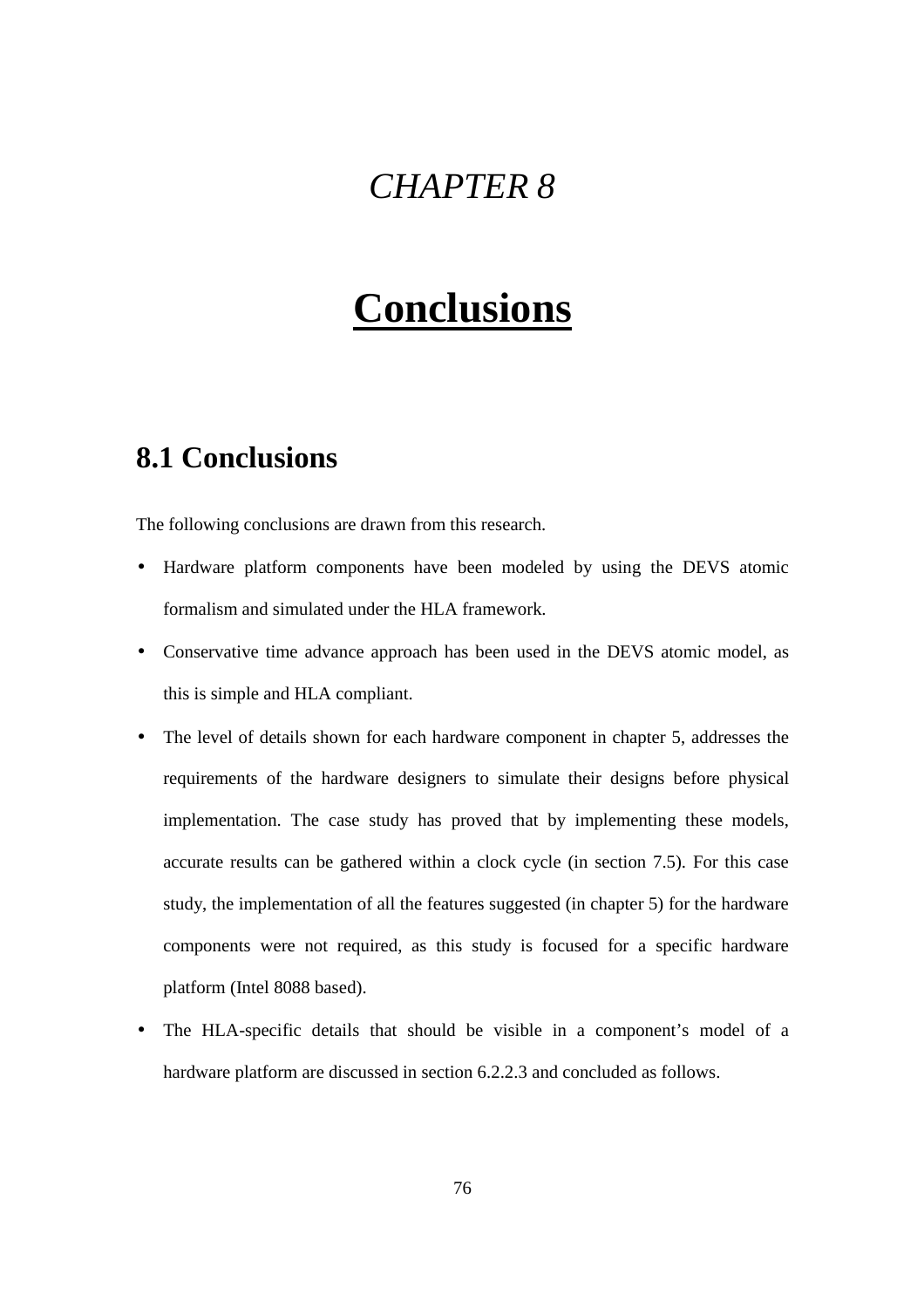- o The attributes for input and output ports should be published or subscribed to the RTI and defined in the HLA compliant FOM/SOM.
- o In the start of the simulation, a component should be able to register itself with the RTI so that it becomes a part of the federation. At the end it should be able to resign.
- o A component's model should be able to react on the RTI's call for the  $\delta_{ext}$ function. It should be able to schedule the ta function and any wait states through the RTI. For the  $\lambda$  function, the component's model should be able to create and send out the AHVPS using RTI methods.

## **8.2 Summary of Contributions**

The list of contributions is as follows.

- The DEVS/HLA approach is developed to model and simulate computer hardware platforms.
- An approach is developed towards flattening the hierarchy when the systems are modeled in the DEVS formalism and worked under the HLA framework (section 5.1.2).
- An HLA framework is defined for the computer systems to be simulated (section 5.1.1).
- As a case study, a simple hardware platform (Intel 8088 based) is modeled and a simulator is developed. These hardware components' models can be further developed and generalized (as suggested in chapter 5) to build this simulator as a simulation tool for computer systems designers.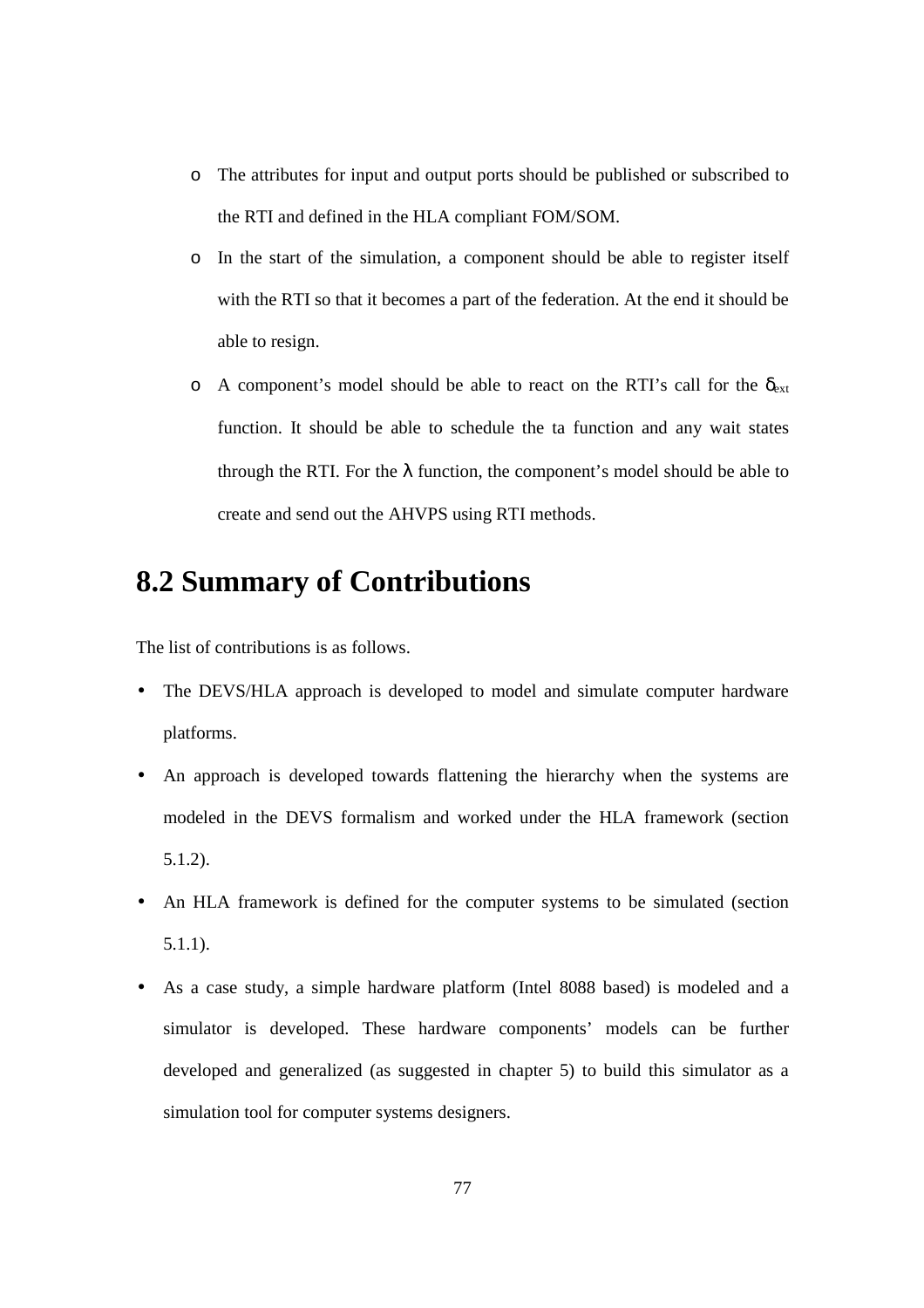- With the help of this case study, the mapping of the hardware platforms with the HLA has been demonstrated.
- Recommendations for future work have been made as shown in section 8.3.

## **8.3 Future Research**

Following are the recommendations for future work along with some suggestion.

- A software tool (as discussed in section 6.2.2.3), based on the DEVS formalism and Atomic models, can be developed. This tool should be able to send/receive the transition functions directly to/from the RTI and the input and output events should be defined in the HLA compliant FOM/SOM.
- The simulator developed in this research and used for the case study can be further developed for general hardware platform models and the level of details in terms of timing and bus level signals can also be implemented. This development could be a step in the direction of abstraction to reality.
- Analyzing the performance for hierarchical models (the DEVS-Coupled) versus flat models (the DEVS-Atomic), using the HLA framework. This analysis will be useful for future simulator development. The processing delay for the interaction of components A and D (as shown in Figure 36) could be one of the parameters of interest.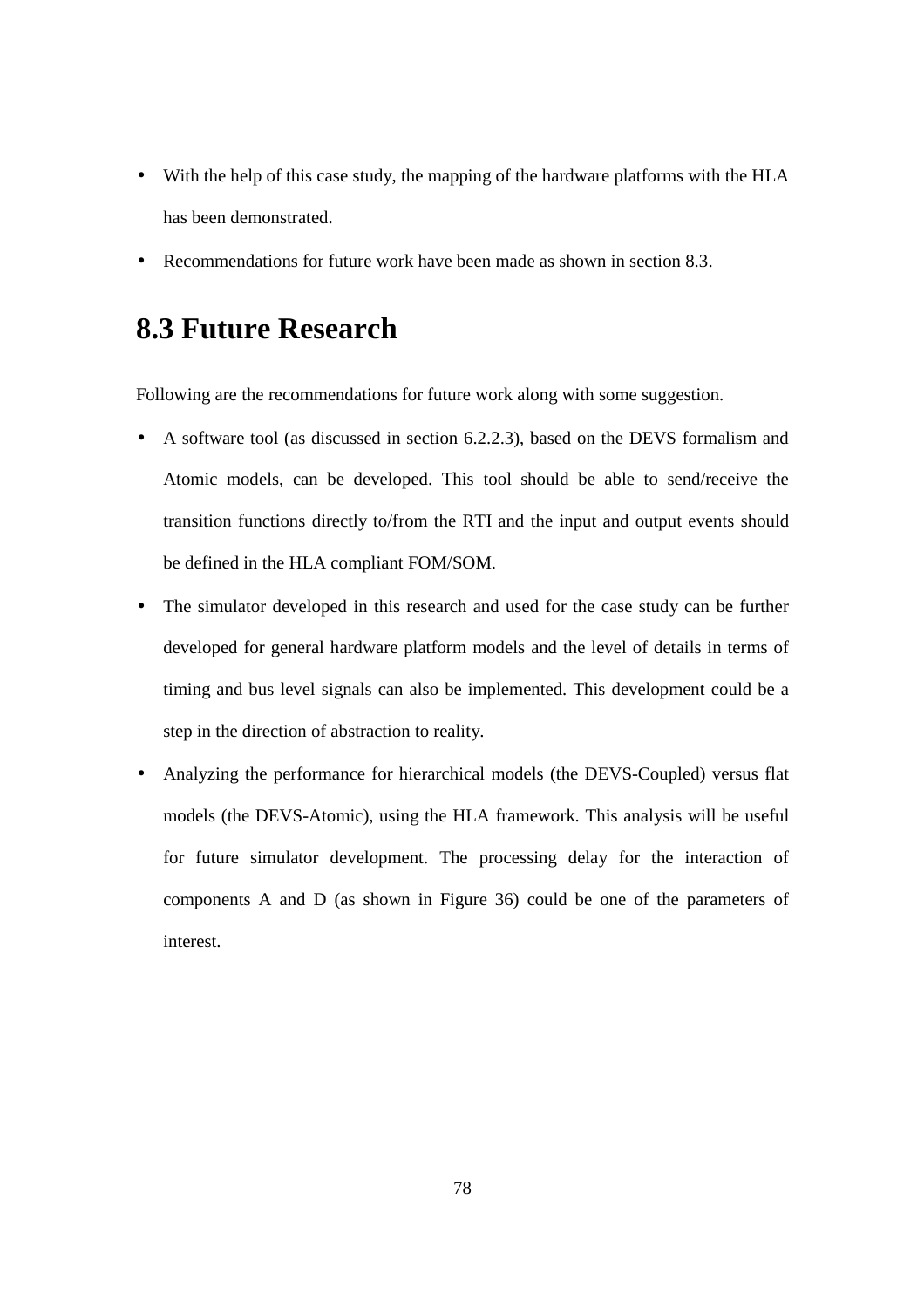

**Figure 36:** (a) Hierarchical models using the HLA framework (b) Flat models using the HLA framework

• A case study could be done for the combination of systems developed using flat (the DEVS-atomic) approach and hierarchy (the DEVS-coupled) approach, using the HLA framework. Identification of all the issues and implementation requirements could be a useful contribution for future simulator developments. A block diagram is shown in Figure 37.



**Figure 37:** Combination of Flat and Hierarchical models using the HLA framework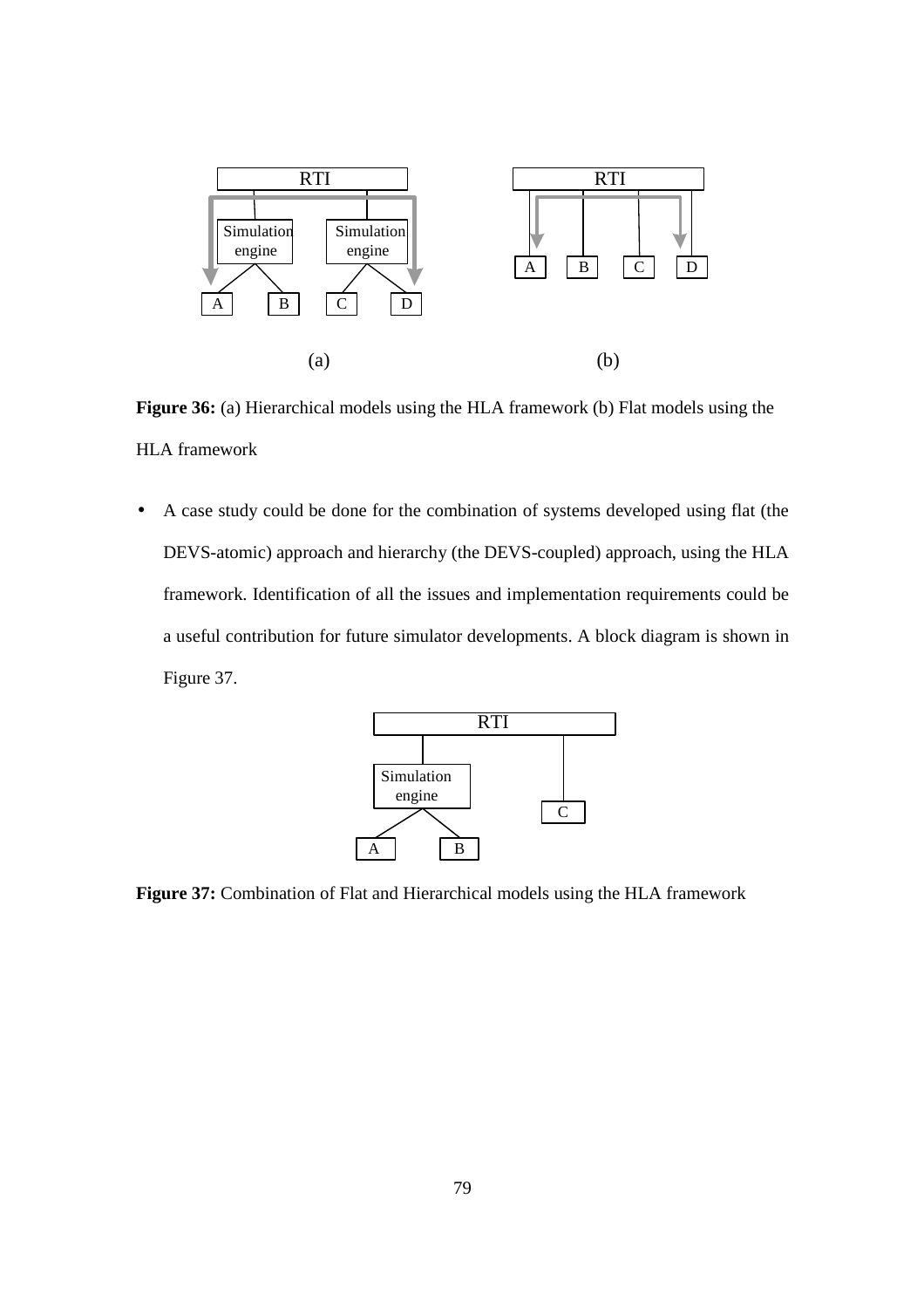# **References**

- [1] Dahmann, J.S. "High Level Architecture for simulation" Distributed Interactive Simulation and Real Time Applications, 1997., First International Workshop on , 1997. Page(s): 9 -14
- [2] Zeigler, B.P., et al. "Implementation of the DEVS Formalism over the HLA/RTI: Problems and Solutions", Simulation Interoperability Workshop, March 1999. Orlando,FL.
- [3] Banks, Jerry, Carson, John S., Nelson, Barry L. "Discrete-Event System Simulation". Second Edition, Prentice-Hall International Series, 1996 ISBN 0-13-217449-9
- [4] Wainer, G "CD++: A toolkit to develop DEVS models" Online report, Systems and computer engineering department, Carleton University. URL: http://www.sce.carleton.ca/faculty/wainer/wbgraf/index.html
- [5] IEEE standard for modeling and simulation (M&S;) high level architecture (HLA) - Framework and Rules IEEE Std.  $1516-2000$ , Sep. 2000; Page(s):  $i - 22$
- [6] IEEE standard for modeling and simulation (M&S;) high level architecture (HLA) - Federate Interface Specification IEEE Std 1516.1-2000 , 2001; Page(s): i – 467
- [7] IEEE standard for modeling and simulation (M&S;) high level architecture (HLA)-object model template (OMT) specification IEEE Std 1516.2- 2000 , 2001; Page(s): i -130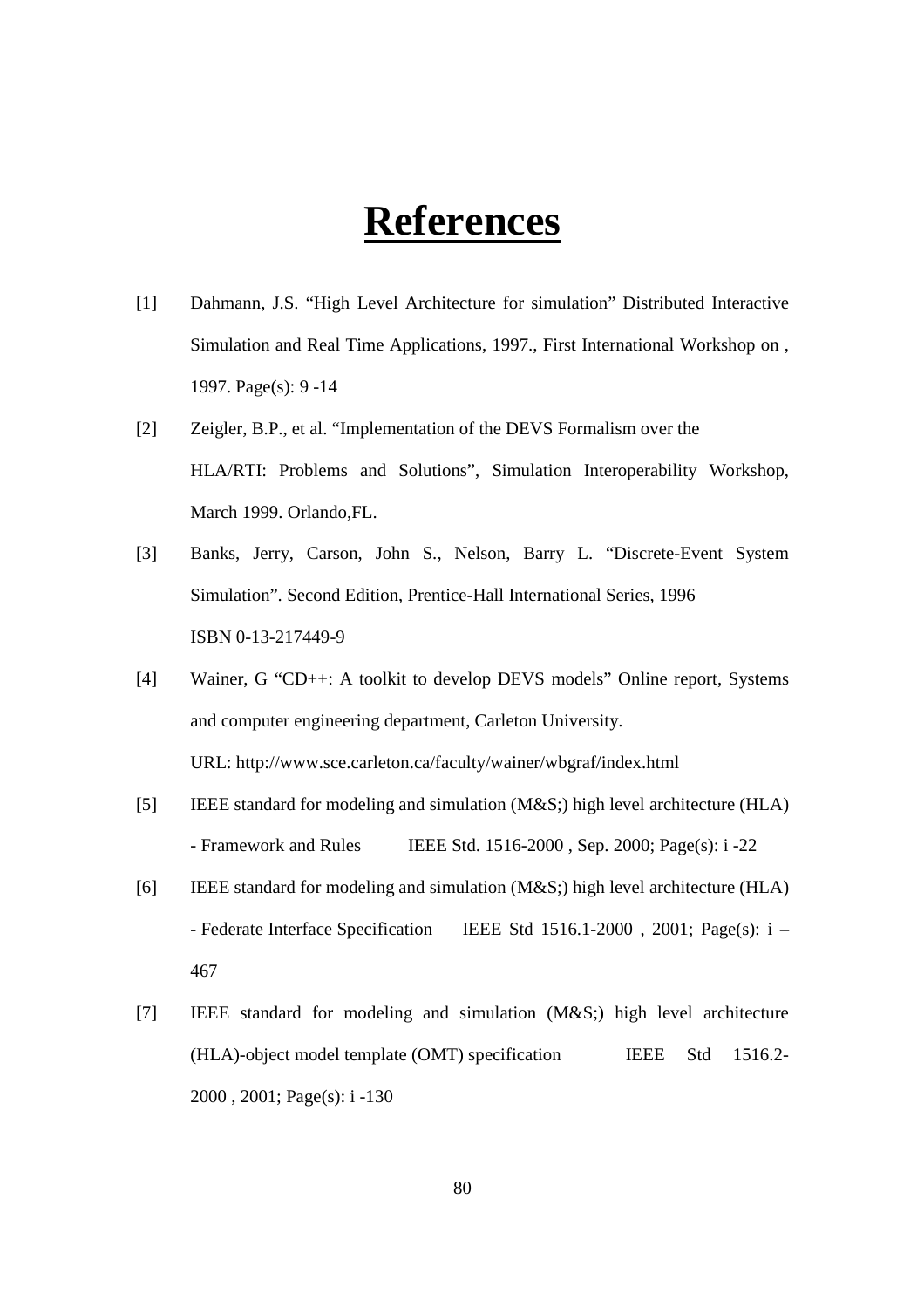- [8] High-level Architecture / Runtime Infrastructure RTI 1.3-Next Generation, Programmer's Guide Version 3.2; 7 September 2000 www.dmso.mil
- [9] Zeigler, B., Cho, H.; Lee, J.; Sarjoughian, H. "The DEVS/HLA Distributed Simulation Environment And Its Support for Predictive Filtering". DARPA Contract N6133997K-0007: ECE Dept., UA, Tucson, AZ. 1998.
- [10] Zeigler, B. P., Kim, T. G., and Praehofer, H. "Theory of Modelling and Simulation", Academic Press, 2nd Edition, 2000.
- [11] Rodriguez, D.; Wainer, G. "New Extensions to the CD++ tool". In Proceedings of SCS Summer Multiconference on Computer Simulation. 1999.
- [12] Kim, Tag Gon "DEVS Research at KAIST CORE LAB: From Theory to Practice" Computer engineering (CORE) Lab. Department of Electrical Engineering, KAIST, Korea. July 3, 1995 Online report URL: http://sim.kaist.ac.kr/~tkim/devsim.html
- [13] Intel iAPX 88 Book July 1981.
- [14] Triebel A. Walter and Singh, Avtar "16-bit Micro-Processors. Architecture, Software and Interface Techniques."; Prentice-Hall, Inc, Englewood Cliffs, NJ. ISBN 0-13-811407-2 01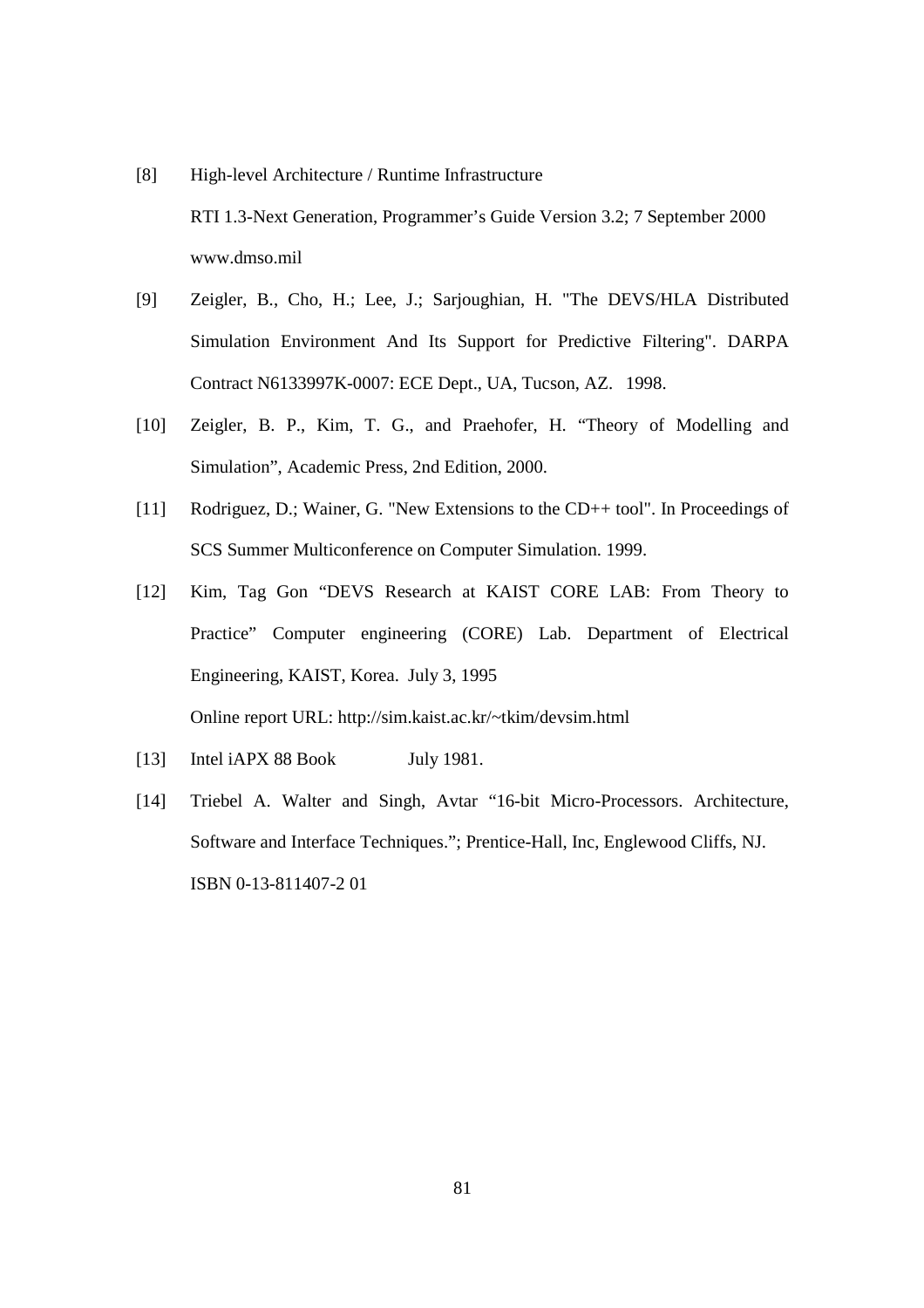# *APPENDIX A*

# **Simulator's Directory Structure & Software Code in C++**

This section describes the procedure to configure the simulator (developed for the case study) on the computer and provides the software code, of different modules, required to run the simulator. The preliminary step during the configuration process is to get registered and download the HLA/RTI software from the DMSO Internet site (http://www.dmso.mil). Then run the Helloworld example on the computer to verify the computer's configuration and the correct installation of the HLA software. Section A.1 describes the directory structure for the simulator and section A.2 gives a list of files attached with this document along with some basic definitions.

For this research work, the RTI version 1.3 (Operating System: Win98se; Compiler:  $VC++6.0$ ) is used.

## **A.1 Directory Structure**

The directory structure of different modules is shown in Figure 38. This is one of many possible structures/configurations. All the modules i.e., Processor, Bus, Interrupt and Timer1 have the same directory structure as Memory module.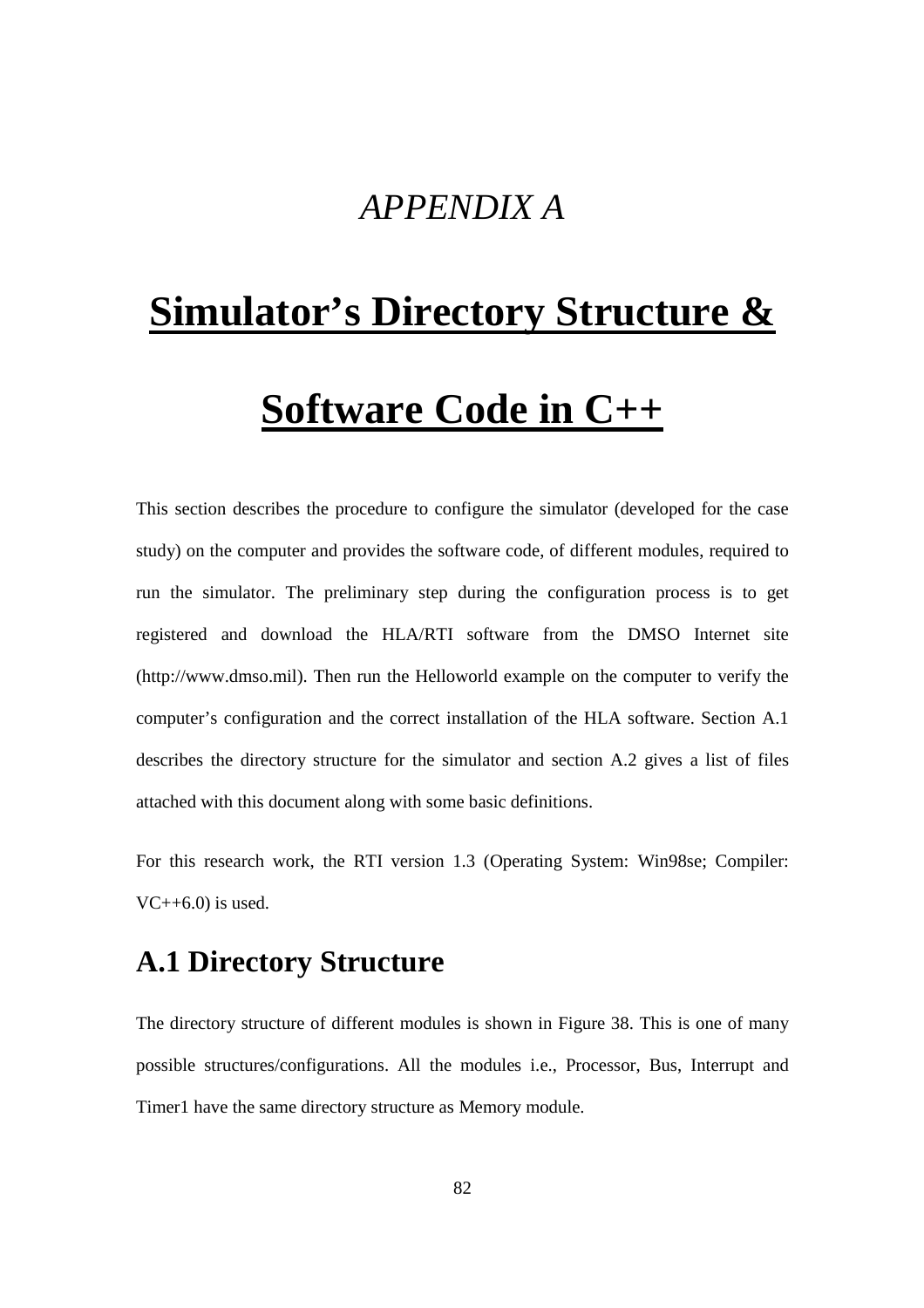

**Figure 38:** Simulator's directory structure. (This is one of many possible configurations).

## **A.2 Software Code in C++**

Following is the list of files, provided in a floppy disk, attached with this document.

- ProcessorMain.cpp: It contains the main flow of Processor module.
- Processor.cpp: It contains the body of Processor class. Code of all the functions, defined in Processor.hh, is present here.
- ProcessorFederateAmbassador.cpp: Functions of ProcessorFederateAmabassador.hh are defined here. It contains a lot of error/exception handling and appropriate code for every function
- Processor.hh: It defines the functions, variables and constants of Processor class.
- ProcessorFederateAmbassador.hh: It defines ProcessorFederateAmbassador as a derived class of abstract FederateAmbassador class to implement methods so that RTI can call functions in the federate.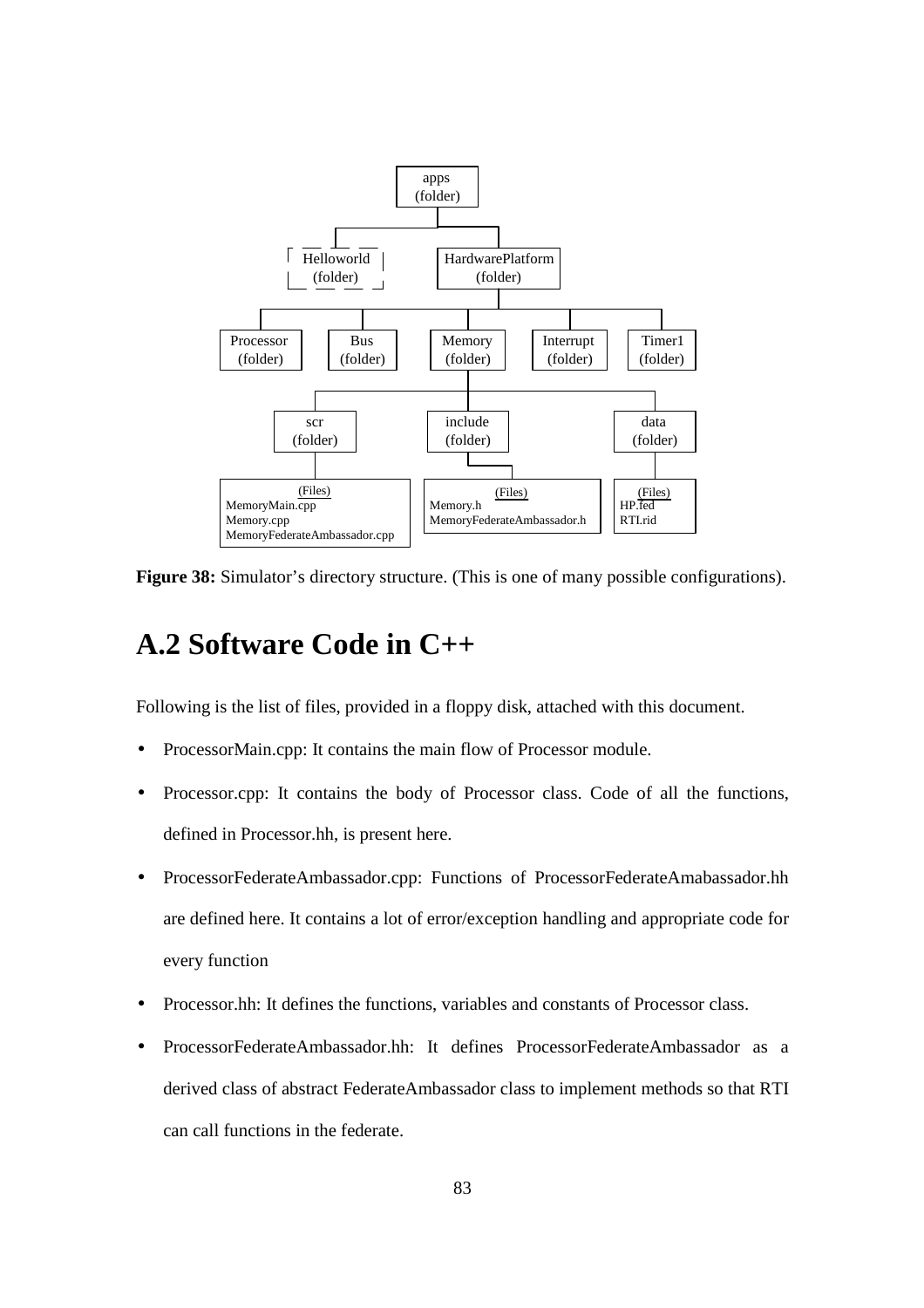- MemoryMain.cpp
- Memory.cpp
- MemoryFederateAmbassador.cpp
- Memory.hh
- MemoryFederateAmbassador.hh
- BusMain.cpp
- Bus.cpp
- BusFederateAmbassador.cpp
- Bus.hh
- BusFederateAmbassador.hh
- InterruptMain.cpp
- Interrupt.cpp
- InterruptFederateAmbassador.cpp
- Interrupt.hh
- InterruptFederateAmbassador.hh
- Timer1Main.cpp
- Timer1.cpp
- Timer1FederateAmbassador.cpp
- Timer1.hh
- Timer1FederateAmbassador.hh
- HP.fed: HP (Hardware Platform) provides an interface between the DEVS model and RTI software. This HP.fed file is developed by using OMDT tool. This tool and its manual can be obtained, along with the HLA/RTI software, from www.dmso.mil.